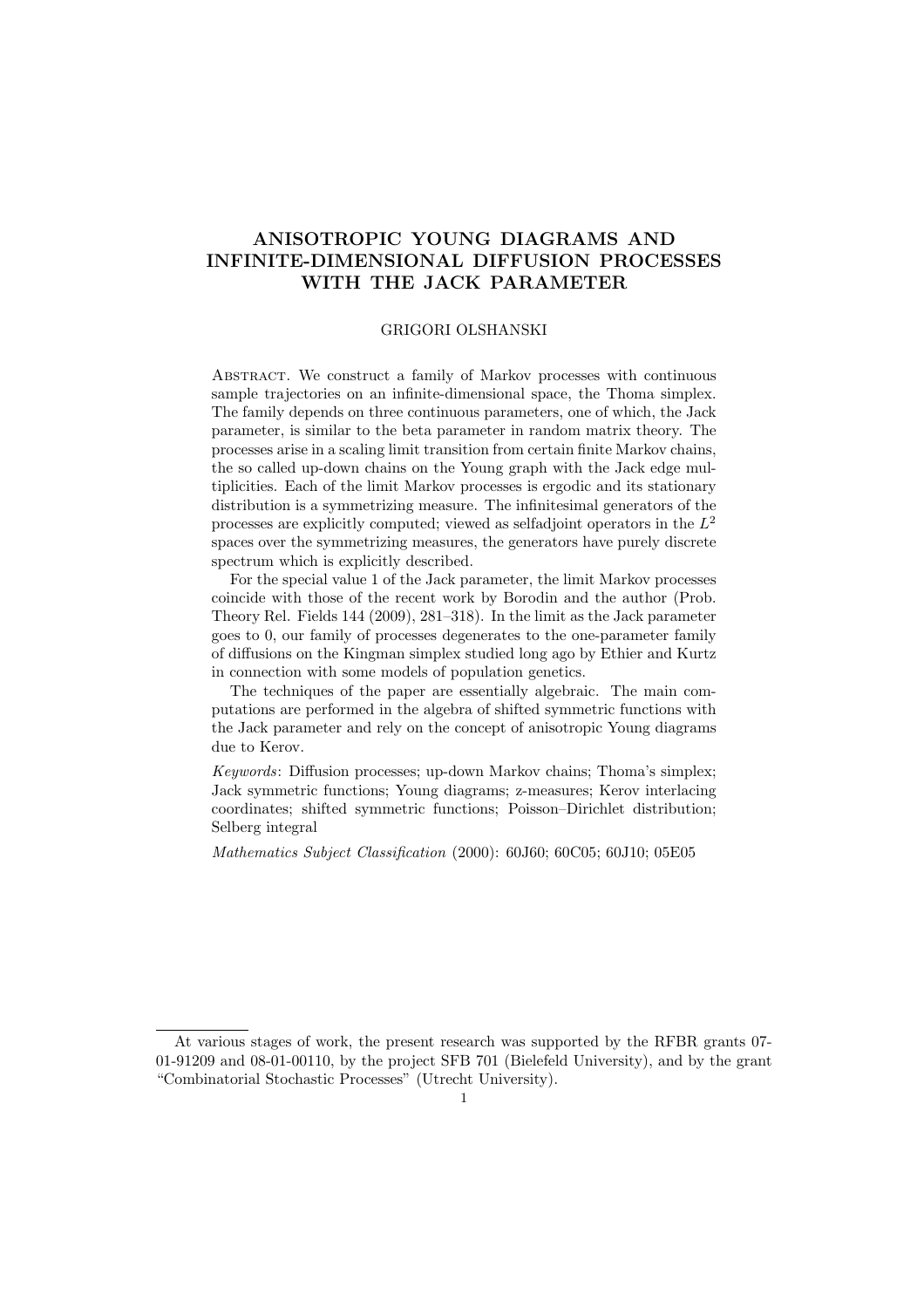### 2 GRIGORI OLSHANSKI

## CONTENTS

| 1.   | Introduction                                                                        | 3     |
|------|-------------------------------------------------------------------------------------|-------|
| 1.1. | Motivation and general description of the work                                      | 3     |
| 1.2. | Ethier–Kurtz's diffusions and statement of the main results                         | $\,6$ |
| 1.3. | Z-measures and Selberg integrals                                                    | 8     |
| 1.4. | Discrete approximation. Up-down Markov chains                                       | 10    |
| 1.5. | Shifted symmetric functions, interlacing coordinates, and                           |       |
|      | anisotropic diagrams                                                                | 12    |
| 1.6. | A variation: shifted Young diagrams and Schur's Q-functions                         | 13    |
| 1.7. | Organization of the paper                                                           | 13    |
| 2.   | Markov growth of Young diagrams and associated up-down Markov                       |       |
|      | chains                                                                              | 14    |
| 3.   | Down transition probabilities in the Young graph with Jack edge                     |       |
|      | multiplicities                                                                      | 18    |
| 4.   | Kerov interlacing coordinates and the second definition of the down                 |       |
|      | transition probabilities                                                            | 19    |
| 5.   | The up transition probabilities of the z-measures                                   | 22    |
| 6.   | The algebra $A_{\theta}$ of $\theta$ -regular functions on Young diagrams           | 24    |
| 7.   | The operators D and U in the algebra $\mathbb{A}_{\theta}$                          | 29    |
| 7.1. | Statement of the result                                                             | 30    |
| 7.2. | Action of $D$ and $U$ on products of generating series                              | 32    |
| 7.3. | Action of D and U in the basis $\{h_{\rho}\}\$                                      | 34    |
| 7.4. | Top degree terms of $D$ : proof of claim (i) of Theorem 7.1                         | 37    |
| 7.5. | Top degree terms of $U$ : proof of claim (ii) of Theorem 7.1                        | 41    |
| 8.   | Computation of $T_n-1$                                                              | 44    |
| 9.   | Construction of Markov processes                                                    | 51    |
| 9.1. | An operator semigroup approximation theorem                                         | 51    |
| 9.2. | The Thoma simplex $\Omega$ and the embeddings $\mathbb{Y}_n \hookrightarrow \Omega$ | 52    |
| 9.3. | Thoma measures and moment coordinates                                               | 53    |
| 9.4. | Boundary z-measures on $\Omega$                                                     | 54    |
| 9.5. | Asymptotics of $\theta$ -regular functions                                          | 54    |
| 9.6. | The main results                                                                    | 55    |
|      | References                                                                          | 60    |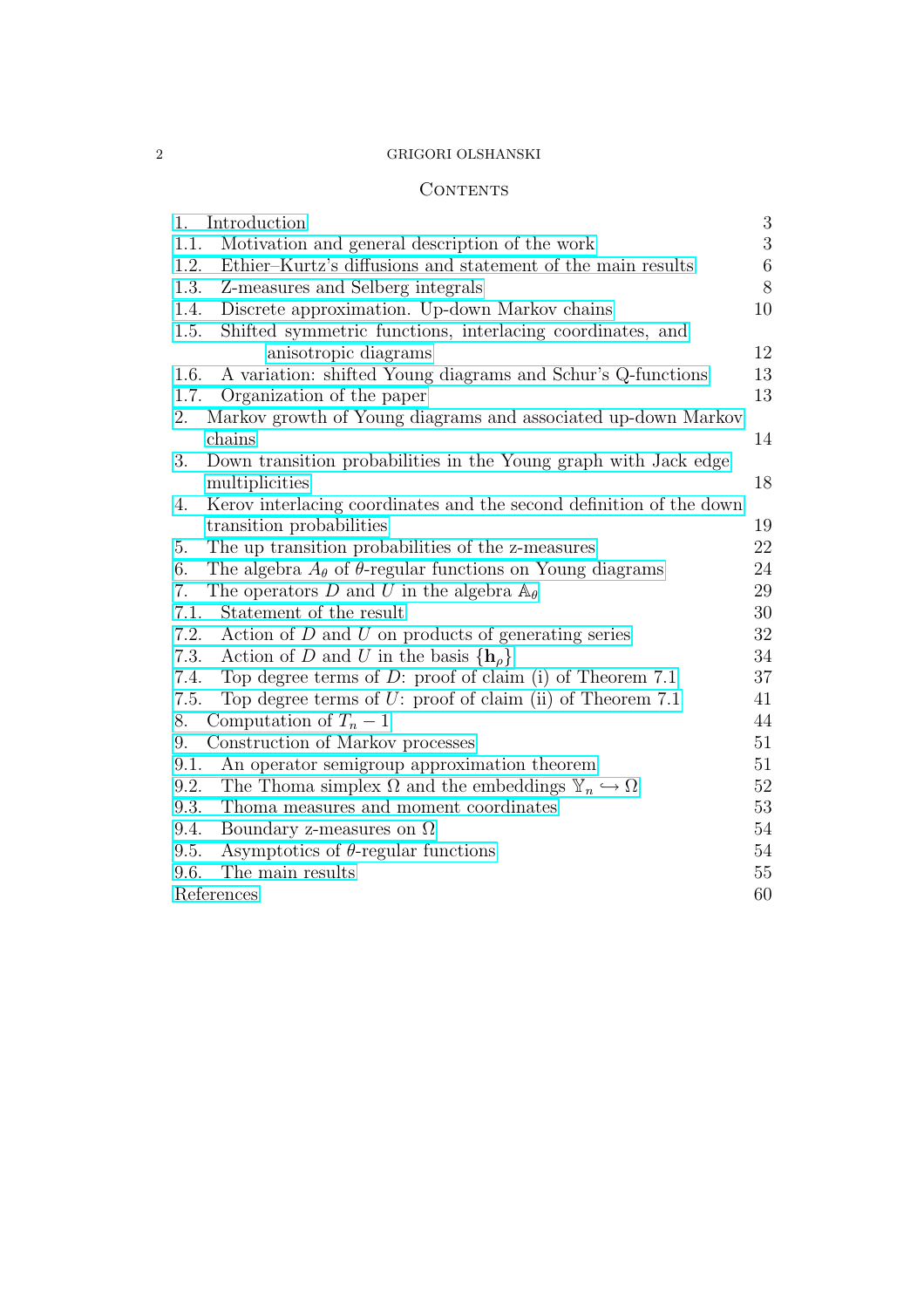#### 1. INTRODUCTION

<span id="page-2-0"></span>1.1. Motivation and general description of the work. This work can be viewed as a continuation of the project started by Borodin and myself, see [BO6], [BO7], [BO8], but it can be also read independently. The goal of the project is to study Markovian stochastic dynamics in certain infinitedimensional models that originate from random partitions. The main difference of this paper from the previous ones is in introducing a new parameter  $\theta$ , the [so-cal](#page-60-0)le[d Jack](#page-60-0) [param](#page-60-0)eter, which is analogous to the  $\beta$ -parameter (inverse temperature) in the log-gas systems ( $\theta = \beta/2$ ). Exact statements of our results can be found in the next subsection. Meanwhile, we would like to explain some ideas behind this work and to describe our motivation.

Several classes of infinite-dimensional Markov processes are known. A large part of the literature on those deals with interacting particle systems on a lattice, and also with similar systems in  $\mathbb{R}^d$  that are related to Gibbs measures. Statistical mechanics serves as the main motivational source for such models. Another source of infinite-dimensional Markov processes is population genetics. A very interesting but not very well studied problem is construction of dynamics for particle systems with nonlocal interaction of log-gas type; such systems naturally arise as large  $N$  limits of  $N$ -particle random matrix type ensembles.

The model that we study in this paper is of a different origin  $-$  it came up in the asymptotic representation theory of symmetric groups. Nevertheless, it turns out to be somewhat similar to log-gas systems on one hand, and on the other hand it is closely connected to one of the well-known models from population genetics [EK1].

Constructing Markov dynamics on an infinite-dimensional state space often constitutes a nontrivial problem. For example, it may be difficult to assign rigorous meaning to an intuitive definition of the infinitesimal generator of the Markov process. Se[e, e. g](#page-60-0)., the paper by Spohn [Sp], where the problem of the justification of the large  $N$  limit transition for Dyson's log-gas systems is discussed. In order to construct a Markov generator, one often uses Dirichlet forms. This is a very effective yet technically demanding analytic method. In this paper we follow a more direct approach i[n w](#page-62-0)hich analysis is largely replaced by algebra and combinatorics. I hope that some ideas below may be useful for studying the dynamics in log-gas systems as well.

Let us now describe (in very general terms) the model considered below. Denote by  $\mathbb{Y}_n$  the set of partitions of the natural number n. We identify partitions  $\lambda \in \mathbb{Y}_n$  and Young diagrams with n boxes. For any  $n = 1, 2, \ldots$  we introduce a probability distribution  $M_{\theta,z,z'}^{(n)}$  on  $\mathbb{Y}_n$  that depends on three continuous parameters  $\theta$ , z, z'. The resulting ensemble of random partitions can be compared to N-particle random matrix ensembles; the role of the parameter N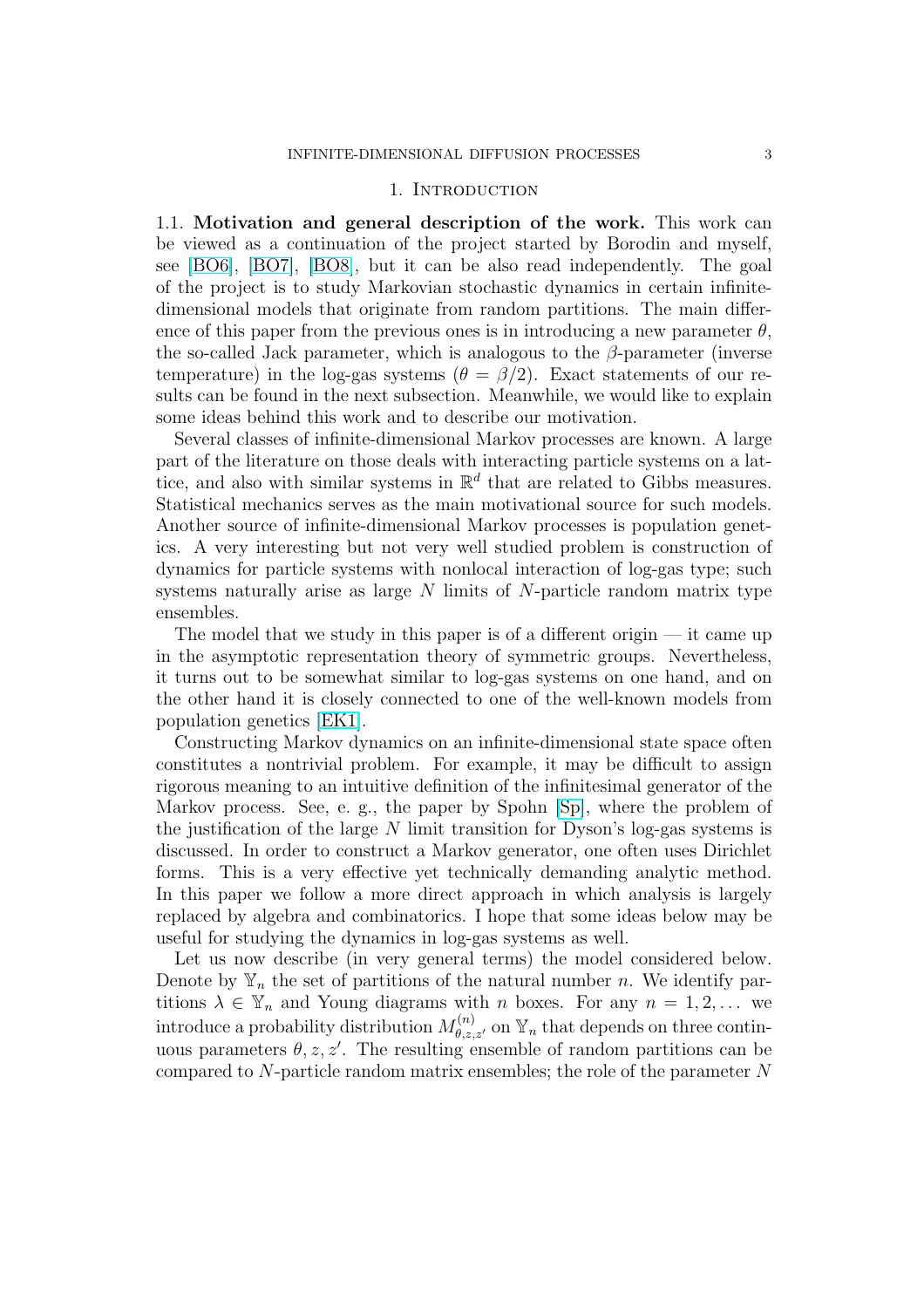#### 4 GRIGORI OLSHANSKI

is played by n. Let me not give an exact expression for the weights  $M_{\theta,z,z'}^{(n)}(\lambda)$ here, as it requires a fairly long discussion (cf. [BO5]). Instead, let me note that this expression can be represented in the form very much reminiscent of the joint probability density for random matrix  $\beta$ -ensembles:

$$
M_{\theta,z,z'}^{(n)}(\lambda) = \text{const} \exp(-2\theta W(\lambda_1,\ldots,\lambda_\ell)),
$$

where  $\ell$  is the length of the partition  $\lambda$ , and W is a function on partitions that can be split into the sum of one-particle and two-particle "interaction potentials",

$$
W(\lambda_1,\ldots,\lambda_\ell)=\sum_{i=1}^\ell W_1(\lambda_i)+\sum_{1\leq i
$$

The two-particle potential on large distances is asymptotically equivalent to the logarithmic one:

$$
W_2(\lambda_i, \lambda_j) \sim \log \frac{1}{\lambda_i - \lambda_j}, \quad \lambda_i - \lambda_j \gg 0.
$$

The analogy between random partitions and random matrices that looked startling 10 years ago (see, e.g., [BO1], [BO4]), is nowadays viewed as commonplace  $[Ok].$ 

The key property of the distributions  $M_{\theta,z,z'}^{(n)}$  is the fact that they are related to each other via a certain [canon](#page-60-0)i[cal ch](#page-60-0)ain of Markovian transition functions  $\mathbb{Y}_n \to \mathbb{Y}_{n-1}$   $(n = 1, 2, \dots)$ , that depend only on  $\theta$ , and that are defined in terms [of th](#page-61-0)e Jack symmetric functions corresponding to the parameter  $\theta$ . According to a general theorem proved in [KOO], this coherency property implies the existence of the limiting probability distribution

$$
M_{\theta,z,z'} = \lim_{n \to \infty} M_{\theta,z,z'}^{(n)},
$$

which lives on the infinite-dimensional compact space <sup>1</sup>

$$
\Omega = \{ (\alpha; \beta) : \alpha = (\alpha_1, \alpha_2, \dots), \quad \beta = (\beta_1, \beta_2, \dots),
$$
  

$$
\alpha_1 \ge \alpha_2 \ge \dots \ge 0, \quad \beta_1 \ge \beta_2 \ge \dots \ge 0, \quad \sum_i \alpha_i + \sum_j \beta_j \le 1 \}.
$$

The space  $\Omega$  is called the *Thoma simplex*, and the limit measures  $M_{\theta,z,z'}$  are called the (boundary) z-measures.

The above-mentioned theorem from [KOO] claims that there exists a one-toone correspondence  $M \leftrightarrow \{M^{(n)}\}$  between the probability distributions M on

<sup>&</sup>lt;sup>1</sup>The appearance of the *double* set of coordinates in  $\Omega$  is related to the fact that Young diagrams are *two-dimensional* objects — the[y have r](#page-61-0)ows and columns that play equal roles in our model.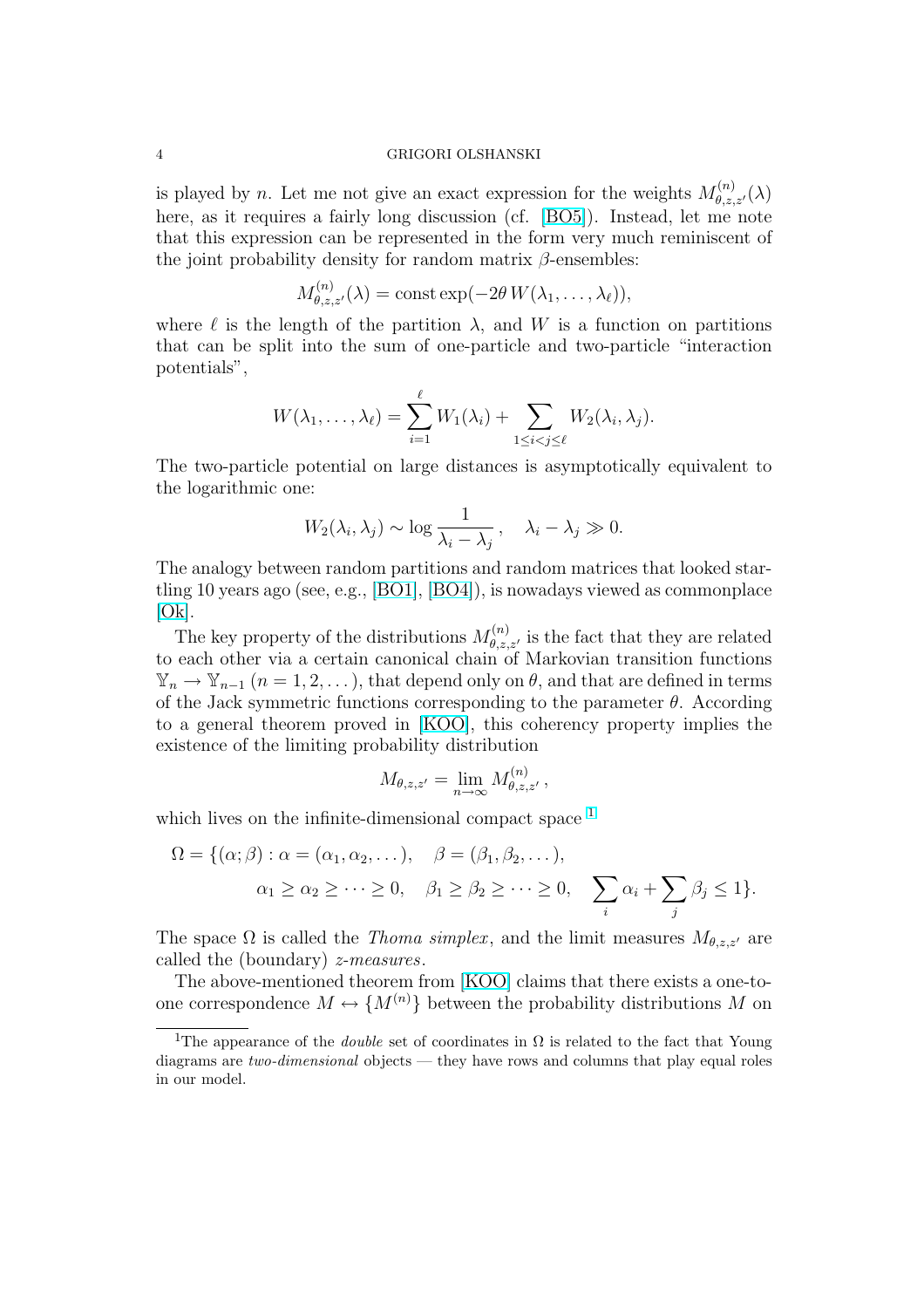$\Omega$  and the *coherent families*  $\{M^{(n)}\}\$ , that is, sequences of probability distributions related by the Markovian (θ-dependent) transition functions  $\mathbb{Y}_n \to \mathbb{Y}_{n-1}$ mentioned above. In fact, this theorem contains more: it provides a possibility of constructing a *canonical* Markov dynamics on  $\Omega$  that preserves the given distribution M.

The idea is the following. There exists a simple and natural way of constructing, for any coherent family  $\{M^{(n)}\}\$ , a sequence of reversible Markov chains  $\mathbb{Y}_n \to \mathbb{Y}_n$  with stationary distributions  $M^{(n)}$ . We call those the updown chains. Now it is natural to raise a question whether the up-down chains converge, as  $n \to \infty$ , to a Markov process on  $\Omega$  that has M as its stationary distribution. <sup>2</sup> In the concrete case of z-measures  $M$  we can answer this question in the affirmative. <sup>3</sup>

Although the results of this paper are stated in probabilistic terms, the main content of the paper is algebraic, and it can be phrased as follows. Consider the algebra  $\Lambda$  of symmetric functions, and identify it with the algebra of polynomials in countably many generators  $p_1, p_2, \ldots$  (the power sums). Further, denote by  $T_n$  the Markov operator for the nth up-down chain. Originally  $T_n$  is defined as an operator in the space of functions on the finite set  $\mathbb{Y}_n$ . However, we show that there exists a uniformly defined (for all  $n = 1, 2, \ldots$ ) representation of the operators  $T_n$  in terms of certain operators in the algebra  $\Lambda$  (essentially we carry the operators  $T_n$  over to a common space). The most difficult part of the work is the computation of this representation in the form of a differential operator with respect to formal variables  $p_1, p_2, \ldots$ . The techniques that we apply here are discussed in Subsection 1.5 below.

After bringing  $T_n$ 's to a suitable form, we find the pre-generator of the Markov process on  $\Omega$  as the limit (in a certain rigorous sense)

$$
A = \lim_{n \to \infty} n^2 (T_n - 1).
$$

The factor  $n^2$  corresponds to scaling time — one step of the Markov chain with large number *n* is equated to a small time interval of size  $\Delta t = n^{-2}$ . The justification of the limit transition is performed using standard techniques (Trotter-type theorems, see the book [EK2]), as well as some ideas from the paper [EK1]. This paper and its relation to the present work is further discussed in Subsection 1.2 below.

<sup>&</sup>lt;sup>2</sup>I got this idea from a conversation wit[h my fr](#page-60-0)iend Sergei Kerov that took place in the ninet[ies. K](#page-60-0)erov had never written about up-down chains, and for the first time they seem to have appeared i[n the](#page-5-0) literature in the paper by Fulman [Fu1], who used them for different purposes (cf. also his subsequent publications [Fu2], [Fu3]). Borodin and I implicitly applied the up-down chains to constructing Markov dynamics in [BO6] and [BO7], and then explicitly in [BO8].

 $3I$  do not know what can be done for arbitrary measu[res on](#page-60-0)  $\Omega$ .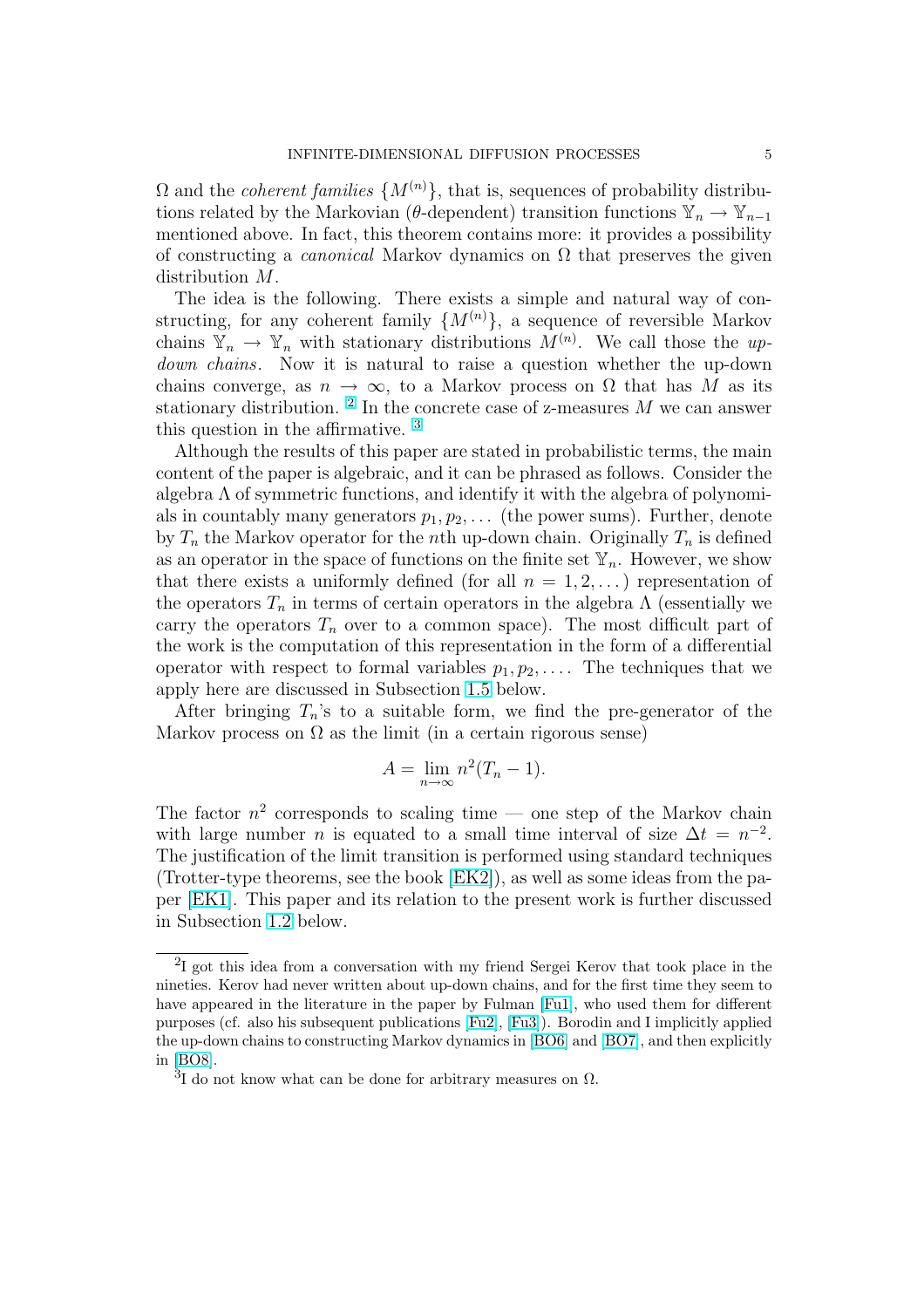<span id="page-5-0"></span>1.2. Ethier–Kurtz's diffusions and statement of the main results. In the remarkable paper [EK1] published in 1981, Ethier and Kurtz studied a one-parameter family of diffusions<sup>4</sup> on the space

$$
\overline{\nabla}_{\infty} = {\alpha = (\alpha_1, \alpha_2, \dots) : \alpha_1 \ge \alpha_2 \ge \dots \ge 0, \quad \sum_{i=1}^{\infty} \alpha_i \le 1}.
$$
 (1.1)

The space  $\overline{\nabla}_{\infty}$  is compact in the topology of coordinatewise convergence and can be regarded as an infinite-dimensional simplex. We call it the Kingman simplex. The diffusions are determined by infinitesimal generators acting on an appropriate space of functions on  $\overline{\nabla}_{\infty}$  and can be written as second order differential operators

$$
\sum_{i,j=1}^{\infty} \alpha_i (\delta_{ij} - \alpha_j) \frac{\partial^2}{\partial \alpha_i \partial \alpha_j} - \tau \sum_{i=1}^{\infty} \alpha_i \frac{\partial}{\partial \alpha_i}, \qquad (1.2)
$$

where  $\tau > 0$  is the parameter. <sup>5</sup> Each of the diffusions has a unique stationary distribution and is reversible and ergodic. This is a nice example of infinitedimensional Markov processes, especially interesting because the stationary distributions are the famous Poisson-Dirichlet distributions (about them, see, e.g. [Ki2]).

The 3-parameter family of Markov processes on the Thoma simplex  $\Omega$ , constructed in the present paper, is a wider model of infinite-dimensional diffusions, containing Ethier–Kurtz's diffusions as a limit case. In our model, in cont[rast t](#page-61-0)o that of Ethier–Kurtz, the infinitesimal generator cannot be written as a differential operator in natural coordinates  $(\alpha; \beta)$  on the state space  $\Omega$ . Nevertheless, the restriction of the generator on an appropriate invariant core  $F$  admits an explicit expression.

Specifically, the core  $\mathcal F$  is the algebra of polynomials  $\mathbb R[q_1, q_2, \ldots]$ , where  $q_1, q_2, \ldots$  are the following functions on  $\Omega$ 

$$
q_k(\alpha; \beta) = \sum_{i=1}^{\infty} \alpha_i^{k+1} + (-\theta)^k \sum_{i=1}^{\infty} \beta_i^{k+1}, \qquad k = 1, 2, \dots,
$$
 (1.3)

and  $\theta > 0$  is the Jack parameter mentioned above. <sup>6</sup> These functions are continuous and algebraically independent. We call them the moment coordinates for the following reason: Let us embed  $\Omega$  into the space of probability

<sup>4</sup>By a diffusion we mean a strong Markov process with continuous sample trajectories.

<sup>&</sup>lt;sup>5</sup>In [EK1], the parameter is denoted as  $\theta$ . We use another symbol because of a conflict of notations. We have also omitted the factor of  $\frac{1}{2}$  in the formula of [EK1].

<sup>&</sup>lt;sup>6</sup>The functions  $(1.3)$  are the Jack deformation of the *supersymmetric* power sums in coordinates  $\alpha_i$  and  $-\beta_j$ , cf. [Ma]. About the link between supersymmetry and Young diagra[ms, se](#page-60-0)e [VK], [KeO], [KOO].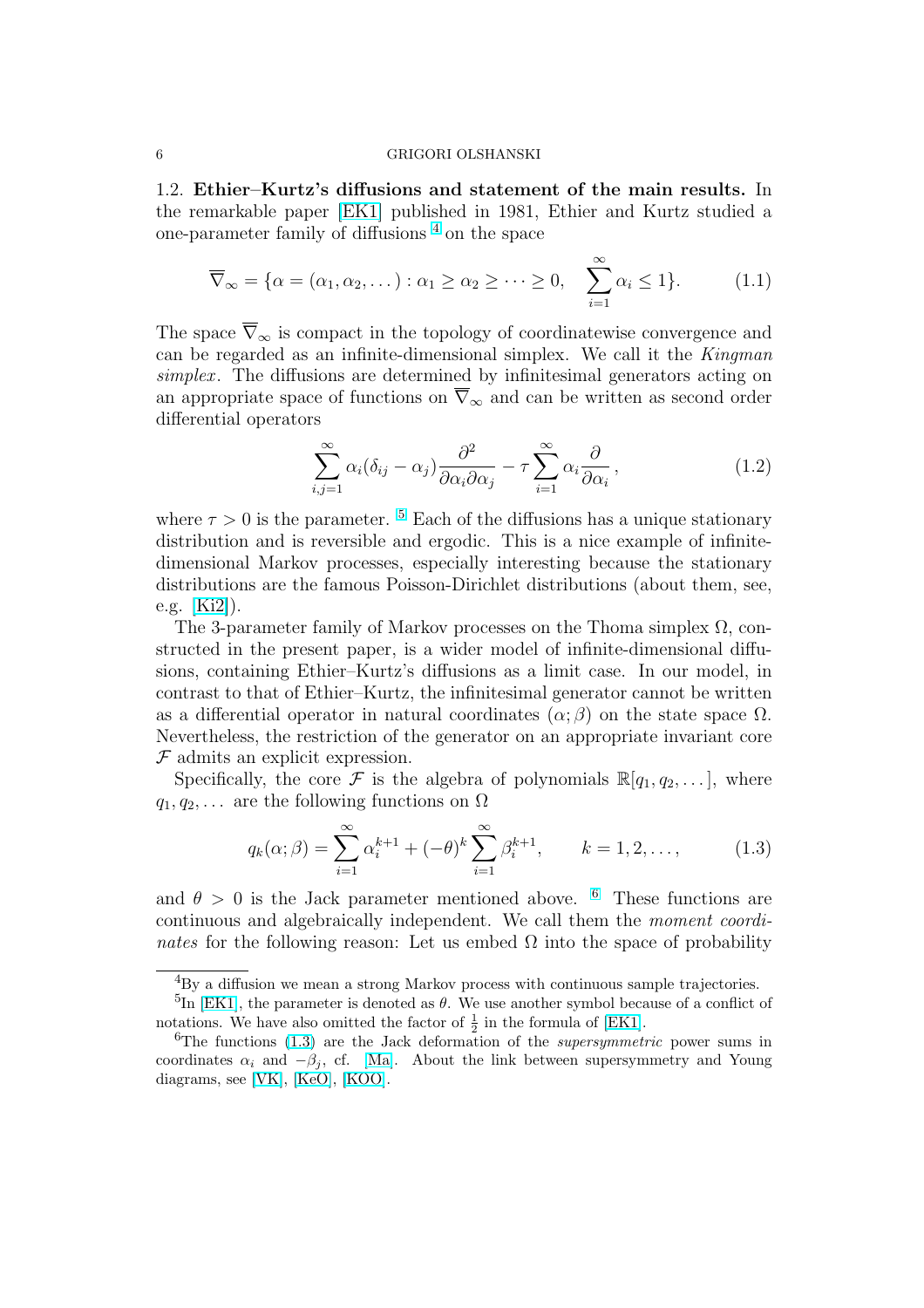<span id="page-6-0"></span>measures on the closed interval  $[-\theta, 1] \subset \mathbb{R}$  by assigning to an arbitrary point  $(\alpha;\beta) \in \Omega$  the atomic measure

$$
\nu_{\alpha;\beta} = \sum_{i=1}^{\infty} \alpha_i \delta_{\alpha_i} + \sum_{i=1}^{\infty} \beta_i \delta_{-\theta\beta_i} + \gamma \delta_0, \qquad \gamma := 1 - \sum \alpha_i - \sum \beta_i, \qquad (1.4)
$$

where  $\delta_x$  stands for the Dirac measure at  $x \in \mathbb{R}$ . Then  $q_k(\alpha; \beta)$  is equal to the kth moment of the measure  $\nu_{\alpha;\beta}$ .

Even though the moment coordinates are not true coordinates on  $\Omega$  in the conventional differential-geometric sense, they allow us to define the Markov pre-generator as a second order differential operator acting in the polynomial algebra  $\mathcal F$  and depending on the Jack parameter  $\theta$  and two additional continuous parameters  $z$  and  $z'$ :

$$
\sum_{i,j\geq 1} (i+1)(j+1)(q_{i+j} - q_i q_j) \frac{\partial^2}{\partial q_i \partial q_j} \n+ \sum_{i\geq 1} (i+1) \left[ ((1-\theta)i + (z+z'))q_{i-1} - (i+\theta^{-1}zz')q_i \right] \frac{\partial}{\partial q_i} \n+ \theta \sum_{i,j\geq 0} (i+j+3) q_i q_j \frac{\partial}{\partial q_{i+j+2}}, \quad (1.5)
$$

where  $q_0 \equiv 1$ . Now are in a position to state the main results of the paper.

**Theorem 1.1.** Let  $C(\Omega)$  be the Banach space of continuous real-valued functions on the Thoma simplex  $\Omega$ . Regard the differential operator (1.5) as an operator in  $C(\Omega)$  with dense invariant domain  $\mathcal{F} \subset C(\Omega)$ .

(i) The operator (1.5) is closable in  $C(\Omega)$  and its closure serves as the infinitesimal generator of a diffusion process on  $\Omega$ .

(ii) The process has a unique stationary distribution and is reversible and ergodic.

(iii) The closure of the pre-generator (1.5) in the  $L^2$  space with respect to the stationary distribution is a self-adjoint operator with purely discrete spectrum

$$
\{0\} \cup \{-m(m-1+\theta^{-1}zz') : m = 2, 3, \dots\},\
$$

where the multiplicity of the eigenvalue  $-m(m-1+\theta^{-1}zz')$  equals the number of partitions of m without parts equal to 1.

(iv) The stationary distribution is the z-measure  $M_{\theta,z,z'}$ .

About the z-measures see the next subsection. The restrictions on parameters  $(z, z')$  are indicated below in Proposition 5.3.

In the limit regime as

$$
z \to 0, \quad z' \to 0, \quad \theta \to 0, \quad \theta^{-1}zz' \to \tau > 0,
$$
\n
$$
(1.6)
$$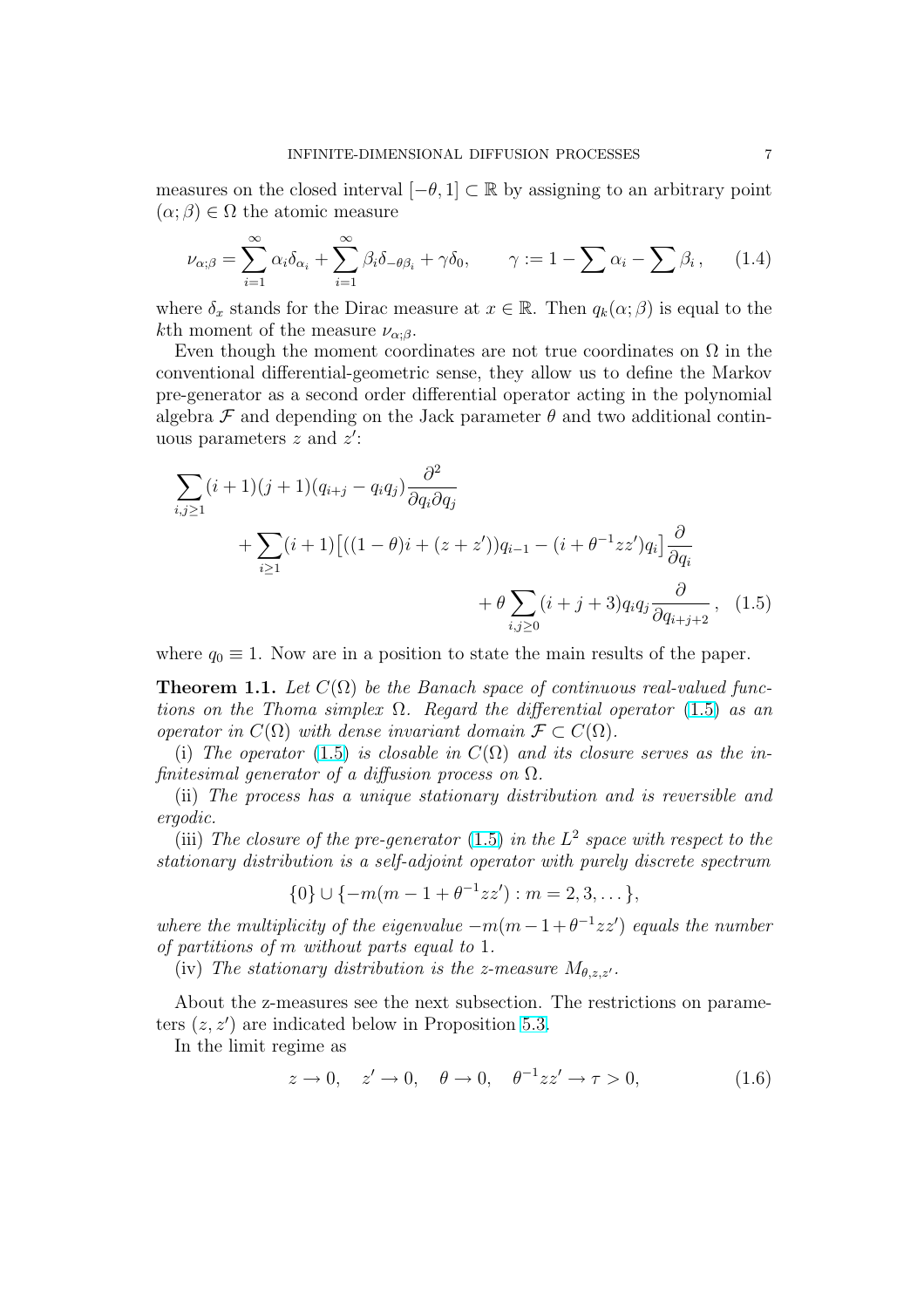<span id="page-7-0"></span>our model degenerates to the Ethier–Kurtz model with parameter  $\tau$ . Let me explain this informally:

Observe that as  $\theta \to 0$ , the interval  $[-\theta, 1]$  shrinks to [0, 1] so that the  $\beta$ -coordinates disappear from (1.4). This explains why the Thoma simplex  $\Omega$  degenerates to the Kingman simplex (1.1). Next, in the regime (1.6), the expression (1.5) degenerates to

$$
\sum_{i,j\geq 1} (i+1)(j+1)(q_{i+j}-q_iq_j)\frac{\partial^2}{\partial q_i \partial q_j} + \sum_{i\geq 1} (i+1)\left[iq_{i-1}-(i+\tau)q_i\right]\frac{\partial}{\partial q_i}.
$$
 (1.7)

Finally, it is not difficult to show that (1.7) is merely another form of (1.2), provided that the moment coordinates in (1.7) are viewed as functions on the subspace  $\{(\alpha,0)\subset\Omega\}=\overline{\nabla}_{\infty}$ . <sup>7</sup> Note also that in the regime (1.6), the zmeasures weakly converge to the Poisson-Dirichlet distribution with para[mete](#page-5-0)r  $\tau.$ 

1.3. Z-measures and Selberg integrals. The z-measures for[m a](#page-6-0) distinguished family of probability measures on the Thoma simplex  $\Omega$ . Theses measures first emerged in the note [KOV1] in connection with the problem of harmonic analysis on the infinite symmetric group, see also [KOV2] for a detailed exposition and [B2], [BO1], [BO2]. All these papers concerned the special case  $\theta = 1$ . Then the z-measures are the spectral measures governing the decomposition of some analogs [of the](#page-61-0) regular representation; here it is worth noting that  $\Omega$  is a kind of dual space to the infinite sym[metric g](#page-61-0)roup. The case  $\theta = \frac{1}{2}$  $\frac{1}{2}$  is also r[elate](#page-60-0)d [to a](#page-60-0) p[roblem](#page-60-0) of harmonic analysis (see [Str]), while (as was already mentioned above) the limit case  $\theta = 0$  corresponds to the Poisson-Dirichlet distributions. For general  $\theta > 0$ , the z-measures were defined in [Ke4] (see also [BO3] for a different approach). The idea of building a theory valid for all  $\theta > 0$  is similar to Dyson's idea of introducing th[e bet](#page-62-0)a parameter into random matrix theory (see  $[Dy]$ ) <sup>8</sup> or to Heckman–Opdam's idea of generalizing harmonic analysis on symmetric spaces to root systems with form[al roo](#page-61-0)t multipli[cities](#page-60-0) (see Heckman's lectures in [HS]).

A formal definition of the z-measures can be given in the following way. C[ons](#page-60-0)ider the algebra  $\Lambda$  of symmetric functions and its basis  $\{\mathcal{P}_{\lambda,\theta}\}\$  of Jack symmetric functions with parameter  $\theta$ ; here the index  $\lambda$  ra[nge](#page-60-0)s over the set Y of Young diagrams. <sup>9</sup> Identify  $\Lambda$  with  $\mathbb{R}[p_1, p_2, \dots]$  where  $p_k$ 's are the Newton power sums, and consider the algebra morphism  $\Lambda \to C(\Omega)$  defined by

$$
p_1 \to 1, \quad p_2 \to q_1, \quad p_3 \to q_2, \ldots,
$$

<sup>7</sup>The fact was established in [Sch], see also [Pe1].

<sup>&</sup>lt;sup>8</sup>In our notation, Dyson's β corresponds to 2θ.

<sup>&</sup>lt;sup>9</sup>See, e.g., [Ma]. Our parameter  $\theta$  is inverse to Macdonald's parameter  $\alpha$  and coincides with Kadell's [Ka] parameter k.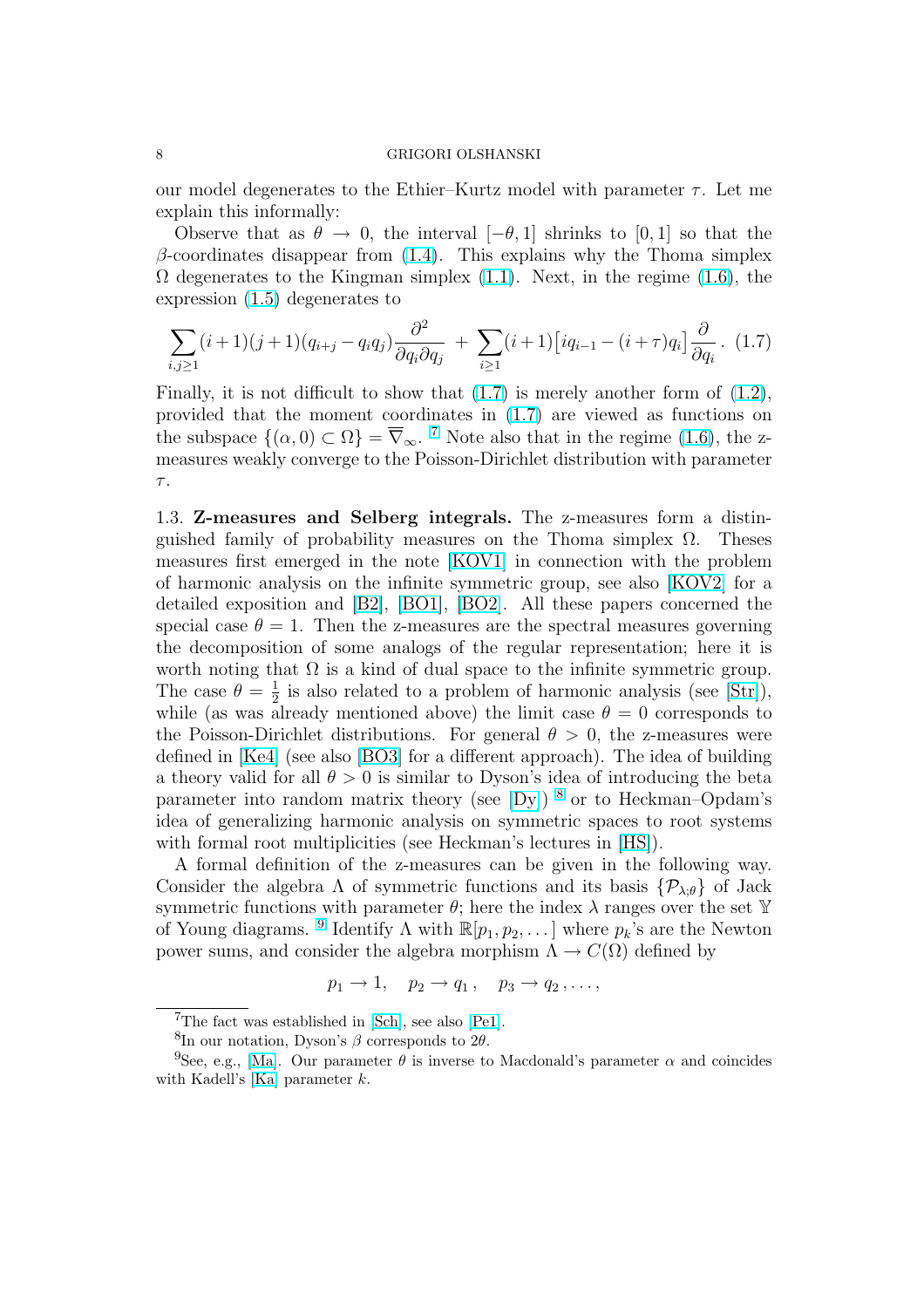<span id="page-8-0"></span>where  $q_1 = q_1(\alpha; \beta), q_2 = q_2(\alpha; \beta), \ldots$  are the moment coordinates (1.3). Then each Jack function  $\mathcal{P}_{\lambda;\theta}$  turns into a continuous function  $\mathcal{P}_{\lambda;\theta}^{\circ}(\alpha;\beta)$  on  $\Omega$ , which may be viewed as a version of *supersymmetric* Jack function in  $\alpha$  and  $\beta$ . <sup>10</sup> The z-measure with parameters  $(\theta, z, z')$ , denoted as  $M_{\theta, z, z'}$ , can be c[harac](#page-5-0)terized by the integrals

$$
M_{\theta,z,z'}^{(n)}(\lambda) := [p_1^n : \mathcal{P}_{\lambda;\theta}] \int_{\Omega} \mathcal{P}_{\lambda;\theta}^{\circ}(\alpha;\beta) M_{\theta,z,z'}(d\alpha \, d\beta) \tag{1.8}
$$

for which there is a nice multiplicative formula (here n equals  $|\lambda|$ , the number of boxes in the diagram  $\lambda$ , and  $[p_1^n : \mathcal{P}_{\lambda; \theta}]$  stands for the coefficient of  $\mathcal{P}_{\lambda; \theta}$  in the expansion of  $p_1^n$  in the basis of Jack functions). For any fixed  $\lambda$ ,  $M_{\theta,z,z'}^{(n)}(\lambda)$ is a rational function in z, z', and  $\theta$ , whose explicit expression can be found in [BO5].

For any fixed  $\theta > 0$ , the set of admissible values of  $(z, z')$  (for which the z-measure is well defined as a probability measure on  $\Omega$ ) is precisely the set [of tho](#page-60-0)se  $(z, z')$  for which the quantities  $M_{\theta, z, z'}^{(n)}(\lambda)$  are nonnegative for all diagrams  $\lambda$  (about the meaning of this condition, see the next subsection). Since  $M_{\theta,z,z'}^{(n)}(\lambda)$  does not change under transposition  $z \leftrightarrow z'$ , one can equally well take as parameters  $z + z'$  and  $zz'$ ; in these new coordinates, the set of admissible values becomes a closed subset of  $\mathbb{R}^2$  with a nonempty interior. This set can be divided into two parts depending on whether the integrals (1.8) are strictly positive for all  $\lambda$  (the nondegenerate series) or vanish for some  $\lambda$  (the degenerate series). For more detail, see [BO5].

The present paper focuses on the nondegenerate series but I would like to give some comments on the degenerate series, because the degenerate zmeasures demonstrate in miniature some features of the general z-measures.

The characteristic property of the dege[nerat](#page-60-0)e series is that the corresponding z-measure  $M_{\theta,z,z'}$  is supported by a finite-dimensional subset in  $\Omega$ . The simplest example is

$$
z = N\theta, \quad z' = (N-1)\theta + \sigma, \qquad N = 1, 2, \dots, \quad \sigma > 0.
$$

Then the support of the z-measure is the subset

$$
\{(\alpha;\beta): \alpha_{N+1} = \alpha_{N+2} = \cdots = 0, \quad \beta_1 = \beta_2 = \cdots = 0, \alpha_1 \geq \cdots \geq \alpha_N \geq 0, \quad \alpha_1 + \cdots + \alpha_N = 1\} \subset \Omega,
$$

which is a simplex of dimension  $N - 1$ ; the measure itself has the form

$$
\text{const} \cdot \prod_{i=1}^{N} \alpha_i^{\sigma-1} \cdot \prod_{1 \le i < j \le N} (\alpha_i - \alpha_j)^{2\theta} \cdot d^\circ \alpha,\tag{1.9}
$$

 $10$ About applications of such functions to integrable systems, see [SV].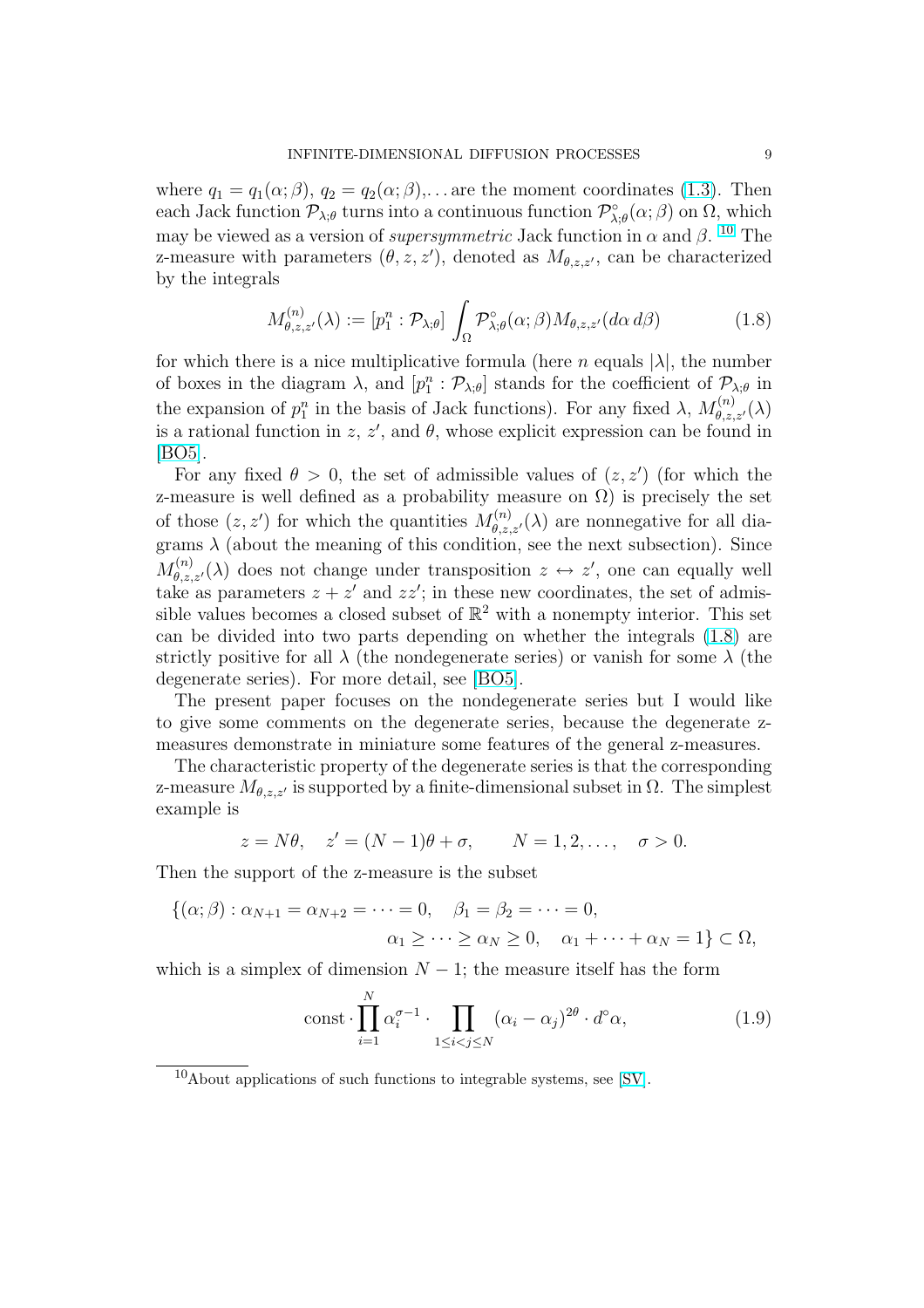#### <span id="page-9-0"></span>10 GRIGORI OLSHANSKI

where  $d^{\circ} \alpha$  stands for the Lebesgue measure on the simplex.

It is worth noting that in this special case, the integrals (1.8) turn into Selberg-type integrals, see [Ke3], [Ke6]. More refined examples of degenerate z-measures involve both the  $\alpha$  and  $\beta$  coordinates and provide super-analogs of the Selberg integral (see [BO3]). In a certain sense, the general z-measures on  $\Omega$  can be viewed as an [infin](#page-61-0)it[e-dim](#page-61-0)ensional (super) genera[liza](#page-8-0)tion of the Selberg measures  $(1.9)$ . <sup>11</sup>

Closely related to (1.9) i[s the](#page-60-0) following probability measure on the cone  $\alpha_1 \geq \cdots \geq \alpha_N \geq 0$  in  $\mathbb{R}^N$ 

$$
\text{const} \cdot \prod_{i=1}^{N} \alpha_i^{\sigma - 1} e^{-\alpha_i} \cdot \prod_{1 \le i < j \le N} (\alpha_i - \alpha_j)^{2\theta} \cdot d\alpha,\tag{1.10}
$$

where  $d\alpha$  is the Lebesgue measure on the cone. <sup>12</sup> Note that (1.10) determines the N-particle Laguerre ensemble with the beta parameter  $2\theta$ .

This example builds a bridge between the z-measures and random matrix type ensembles and illustrates the thesis that the Jack parameter  $\theta$  plays the role of the beta parameter of random matrix theory.

1.4. Discrete approximation. Up-down Markov chains. As was already mentioned above, the diffusion processes of Theorem 1.1 arise as limits of some finite Markov chains. Here is an outline of the construction.

Recall that by  $\mathbb{Y}_n$  we denote the set of Young diagrams with n boxes,  $n =$  $0, 1, 2, \ldots$ . Let us return to integrals  $(1.8)$  and writ[e the](#page-6-0)m in abstract form

$$
M^{(n)}(\lambda) := [p_1^n : \mathcal{P}_{\lambda;\theta}] \int_{\Omega} \mathcal{P}_{\lambda;\theta}^{\circ}(\alpha;\beta) M(d\alpha \, d\beta), \quad \lambda \in \mathbb{Y}_n, \tag{1.11}
$$

where M is an arbitrary probability [meas](#page-8-0)ure on  $\Omega$ . One can prove that the functions  $\mathcal{P}_{\lambda;\theta}^{\circ}(\alpha;\beta)$  are nonnegative on  $\Omega$ , which implies that the numbers  $M^{(n)}(\lambda)$  are nonnegative, too. Furthermore, for any fixed n, one has

$$
\sum_{\lambda \in \mathbb{Y}_n} M^{(n)}(\lambda) = 1,
$$

so that  $M^{(n)}(\cdot)$  is a probability measure on the finite set  $\mathbb{Y}_n$ . Next, one can prove that there exist embeddings  $\iota_{\theta,n} : \mathbb{Y}_n \to \Omega$  such that the push-forwards  $\iota_{\theta,n}(M^{(n)})$  converge to M in the weak topology. It is worth noting that the embeddings do not depend on the initial measure M.

<sup>11</sup>About the history and various aspects and versions of the Selberg integral, see the recent survey [FW].

<sup>&</sup>lt;sup>12</sup>The passage from  $(1.9)$  to  $(1.10)$  is similar to that from Euler's Beta integral to Euler's Gamma integral.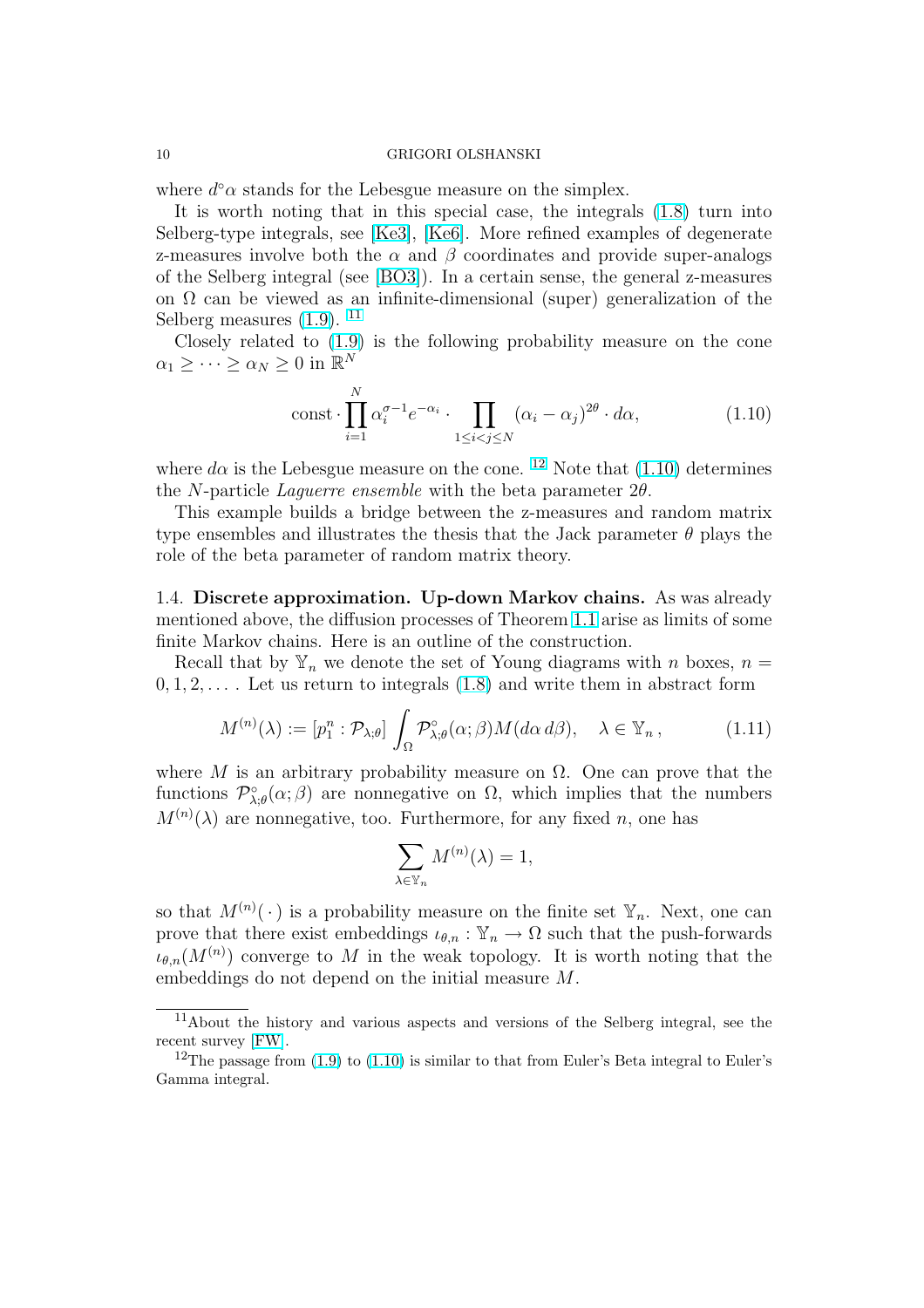<span id="page-10-0"></span>Thus, for each fixed  $\theta > 0$ , there exists an approximation of the compact space  $\Omega$  by finite sets  $\mathbb{Y}_n$  providing an approximation of any probability measure M on  $\Omega$  by some canonical sequence  $\{M^{(n)}\}$  of probability measures on the sets  $\mathbb{Y}_n$ . <sup>13</sup>

The sequences  $\{M^{(n)}\}$  coming from probability measures on  $\Omega$  can be characterized by a system of relations,

$$
M^{(n-1)}(\mu) = \sum_{\lambda \in \mathbb{Y}_n} M^{(n)}(\lambda) p_\theta^{\downarrow}(\lambda, \mu), \tag{1.12}
$$

where *n* and  $\mu \in \mathbb{Y}_{n-1}$  are arbitrary and

$$
p_{\theta}^{\downarrow}(\lambda,\mu) := \frac{[p_1^{n-1} : \mathcal{P}_{\mu;\theta}][p_1 \mathcal{P}_{\mu;\theta} : \mathcal{P}_{\lambda;\theta}]}{[p_1^n : \mathcal{P}_{\lambda;\theta}]}.
$$
(1.13)

Thus, (1.11) establishes a bijective correspondence between probability measures M on  $\Omega$  and sequences  $\{M^{(n)}\}\$  of probability measures on the sets  $\mathbb{Y}_n$ , satisfying the relations  $(1.12)$ . Such sequences are called *coherent systems*.<sup>14</sup>

The q[uantit](#page-9-0)ies (1.13) are nonnegative and, for fixed  $\lambda \in \mathbb{Y}_n$ ,

$$
\sum_{\mu \in \mathbb{Y}_{n-1}} p_{\theta}^{\downarrow}(\lambda, \mu) = 1,
$$

so that they determine transition kernels from  $\mathbb{Y}_n$  to  $\mathbb{Y}_{n-1}$ , for each n. We call them the down transition probabilities (these are the Markovian transition functions mentioned above in Subsection 1.1). The relations (1.12) mean that the down transition kernels transform  $M^{(n)}$  to  $M^{(n-1)}$ , for each n.

Now assume that  $M$  is nondegenerate in the sense that for the corresponding coherent system  $\{M^{(n)}\},$  all quantities  $M^{(n)}(\lambda)$  are strictly positive. This condition is fulfilled, for instance, if the t[opol](#page-2-0)ogical support of  $M$  is the whole space  $\Omega$ . Then one can define some up transition probabilities  $p^{\uparrow}_{\theta,M}(\lambda,\nu)$  which determine transition kernels in the reverse direction, from  $\mathbb{Y}_n$  to  $\mathbb{Y}_{n+1}$ , and transform  $M^{(n)}$  to  $M^{(n+1)}$ , for each n. Let us emphasize that the up transition probabilities depend not only on  $\theta$  (as the down probabilities) but also of the coherent system, that is, of the initial measure M.

Taking the superposition of these two transition kernels we get, for each  $n$ , a transition kernel from  $\mathbb{Y}_n$  to itself,

$$
\text{Prob}_n\{\lambda \to \kappa\} = \sum_{\nu \in \mathbb{Y}_{n+1}} p_{\theta,M}^{\dagger}(\lambda,\nu) p_{\theta}^{\downarrow}(\nu,\kappa), \quad \lambda, \kappa \in \mathbb{Y}_n, \tag{1.14}
$$

<sup>&</sup>lt;sup>13</sup>In the special case  $\theta = 1$  this fact is a refinement of Thoma's theorem [T], essentially due to Vershik and Kerov [VK]. For general  $\theta > 0$  this is the result of [KOO]. A similar fact holds in the limit case  $\theta = 0$ , with  $\Omega$  replaced by  $\overline{\nabla}_{\infty}$ : this is Kingman's theorem, see [Ki1], [Ke6].

<sup>&</sup>lt;sup>14</sup>We follow the terminology adopted in [Ol]. In the limit case  $\theta = 0$ , co[her](#page-62-0)ent systems were earlier introduced by [King](#page-62-0)man under the name of *partition structures*[, see](#page-61-0) [Ki1].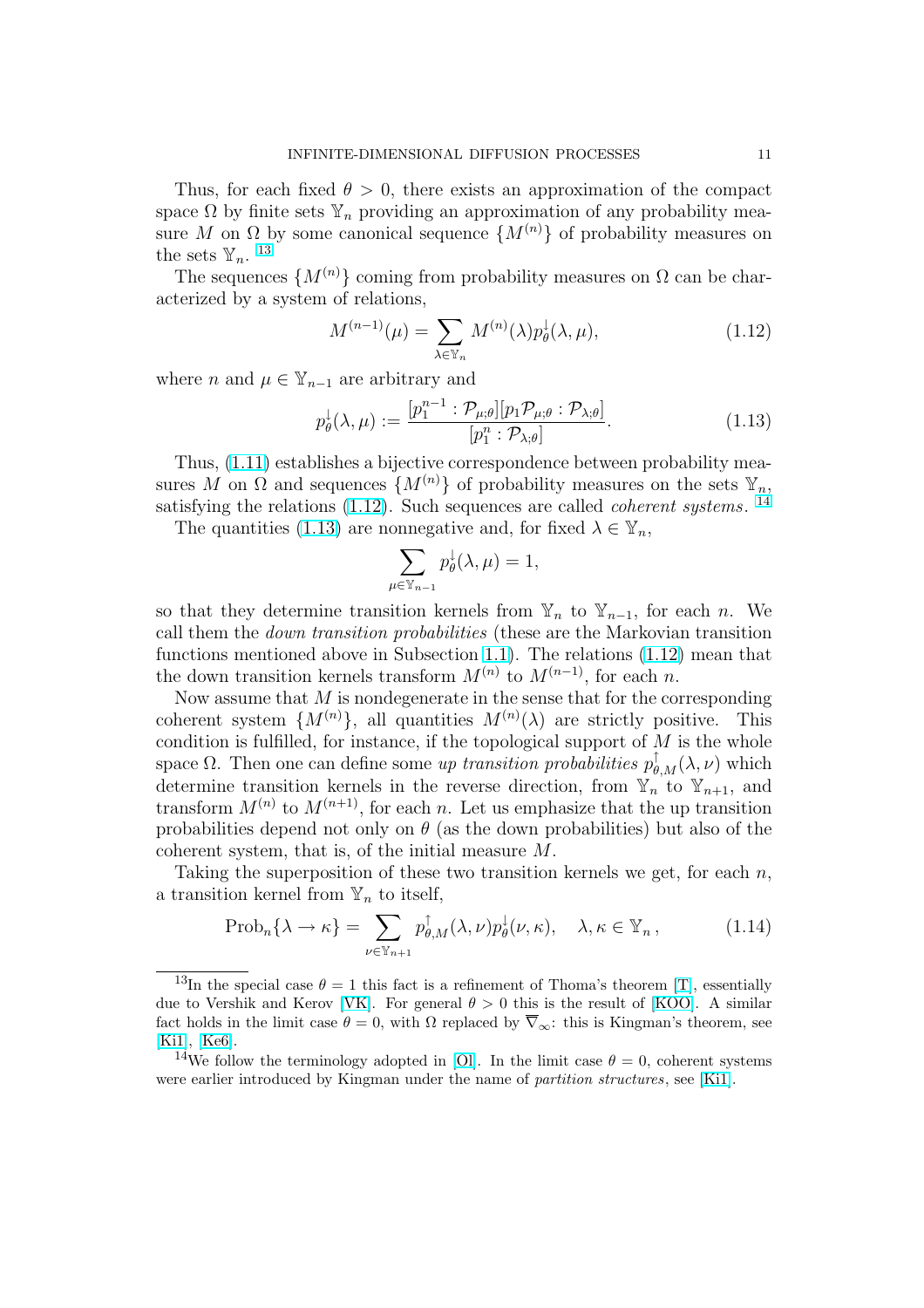<span id="page-11-0"></span>It determines a reversible ergodic Markov chain on  $\mathbb{Y}_n$  which has  $M^{(n)}$  as the stationary distribution. We call this chain the nth up-down Markov chain associated with M.

Thus, given M, we dispose not only of a canonical approximation  $M^{(n)} \to M$ but also of a natural reversible Markov chain preserving the nth measure, for each n. This fact forms the basis of the work: the idea is to analyze the asymptotics of the up-down chains associated with a nondegenerate z-measure, as  $n \to \infty$ , and show that the chains have a scaling limit leading to a Markov process on  $\Omega$ .

This idea was first realized for the special case  $\theta = 1$  in the paper [BO8] by Borodin and myself. <sup>15</sup> However, our computation of the limit pre-generator in the moment coordinates relied on a combinatorial result of Lascoux and Thibon [LT] for which no Jack analog is available. In the present paper I apply another method; its basic ideas and related concepts are des[cribed](#page-60-0) in the next subsection.

1.5. Shi[fted](#page-61-0) symmetric functions, interlacing coordinates, and anisotropic diagrams. Let  $\text{Fun}(\mathbb{Y}_n)$  be the space of functions on the finite set  $\mathbb{Y}_n$  and  $T_n : \text{Fun}(\mathbb{Y}_n) \to \text{Fun}(\mathbb{Y}_n)$  be the one-step operator of the nth up-down Markov chain, induced by the transition kernel (1.14):

$$
(T_n F)(\lambda) = \sum_{\kappa \in \mathbb{Y}_n} \mathrm{Prob}_n \{ \lambda \to \kappa \} F(\kappa), \quad \lambda \in \mathbb{Y}_n \, .
$$

We show that

$$
\lim_{n \to \infty} n^2 (T_n - 1) = A,\tag{1.15}
$$

where  $\tilde{A}$  is the differential operator (1.5). Although the pre-limit operators live in varying spaces, one can give a sense to the limit transition by making use of the projections  $C(\Omega) \to \text{Fun}(\mathbb{Y}_n)$ , which are induced by the embeddings  $\iota_{\theta,n} : \mathbb{Y}_n \to \Omega$  mentioned above. Here we employ a well-known formalism, described in [EK2]. Then, using a re[fined](#page-6-0) version of Trotter's theorem ([EK2, Theorem 7.5], we show that A is closable and generates a Markov semigroup in  $C(\Omega)$ . The remaining claims of Theorem 1.1 are established in the same way as in [BO8].

The heart [of th](#page-60-0)e paper is the proof of (1.15). To handle the tran[sition](#page-60-0) probabilities entering formula (1.14) we use an ingenious trick invented by Kerov [Ke4]: Kerov's idea was to consider a[nisot](#page-6-0)ropic Young diagrams made of rectang[ular b](#page-60-0)oxes of size  $\theta \times 1$  and to parametrize such diagrams by pairs

<sup>15</sup>Note that Ethier–Kurtz's diffusi[ons we](#page-10-0)re obtained in two ways, both using an approximation [proce](#page-61-0)dure, but the motivation of [EK1] was quite different. Petrov [Pe1] showed that application of up-down chains makes it possible to re-derive Ethier–Kurtz's diffusions and also get their analogs corresponding to Pitman's two-parameter generalization of the Poisson-Dirichlet distributions.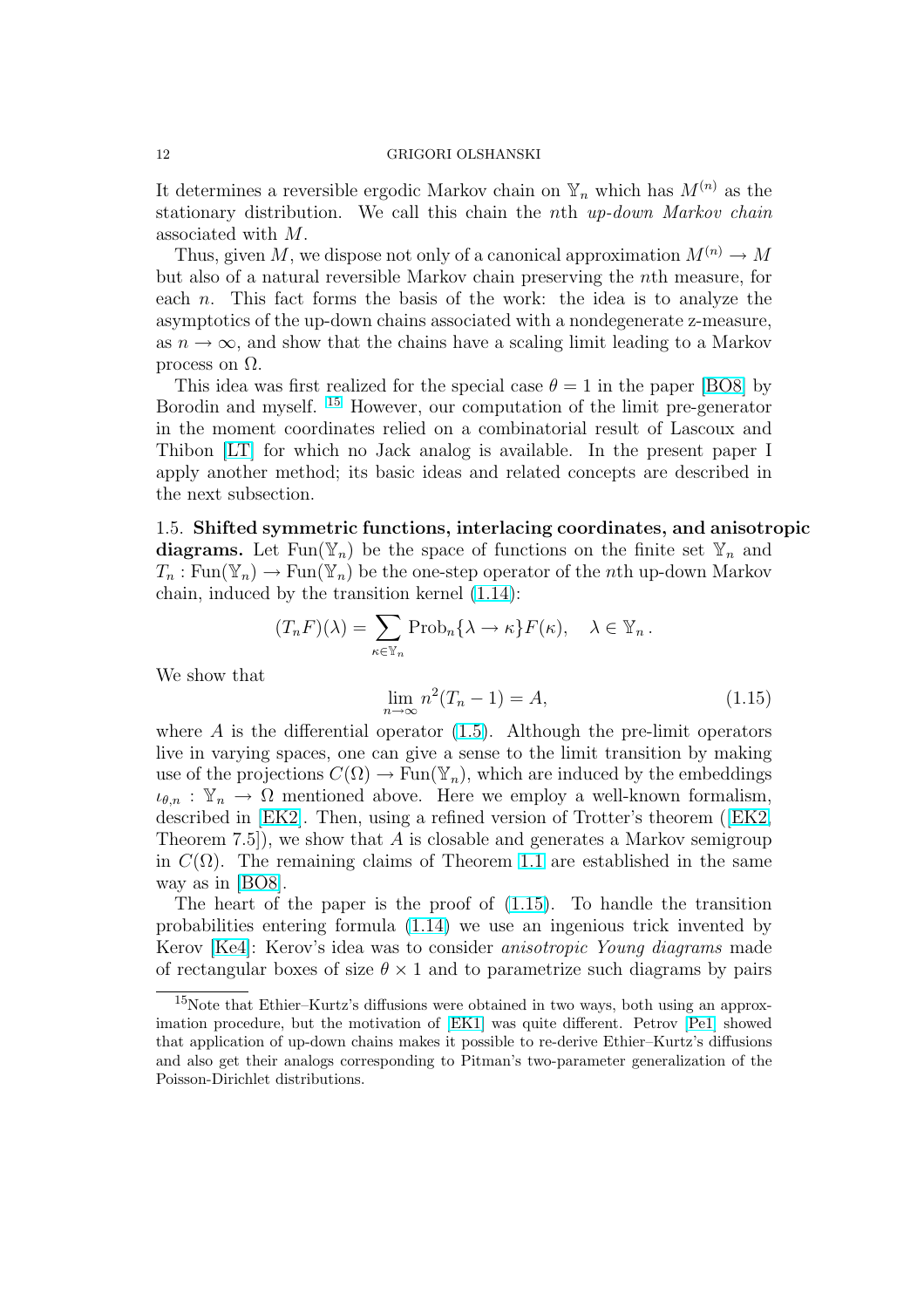<span id="page-12-0"></span>of interlacing sequences, which encode the positions of the outer and inner corners (for more detail, see Section 4). This trick allows one to completely avoid the hard machinery related to Jack symmetric functions and reduce the proof of  $(1.15)$  to a computation in the algebra of  $\theta$ -regular functions on the set Y of Young diagrams.

This algebra, denoted as  $\mathbb{A}_{\theta}$ , cons[ist](#page-18-0)s of  $\theta$ -shifted symmetric functions in coordinates  $\lambda_1, \lambda_2, \ldots$ . According to the original definition of the algebra  $\mathbb{A}_{\theta}$ (see [KO[O\]\), i](#page-11-0)t is generated by the " $\theta$ -shifted" analogs of power sums

$$
p_m^*(\lambda) = \sum_{i=1}^{\infty} [(\lambda_i - \theta i)^m - (-\theta i)^m], \qquad m = 1, 2, \dots, \quad \lambda \in \mathbb{Y}.
$$

On the other hand, an important fact is that  $\mathbb{A}_{\theta}$  also admits a nice description in terms of Kerov's interlacing coordinates.

Note also that the computation of the limit operator in (1.15) substantially employs an asymptotic formula for  $\theta$ -regular functions, established in [KOO] (see Theorem 9.5 below).

1.6. A variation: shifted Young diagrams and Sch[ur's](#page-11-0) Q-functions. Schur's Q-functions span a proper subalgebra in the algebra of sym[metric](#page-61-0) functions. A[s we](#page-53-0)ll known, these functions play the same role in the theory of projective characters of symmetric groups as the ordinary Schur functions do for ordinary characters. An analog of z-measures related to Schur's Qfunctions was found in [B1], see also [BO3]. Replacing the ordinary Young diagrams by the so-called shifted Young diagrams (which correspond to strict partitions), one can define again the up-down Markov chains. Their scaling limits were studied by Petrov [Pe2]. The results he obtained are parallel to those of [BO8], but the [com](#page-59-0)putation le[ading](#page-60-0) to an analog of formula (1.5) for the pre-generator is based on the method of the present paper.

1.7. Organization of the pa[per.](#page-61-0) In Section 2 we discuss the general formalism [of up-](#page-60-0)down Markov chains. In Section 3 we recall the defi[nitio](#page-6-0)n of the Young graph with Jack edge multiplicities [KOO] and introduce the corresponding system of down probabilities. In Section 4 we explain what are Kerov's anisotropic Young diagrams and their [in](#page-13-0)terlacing coordinates [Ke4]. Using these concepts, we give an alternative defi[ni](#page-17-0)tion of the down probabilities, and then in Section 5 we describe the up [probab](#page-61-0)ilities associated to the z-measures. In Section 6 we present the necessary ma[ter](#page-18-0)ial about the al[gebra](#page-61-0)  $\mathbb{A}_{\theta}$  of  $\theta$ -regular functions on Y. Here we also establish a link between  $\mathbb{A}_{\theta}$  and the up and down transition functions. The long Section 7 contains the key computation. Its result, [wh](#page-21-0)ich is stated in the beginning of the section (Theorem 7.1), describes the [to](#page-23-0)p degree terms of the down and up operators in the algebra  $\mathbb{A}_{\theta}$ . Proceeding from this computation, we find i[n S](#page-28-0)ection 8 the top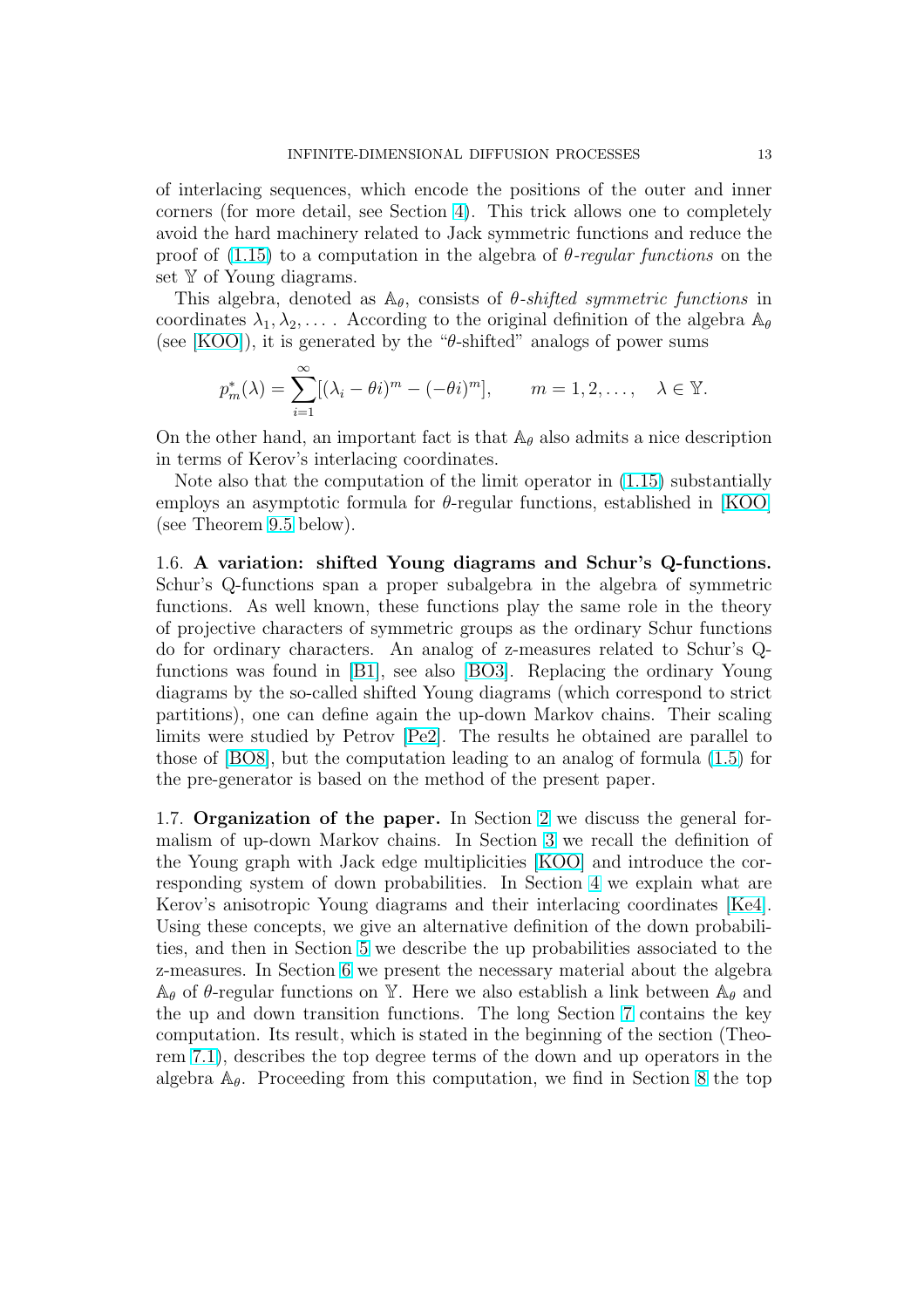#### <span id="page-13-0"></span>14 GRIGORI OLSHANSKI

degree term of the operator  $T_n - 1$  (Theorem 8.2). Combining this with an asymptotic theorem from [KOO] we perform in Section 9 the limit transition from the up-down Markov chains to diffusion processes on  $\Omega$ : the final results are Theorems 9.6, 9.7, 9.9, and 9.10.

## 2. Markov [gro](#page-54-0)[wt](#page-56-0)[h of](#page-57-0) Young diagrams and associated up-down MARKOV CHAINS

Let Y denote the set of all Young diagrams, including the empty diagram  $\varnothing$ , and let  $\mathbb{Y}_n \subset \mathbb{Y}$  be the subset of diagrams with n boxes,  $n = 0, 1, 2, \ldots$ . Thus,  $\mathbb Y$  is the disjoint union of the finite sets  $\mathbb Y_0, \mathbb Y_1, \ldots$  By  $|\lambda|$  we denote the number of boxes in a diagram  $\lambda$ . As in [Ma], we identify Young diagrams and the corresponding partitions of natural numbers, so that  $\mathbb{Y}_n$  is identified with the set of partitions of n. Using this identification we write Young diagrams in the partition notation:  $\lambda = (\lambda_1, \lambda_2, \dots).$ 

If  $\lambda$  and  $\mu$  are two Young diagrams [then](#page-61-0) we write  $\mu \nearrow \lambda$  or, equivalently,  $\lambda \searrow \mu$  if  $\mu \subset \lambda$  and  $|\lambda| = |\mu| + 1$  (that is,  $\mu$  is obtained from  $\lambda$  by removing a box).

The Young graph is the graph with the vertex set  $\mathbb {Y}$  and the edges formed by arbitrary couples of diagrams,  $\mu$  and  $\lambda$ , such that  $\mu \nearrow \lambda$ . This is a graded *graph*, in the sense that the vertex set  $Y$  is partitioned into *levels* (the finite sets  $\mathbb{Y}_n$ ) and only vertices of adjacent levels can be joined by an edge.

By an *infinite standard Young tableau* we mean an infinite sequence of Young diagrams,  $\{\lambda(n)\}_{n=0,1,2,...}$ , subject to the following condition: for any n, one has  $\lambda(n) \in \mathbb{Y}_n$  and  $\lambda(n) \nearrow \lambda(n+1)$ . In other words, this is an infinite monotone path in the Young graph started at  $\varnothing \in \mathbb{Y}_0$ . Let T denote the space of all infinite standard Young tableaux; it is a closed subset in the space or all infinite standard roung tableaux; it is a closed subset in the infinite product space  $\prod \mathbb{Y}_n$  equipped with the product topology. Thus, 7 is a compact topological space and we can define the sigma-algebra of Borel subsets in  $\mathcal T$ .

Assume we are given a probability Borel measure  $\mathcal M$  on the space  $\mathcal T$ . Then M can be viewed as the law of a random sequence  $\{\lambda(n)\}\$  of Young diagrams. Let us say that M is a Markov measure if  $\{\lambda(n)\}\)$  possesses the Markov property. That is, conditioned on  $\lambda(n) = \lambda$ , the subsequences  $\{\lambda(0), \ldots, \lambda(n-1)\}\$ and  $\{\lambda(n+1), \lambda(n+2), \dots\}$  are independent from each other.

Definition 2.1 (Up and down transition probabilities). With any Markov measure  $M$  on  $T$  we associate the following objects: the *one-dimensional dis*tributions  $M^{(n)}$ , the up transition probabilities  $p^{\uparrow}(\lambda, \nu)$ , and the down transition probabilities  $p^{\downarrow}(\lambda,\mu)$ . Here  $M^{(n)}$  is the probability measure on  $\mathbb{Y}_n$  defined by

$$
M^{(n)}(\lambda) = \text{Prob}\{\lambda(n) = \lambda\}, \qquad \lambda \in \mathbb{Y}_n \, .
$$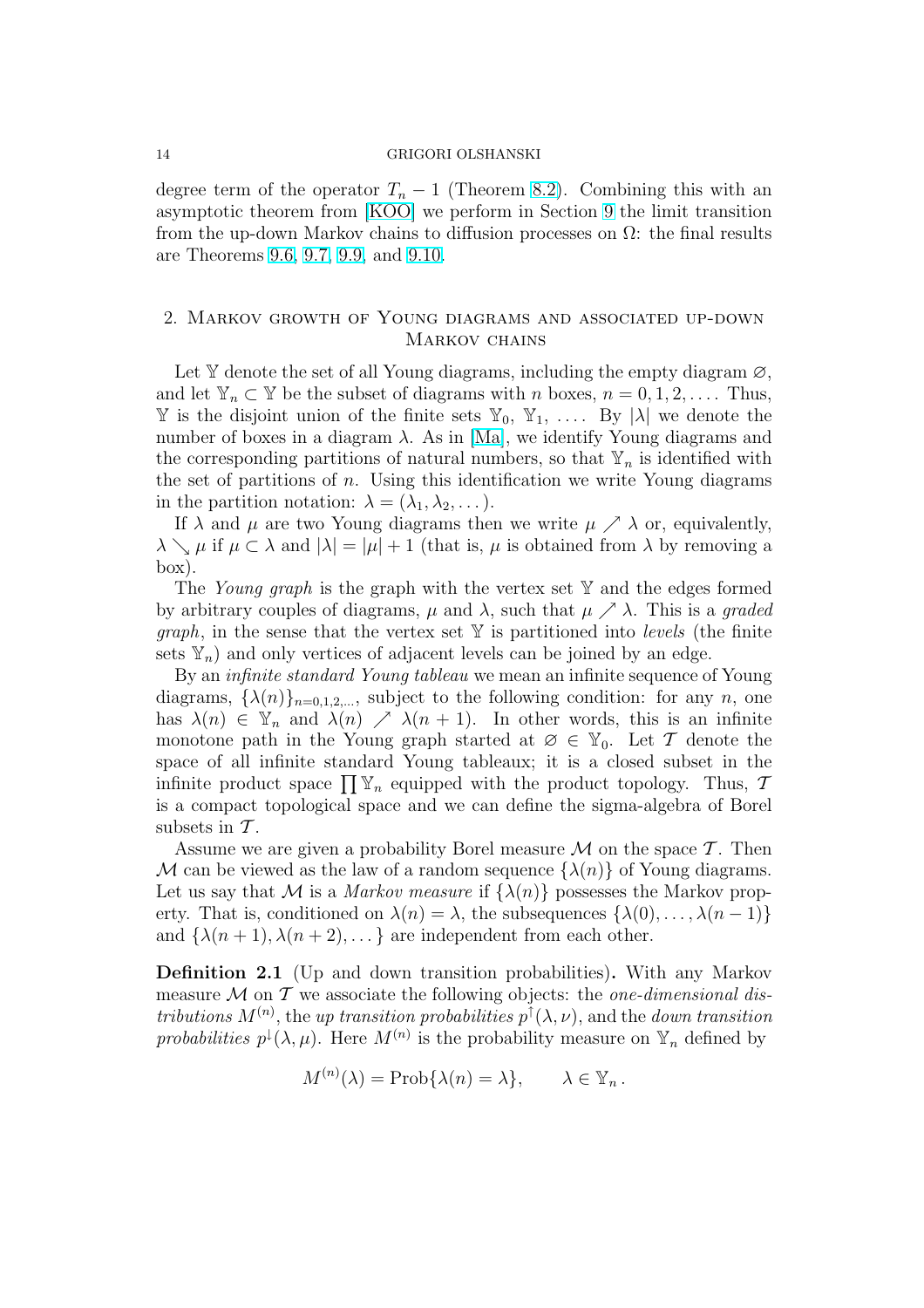<span id="page-14-0"></span>Further, for  $\lambda \in \mathbb{Y}_n$ ,  $\nu \in \mathbb{Y}_{n+1}$ , and  $\mu \in \mathbb{Y}_{n-1}$ , we define  $p^{\uparrow}(\lambda, \nu)$  and  $p^{\downarrow}(\lambda, \mu)$ as the conditional probabilities

$$
p^{\uparrow}(\lambda, \nu) = \text{Prob}\{\lambda(n+1) = \nu \mid \lambda(n) = \lambda\},
$$
  

$$
p^{\downarrow}(\lambda, \mu) = \text{Prob}\{\lambda(n-1) = \mu \mid \lambda(n) = \lambda\}.
$$

We view these probabilities as certain quantities associated to the oriented edges of the graph.

More precisely, the above definition makes sense if  $M^{(n)}(\lambda) > 0$  for all n and all  $\lambda \in \mathbb{Y}_n$ . This assumption holds in the concrete situation studied in the paper. Note, however, that even if  $M^{(n)}(\lambda)$  vanishes for some diagrams  $\lambda$ , one can still define the up and down transition probabilities on an appropriate subgraph of Y.

Obviously, for any fixed  $\lambda$ ,

$$
\sum_{\nu:\,\nu\searrow\lambda}p^{\uparrow}(\lambda,\nu)=1,\qquad \sum_{\mu:\,\mu\nearrow\lambda}p^{\downarrow}(\lambda,\mu)=1,
$$

and the measures  $M^{(n)}$  are consistent with both the up and down transition probabilities in the following sense:

$$
M^{(n+1)}(\nu) = \sum_{\lambda:\,\lambda \nearrow \nu} M^{(n)}(\lambda)p^{\uparrow}(\lambda,\nu),\tag{2.1}
$$

$$
M^{(n-1)}(\mu) = \sum_{\lambda:\lambda\searrow\mu} M^{(n)}(\lambda) p^{\downarrow}(\lambda,\mu).
$$
 (2.2)

Remark that the up transition probabilities  $p^{\uparrow}(\lambda, \nu)$  determine the initial Markov measure  $M$  uniquely. Indeed, this happens because there exists an initial "time moment",  $n = 0$ , and the state space for  $n = 0$  is a singleton. Once we know the up transition probabilities, we can reconstruct from the recurrence (2.1) the one-dimensional marginals  $M^{(n)}$  and, more generally, all finite-dimensional distributions. The up transition probabilities are well suited to represent  $\{\lambda(n)\}\$ as a model of *random Markov growth* of Young diagrams, where at each consecutive moment of time a single new box is appended.

The down transition probabilities  $p^{\downarrow}(\lambda,\mu)$  do not possess the above property for the obvious reason that for reversed time n, which ranges from  $+\infty$  to 0, there is no finite initial moment. In such a situation, for a given system of transition probabilities, a host of Markov measures satisfying the corresponding recurrence relations may exist. Specifically, the following abstract theorem holds:

**Theorem 2.2.** Fix an arbitrary system  $p^{\downarrow} = \{p^{\downarrow}(\lambda,\mu)\}\$  of down transition probabilities on the edges of the Young graph. That is, assign to all downward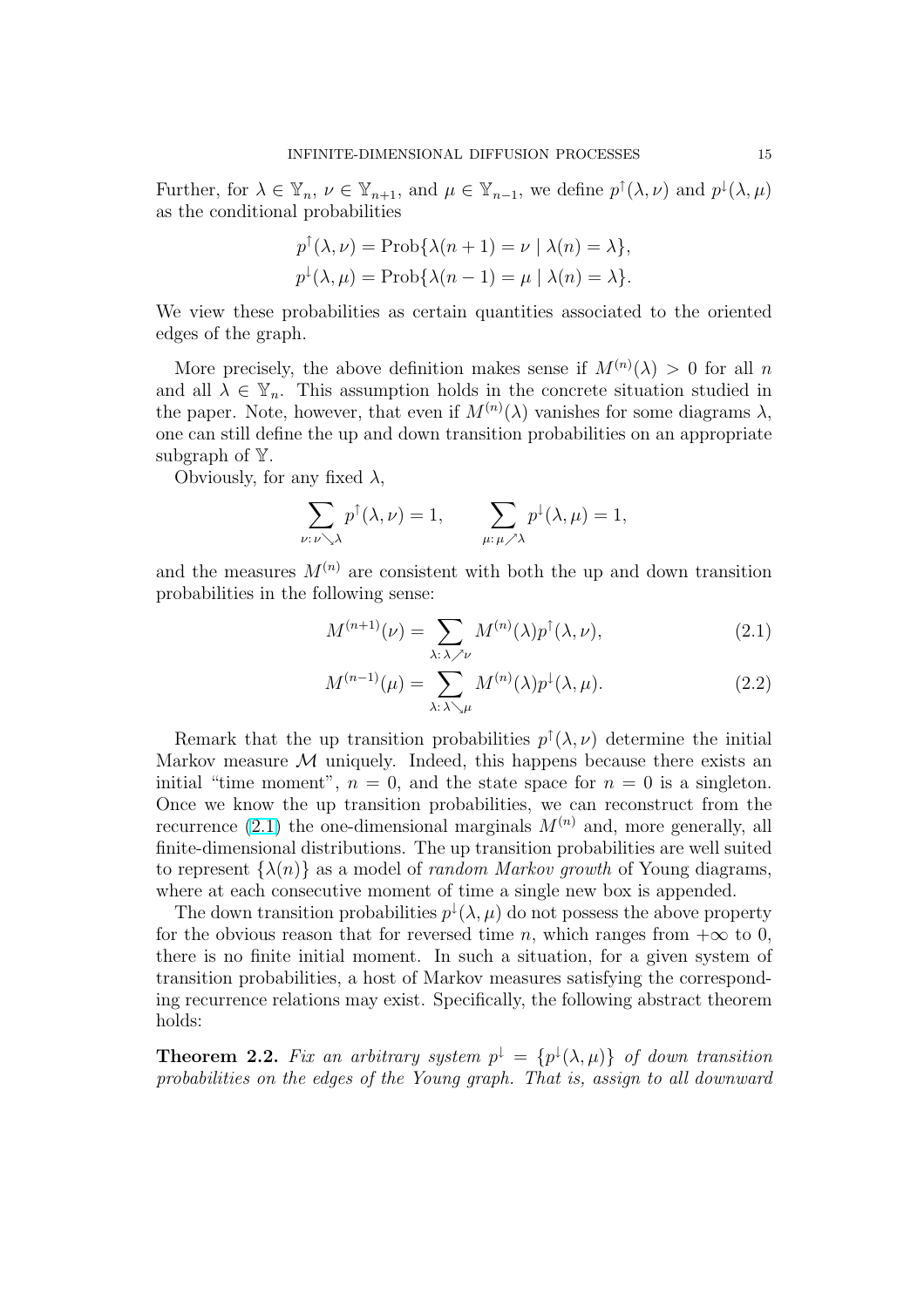<span id="page-15-0"></span>oriented edges  $\lambda \searrow \mu$  nonnegative numbers  $p^{\downarrow}(\lambda, \mu)$  in such a way that

$$
\sum_{\mu:\,\mu\nearrow\lambda}p^{\downarrow}(\lambda,\mu)=1\quad\text{for any fixed vertex }\lambda.
$$

Then there exists a topological space  $\Omega(p^{\downarrow})$  and a function  $\mathcal{K}(\lambda,\omega)$  on  $\mathbb{Y} \times$  $\Omega(p^{\downarrow})$ , continuous with respect to  $\omega$ , taking values in [0,1], and such that the relation

$$
M^{(n)}(\lambda) = \int_{\Omega(p^{\downarrow})} \mathcal{K}(\lambda, \omega) M(d\omega), \qquad \lambda \in \mathbb{Y}_n, \quad n = 1, 2, \dots,
$$
 (2.3)

establishes a bijective correspondence  $\{M^{(n)}\}\leftrightarrow M$  between sequences of probability measures solving the recurrence relations (2.2) and probability measures on the space  $\Omega(p^{\downarrow})$ .

This theorem is no more than an adaptation of well-known results concerning boundaries of Markov chains (or more general M[arko](#page-14-0)v processes). For a proof of the theorem, see [KOO]. For the concrete systems  $p^{\downarrow}$  considered in the present paper, the precise form of the space  $\Omega(p^{\downarrow})$  and the kernel  $\mathcal{K}(\lambda,\omega)$  is indicated in Subsection 9.4 below.

The space  $\Omega(p^{\downarrow})$  is called the (minimal) *entrance boundary* for the couple  $(\mathbb{Y}, p^{\downarrow})$ , and for the [measur](#page-61-0)e M we will use the term the boundary measure of  $\{M^{(n)}\}.$  (Note that the marginals  $M^{(n)}$  together with the down transition probabilities already su[ffice](#page-53-0) to reconstruct the initial Markov measure  $\mathcal{M}$ .)

We will not use Theorem 2.2 in our arguments but it is useful for better understanding the constructions of the paper. Heuristically, the result of Theorem 2.2 can be explained as follows: If we be dealing with finite Markov sequences  $\{\lambda(0), \ldots, \lambda(n)\}\,$ , then we could reconstruct the law of such a sequence from its down transit[ion p](#page-14-0)robabilities and the distribution  $M^{(n)}$  on the uppermost level  $\mathbb{Y}_n$ . For infinite sequences, the boundary  $\Omega(p^{\downarrow})$  plays the role of the [non](#page-14-0)existing uppermost level  $\mathbb{Y}_{\infty}$ , and the boundary measure M is a substitute of the nonexisting distribution  $M^{(\infty)}$ . It is not surprising that  $\Omega(p^{\downarrow})$ is obtained as a kind of limit of the sets  $\mathbb{Y}_n$  as  $n \to \infty$ . As for M, then at least for concrete down transition probabilities that are discussed below, M can also be obtained as a limit of the distributions  $M^{(n)}$ .

We will regard down transition probabilities as a tool for specifying a *class* of Markov measures on  $\mathcal T$ .

**Definition 2.3** (Up-down Markov chains). Let  $M$  be a Markov measure on  $\mathcal{T}$  and  $\{M^{(n)}\}$  be the corresponding family of distributions on the sets  $\mathbb{Y}_n$ . To simplify the discussion assume that  $M^{(n)}(\lambda) > 0$  for all  $n$  and all  $\lambda \in \mathbb{Y}_n$ , so that the transition probabilities  $p^{\uparrow} = \{p^{\uparrow}(\lambda, \nu)\}\$  and  $p^{\downarrow} = \{p^{\downarrow}(\lambda, \mu)\}\$  are well defined for all edges of the Young graph.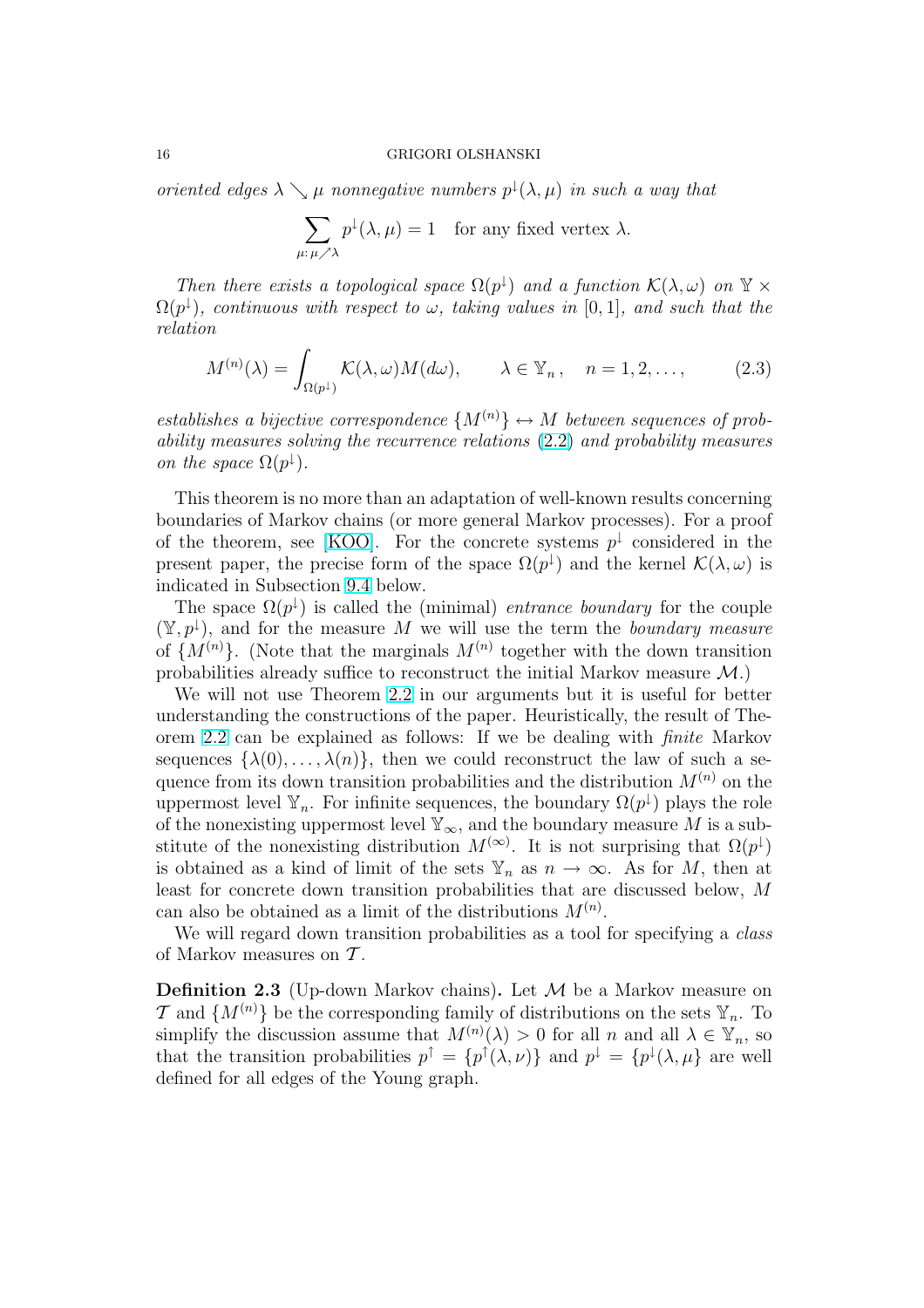<span id="page-16-0"></span>For each  $n = 1, 2, \ldots$ , we define a Markov chain with the state space  $\mathbb{Y}_n$  in the following way. Given a diagram  $\lambda \in \mathbb{Y}_n$  we apply first the up transition probabilities  $p^{\uparrow}(\lambda, \nu)$  and get a random diagram  $\nu \in \mathbb{Y}_{n+1}$ . Then we come back to  $\mathbb{Y}_n$  by using the down transition probabilities  $p^{\downarrow}(\nu,\kappa)$ . The composition  $\lambda \to \nu \to \kappa$  constitutes a single step of the chain.

In other words, for two diagrams  $\lambda, \kappa \in \mathbb{Y}_n$ , the probability of the one-step transition  $\lambda \to \kappa$  is equal to

$$
\text{Prob}\{\lambda \to \kappa\} = \sum_{\nu:\,\lambda \nearrow \nu \searrow \kappa} p^{\uparrow}(\lambda,\nu) p^{\downarrow}(\nu,\kappa). \tag{2.4}
$$

We call this chain the  $up-down$  Markov chain of level n associated with the two systems  $p^{\downarrow}$  and  $p^{\uparrow}$  of transition probabilities

Likewise, one could introduce the down-up chains using the superposition in the inverse order,  $p^{\downarrow} \circ p^{\uparrow}$ , but we will not use them.

**Definition 2.4** (The graph  $\widetilde{\mathbb{Y}}_n$ ). For any  $n = 1, 2, \ldots$ , introduce the graph  $\widetilde{\mathbb{Y}}_n$ whose vertices are diagrams  $\lambda \in \mathbb{Y}_n$  and whose edges are couples of distinct diagrams  $\lambda, \kappa \in \mathbb{Y}_n$  for which there exists  $\nu \in \mathbb{Y}_{n+1}$  such that  $\lambda \nearrow \nu \searrow \kappa$ . The latter condition is equivalent to saying that  $\kappa$  can be obtained from  $\lambda$  by displacing a single box to a new position. Note that this is a minimal possible transformation of a Young diagram preserving the number of boxes. One more equivalent formulation is as follows: Two diagrams  $\lambda$  and  $\kappa$  form an edge in the graph  $\mathbb{Y}_n$  if their symmetric difference  $\lambda \Delta \kappa$  consists of precisely two boxes.

The up-down chain of level  $n$  may be viewed as a nearest neighbor random walk on the graph  $\mathbb{Y}_n$ .

**Proposition 2.5.** For any  $n = 1, 2, \ldots$ , the up-down Markov chain on  $\mathbb{Y}_n$ determined by  $(2.4)$  has a unique stationary distribution, which is the measure  $M^{(n)}$ . Moreover,  $M^{(n)}$  is the symmetrizing measure, so that the chain is reversible in the stationary regime.

*Proof.* The fact that  $M^{(n)}$  is a stationary distribution follows from the recurrence relations (2.1) and (2.2). Indeed, (2.1) shows that the transition  $\lambda \to \nu$ transforms  $M^{(n)}$  to  $M^{(n+1)}$ , and (2.2) shows that  $\nu \to \kappa$  returns  $M^{(n+1)}$  back to  $M^{(n)}$ .

It is easy to check that the graph  $\widetilde{Y}_n$  is connected so that all the states of the chain are co[mm](#page-14-0)unicat[ing.](#page-14-0) Th[is p](#page-14-0)rov[es t](#page-14-0)he uniqueness statement.

The last statement means that

$$
M^{(n)}(\lambda) \operatorname{Prob}\{\lambda \to \kappa\} = M^{(n)}(\kappa) \operatorname{Prob}\{\kappa \to \lambda\}
$$

for any edge  $\{\lambda, \kappa\}$  of the graph  $\widetilde{\mathbb{Y}}_n$ . By virtue of  $(2.4)$ , this can be written as

$$
\sum_{\nu} M^{(n)}(\lambda) p^{\dagger}(\lambda, \nu) p^{\dagger}(\nu, \kappa) = \sum_{\nu} M^{(n)}(\kappa) p^{\dagger}(\kappa, \nu) p^{\dagger}(\nu, \lambda).
$$
 (2.5)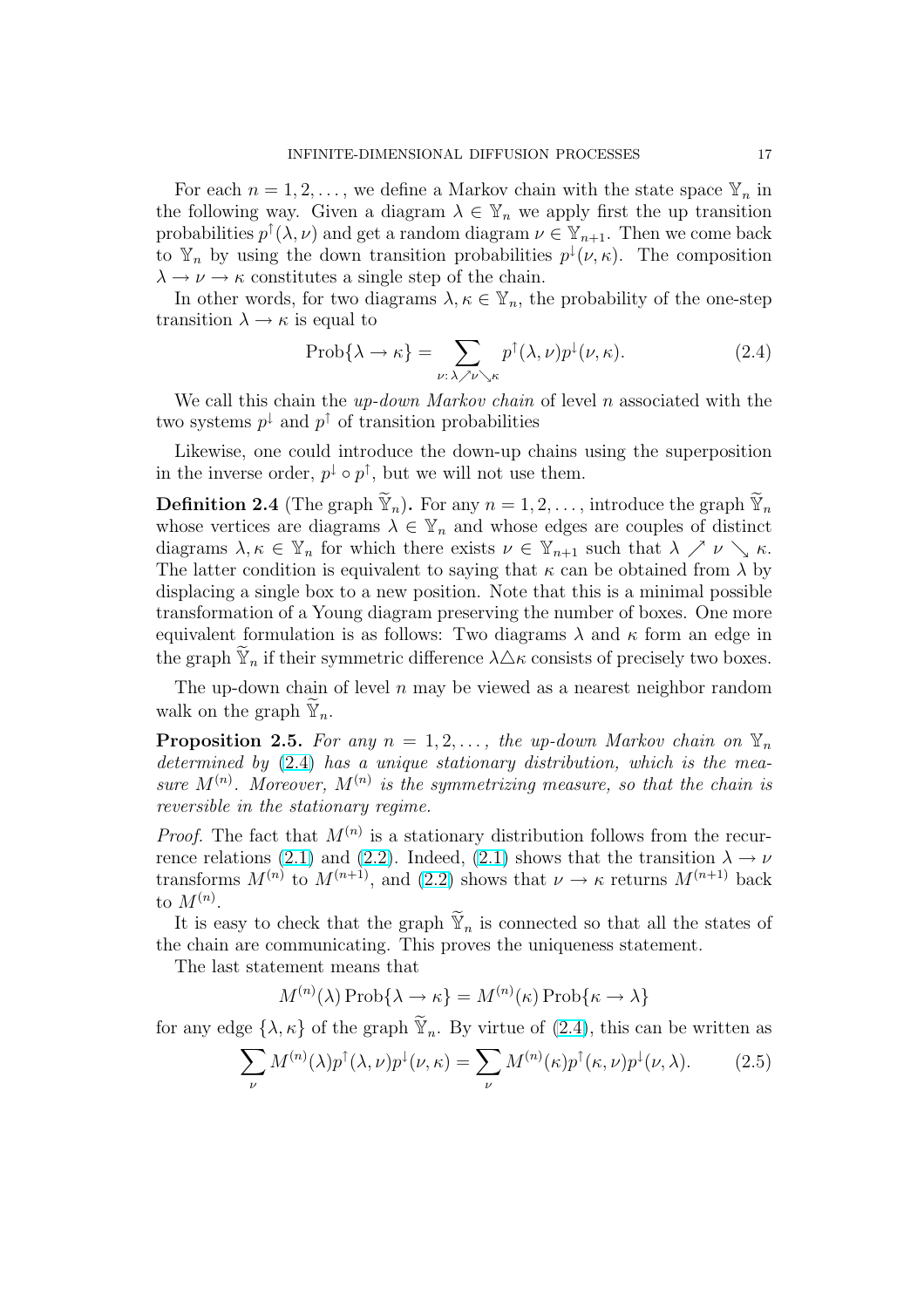<span id="page-17-0"></span>Observe that

$$
M^{(n)}(\lambda)p^{\uparrow}(\lambda,\nu) = M^{(n+1)}(\nu)p^{\downarrow}(\nu,\lambda). \tag{2.6}
$$

Indeed, by the very definition of the up and down probabilities, the both sides of (2.6) are equal to

$$
Prob{\lambda(n) = \lambda, \ \lambda(n+1) = \nu}.
$$

Now (2.6) and the similar equality with  $\lambda$  replaced by  $\kappa$  imply that the both sides of (2.5) are equal to

$$
\sum_{\nu} M^{(n+1)}(\nu) p^{\downarrow}(\nu,\lambda) p^{\downarrow}(\nu,\kappa).
$$

# 3. Down transition probabilities in the Young graph with Jack edge multiplicities

In this section we introduce a special system  $p_{\theta}^{\downarrow}$  $\frac{1}{\theta}$  of down transition probabilities, which are associated with the Jack symmetric functions. Here  $\theta > 0$ is the "Jack parameter", an arbitrary positive number.

Let us start with the particular case  $\theta = 1$ , when the down probabilities have a simple representation-theoretic meaning. Recall that the diagrams  $\lambda \in \mathbb{Y}_n$ parametrize the irreducible representations of the group  $S_n$ . Let dim  $\lambda$  stand for the dimension of the corresponding representation of  $S_n$ . Then

$$
p_1^{\downarrow}(\lambda,\mu) = \frac{\dim \mu}{\dim \lambda}, \qquad \mu \nearrow \lambda. \tag{3.1}
$$

The classic Young rule says that the restriction of the irreducible representation indexed by  $\lambda \in \mathbb{Y}_n$  to the subgroup  $S_{n-1}$  splits into the multiplicity free direct sum of the irreducible representations indexed by the diagrams  $\mu \nearrow \lambda$ . Therefore, for any  $\lambda$ ,

$$
\sum_{\mu:\,\mu\nearrow\lambda}\dim\mu=\dim\lambda,
$$

which explains why the numbers  $(3.1)$  sum to 1.

Thus, one can say that the probabilities (3.1) reflect the *branching rule of* irreducible representations of symmetric groups.

We proceed to the definition of the down probabilities for general  $\theta > 0$ . We will present two equivalent formulations. The first one is stated in terms of the Jack symmetric functions; it explains the origin of the probabilities in question. The second one has the advantage of being completely elementary and will be used in the computations.

For more detail about the notions that will be used below, see [Ma].

Let  $\Lambda$  denote the algebra of symmetric functions over  $\mathbb R$ . It is isomorphic to the algebra of polynomials with countably many variables  $p_1, p_2, \ldots$  which are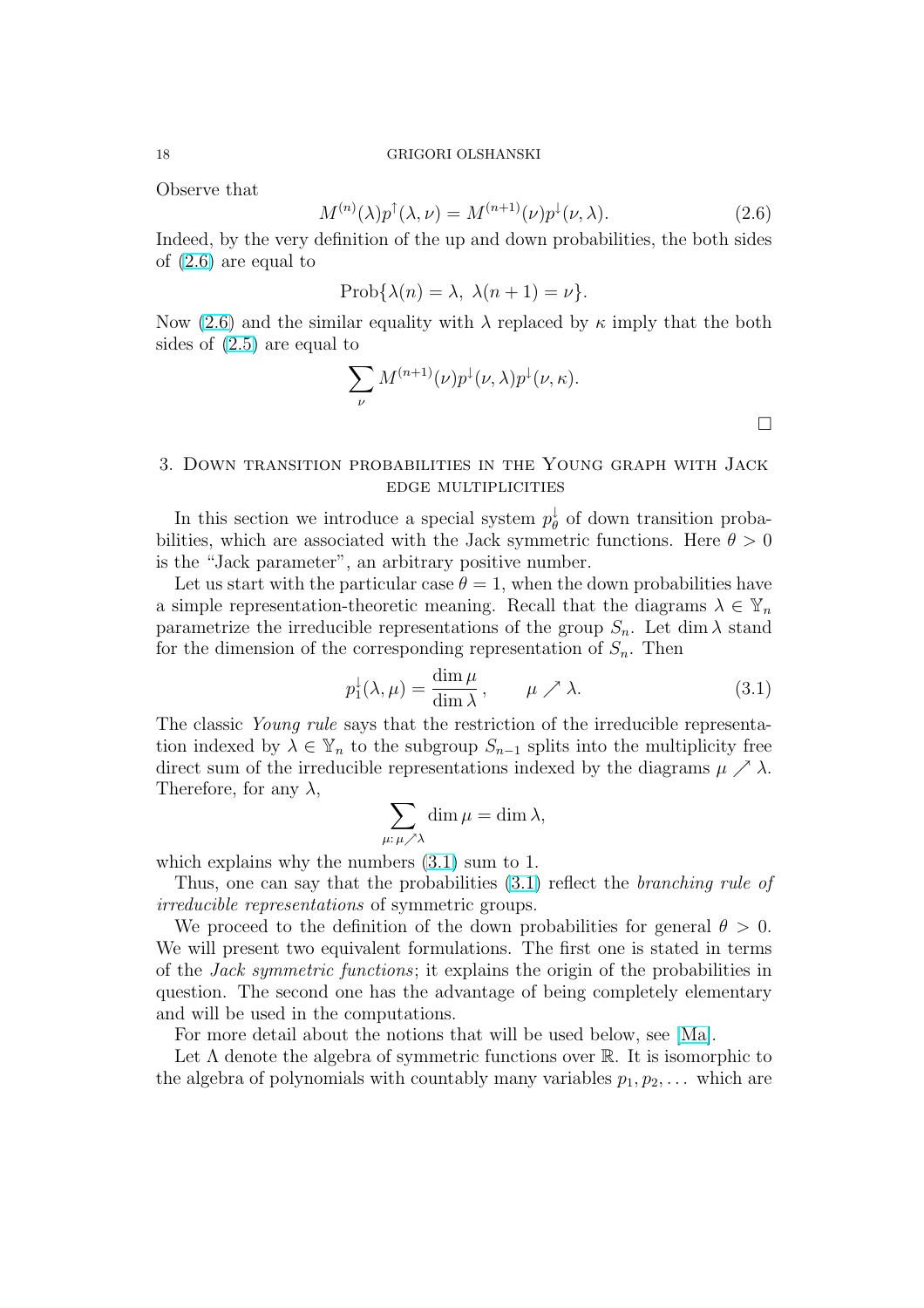<span id="page-18-0"></span>identified with the Newton power sums. The canonical grading of the algebra  $\Lambda$  is specified by setting deg  $p_i = i$ . The *n*th homogeneous component of the algebra, denoted as  $\Lambda_n$ , has dimension equal to  $|\mathbb{Y}_n|$ .

All natural bases in  $\Lambda$  are indexed by partitions. Of particular importance for us is the basis  $\{\mathcal{P}_{\mu:\theta}\}_{{\mu\in\mathbb{Y}}}$  of the Jack symmetric functions. These are homogeneous elements, the degree of  $\mathcal{P}_{\mu;\theta}$  equals  $|\mu|$ . Recall that Macdonald [Ma] uses as the parameter the inverse quantity  $\theta^{-1}$ .

The starting point of the definition is the simplest case of the *Pieri rule*: for any  $\mu \in \mathbb{Y}$  $\overline{\phantom{a}}$ 

$$
\mathcal{P}_{\mu;\theta} \cdot p_1 = \sum_{\lambda: \, \lambda \searrow \mu} \varkappa_\theta(\mu, \lambda) \mathcal{P}_{\lambda;\theta},
$$

where  $\varkappa_{\theta}(\mu, \lambda)$  are certain strictly positive numbers called the *Jack formal* edge multiplicities. A standard Young tableau of shape  $\lambda$  is a finite monotone path in the Young graph,  $\varnothing \nearrow \cdots \nearrow \lambda$ , starting at  $\varnothing$  and ending at  $\lambda$ ; its weight is defined as the product of the formal multiplicities  $\varkappa_{\theta}(\cdot, \cdot)$  of its edges. The  $\theta$ -dimension dim<sub> $\theta$ </sub>  $\lambda$  of a diagram  $\lambda$  is defined as the sum of the weights of all standard tableaux of the shape  $\lambda$ . Now we are in a position to state the definition:

**Definition 3.1.** For  $\mu \nearrow \lambda$  we set

$$
p_{\theta}^{\downarrow}(\lambda,\mu) = \frac{\dim_{\theta}\mu \cdot \varkappa_{\theta}(\mu,\lambda)}{\dim_{\theta}\lambda}.
$$
 (3.2)

In words: Consider the finite set of all directed paths from  $\varnothing$  to  $\lambda$  and make it a probability space by assigning to each path the probability proportional to its weight; then  $p_{\theta}^{\downarrow}$  $\phi_{\theta}^{\downarrow}(\lambda,\mu)$  is the probability that the random path passes through  $\mu$ . Note that (3.2) is the same as (1.13).

Remark 3.2. The following duality relation holds :

$$
p_{\theta}^{\downarrow}(\lambda,\mu) = p_{\theta^{-1}}^{\downarrow}(\lambda',\mu'), \qquad 0 < \theta < +\infty,
$$

where  $\lambda'$  and  $\mu'$  are the transposed diagra[ms.](#page-10-0)

Remark 3.3. The construction of the present section first appeared in the joint paper [KOO]. However, the idea is implicitly contained in an earlier work by Kerov (see [Ke1, §7]).

The alternative definition of the down transition probabilities is given in the next section.

### 4. Kerov interl[acing](#page-61-0) coordinates and the second definition of the down transition probabilities

The present section is essentially an extraction from Kerov's paper [Ke4], with minor modifications.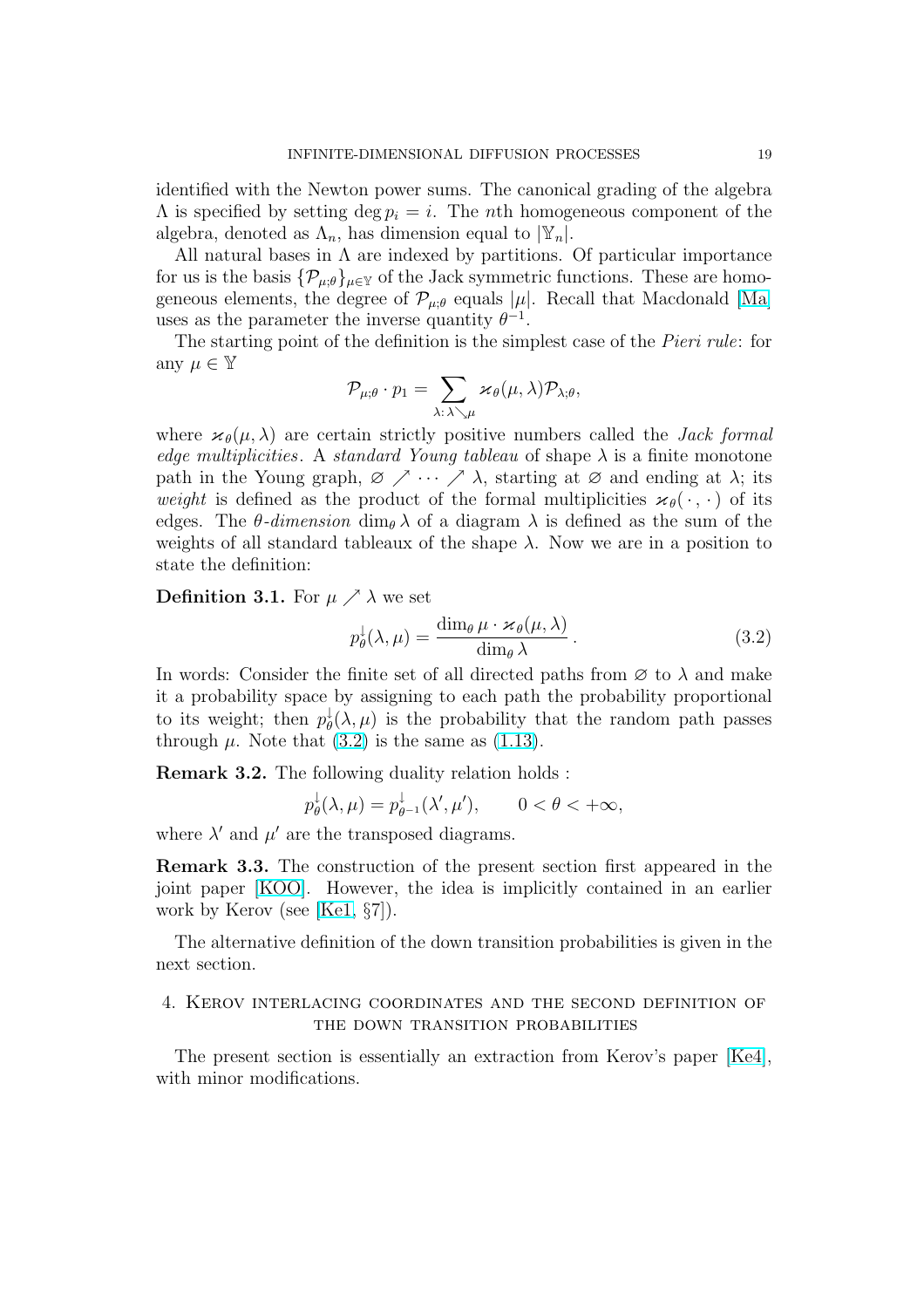#### <span id="page-19-0"></span>20 GRIGORI OLSHANSKI

Let  $\lambda \in \mathbb{Y}$  be a Young diagram. Recall that we draw Young diagrams according to the so-called "English picture" [Ma], where the first coordinate axis (the row axis) is directed downwards and the second coordinate axis (the column axis) is directed to the right. Consider the border line of  $\lambda$  as the directed path coming from  $+\infty$  along the second (horizontal) axis, next turning several times alternately down and to the left[, an](#page-61-0)d finally going away to  $+\infty$ along the first (vertical) axis. The corner points on this path are of two types: the inner corners, where the path switches from the horizontal direction to the vertical one, and the outer corners where the direction is switched from vertical to horizontal. Observe that the inner and outer corners always interlace and the number of inner corners always exceeds by 1 that of outer corners. Let  $2d-1$  be the total number of the corners and  $(r_i, s_i)$ ,  $1 \leq i \leq 2d-1$ , be their coordinates. Here the odd and even indices  $i$  refer to the inner and outer corners, respectively.



Figure 1. The corners of the diagram  $\lambda = (3, 3, 1)$ .

For instance, the diagram  $\lambda = (3, 3, 1)$  shown on the figure has  $d = 3$ , three inner corners  $(r_1, s_1) = (0, 3), (r_3, s_3) = (2, 1), (r_5, s_5) = (3, 0),$  and two outer corners  $(r_2, s_2) = (2, 3), (r_4, s_4) = (3, 1).$ 

Fix  $\theta > 0$ . The numbers

$$
x_1 := s_1 - \theta r_1, \quad y_1 := s_2 - \theta r_2, \dots
$$
  
 
$$
\dots, y_{d-1} := s_{2d-2} - \theta r_{2d-2}, \quad x_d := s_{2d-1} - \theta r_{2d-1} \quad (4.1)
$$

form two interlacing sequences of integers

$$
x_1 > y_1 > x_2 > \cdots > y_{d-1} > x_d
$$

satisfying the relation

$$
\sum_{i=1}^{d} x_i - \sum_{j=1}^{d-1} y_j = 0.
$$
\n(4.2)

Definition 4.1. The two interlacing sequences

$$
X = (x_1, ..., x_d),
$$
  $Y = (y_1, ..., y_{2d-1})$ 

as defined in (4.1) will be called the ( $\theta$ -dependent) *Kerov interlacing coor*dinates of a Young diagram  $\lambda$ . We will write  $\lambda = (X; Y)$ . (Note that the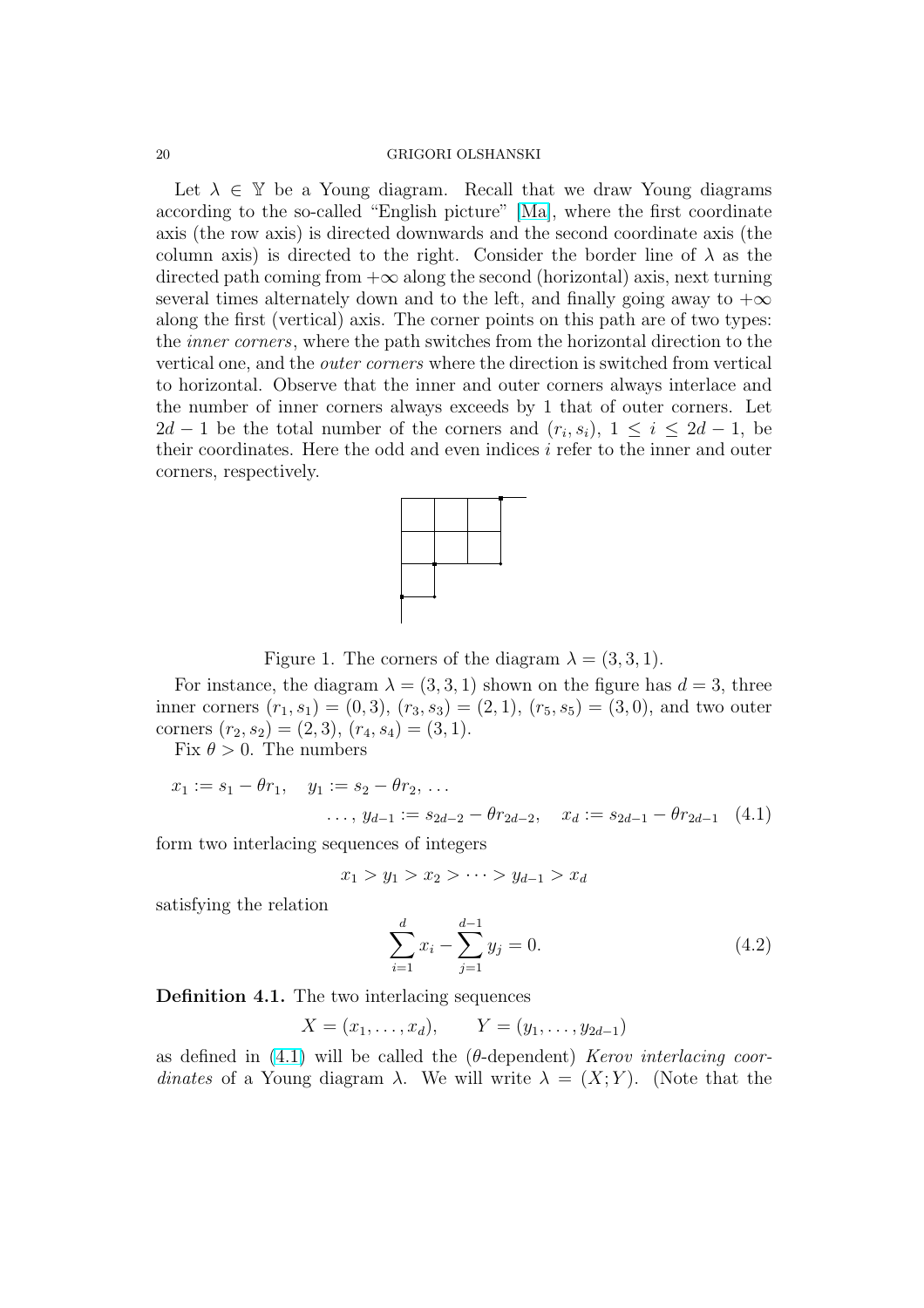<span id="page-20-0"></span>original definition of the interlacing coordinates given in [Ke4] differs from the present one by a factor of  $\theta^{-1}$ , because Kerov uses the homothetic transformation  $s \mapsto \alpha s$  with  $\alpha = \theta^{-1}$ , while we prefer to transform the r-axis. This minor difference is inessential: all formulas in [Ke4] can be easily rewritten in our notation. The term "anisotropic diagram" employed [in \[K](#page-61-0)e4] refers to the image of a Young diagram under a homothetic transformation of a coordinate  $axis.)^{16}$ 

Let  $u$  be a complex variable and consider the following ex[pans](#page-61-0)ion in partial fractions

$$
\frac{\prod_{i=1}^{d} (u - x_i)}{\prod_{j=1}^{d-1} (u - y_j)} = u - \sum_{j=1}^{d-1} \frac{\pi_j^{\downarrow}}{u - y_j}.
$$
\n(4.3)

Note that the constant term in the right-hand side vanishes because of (4.2). The coefficients  $\pi_j^{\downarrow} = \pi_j^{\downarrow}$  $j(X;Y)$  are given by the formula

$$
\pi_j^{\downarrow} = \pi_j^{\downarrow}(X;Y) = -\frac{\prod_{i=1}^d (y_j - x_i)}{\prod_{\substack{1 \le l \le d-1 \\ l \ne j}} (y_j - y_l)}.
$$
\n(4.4)

They are strictly positive, and their sum is equal to the area of the shape  $\lambda$  in the modified coordinates  $r' = \theta r$ ,  $s' = s$ :

$$
\sum_{j=1}^{d-1} \pi_j^{\downarrow} = \theta |\lambda| = \text{Area}(X, Y) := \prod_{1 \le i \le j \le d-1} (x_i - y_i)(y_j - x_{j+1}). \tag{4.5}
$$

Observe that there is a natural bijective correspondence between the outer corners of  $\lambda = (X; Y)$  and those boxes that may be removed from  $\lambda$ . Thus, we may associate these boxes with the coordinates  $y_j$ .

**Proposition 4.2.** Let  $\lambda$  be a Young diagram,  $(X;Y)$  be its  $\theta$ -dependent Kerov interlacing coordinates,  $\pi_j^{\downarrow} = \pi_j^{\downarrow}$  $f_j^{\downarrow}(X;Y)$  be the coefficients from  $(4.3)$ , given by (4.4), and Area $(X; Y)$  be the quantity defined in (4.5). Let  $\Box_j$  denote the corner box in  $\lambda$  associated with the jth coordinate  $y_i$  in Y. Then the  $\theta$ dependent down transition probabilities as defined in (3.2) are given by the

<sup>&</sup>lt;sup>16</sup>In the particular case  $\theta = 1$ , the interlacing coordinates  $(X; Y)$  were introduced in earlier Kerov's paper [Ke2] and further exploited in [Ke5]; see also [Ke6]. A somewhat similar parametrization was suggested by Stanley [Sta] and then [emp](#page-18-0)loyed in a number of recent publications. Stanley's  $(p; q)$  coordinates differ from the Kerov  $(\theta = 1)$  coordinates by a simple linear transformation.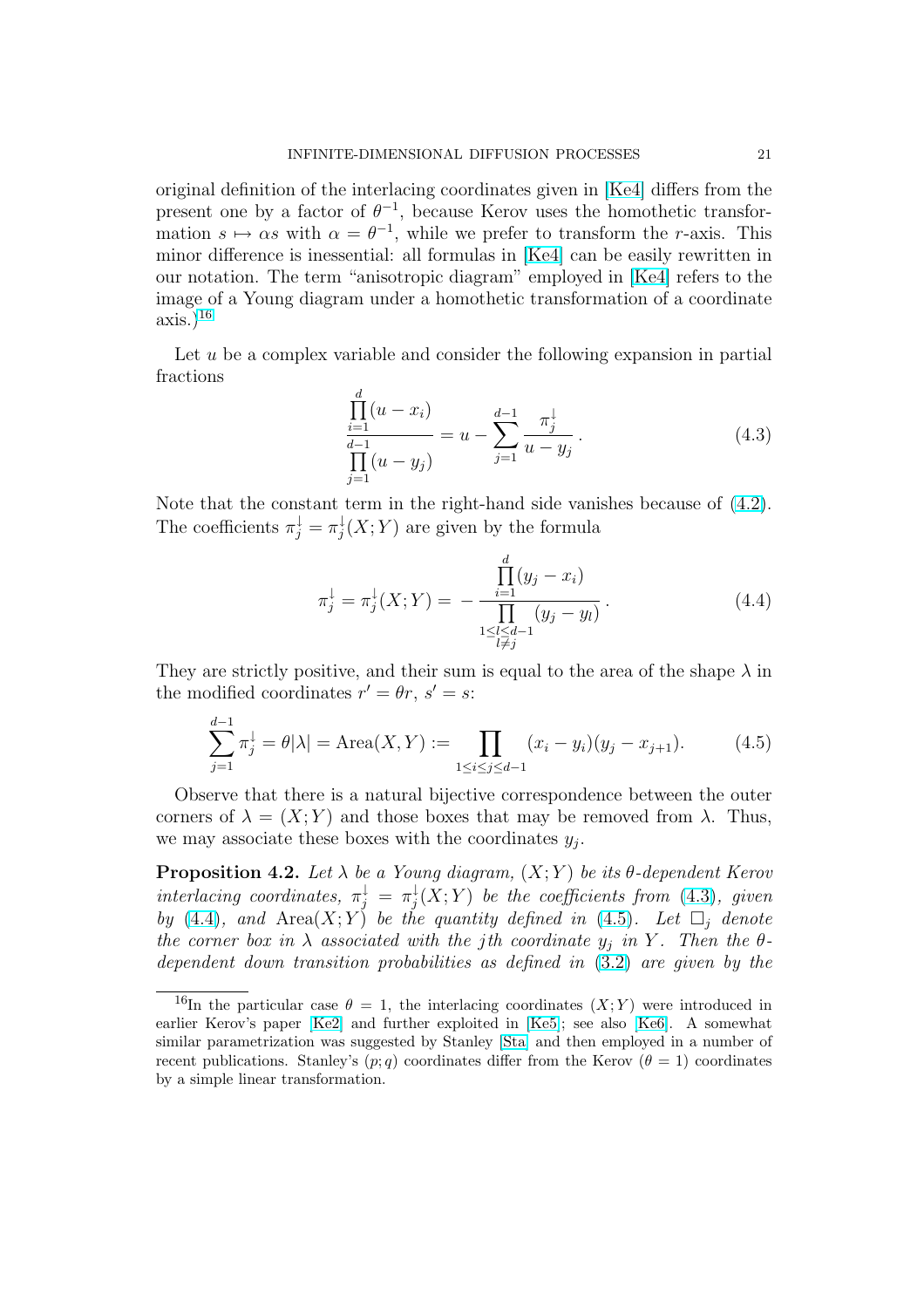<span id="page-21-0"></span>following elementary expression

$$
p_{\theta}^{\downarrow}(\lambda, \lambda \setminus \Box_j) = \frac{\pi_j^{\downarrow}}{\text{Area}(X; Y)}.
$$
\n(4.6)

Proof. See [Ke4, Section 7]. (Here and below I do not give more precise references to claims in [Ke4] because they are numbered differently in the journal version of the paper and its preprint version posted on arXiv.)  $\Box$ 

Note tha[t the](#page-61-0) right-hand side of (4.6) is a rational fraction in the Kerov coordinates, and t[his fu](#page-61-0)nction does not depend on  $\theta$ ; the dependence on  $\theta$  is hidden in the Kerov coordinates themselves.

Thus, we obtain an alternative description of the down transition probabilities.

Remark 4.3. There is an obvious relation between the set of Kerov coordinates with parameter  $\theta$  of a diagram and the set of Kerov coordinates with reversed parameter  $\theta^{-1}$  of the transposed diagram. Specifically, if the former set is  $(X;Y) = \{x_i\} \cup \{y_j\}$  then the latter set is  $(-\theta^{-1}X; -\theta^{-1}Y) =$  $\{-\theta^{-1}x_i\} \cup \{-\theta^{-1}y_j\}$ , with the reversed enumeration. This fact provides a simple proof of the duality stated in Remark 3.2.

### 5. The up transition probabilities of the z-measures

There is a host of Markov measures on  $\mathcal T$  [cons](#page-18-0)istent with the down probability system  $p_{\theta}^{\downarrow}$  $\phi$ . In this section we exhibit a distinguished family of Markov measures which depend on  $\theta$  and some additional parameters z and z'. We do this by specifying the corresponding up transition probabilities  $p^{\uparrow}_{\theta, z, z'}$ .

Let  $\lambda \in \mathbb{Y}$  be a Young diagram and  $(X; Y)$  be its Kerov interlacing coordinates as defined in (4.1). Reverse the expression in the left-hand side of (4.3) and expand it again in partial fractions:

$$
\frac{\prod_{j=1}^{d-1} (u - y_j)}{\prod_{i=1}^{d} (u - x_i)} = \sum_{i=1}^{d} \frac{\pi_i^{\uparrow}}{u - x_i}.
$$
\n(5.1)

Here the coefficients  $\pi_i^{\uparrow}$  $i_i$  are given by the formula

$$
\pi_i^{\uparrow} = \pi_i^{\uparrow}(X;Y) = \frac{\prod_{j=1}^{d-1} (x_i - y_j)}{\prod_{\substack{1 \le l \le d \\ l \ne i}} (x_i - x_l)}, \qquad i = 1, \dots, d. \tag{5.2}
$$

Recall that the dependence of the right-hand side on  $\theta$  is hidden in the definition (4.1) of the Kerov coordinates.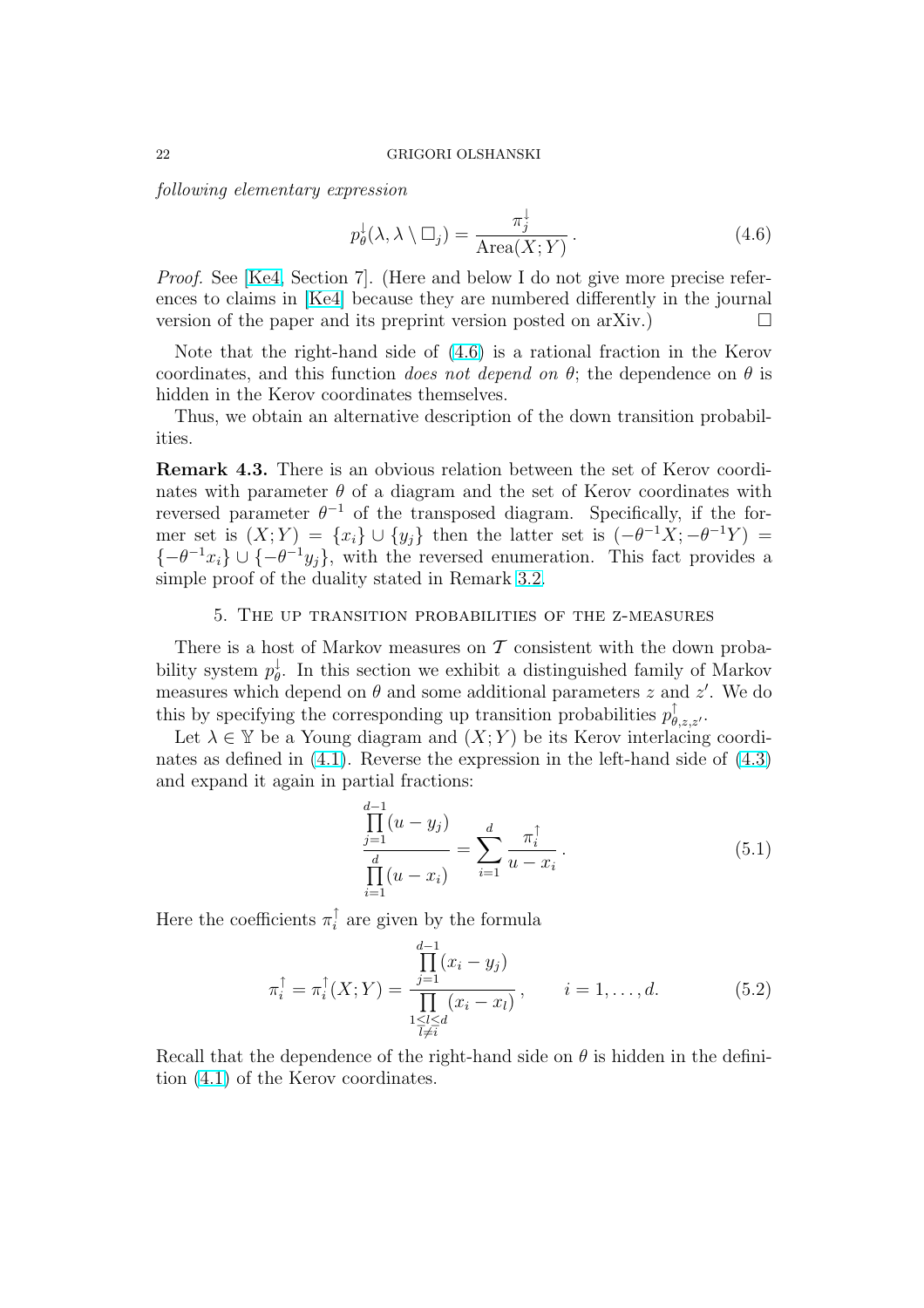<span id="page-22-0"></span>Those boxes that may be appended to  $\lambda$  are associated, in a natural way, with the inner corners of the boundary of  $\lambda$ . Consequently, we may also associate these boxes with the x's:  $\square_i \leftrightarrow x_i$ .

Assume first that z and z' are arbitrary complex numbers such that  $zz'$  +  $\theta n \neq 0$  for all  $n = 0, 1, 2, \dots$ , and set

$$
p^{\uparrow}_{\theta,z,z'}(\lambda,\lambda \cup \square_i) = \frac{(z+x_i)(z'+x_i)}{zz'+\theta n} \cdot \pi_i^{\uparrow}, \qquad n = |\lambda|,
$$
 (5.3)

where the coefficients  $\pi_i^{\uparrow}$  $i_{i}$  are the same as in (5.1), (5.2).

**Proposition 5.1.** For any fixed  $\lambda \in \mathbb{Y}_n$ , these numbers sum up to 1.

*Proof.* Since  $(z+x_i)(z'+x_i) = zz' + (z+z')x_i + x_i^2$  $(z+x_i)(z'+x_i) = zz' + (z+z')x_i + x_i^2$  $(z+x_i)(z'+x_i) = zz' + (z+z')x_i + x_i^2$ [, th](#page-21-0)e claim is equivalent to the following three equalities:

$$
\sum_{i=1}^d \pi_i^{\uparrow} = 1, \qquad \sum_{i=1}^d x_i \pi_i^{\uparrow} = 0, \qquad \sum_{i=1}^d x_i^2 \pi_i^{\uparrow} = \theta n.
$$

These equalities are verified directly from  $(5.1)$  using the relation  $(4.2)$  and the expression of  $\theta_n$  through  $(X; Y)$ , see (4.5). For more detail, see [Ke4, Section  $6$ ].

Let us define the numbers  $M^{(n)}(\lambda) = M^{(n)}_{\theta, z, z'}(\lambda)$  from the recurre[nce](#page-19-0) relations (2.1) by setting  $p^{\uparrow} = p^{\uparrow}_{\theta, z, z'}$  and using [the i](#page-20-0)nitial condition  $M^{(0)}(\varnothing) = 1$  $M^{(0)}(\varnothing) = 1$ . Then, using Proposition 5.1 and induction on  $n$ , one sees that for all  $n$ ,

$$
\sum_{\lambda \in \mathbb{Y}_n} M^{(n)}_{\theta, z, z'}(\lambda) = 1.
$$

**Proposition 5.2.** The numbers  $M^{(n)}(\lambda) = M^{(n)}_{\theta, z, z'}(\lambda)$  just defined are consistent with the down probabilities  $p_{\theta}^{\downarrow}$  $\frac{1}{\theta}(\lambda,\mu)$ . That is, setting  $p^{\downarrow}=p^{\downarrow}_{\theta}$  $\frac{1}{\theta}$ , the relations (2.2) are satisfied.

Proof. This the main result of [Ke4]; it is established at the very end of that paper. Another proof is given in [BO3].

**Proposition 5.3.** The quantiti[es](#page-61-0)  $p^{\uparrow}_{\theta, z, z'}(\lambda, \nu)$  defined by (5.3) are strictly positive for all edges  $\lambda \nearrow \nu$  of the Y[oung g](#page-60-0)raph if and only if one of the following two conditions holds:

(i)  $z \in \mathbb{C} \setminus (\mathbb{Z}_{\leq 0} + \theta \cdot \mathbb{Z}_{\geq 0})$  and  $z' = \overline{z}$ .

(ii)  $\theta$  is rational and both z and z' are real numbers lying in one of the open intervals between two consecutive numbers from the lattice  $\mathbb{Z} + \theta \cdot \mathbb{Z} \subset \mathbb{R}$ .

In particular, the simple sufficient condition of strict positivity is that z and  $z'$  should be nonreal and conjugate to each other.

 $\Box$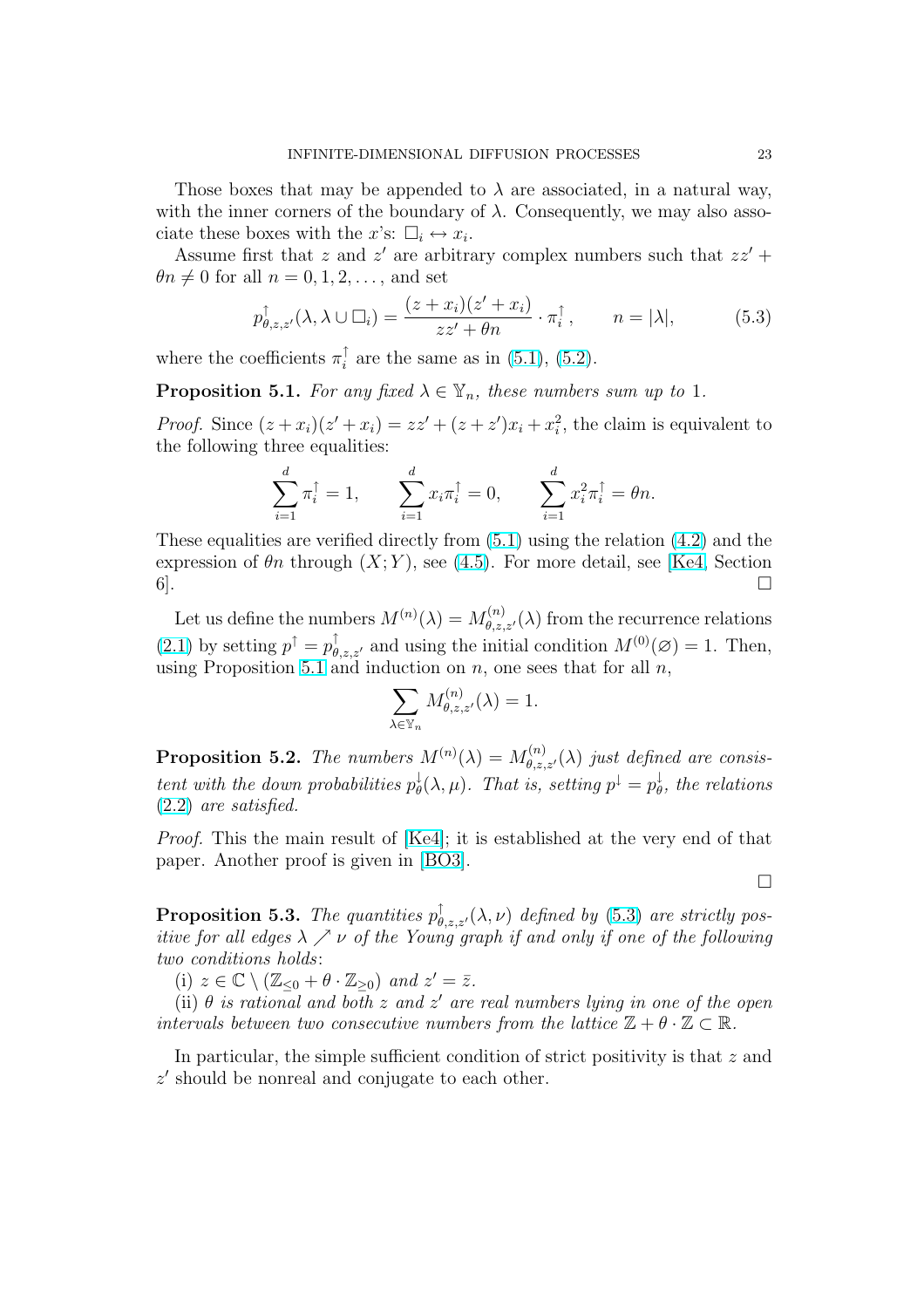<span id="page-23-0"></span>*Proof.* See [BO5, Proposition 2.2].  $\Box$ 

**Definition 5.4.** We say that the couple  $(z, z')$  belongs to the *principal series* or to the complementary series if it satisfies (i) or (ii), respectively. Of course, the comple[menta](#page-60-0)ry series exists for rational  $\theta$  only.

Let us summarize the results of this and preceding sections:

Let  $\theta > 0$  and let  $(z, z')$  belong to the principal or complementary series. For each  $n = 1, 2, \ldots$  all the numbers  $M_{\theta, z, z'}^{(n)}(\lambda), \lambda \in \mathbb{Y}_n$ , are strictly positive and sum up to 1, and hence they determine a probability measure  $M_{\theta,z,z'}^{(n)}$  on  $\mathbb{Y}_n$ . By the very construction, these measures are consistent with the up transition probabilities  $p^{\uparrow}_{\theta, z, z'}(\lambda, \nu)$  defined in (5.3). They are also consistent with the down transition probabilities  $p_{\theta}^{\downarrow}$  $\phi_{\theta}^{\downarrow}(\lambda,\mu)$  defined in (4.6).

We call the measures  $M_{\theta,z,z'}^{(n)}$  the *z-measures* with Jack parameter  $\theta$ . An explicit expression for the weights  $M_{\theta,z,z'}^{(n)}(\lambda)$  $M_{\theta,z,z'}^{(n)}(\lambda)$  is given in [BO5], but in the present paper we will not need it.

### 6. THE ALGEBRA  $A_{\theta}$  of  $\theta$ -regular functions on Young diagrams

In this section we fix an arbitrary  $\theta > 0$ . For a set  $\mathfrak{X}$ , [we w](#page-60-0)ill denote by Fun( $\mathfrak{X}$ ) the algebra of all real-valued functions on  $\mathfrak{X}$ . Below  $\lambda$  stands for an arbitrary Young diagram.

Let  $u$  be a complex variable. Set

$$
\Phi(u; \lambda) = \prod_{i=1}^{\infty} \frac{u + \theta i}{u - \lambda_i + \theta i}
$$

and observe that the product is actually finite because only finitely many of  $\lambda_i$ 's differ from 0, so that only finitely many factors differ from 1. Clearly, for  $\lambda$  fixed,  $\Phi(u; \lambda)$  is a rational function in u taking value 1 at  $u = \infty$ . Therefore,  $\Phi(u; \lambda)$  admits the Taylor expansion at  $u = \infty$  with respect to the variable  $u^{-1}$ . Likewise, such an expansion also exists for  $\log \Phi(u; \lambda)$ .

**Definition 6.1.** Let  $\mathbb{A}_{\theta} \subset \text{Fun}(\mathbb{Y})$  be the unital subalgebra generated by the coefficients of the Taylor expansion at  $u = \infty$  of  $\Phi(u; \lambda)$  (or, equivalently, of  $\log \Phi(u; \lambda)$ . We call  $\mathbb{A}_{\theta}$  the *algebra of*  $\theta$ *-regular functions on* Y.

The Taylor expansion of  $\log \Phi(u; \lambda)$  at  $u = \infty$  has the form

$$
\log \Phi(u; \lambda) = \sum_{m=1}^{\infty} \frac{p_m^*(\lambda)}{m} u^{-m}, \tag{6.1}
$$

where, by definition,

$$
p_m^*(\lambda) = \sum_{i=1}^{\infty} [(\lambda_i - \theta i)^m - (-\theta i)^m], \qquad m = 1, 2, \dots, \quad \lambda \in \mathbb{Y}.
$$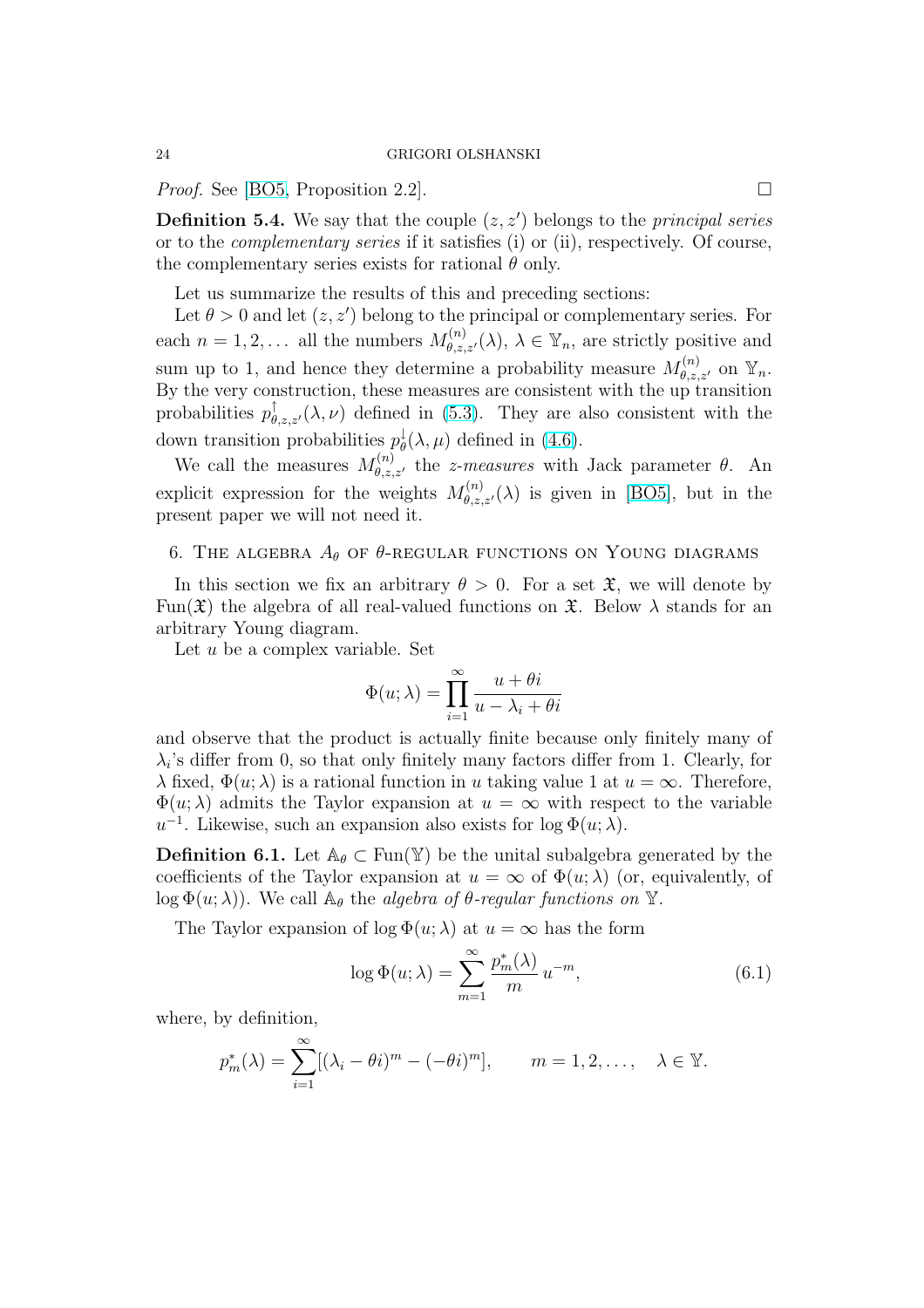<span id="page-24-0"></span>The above expression makes sense because the sum is actually finite. Thus, the algebra  $\mathbb{A}_{\theta}$  is generated by the functions  $p_1^*, p_2^*, \ldots$  It is readily verified that these functions are algebraically independent, so that  $A_{\theta}$  is isomorphic to the algebra of polynomials in the variables  $p_1^*, p_2^*, \ldots$ .

**Definition 6.2.** Using the isomorphism  $\mathbb{A}_{\theta} \cong \mathbb{R}[p_1^*, p_2^*, \dots]$  we define a filtration in  $\mathbb{A}_{\theta}$  by setting  $\deg p_m^*(\cdot) = m$ . In more detail, the mth term of the filtration, consisting of elements of degree  $\leq m$ , is the finite-dimensional subspace  $\mathbb{A}_{\theta}^{(m)} \subset \mathbb{A}_{\theta}$  defined in the following way:

$$
\mathbb{A}_{\theta}^{(0)} = \mathbb{R}1; \quad \mathbb{A}_{\theta}^{(m)} = \text{span}\{(p_1^*)^{r_1}(p_2^*)^{r_2}\ldots \,:\, 1r_1 + 2r_2 + \cdots \leq m\}, \quad m = 1, 2, \ldots.
$$

Note that  $p_1^*(\lambda) = |\lambda|$ . The  $\theta$ -regular functions on Y (that is, elements of  $\mathbb{A}_{\theta}$ ) coincide with the  $\theta$ -shifted symmetric polynomials in the variables  $\lambda_1, \lambda_2, \ldots$ as defined in [OO], [KOO].

Next, we set

$$
\mathbf{H}(u;\lambda) = \frac{u \prod_{j=1}^{d-1} (u - y_j)}{\prod_{i=1}^{d} (u - x_i)}, \qquad \widehat{\mathbf{E}}(u;\lambda) = \frac{-1}{\mathbf{H}(u;\lambda)} = -\frac{\prod_{i=1}^{d} (u - x_i)}{u \prod_{j=1}^{d-1} (u - y_j)}, \qquad (6.2)
$$

where  $x_1, \ldots, x_d, y_1, \ldots, y_{d-1}$  are the  $\theta$ -dependent Kerov interlacing coordinates of  $\lambda$  defined in (4.1). Consider the Taylor expansions of  $H(u; \lambda)$  and  $\mathbf{E}(u; \lambda)$  at  $u = \infty$ :

$$
\mathbf{H}(u;\lambda) = 1 + \sum_{m=1}^{\infty} \mathbf{h}_m(\lambda) u^{-m}, \qquad \widehat{\mathbf{E}}(u;\lambda) = -1 + \sum_{m=1}^{\infty} \widehat{\mathbf{e}}_m(\lambda) u^{-m}. \tag{6.3}
$$

Because of (4.2) we have

$$
\mathbf{h}_1(\lambda)=\mathbf{\hat{e}}_1(\lambda)\equiv 0.
$$

Further, [we se](#page-19-0)t

$$
\mathbf{p}_{m}(\lambda) = \sum_{i=1}^{d} x_{i}^{m} - \sum_{j=1}^{d-1} y_{j}^{m}, \qquad m = 1, 2, .... \qquad (6.4)
$$

Obviously,

$$
\log \mathbf{H}(u; \lambda) = \sum_{m=1}^{\infty} \frac{\mathbf{p}_m(\lambda)}{m} u^{-m}, \qquad \mathbf{p}_1(\lambda) \equiv 0. \tag{6.5}
$$

Proposition 6.3. The following relation holds

$$
\mathbf{H}(u;\lambda) = \frac{\Phi(u-\theta;\lambda)}{\Phi(u;\lambda)}.
$$
 (6.6)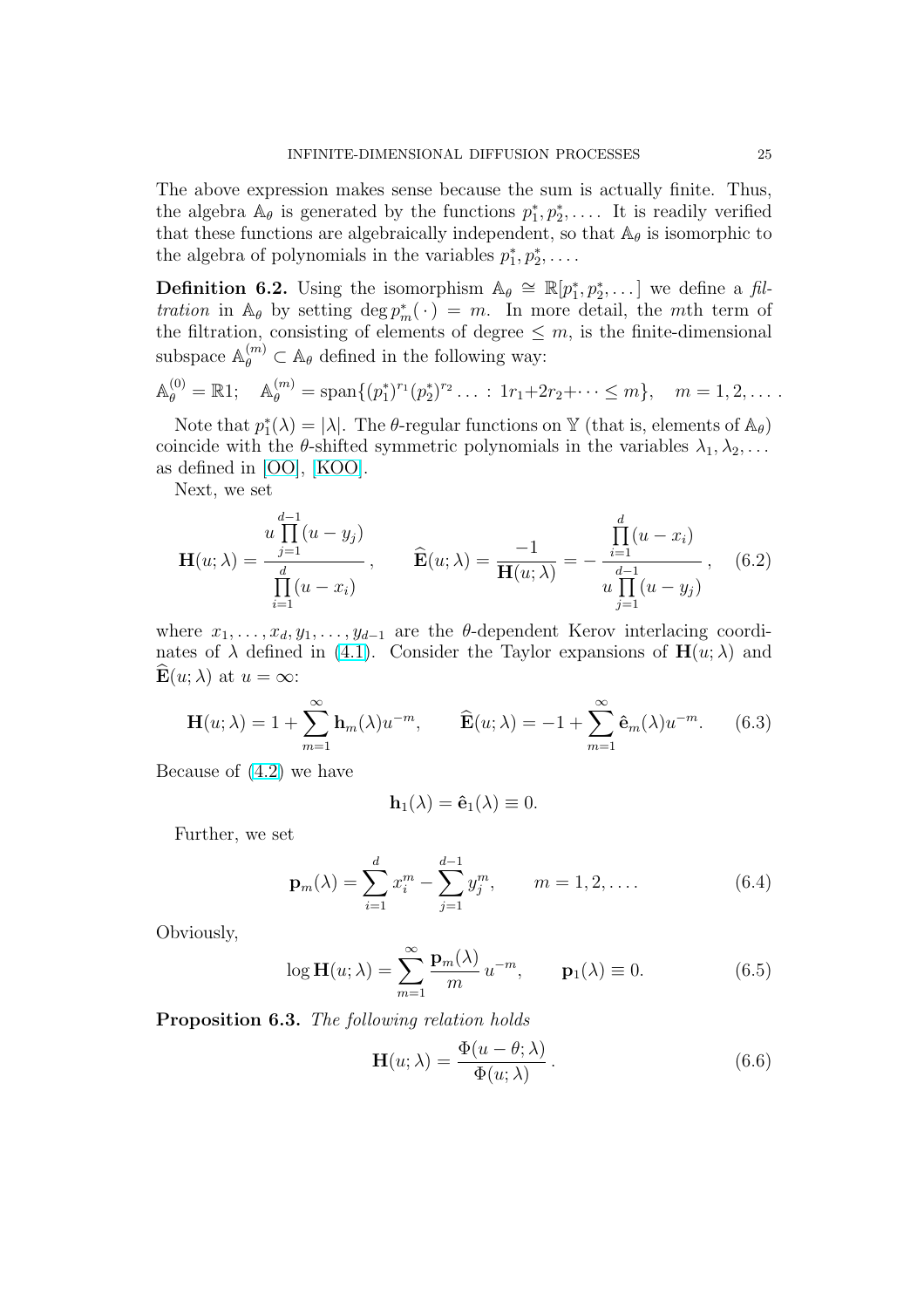<span id="page-25-0"></span>For  $\theta = 1$ , another proof (due to Kerov) can be found in [IO, Proposition 3.6] (note that the definition of  $\Phi(u, \lambda)$  in [IO] differs from our definition by a shift of the argument  $u$ ).

*Proof.* We proceed by induction on  $n = |\lambda|$ . For  $n = 0$  ther[e ex](#page-60-0)ists only one diagram, the empty one. The relation ([6.6\)](#page-60-0) is satisfied because  $\Phi(u, \varnothing)$  =  $H(u; \varnothing) \equiv 1.$ 

Let us examine the transformation of the both sides of  $(6.6)$  when one appends a box  $\Box = (i, j + 1)$  to λ.

In terms of the row coordinates, this [mean](#page-24-0)s that the coordinate  $\lambda_i = j$  is increased by 1. Consequently,

$$
\frac{\Phi(u;\lambda\cup\square)}{\Phi(u;\lambda)}=\frac{u-\lambda_i+\theta i}{u-\lambda_i-1+\theta i}=\frac{u-j+\theta i}{u-j-1+\theta i},
$$

which implies that the right-hand side of  $(6.6)$  is multiplied by

$$
\frac{(u-j-1+\theta i)(u-\theta-j+\theta i)}{(u-j+\theta i)(u-\theta-j-1+\theta i)}
$$

On the other hand, recall that there is [a n](#page-24-0)atural bijective correspondence between the boxes that may be appended to  $\lambda = (X; Y)$  and the points in X. Observe that the point x corresponding to the box  $\square = (i, j+1)$  is  $j - \theta(i-1)$ . Therefore, the above expression can be rewritten as

$$
\frac{(u-x)(u-x+\theta-1)}{(u-x-1)(u-x+\theta)}.
$$

Now, the lemma below implies that the left-hand side of (6.6) undergoes precisely the same transformation. This completes the induction step.  $\Box$ 

**Lemma 6.4.** Let  $\lambda = (X; Y)$  be a Young diagram and  $\lambda \cup \square$  be the diagram obtained from  $\lambda$  by appending the bo[x](#page-24-0)  $\Box$  corresponding to a point  $x \in X$ . Then

$$
\frac{\mathbf{H}(u;\lambda \cup \square)}{\mathbf{H}(u;\lambda)} = \frac{(u-x)(u-x+\theta-1)}{(u-x-1)(u-x+\theta)}.
$$
\n(6.7)

.

*Proof.* Let y' and y'' be the neighboring points to x in Y,  $y' > x > y''$ . If x is the greatest element of  $X$  then  $y'$  does not exist, and if  $x$  is the smallest element then  $y''$  does not exist (these two extreme cases occur when  $\Box$  lies in the first row or in the first column, respectively). Observe that if  $y'$  exists then the difference  $y' - x$  is in  $\{1, 2, 3, \ldots\}$ , and if  $y''$  exists then the difference  $x - y''$  is in  $\{\theta, 2\theta, 3\theta \dots\}.$ 

Write  $\lambda \cup \square = (\bar{X}; \bar{Y})$ . Consider first the generic case, when  $y' - x \neq 1$  and  $x - y'' \neq \theta$ . <sup>17</sup> It is readily checked that

$$
\bar{X} = (X \setminus \{x\}) \cup \{x+1, x-\theta\}, \qquad \bar{Y} = Y \cup \{x+1-\theta\}.
$$

<sup>&</sup>lt;sup>17</sup>If y' does not exist then we formally set  $y' - x = +\infty \neq 1$ . Likewise, if y'' does not exist we formally set  $x - y'' = +\infty \neq \theta$ .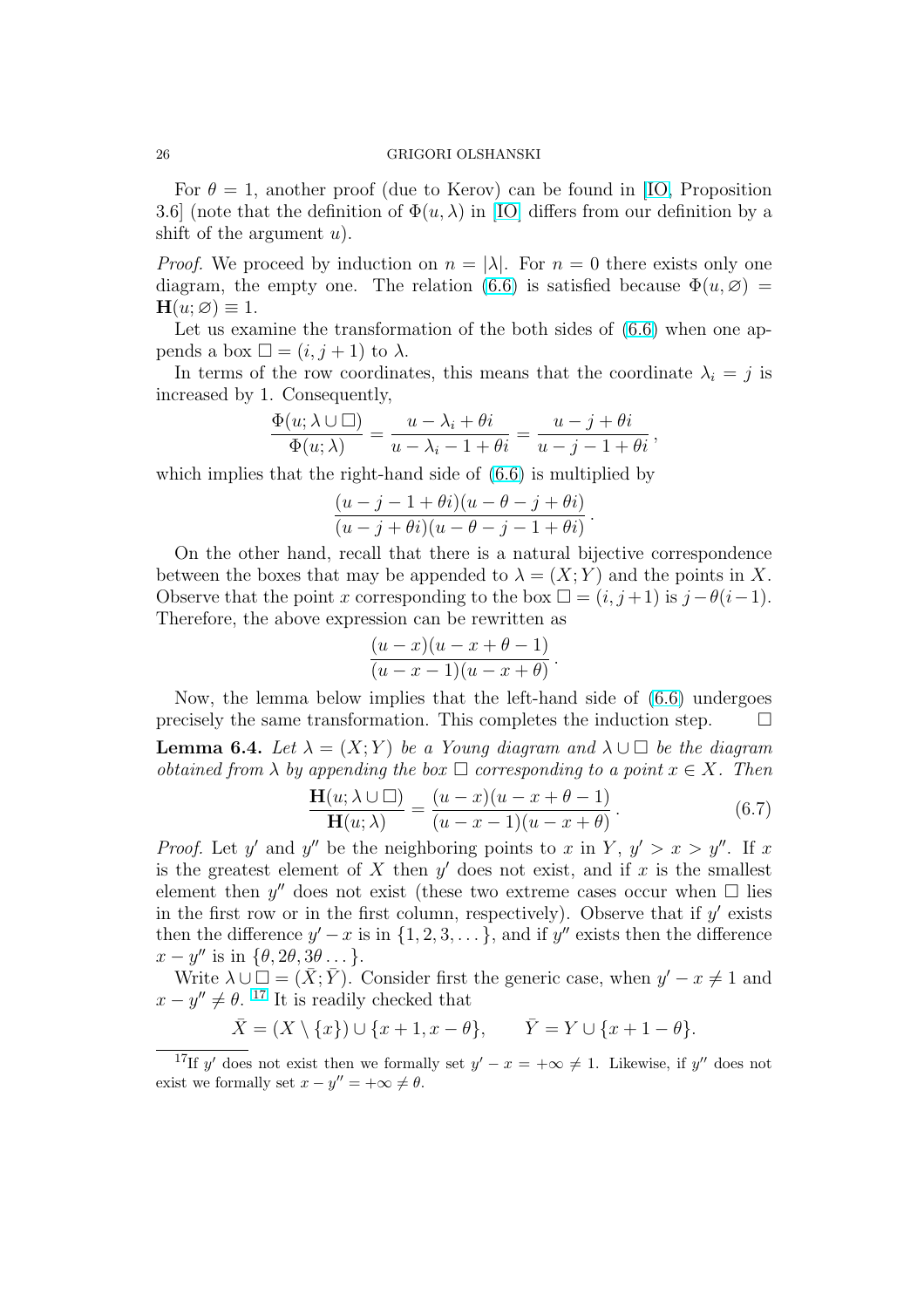<span id="page-26-0"></span>Then (6.7) follows directly from the definition of  $\mathbf{H}(u; \lambda)$  in (6.2).

Let us examine now the remaining cases:

If  $y' - x = 1$  while  $x - y'' \neq \theta$  then

$$
\bar{X} = (X \setminus \{x\}) \cup \{x - \theta\}, \qquad \bar{Y} = (Y \setminus \{y'\}) \cup \{x + 1 - \theta\} = (Y \setminus \{x + 1\}) \cup \{x + 1 - \theta\}.
$$
  
If  $x - y'' = \theta$  while  $y' - x \neq 1$  then  

$$
\bar{X} = (X \setminus \{x\}) \cup \{x + 1\}, \qquad \bar{Y} = (Y \setminus \{y''\}) \cup \{x + 1 - \theta\} = (Y \setminus \{x - \theta\}) \cup \{x + 1 - \theta\}.
$$

Finally, if both  $y' - x = 1$  and  $x - y'' = \theta$ , then

$$
\overline{X} = X \setminus \{x\}, \qquad \overline{Y} = (Y \setminus \{y', y''\}) \cup \{x+1-\theta\} = (Y \setminus \{x+1, x-\theta\}) \cup \{x+1-\theta\}.
$$

Again, in each of these three cases one readily checks that (6.7) remains true.  $\Box$ 

**Proposition 6.5.** The functions  $\mathbf{p}_m(\lambda)$  defined in (6.4) belong to the algebra  $A_{\theta}$ . More precisely, we have

$$
\mathbf{p}_m = \theta \cdot m \cdot p_{m-1}^* + \dots, \qquad m = 2, 3, \dots,
$$
 (6.8)

where dots stand for lower degree terms, which ar[e a](#page-24-0) linear combination of elements  $p_l^*$ , with  $1 \leq l \leq m-2$ .

*Proof.* Combining  $(6.1)$ ,  $(6.5)$ , and  $(6.6)$  we get

$$
\sum_{m=1}^{\infty} \frac{\mathbf{p}_m(\lambda)}{m} u^{-m} = \sum_{l=1}^{\infty} \frac{p_l^*(\lambda)}{l} \left( (u - \theta)^{-l} - u^{-l} \right)
$$
  

$$
= \sum_{l=1}^{\infty} \frac{p_l^*(\lambda)}{l} u^{-l} \left( (1 - \theta \cdot u^{-1})^{-l} - 1 \right)
$$
  

$$
= \sum_{l=1}^{\infty} \frac{p_l^*(\lambda)}{l} u^{-l} \left( \theta \cdot l \cdot u^{-1} - \theta^2 \cdot \frac{l(l+1)}{2} u^{-2} + \theta^3 \cdot \frac{l(l+1)(l+2)}{2 \cdot 3} u^{-3} - \dots \right)
$$
  

$$
= \sum_{l=1}^{\infty} p_l^*(\lambda) \left( \theta \cdot u^{-(l+1)} - \theta^2 \cdot \frac{l+1}{2} u^{-(l+2)} + \theta^3 \cdot \frac{(l+1)(l+2)}{2 \cdot 3} u^{-(l+3)} - \dots \right).
$$

Equating the coefficients we obtain the desired claim. More precisely:

$$
\frac{\mathbf{p}_m}{m} = \theta \cdot p_{m-1}^* - \theta^2 \cdot \frac{l+1}{2} p_{m-2}^* + \theta^3 \cdot \frac{(l+1)(l+2)}{2 \cdot 3} p_{m-3}^* - \dots
$$

Corollary 6.6. Each of the three families of functions  $\{p_2, p_3, \ldots\}$ ,  $\{h_2, h_3, \ldots\}$ ,  ${\hat{e}_2, \hat{e}_3, \ldots}$  is a system of algebraically independent generators of the algebra  $\mathbb{A}_{\theta}$  .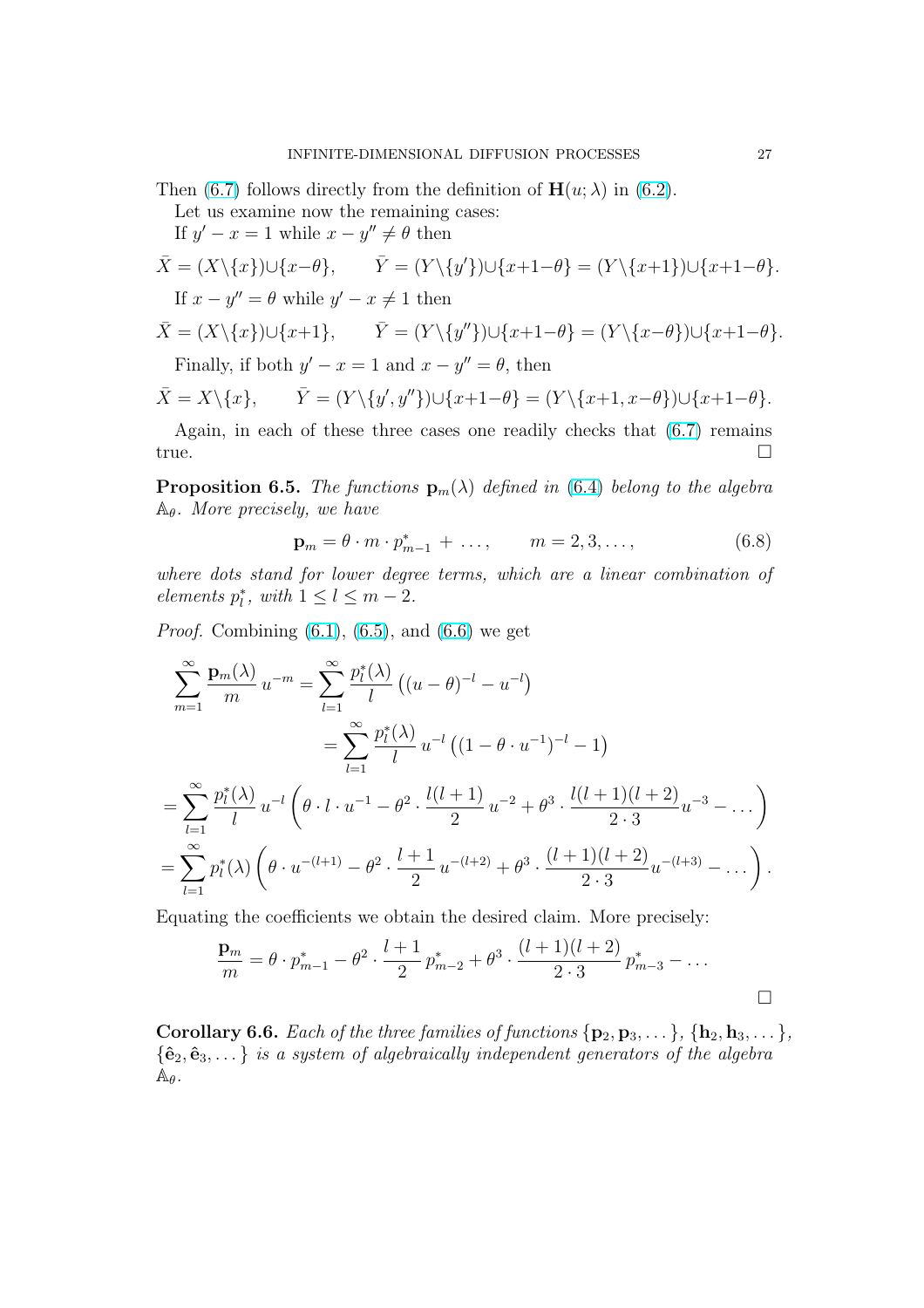<span id="page-27-0"></span>**Corollary 6.7.** Under the identification of  $\mathbb{A}_{\theta}$  with any of the three algebras of polynomials

$$
\mathbb{R}[\mathbf{p}_2, \mathbf{p}_3, \dots], \qquad \mathbb{R}[\mathbf{h}_2, \mathbf{h}_3, \dots], \qquad \mathbb{R}[\hat{\mathbf{e}}_2, \hat{\mathbf{e}}_3, \dots]
$$

the filtration introduced in Definition 6.2 is determined by setting

deg  $\mathbf{p}_m = m - 1$ , deg  $\mathbf{h}_m = m - 1$ , deg  $\hat{\mathbf{e}}_m = m - 1$  ( $m = 2, 3, ...$ ), respectively.

Let  $\Lambda$  be the algebra of symmetric [fun](#page-24-0)ctions over the base field  $\mathbb{R}$ . Following Macdonald [Ma], we will denote by  $\{p_1, p_2, \ldots\}$  and  $\{h_1, h_2, \ldots\}$  the two systems of generators consisting of the Newton power sums and the complete homogeneous symmetric functions.

**[De](#page-61-0)finition 6.8.** Define the *covering homomorphism*  $\Lambda \to \mathbb{A}_{\theta}$  by the specialization

$$
p_1 \to 0, \quad p_2 \to \mathbf{p}_2, \quad p_3 \to \mathbf{p}_3, \quad \dots \tag{6.9}
$$

By virtue of Corollary 6.6, the covering homomorphism is surjective and its kernel is the principal ideal generated by  $p_1$ . Note also that under (6.9) we have

$$
h_1 \to 0, \quad h_2 \to \mathbf{h}_2, \quad h_3 \to \mathbf{h}_3, \quad \dots \tag{6.10}
$$

**Corollary 6.9.** If  $F(\lambda)$  is a function from  $\mathbb{A}_{\theta}$  then the function  $\lambda \mapsto F(\lambda')$  is  $in \mathbb{A}_{\theta^{-1}}$ .

*Proof.* To make explicit the dependence on  $\theta$ , introduce the more detailed notation  $\mathbf{p}_{\theta,m}$  instead of  $\mathbf{p}_m$ . Using this notation and Remark 4.3, we have

$$
\mathbf{p}_{\theta^{-1},m}(\lambda') = (-\theta)^{-m} \mathbf{p}_{\theta,m}(\lambda),
$$

which implies the claim.

The next two lemmas will be used in Section 7 below.

**Lemma 6.10.** Let  $\lambda = (X; Y)$  be a Young diagram and  $\lambda \setminus \Box$  be the diagram obtained from  $\lambda$  by removing the box  $\square$  corresponding to a point  $y \in Y$ . Then

$$
\frac{\mathbf{H}(u;\lambda\setminus\square)}{\mathbf{H}(u;\lambda)} = \frac{(u-y+1)(u-y-\theta)}{(u-y)(u-y-\theta+1)}.
$$
(6.11)

Proof. The argument is similar to that in the proof of Lemma 6.4. Write  $\lambda \setminus \Box = (\bar{X}; \bar{Y})$ . Let x' and x'' be the neighboring points to y in  $X, x' > y > x''$ . In the generic case, when  $x' > y + \theta$  and  $x'' < y - 1$ , we have

$$
\bar{X} = X \cup \{y + \theta - 1\}, \qquad \bar{Y} = (Y \setminus \{y\}) \cup \{y + \theta, y - 1\},
$$

and the claim follows from the definition of  $\mathbf{H}(u; \lambda)$ . The remaining possible cases are examined as in the proof of Lemma 6.4.  $\Box$ 

$$
\sqcup
$$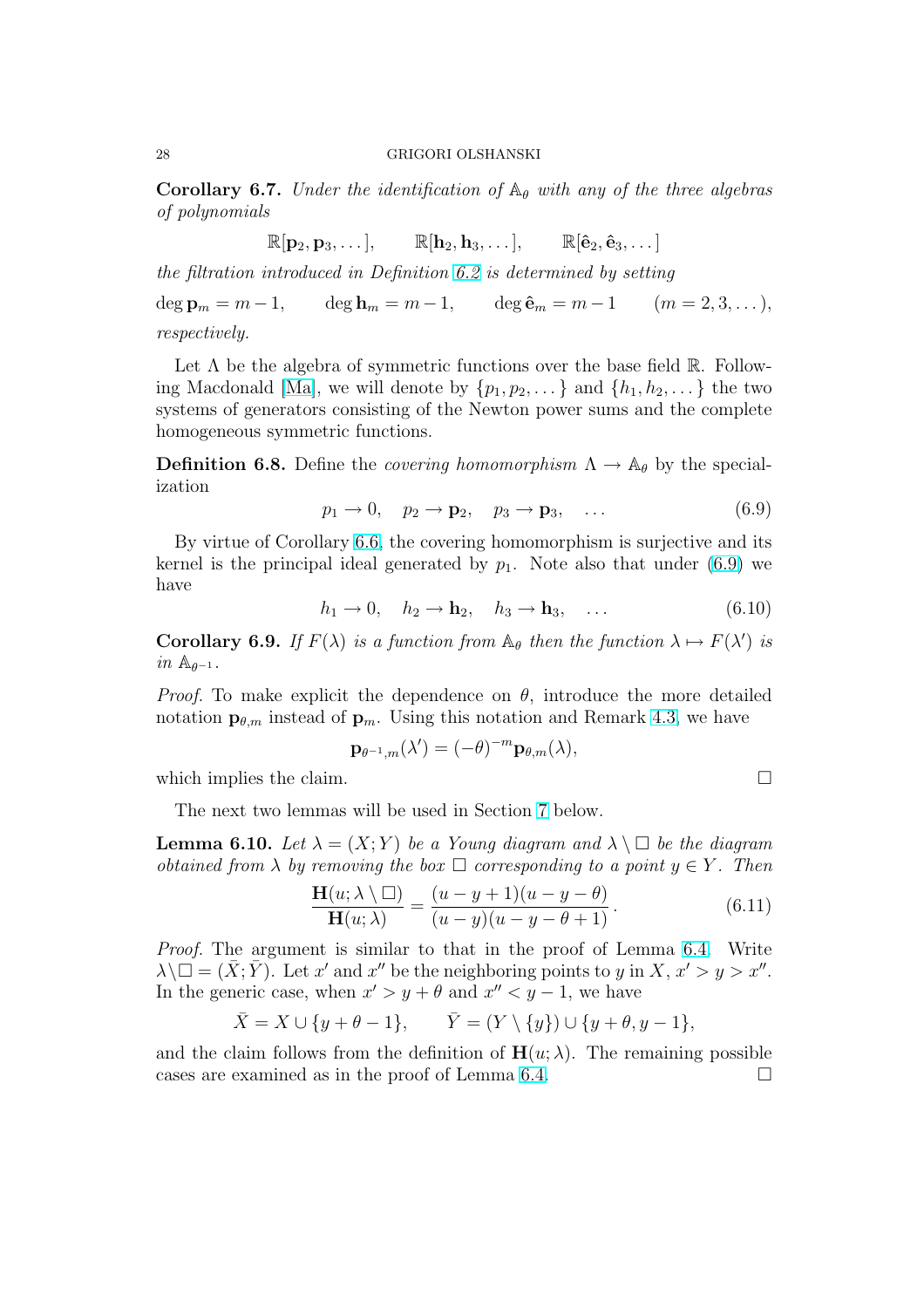<span id="page-28-0"></span>**Lemma 6.11.** Let  $\lambda$  be a Young diagram;  $X = \{x_1, \ldots, x_d\}$  and  $Y = \{y_1, \ldots, y_{d-1}\}\$ be its Kerov interlacing coordinates;  $\pi_1^{\uparrow}$  $\mathbb{1}^{\uparrow}, \ldots, \pi_d^{\uparrow}$  $\begin{bmatrix} 1 \ d \end{bmatrix}$  be the numbers associated to  $(X; Y)$  according to formulas (5.1) and (5.2);  $\pi_1^{\downarrow}$  $\frac{1}{1}, \ldots, \pi_d^{\downarrow}$  $\frac{1}{d-1}$  be the numbers associated to  $(X; Y)$  according to formulas  $(4.3)$  and  $(4.4)$ .

Then for  $m = 0, 1, 2, \ldots$ 

$$
\sum_{i=1}^{d} \pi_i^{\dagger} x_i^m = \mathbf{h}_m(\lambda), \qquad \sum_{j=1}^{d-1} \pi_j^{\dagger} y_j^m = \hat{\mathbf{e}}_{m+2}(\lambda). \tag{6.12}
$$

*Proof.* Comparing the definition of  $\mathbf{H}(u; \lambda)$  (see (6.2)) with (5.1), we get

$$
\mathbf{H}(u; \lambda) = u \sum_{i=1}^{d} \frac{\pi_i^{\uparrow}}{u - x_i} = \sum_{i=1}^{d} \pi_i^{\uparrow} \left( 1 + \frac{x_i}{u} + \frac{x_i^2}{u^2} + \dots \right).
$$

Equating the coefficients in  $u^{-m}$  gives the first equality in (6.12).

Likewise, from the definition of  $\mathbf{E}(u; ,\lambda)$  (see (6.2)) and (4.3) it follows

$$
\widehat{\mathbf{E}}(u;\lambda) = -1 + \frac{1}{u} \sum_{j=1}^{d-1} \frac{\pi_j^{\downarrow}}{u - y_j} = -1 + \sum_{j=1}^{d-1} \pi_j^{\downarrow} \left( \frac{1}{u^2} + \frac{y_j}{u^3} + \frac{y_j^2}{u^4} + \dots \right),
$$

which implies the second equality in  $(6.12)$ .

Finally, consider one more set of generators in  $\Lambda$ , the elementary symmetric functions  $e_1, e_2, \ldots$ .

**Lemma 6.12.** Let  $e_1, e_2, \ldots$  denote the images of  $e_1, e_2, \ldots$  under the covering homomorphism  $\Lambda \rightarrow \mathbb{A}_{\theta}$ , see (6.9) and (6.10).

We have  $\hat{\mathbf{e}}_1 = 0$  and  $\hat{\mathbf{e}}_m = (-1)^{m-1} \mathbf{e}_m$  for  $m = 2, 3, \dots$ .

Proof. Consider the generating series

$$
H(u) = 1 + \sum_{m=1}^{\infty} h_m u^{-m}, \qquad E(u) = 1 + \sum_{m=1}^{\infty} e_m u^{-m}.
$$

By the very definition, the covering homomorphism send  $H(u)$  to  $\mathbf{H}(u; \cdot)$ . On the other hand,  $E(u) = 1/H(-u)$ , so that the covering homomorphism send  $E(u)$  to  $\mathbf{E}(u; \cdot) := 1/\mathbf{H}(-u; \cdot)$ . Comparing this with the definition  $\mathbf{E}(u; \cdot) = -1/\mathbf{H}(u; \cdot)$  (see (6.2)) we conclude that  $\mathbf{E}(u; \cdot) = -\mathbf{E}(-u; \cdot)$ . This implies the claim.  $\Box$ 

### 7. THE OPERATORS D AND U IN THE ALGEBRA  $\mathbb{A}_{\theta}$

In this section we fix a tri[ple](#page-24-0) of parameters  $(\theta, z, z')$ . We assume  $\theta > 0$ . The parameters  $z$  and  $z'$  may be arbitrary complex numbers such that righthand side of formula (5.3) makes sense, so that the numbers  $p^{\uparrow}_{\theta,z,z'}(\lambda,\nu)$  are well defined. Since we will be dealing with formal computations we will not

$$
\qquad \qquad \Box
$$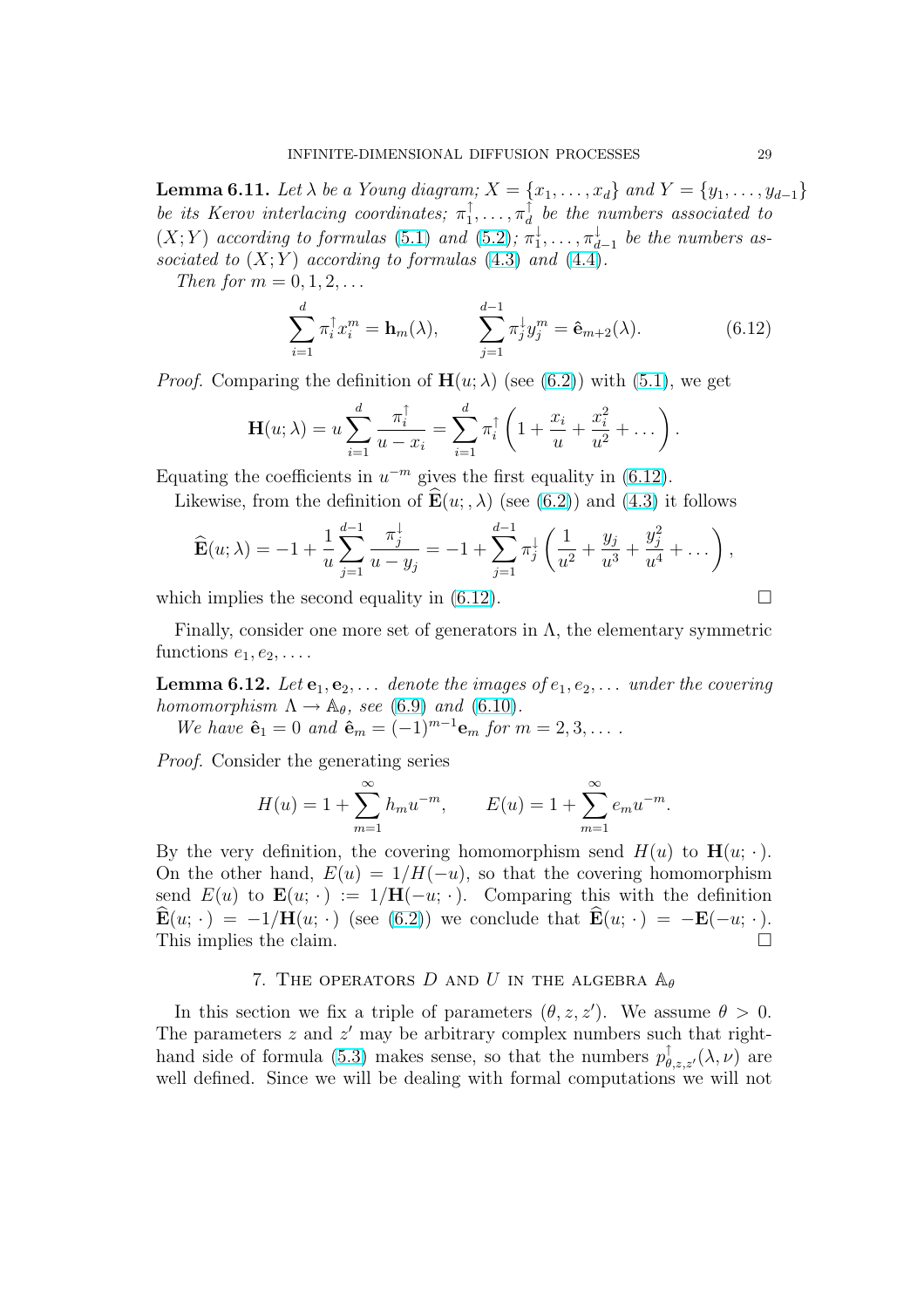<span id="page-29-0"></span>need to require these numbers to be positive. Thus, in this section, the only restriction on  $(z, z')$  is that  $zz' + \theta n \neq 0$  for all  $n = 0, 1, 2, \ldots$ .

7.1. Statement of the result. Let  $D_{n+1,n}$ : Fun( $\mathbb{Y}_n$ )  $\rightarrow$  Fun( $\mathbb{Y}_{n+1}$ ) and  $U_{n,n+1}$ : Fun( $\mathbb{Y}_{n+1}$ )  $\to$  Fun( $\mathbb{Y}_n$ ) be the "down" and "up" operators acting on functions:

$$
(D_{n+1,n}F)(\nu) = \sum_{\lambda \in \mathbb{Y}_n} p_{\theta}^{\downarrow}(\nu, \lambda) F(\lambda), \qquad F \in \text{Fun}(\mathbb{Y}_n), \quad \nu \in \mathbb{Y}_{n+1},
$$
  

$$
(U_{n,n+1}G)(\lambda) = \sum_{\nu \in \mathbb{Y}_{n+1}} p_{\theta, z, z'}^{\uparrow}(\lambda, \nu) G(\nu), \qquad G \in \text{Fun}(\mathbb{Y}_{n+1}), \quad \lambda \in \mathbb{Y}_n.
$$

This action arises by dualizing the natural action of  $p_{\theta}^{\downarrow}$  $\phi_{\theta}^{\dagger}$  and  $p_{\theta,z,z'}^{\dagger}$  on measures, which explains the seeming contradiction: the "down" operator raises the level  $n$  while the "up" operator reduces the level.

In the formulation of Theorem 7.1 below we identify  $A_{\theta}$  with the polynomial algebra  $\mathbb{R}[\mathbf{h}_2, \mathbf{h}_3, \dots]$ . Recall that  $\mathbb{A}_{\theta}$  is a filtered algebra (Definition 6.2) and that under the identification  $\mathbb{A}_{\theta} = \mathbb{R}[\mathbf{h}_2, \mathbf{h}_3, \dots]$  the filtration is determined by setting deg  $h_m = m - 1$  (Corollary 6.7. We say that an operator  $\mathcal{A}: A_{\theta} \to A_{\theta}$ has degree  $\leq m$ , where  $m \in \mathbb{Z}$ , if for any  $F \in \mathbb{A}_{\theta}$ ,  $\deg(\mathcal{A}F) \leq \deg F + m$ .

Observe that any operator in the algebra of polynomials (in finitely [or co](#page-24-0)untably many variables) can be written as a differential operator with polynomial coefficients, that is, as a formal in[finit](#page-26-0)e sum of differential monomials. This fact is well known and can be readily proved; we do not use it but it is helpful to take it in mind while reading the formulation and the proof of Theorem 7.1.

Given  $F \in \mathbb{A}_{\theta}$ , we denote by  $F_n$  the restriction of the function  $F(\cdot)$  to  $\mathbb{Y}_n \subset \mathbb{Y}$ . It is readily checked that the subalgebra  $\mathbb{A}_{\theta} \subset \text{Fun}(\mathbb{Y})$  separates points, which implies that for each n, the functions of the form  $F_n$ , with  $F \in \mathbb{A}_{\theta}$ , exhaust the space  $\text{Fun}(\mathbb{Y}_n)$ .

**Theorem 7.1.** (i) There exists a unique operator  $D : \mathbb{A}_{\theta} \to \mathbb{A}_{\theta}$  such that

$$
D_{n+1,n}F_n = \frac{1}{\theta(n+1)} (DF)_{n+1}, \quad \text{for all } n = 0, 1, \dots \text{ and all } F \in \mathbb{A}_{\theta}.
$$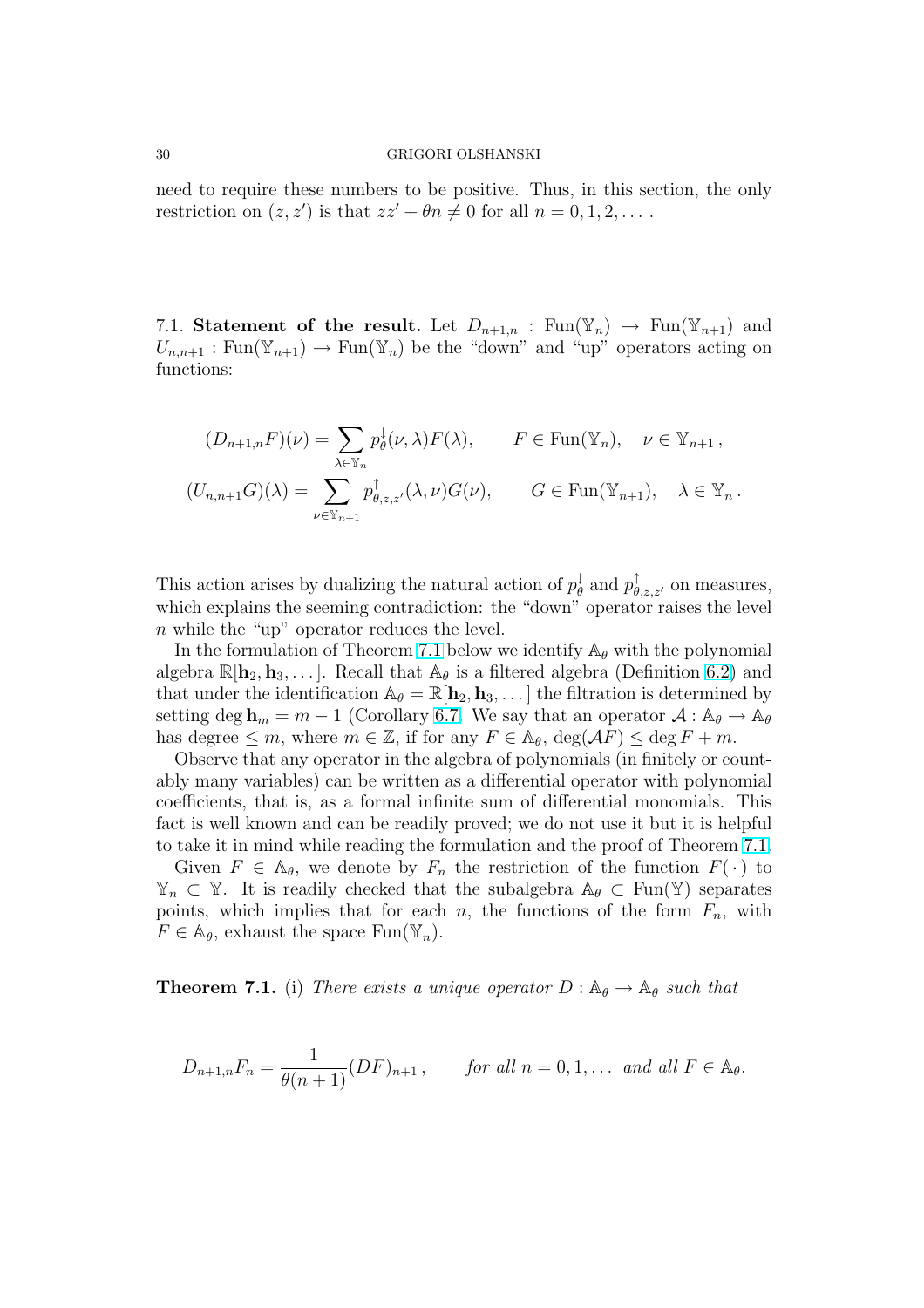More precisely, the operator D has degree 1 with respect to the filtration of  $\mathbb{A}_{\theta}$ , and its top degree terms look as follows

$$
D = \mathbf{h}_2 + \frac{1}{2}\theta^2 \sum_{r,s\geq 2} (r-1)(s-1)\mathbf{h}_{r+s-2} \frac{\partial^2}{\partial \mathbf{h}_r \partial \mathbf{h}_s}
$$

$$
-\theta \sum_{r\geq 2} (r-1)\mathbf{h}_r \frac{\partial}{\partial \mathbf{h}_r}
$$

$$
+\frac{1}{2}\theta(1-\theta) \sum_{r\geq 3} (r-1)(r-2)\mathbf{h}_{r-1} \frac{\partial}{\partial \mathbf{h}_r}
$$

$$
+\frac{1}{2}\theta \sum_{r,s\geq 2} (r+s)\mathbf{h}_r \mathbf{h}_s \frac{\partial}{\partial \mathbf{h}_{r+s}}
$$

$$
+ terms of degree \leq -2.
$$

(ii) There exists a unique operator  $U : \mathbb{A}_{\theta} \to \mathbb{A}_{\theta}$  such that

$$
U_{n,n+1}F_{n+1} = \frac{1}{zz' + \theta n}(UF)_n, \quad \text{for all } n = 0, 1, \dots \text{ and all } F \in \mathbb{A}_{\theta}.
$$

More precisely, the operator U has degree 1 with respect to the filtration of  $\mathbb{A}_{\theta}$ , and its top degree terms look as follows

$$
U = \mathbf{h}_2 + zz' + \theta zz' \frac{\partial}{\partial \mathbf{h}_2}
$$

$$
+ \theta(z + z') \sum_{r \ge 3} (r - 1) \mathbf{h}_{r-1} \frac{\partial}{\partial \mathbf{h}_r}
$$

$$
+ \frac{1}{2} \theta^2 \sum_{r,s \ge 2} (r - 1)(s - 1) \mathbf{h}_{r+s-2} \frac{\partial^2}{\partial \mathbf{h}_r \partial \mathbf{h}_s}
$$

$$
+ \theta \sum_{r \ge 2} (r - 1) \mathbf{h}_r \frac{\partial}{\partial \mathbf{h}_r}
$$

$$
+ \frac{1}{2} \theta (1 - \theta) \sum_{r \ge 3} (r - 1)(r - 2) \mathbf{h}_{r-1} \frac{\partial}{\partial \mathbf{h}_r}
$$

$$
+ \frac{1}{2} \theta \sum_{r,s \ge 2} (r + s - 2) \mathbf{h}_r \mathbf{h}_s \frac{\partial}{\partial \mathbf{h}_{r+s}}
$$

$$
+ \text{terms of degree } \le -2.
$$

Note that D depends only on  $\theta$  while U depends on the whole triple  $(\theta, z, z')$ .

The rest of the section is devoted to the proof. Since it is long, let us briefly describe its idea. Instead of dealing with individual elements of  $A_{\theta}$  it is more convenient to manipulate with generating series. We know that the series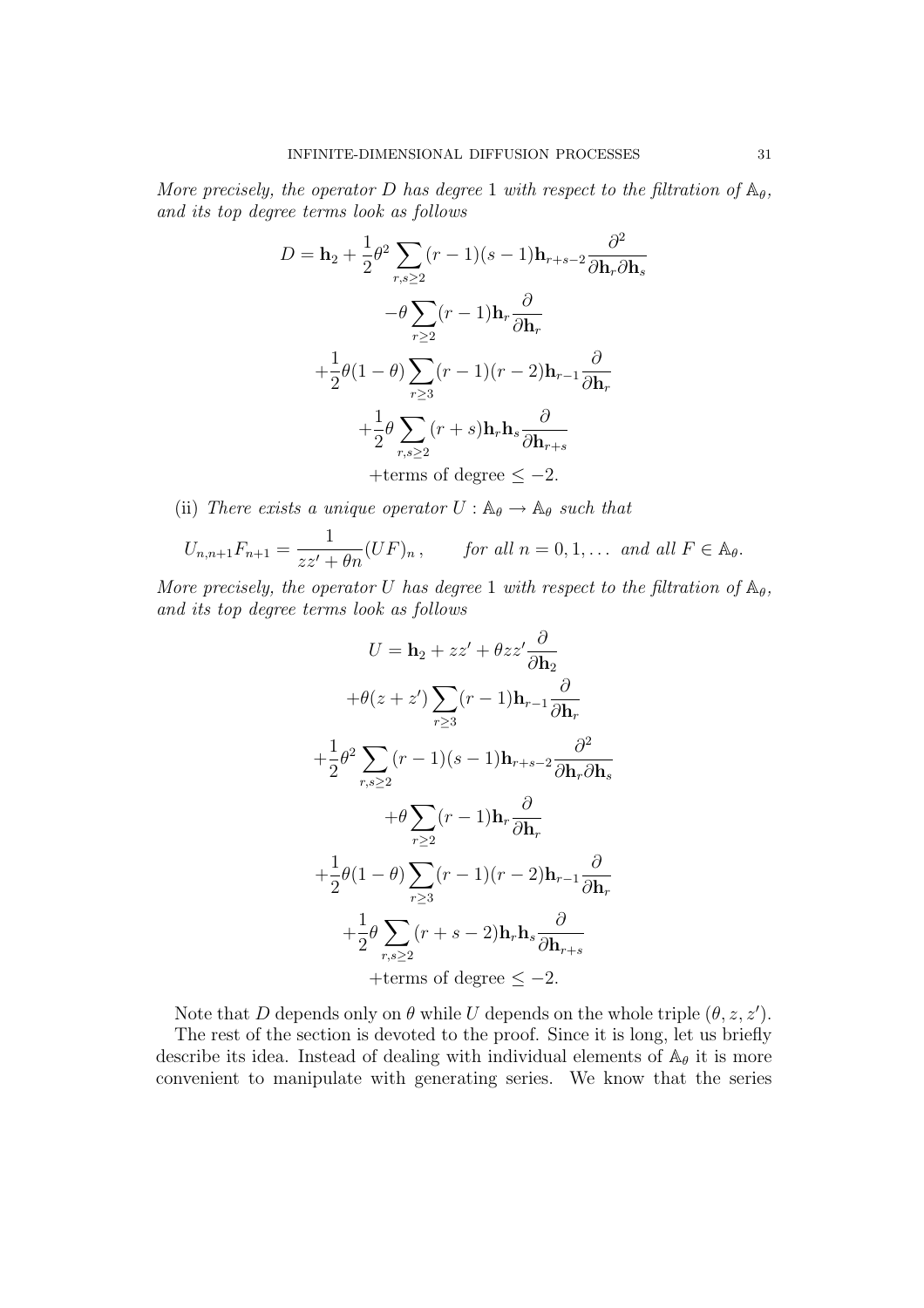#### <span id="page-31-0"></span>32 GRIGORI OLSHANSKI

 $H(u; \lambda)$  gathers the generators  $h_2(\lambda), h_3(\lambda), \ldots$  of the algebra  $A_{\theta}$ . Therefore, the products  $\mathbf{H}(u_1; \lambda) \mathbf{H}(u_2; \lambda) \dots$  gather various products of the generators, which in turn constitute a linear basis in  $\mathbb{A}_{\theta}$ . Thus, we know the action of our operators if we know how they transform products of generating series. Now, it turns out that the transformation of  $\mathbf{H}(u_1; \lambda) \mathbf{H}(u_2; \lambda) \dots$  can be written down in a closed form. From this we can extract all the necessary information.

7.2. Action of D and U on products of generating series. We proceed to the detailed proof. Recall that

$$
H(u) = 1 + \sum_{m=0}^{\infty} h_m u^{-m} \in \Lambda[[u^{-1}]].
$$
 (7.1)

Let  $\rho = (\rho_1, \rho_2, \dots)$  range over the set of partitions. Recall the standard notation  $h_{\rho}$  and  $m_{\rho}$  for the complete homogeneous symmetric functions and monomial symmetric functions, respectively, see [Ma]. Take a finite collection of variables  $u_1, u_2, \ldots$  (we prefer to not indicate their number explicitly). Then

$$
\prod_{l} H(u_l) = \sum_{\rho} m_{\rho}(u_1^{-1}, u_2^{-1}, \dots) h_{\rho}
$$

summed over all  $\rho$ 's such that  $\ell(\rho)$  (the number of nonzero parts in  $\rho$ ) does not exceed the number of variables  $u_1, u_2, \ldots$ .

Applying to (7.1) the covering homomorphism  $\Lambda \to \mathbb{A}_{\theta}$  (Definition 6.8) and using  $(6.10)$  we get

$$
\prod_{l} \mathbf{H}(u_{l}; \lambda) = \sum_{\rho} m_{\rho}(u_{1}^{-1}, u_{2}^{-1}, \dots) \mathbf{h}_{\rho}(\lambda).
$$
 (7.2)

Because  $\mathbf{h}_1(\lambda) \equiv 0$  $\mathbf{h}_1(\lambda) \equiv 0$  $\mathbf{h}_1(\lambda) \equiv 0$ , we may and do additionally assume that  $\rho$  does not contain parts equal to 1. Note that the set  $\{h_\rho : \rho_1, \rho_2, \ldots \neq 1\}$  is a basis in  $\mathbb{A}_\theta$ .

We regard the left-hand side of  $(7.2)$  as a generating series for the basis elements  $h_{\rho}$ . Thus, the transformation of the left-hand side under the action of an operator acting on functions in  $\lambda$  is completely determined by its action on the functions  $h_o(\lambda)$  in the right-hand side.

Occasionally, it will be convenient to omit the argument  $\lambda$  in the notation  $\mathbf{H}(u; \lambda)$ . Recall also the notation  $(\ldots)_n$  for the operation of restriction to the subset  $\mathbb{Y}_n \subset \mathbb{Y}$ .

By the very definition of  $U_{n,n+1}$  we have

$$
\left(U_{n,n+1}\left(\prod_{l}\mathbf{H}(u_{l})\right)_{n+1}\right)(\lambda)
$$
  
= 
$$
\sum_{i=1}^{d}p_{\theta,z,z'}^{\uparrow}(\lambda,\lambda\cup\square_{i})\prod_{l}\mathbf{H}(u_{l},\lambda\cup\square_{i}), \qquad \lambda \in \mathbb{Y}_{n}
$$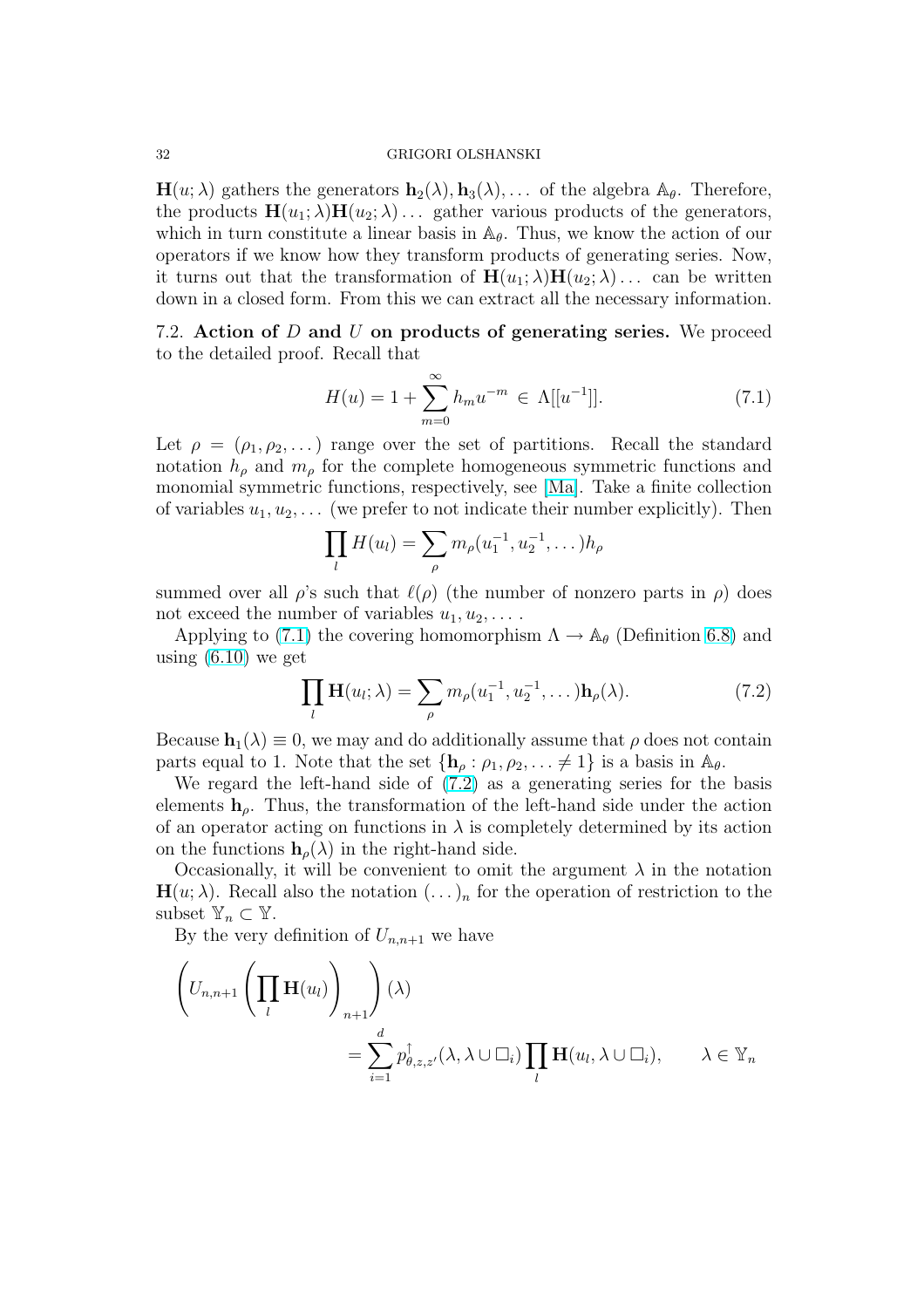<span id="page-32-0"></span>Substituting the explicit expression (5.3) for the up probabilities and using Lemma 6.4 we rewrite this equality as

$$
\left( (zz' + \theta n)U_{n,n+1} \left( \prod_{l} \mathbf{H}(u_{l}) \right)_{n+1} \right) (\lambda)
$$
\n
$$
= \left\{ \sum_{i=1}^{d} (z + x_{i})(z' + x_{i}) \prod_{l} \frac{(u_{l} - x_{i})(u_{l} - x_{i} + \theta - 1)}{(u_{l} - x_{i} - 1)(u_{l} - x_{i} + \theta)} \cdot \pi_{i}^{\uparrow}(X;Y) \right\}
$$
\n
$$
\times \prod_{l} \mathbf{H}(u_{l}; \lambda), \qquad \lambda \in \mathbb{Y}_{n}. \tag{7.3}
$$

Here, as usual,  $(X; Y)$  are the Kerov interlacing coordinates of  $\lambda$  and  $\pi_i^{\uparrow}$  $_{i}^{\mathbb{T}}(X;Y)$ denote the numbers  $\pi_i^{\uparrow}$  defined in (5.2).

Likewise, by the definition of  $D_{n+1,n}$ ,

$$
\left(D_{n+1,n}\left(\prod_{l}\mathbf{H}(u_{l})\right)_{n}\right)(\lambda)
$$
  
= 
$$
\sum_{j=1}^{d-1}p^{\downarrow}(\lambda,\lambda\setminus\square_{j})\prod_{l}\mathbf{H}(u_{l},\lambda\setminus\square_{j}), \qquad \lambda \in \mathbb{Y}_{n+1}
$$

Substituting the explicit expression for the down probabilities (see (4.6) and (4.5)) and using Lemma 6.10 we rewrite this as

$$
\left(\theta(n+1)D_{n+1,n}\left(\prod_{l}\mathbf{H}(u_{l})\right)_{n}\right)(\lambda)
$$
\n
$$
=\left\{\sum_{j=1}^{d-1}\prod_{l}\frac{(u_{l}-y_{j}+1)(u_{l}-y_{j}-\theta)}{(u_{l}-y_{j})(u_{l}-y_{j}-\theta+1)}\cdot\pi_{j}^{\downarrow}(X;Y)\right\}
$$
\n
$$
\times\prod_{l}\mathbf{H}(u_{l};\lambda), \qquad \lambda \in \mathbb{Y}_{n+1}.\tag{7.4}
$$

Here  $\pi_i^{\downarrow}$  $\chi_j^{\downarrow}(X;Y)$  are the numbers  $\pi_j^{\downarrow}$  defined in (4.4).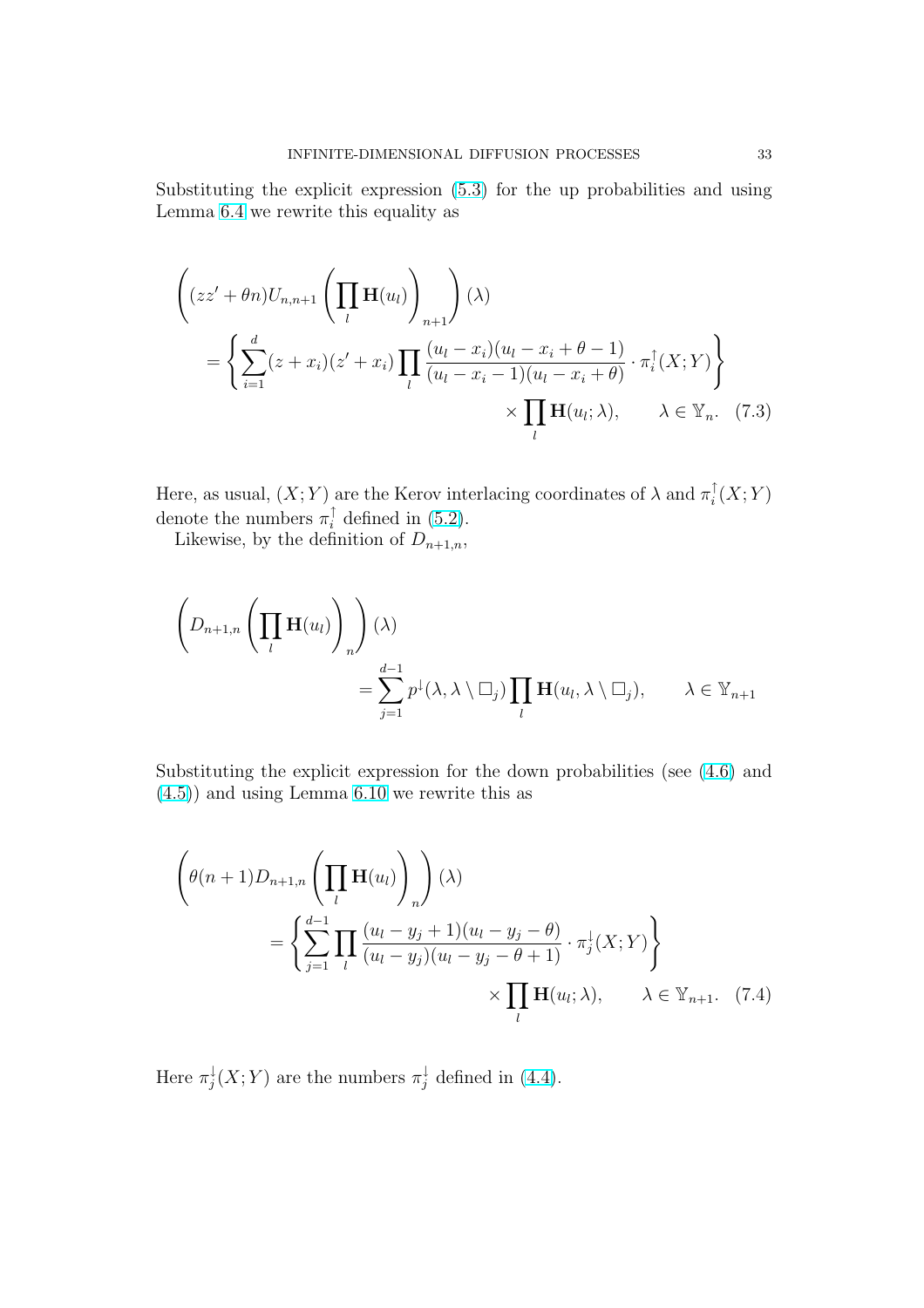<span id="page-33-0"></span>It is convenient to introduce a special notation for the expressions in the curly brackets that appear in (7.3) and (7.4):

$$
F^{\uparrow}(u_1, u_2, \dots; \lambda) = \sum_{i=1}^{d} (z + x_i)(z' + x_i) \prod_{l} \frac{(u_l - x_i)(u_l - x_i + \theta - 1)}{(u_l - x_i - 1)(u_l - x_i + \theta)} \cdot \pi_i^{\uparrow}(X; Y)
$$
\n(7.5)

$$
F^{\downarrow}(u_1, u_2, \dots; \lambda) = \sum_{j=1}^{d-1} \prod_{l} \frac{(u_l - y_j + 1)(u_l - y_j - \theta)}{(u_l - y_j)(u_l - y_j - \theta + 1)} \cdot \pi_j^{\downarrow}(X; Y) \tag{7.6}
$$

**Lemma 7.2.** As functions in  $\lambda$ , both  $F^{\dagger}(u_1, u_2, \dots; \lambda)$  and  $F^{\dagger}(u_1, u_2, \dots; \lambda)$ are elements of the algebra  $A_{\theta}$ . More precisely, the both expressions can be viewed as elements of  $\mathbb{A}_{\theta}[[u_1^{-1}, u_2^{-1}, \dots]].$ 

Proof. Observe that the ith product in (7.5) and the jth product in (7.6) can be viewed as elements of  $\mathbb{R}[x_i][[u_1^{-1}, u_2^{-1}, \dots]]$  and  $\mathbb{R}[y_j][[u_1^{-1}, u_2^{-1}, \dots]]$ , respectively, and then apply Lemma 6.11.

Formulas (7.3) and (7.4) combined with Lemma 7.2 show that the operators  $(zz' + \theta n)U_{n,n+1}$  and  $\theta(n+1)D_{n+1,n}$  are indeed induced by certain operators U and D acting in  $\mathbb{A}_{\theta}$ , and th[e tran](#page-27-0)sformation of the generating series  $H(u_1)H(u_2)$ ... under the action of these two operators looks as follows (it is convenient t[o om](#page-32-0)it th[e arg](#page-32-0)ument  $\lambda$  in the formulas below):

$$
U(\mathbf{H}(u_1)\mathbf{H}(u_2)\dots) = F^{\dagger}(u_1, u_2, \dots) \mathbf{H}(u_1)\mathbf{H}(u_2)\dots
$$
  
\n
$$
D(\mathbf{H}(u_1)\mathbf{H}(u_2)\dots) = F^{\dagger}(u_1, u_2, \dots) \mathbf{H}(u_1)\mathbf{H}(u_2)\dots
$$
\n(7.7)

These nice formulas contain in a compressed form all the information about the action of U and D on the basis elements  $h_{\rho}$ . Our next step is to extract from (7.7) some explicit expressions for  $U\mathbf{h}_{\rho}$  and  $D\mathbf{h}_{\rho}$  using (7.2) and Lemma 6.11.

7.3. Action of D and U in the basis  $\{h_{\rho}\}\$ . We need t[o int](#page-31-0)roduce some [nota](#page-27-0)tion. Expand the products (6.7) and (6.11) about  $u = \infty$ :

$$
\frac{(u-x)(u-x+\theta-1)}{(u-x-1)(u-x+\theta)} = \sum_{s=0}^{\infty} a_s(x)u^{-s}, \qquad a_s \in \mathbb{R}[x],
$$
  

$$
\frac{(u-y+1)(u-y-\theta)}{(u-y)(u-y-\theta+1)} = \sum_{s=0}^{\infty} b_s(y)u^{-s}, \qquad b_s \in \mathbb{R}[y].
$$
 (7.8)

Lemma 7.3. We have

$$
a_0(x) = b_0(y) \equiv 1, \qquad a_1(x) = b_1(y) \equiv 0,
$$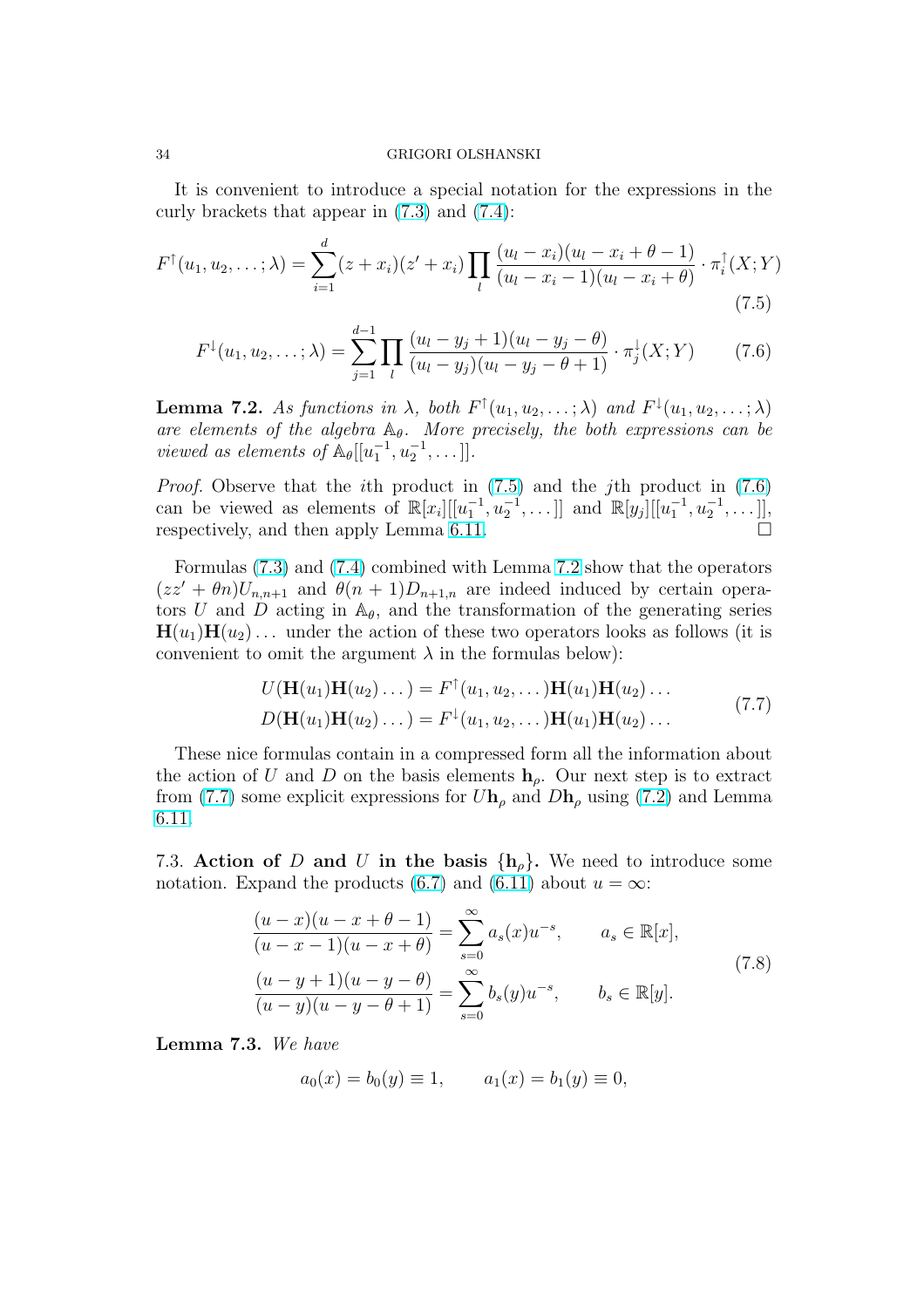<span id="page-34-0"></span>and  $a_s(x)$  and  $b_s(y)$  are polynomials of degree  $s - 2$  for  $s \geq 2$ . More precisely, the two top degree terms of these polynomials are as follows

$$
a_s(x) = (s-1)\theta x^{s-2} + \frac{(s-1)(s-2)}{2}\theta(1-\theta)x^{s-3} + \dots, \qquad s \ge 2
$$
  

$$
b_s(y) = -(s-1)\theta y^{s-2} + \frac{(s-1)(s-2)}{2}\theta(1-\theta)y^{s-3} + \dots, \qquad s \ge 2.
$$

s

*Proof.* Setting  $v = u^{-1}$  we get

$$
\frac{(u-x)(u-x+\theta-1)}{(u-x-1)(u-x+\theta)} = 1 + \frac{\theta v}{1+\theta} \left( \frac{1}{1-(x+1)v} - \frac{1}{1-(x-\theta)v} \right)
$$

$$
= 1 + \frac{\theta}{1+\theta} \sum_{s\geq 1} v^s \left( (x+1)^{s-1} - (x-\theta)^{s-1} \right)
$$

$$
= 1 + \frac{\theta}{1+\theta} \sum_{s\geq 2} v^s \left( (s-1)(1+\theta)x^{s-2} + \frac{(s-1)(s-2)}{2}(1-\theta^2)x^{s-3} + \dots \right)
$$

$$
= 1 + \sum_{s\geq 2} v^s \left( (s-1)\theta x^{s-2} + \frac{(s-1)(s-2)}{2}\theta(1-\theta)x^{s-3} + \dots \right),
$$

which proves the claim concerning the first expansion. For the second expansion the computation is analogous:

$$
\frac{(u-y+1)(u-y-\theta)}{(u-y)(u-y-\theta+1)} = 1 - \frac{\theta v}{1-\theta} \left( \frac{1}{1-yv} - \frac{1}{1-(y+\theta-1)v} \right)
$$

$$
= 1 - \frac{\theta v}{1-\theta} \sum_{s\geq 1} v^{s-1} \left( y^{s-1} - (y+\theta-1)^{s-1} \right)
$$

$$
= 1 - \frac{\theta}{1-\theta} \sum_{s\geq 2} v^s \left( (s-1)(1-\theta)y^{s-2} - \frac{(s-1)(s-2)}{2}(1-\theta)^2 y^{s-3} + \dots \right)
$$

$$
= 1 + \sum_{s\geq 2} v^s \left( -(s-1)\theta y^{s-2} + \frac{(s-1)(s-2)}{2}\theta (1-\theta)y^{s-3} + \dots \right).
$$

For a partition  $\sigma = (\sigma_1, \sigma_2, \dots)$  we set

$$
a_{\sigma}(x) = \prod_{i} a_{\sigma_i}(x), \qquad b_{\sigma}(y) = \prod_{i} b_{\sigma_i}(y). \tag{7.9}
$$

Note that these polynomials vanish if  $\sigma$  has a part equal to 1, because  $a_1(x)$ and  $b_1(x)$  are identically equal to 0.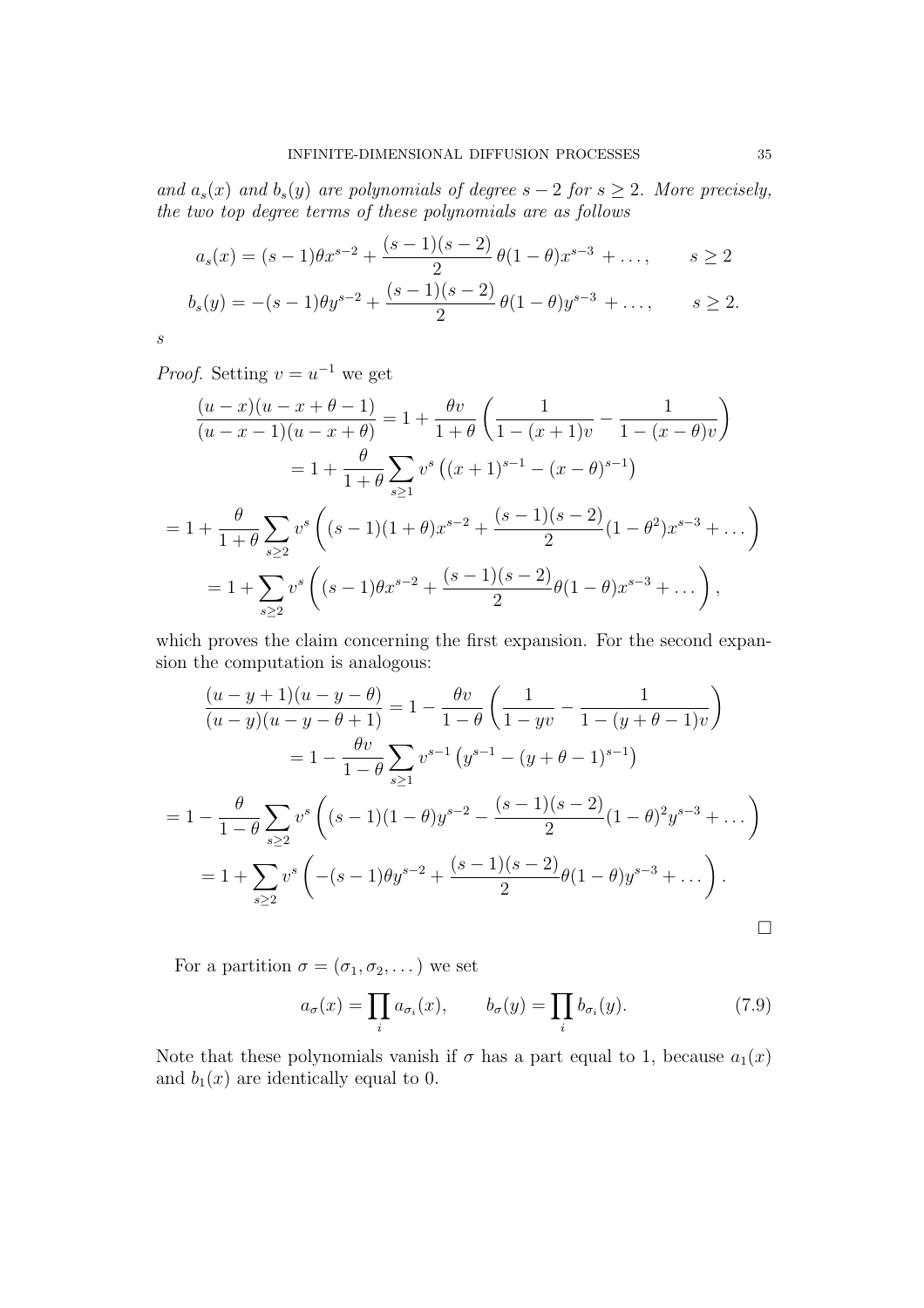<span id="page-35-0"></span>Observe that (7.8) and (7.9) imply

$$
\prod_{l} \frac{(u_l - x)(u_l - x + \theta - 1)}{(u_l - x - 1)(u_l - x + \theta)} = \sum_{\sigma} a_{\sigma}(x) m_{\sigma}(u_1^{-1}, u_2^{-1}, \dots)
$$
\n
$$
\prod_{l} \frac{(u_l - y + 1)(u_l - y - \theta)}{(u_l - y)(u_l - y - \theta + 1)} = \sum_{\sigma} b_{\sigma}(y) m_{\sigma}(u_1^{-1}, u_2^{-1}, \dots).
$$
\n(7.10)

Next, introduce linear maps

$$
f \to \langle f \rangle^{\uparrow}, \qquad \mathbb{R}[x] \to \mathbb{A}_{\theta},
$$

$$
g \to \langle g \rangle^{\downarrow}, \qquad \mathbb{R}[y] \to \mathbb{A}_{\theta},
$$

by setting

 $\langle x^m \rangle^{\dagger} = \mathbf{h}_m, \qquad \langle y^m \rangle^{\dagger} = \hat{\mathbf{e}}_{m+2}, \qquad m = 0, 1, 2, \dots, \quad \mathbf{h}_0 := 1.$  (7.11)

This definition is inspired by Lemma 6.11.

Finally, let  $c^{\rho}_{\sigma\tau}$  be the structure constants of the algebra  $\Lambda$  in the basis of monomial symmetric functions:

$$
m_{\sigma} m_{\tau} = \sum_{\rho} c^{\rho}_{\sigma \tau} m_{\rho}.
$$

Note that  $c^{\rho}_{\sigma\tau}$  vanishes unless  $|\rho| = |\sigma| + |\tau|$ .

Now we are in a position to compute  $U\mathbf{h}_{\rho}$  and  $D\mathbf{h}_{\rho}$ :

Lemma 7.4. With the notation introduced above we have  $\sum_{k=1}^{n}$ 

$$
U\mathbf{h}_{\rho} = \sum_{\sigma,\tau:\,|\sigma|+|\tau|=|\rho|} c^{\rho}_{\sigma\tau} \left\langle (z+x)(z'+x)a_{\sigma}(x) \right\rangle^{\uparrow} \mathbf{h}_{\tau},\tag{7.12}
$$

$$
D\mathbf{h}_{\rho} = \sum_{\sigma,\tau: |\sigma|+|\tau|=|\rho|} c^{\rho}_{\sigma\tau} \left\langle b_{\sigma}(y) \right\rangle^{\perp} \mathbf{h}_{\tau}.
$$
 (7.13)

Proof. Write

$$
F^{\uparrow}(u_1, u_2, \dots) = \sum_{\sigma} F_{\sigma}^{\uparrow} m_{\sigma}(u_1^{-1}, u_2^{-1}, \dots), \qquad F_{\sigma}^{\uparrow} \in \mathbb{A}_{\theta},
$$
  

$$
F^{\downarrow}(u_1, u_2, \dots) = \sum_{\sigma} F_{\sigma}^{\downarrow} m_{\sigma}(u_1^{-1}, u_2^{-1}, \dots), \qquad F_{\sigma}^{\downarrow} \in \mathbb{A}_{\theta}.
$$

From  $(7.2)$  and  $(7.7)$  we get

$$
\sum_{\rho} m_{\rho}(u_1^{-1}, u_2^{-1}, \dots) U \mathbf{h}_{\rho} = \left( \sum_{\sigma} F_{\sigma}^{\dagger} m_{\sigma}(u_1^{-1}, u_2^{-1}, \dots) \right) \left( \sum_{\tau} m_{\tau}(u_1^{-1}, u_2^{-1}, \dots) \mathbf{h}_{\tau} \right),
$$
\nwhich implies

which implies

$$
U\mathbf{h}_{\rho} = \sum_{\sigma,\tau:\,|\sigma|+|\tau|=|\rho|} c^{\rho}_{\sigma\tau} F^{\uparrow}_{\sigma} \mathbf{h}_{\tau}.
$$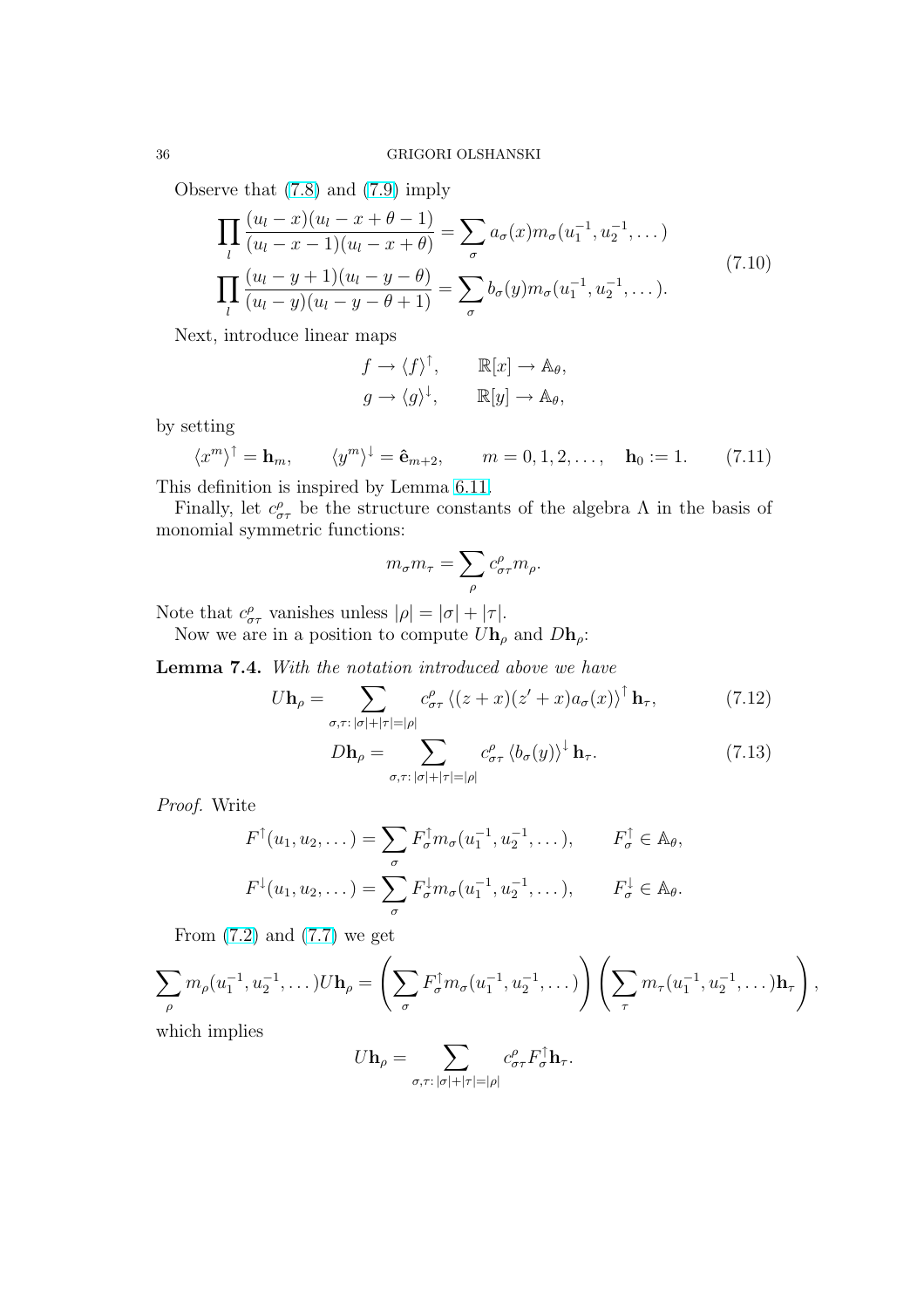<span id="page-36-0"></span>Likewise,

$$
D\mathbf{h}_{\rho} = \sum_{\sigma,\tau: |\sigma|+|\tau|=|\rho|} c^{\rho}_{\sigma\tau} F^{\downarrow}_{\sigma} \mathbf{h}_{\tau}.
$$

It remains to prove that

$$
F_{\sigma}^{\uparrow} = \langle (z+x)(z'+x)a_{\sigma}(x) \rangle^{\uparrow}, \qquad F_{\sigma}^{\downarrow} = \langle b_{\sigma}(y) \rangle^{\downarrow},
$$

but this directly follows from  $(7.5)$ ,  $(7.6)$ , and  $(7.10)$ .

Finally, we note that  $F_{\sigma}^{\uparrow}$  and  $F_{\sigma}^{\downarrow}$  vanish if  $\sigma$  has a part equal to 1, because in this case  $a_{\sigma}(x) \equiv 0$  and  $b_{\sigma}(y) \equiv 0$ . This agrees with the remark made just below  $(7.2)$ .

7.4. Top degree terms of D: proof of claim (i) of Theorem 7.1. The existen[ce o](#page-31-0)f the operator  $D : \mathbb{A}_{\theta} \to \mathbb{A}_{\theta}$  satisfying (7.1) has been established above (see (7.7)), and its uniqueness is obvious.

By virtue of (7.13) we can write

$$
D = \sum_{\sigma} D_{\sigma}, \qquad D_{\sigma} \mathbf{h}_{\rho} = \sum_{\tau : |\tau| = |\rho| - |\sigma|} \langle b_{\sigma}(y) \rangle^{\downarrow} c_{\sigma \tau}^{\rho} \mathbf{h}_{\tau}.
$$
 (7.14)

**Lemma 7.5.** Let  $\sigma \neq \emptyset$ . Then

$$
\deg D_{\sigma} \le \max_{\rho,\tau} (\ell(\rho) - \ell(\tau) - 2\ell(\sigma) + 1),\tag{7.15}
$$

where the maximum is taken over all pairs  $(\rho, \tau)$  such that  $c_{\sigma\tau}^{\rho} \neq 0$ . Furthermore, a more rough but simpler estimate is

$$
\deg D_{\sigma} \le -\ell(\sigma) + 1. \tag{7.16}
$$

Proof. We have

$$
\deg D_{\sigma} \leq \max_{\rho,\tau} \left( \deg \langle b_{\sigma}(y) \rangle^{\downarrow} + \deg \mathbf{h}_{\tau} - \deg \mathbf{h}_{\rho} \right)
$$
  
= 
$$
\max_{\rho,\tau} \left( \deg \langle b_{\sigma}(y) \rangle^{\downarrow} + |\tau| - \ell(\tau) - |\rho| + \ell(\rho) \right)
$$
  
= 
$$
\max_{\rho,\tau} \left( \deg \langle b_{\sigma}(y) \rangle^{\downarrow} - |\sigma| - \ell(\tau) + \ell(\rho) \right).
$$

Here the first line holds by the very definition of  $D_{\sigma}$ , the second line holds because

$$
\deg \mathbf{h}_{\tau} = |\tau| - \ell(\tau), \qquad \deg \mathbf{h}_{\rho} = |\rho| - \ell(\rho)
$$

for any  $\tau$  and  $\rho$ , and the third line holds because  $c_{\sigma\tau}^{\rho} \neq 0$  implies  $|\rho| = |\sigma| + |\tau|$ .

Let us write down  $\langle b_{\sigma}(y) \rangle^{\downarrow}$  in more detail. Set  $\sigma = (\sigma_1, \ldots, \sigma_{\ell(\sigma)})$ . Here  $\ell(\sigma) \geq 1$  because  $\sigma \neq \emptyset$  by the assumption. We may assume that  $\sigma$  does not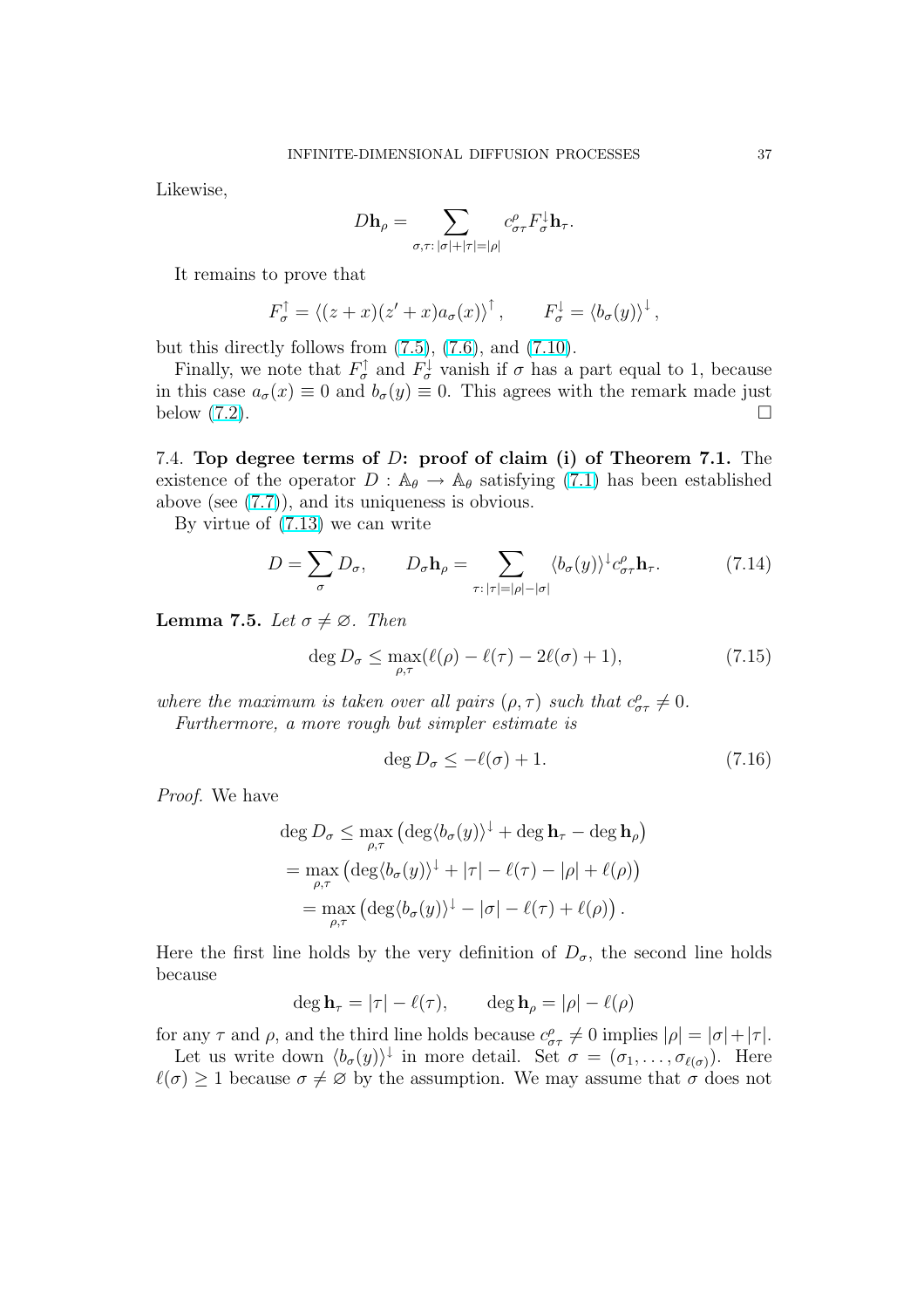<span id="page-37-0"></span>have parts equal to 1; otherwise  $D_{\sigma} = 0$  because  $b_1(y) \equiv 0$ . Thus,  $\sigma_i \geq 2$  for all i and we have

$$
\langle b_{\sigma}(y) \rangle^{\perp} = \left\langle \prod_{i=1}^{\ell(\sigma)} b_{\sigma_i}(y) \right\rangle^{\perp}
$$

$$
= \left\langle \prod_{i=1}^{\ell(\sigma)} (-(\sigma_i - 1)\theta y^{\sigma_i - 2} + \frac{(\sigma_i - 1)(\sigma_i - 2)}{2} \theta (1 - \theta) y^{\sigma_i - 3} + \dots) \right\rangle^{\perp},
$$

where we have used Lemma 7.3.

The expression inside the brackets has degree  $|\sigma| - 2\ell(\sigma)$  in y. Consequently, the top degree term of  $\langle b_{\sigma}(y)\rangle^{\downarrow}$  is equal, within a nonzero scalar factor, to  $\hat{\mathbf{e}}_{|\sigma|-2\ell(\sigma)+2}$ , and the degree o[f th](#page-33-0)is element is  $|\sigma| - 2\ell(\sigma) + 1$ .

Therefore,

$$
\deg D_{\sigma} \le \max_{\rho,\tau}(|\sigma|-2\ell(\sigma)-|\sigma|-\ell(\tau)+\ell(\rho)+1) = \max_{\rho,\tau}(\ell(\rho)-\ell(\tau)-2\ell(\sigma)+1),
$$

which is (7.15).

To deduce (7.16) we observe that  $c^{\rho}_{\sigma\tau} \neq 0$  implies  $\ell(\rho) \leq \ell(\sigma) + \ell(\tau)$ .  $\Box$ 

Corollary 7.6. If  $\ell(\sigma) \geq 3$  then deg  $D_{\sigma} \leq -2$ .

*Proof.* In[deed, this](#page-36-0) immediately follows from  $(7.16)$ .

By Corollary 7.6, to prove claim (i) of Theorem 7.1 it suffices to examine the contribution of the operators  $D_{\sigma}$  with  $\ell(\sigma) = 0$  (that is,  $\sigma = \varnothing$ ),  $\ell(\sigma) = 1$ , and  $\ell(\sigma) = 2$ . We do this in the three lemmas [belo](#page-36-0)w.

**Lemma 7.7** (Contribution from  $\sigma = \varnothing$ ).  $D_{\varnothing} = \mathbf{h}_2$ .

*Proof.* Indeed, if  $\sigma = \emptyset$  then  $\tau$  has to be equal to  $\rho$ , and then  $c^{\rho}_{\sigma\tau} = 1$ . On the other hand,  $\langle b_{\sigma}(y) \rangle^{\downarrow}$  reduces to  $\langle 1 \rangle^{\downarrow} = \hat{\mathbf{e}}_2$ .

Next,  $\hat{\mathbf{e}}_2 = -\mathbf{e}_2$  (see Lemma 6.12) and the identity  $h_2 + e_2 = h_1^2$  in  $\Lambda$  implies the identity  $-\mathbf{e}_2 = \mathbf{h}_2 + \mathbf{h}_1^2$  in  $\mathbb{A}_{\theta}$ . Since  $\mathbf{h}_1 = 0$ , we conclude from (7.14) that  $D_{\varnothing}$  is the operator of multiplication by  $\mathbf{h}_2$ .

**Lemma 7.8** (Contribution fr[om](#page-28-0)  $\sigma$ 's with  $\ell(\sigma) = 2$ ).

$$
\sum_{\sigma:\ell(\sigma)=2} D_{\sigma} = \frac{1}{2} \theta^2 \sum_{r,s\geq 2} (r-1)(s-1) \mathbf{h}_{r+s-2} \frac{\partial^2}{\partial \mathbf{h}_r \partial \mathbf{h}_s} + \text{terms of degree } \leq -2.
$$

*Proof.* Let  $\ell(\sigma) = 2$ , so that  $\sigma = (\sigma_1 \ge \sigma_2 > 0)$ . Recall that we may assume  $\sigma_2 \geq 2$  (otherwise  $D_{\sigma} = 0$ ). Below  $\rho$  and  $\tau$  are the same as in Lemma 7.5. In particular,  $\ell(\rho) \leq \ell(\tau) + 2$ . If  $\ell(\rho) < \ell(\tau) + 2$ , then the argument of Lemma 7.5 says that the corresponding contribution to  $D_{\sigma}$  has degree  $\leq -2$ . Thus, we may take into account only those  $(\rho, \sigma)$  for which  $\ell(\rho) = \ell(\tau) + 2$ . This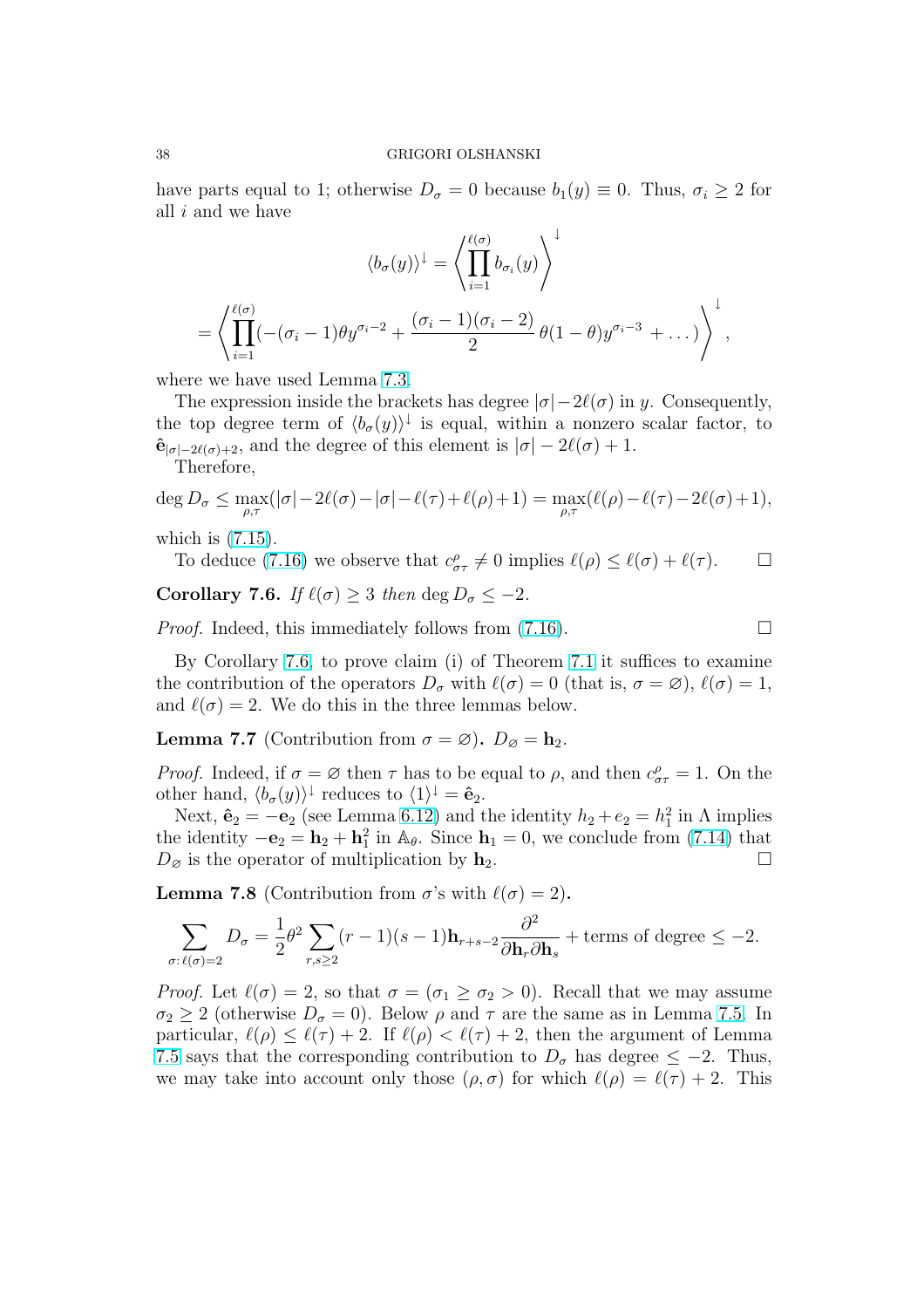means  $\rho = \sigma \cup \tau$ , that is, the nonzero parts of  $\rho$  are the disjoint union of those in  $\sigma$  and  $\tau$ . In other words, for some  $i < j \leq \ell(\rho)$ 

$$
\sigma_1 = \rho_i, \quad \sigma_2 = \rho_j, \quad \tau = \{\rho_1, \ldots, \rho_{\ell(\rho)}\} \setminus \{\rho_i, \rho_j\}.
$$

In this case  $c^{\rho}_{\sigma\tau} = 1$ 

Furthermore, the argument in Lemma 7.5 also shows that in  $\langle b_{\sigma}(y) \rangle^{\downarrow}$ , only the top degree term is relevant. This top degree term is

$$
\langle (-(\sigma_1-1)\theta y^{\sigma_1-2})(-(\sigma_2-1)\theta y^{\sigma_2-2})\rangle^{\downarrow} = \theta^2(\sigma_1-1)(\sigma_2-1)\hat{\mathbf{e}}_{\sigma_1+\sigma_2-2}.
$$

It follows (see (7.12)) that

$$
\left(\sum_{\sigma:\ell(\sigma)=2} D_{\sigma}\right) \mathbf{h}_{\rho} = \theta^2 \sum_{1 \leq i < j \leq \ell(\rho)} (\rho_i - 1)(\rho_j - 1)\hat{\mathbf{e}}_{\rho_i + \rho_j - 2} \mathbf{h}_{\rho \setminus {\rho_i, \rho_j}})
$$

+ negligible terms.

Therefore,

$$
\sum_{\sigma:\ell(\sigma)=2} D_{\sigma} = \theta^2 \sum_{r_1>r_2\geq 2} (r_1-1)(r_2-1)\hat{\mathbf{e}}_{r_1+r_2-2} \frac{\partial^2}{\partial \mathbf{h}_{r_1} \partial \mathbf{h}_{r_2}} + \frac{1}{2} \theta^2 \sum_{r\geq 2} (r-1)^2 \hat{\mathbf{e}}_{2r-2} \frac{\partial^2}{\partial \mathbf{h}_r^2} + \text{terms of degree } \leq -2.
$$

Observe that

 $\hat{\mathbf{e}}_r = \mathbf{h}_r + \text{lower degree terms}, \quad r \geq 2.$ 

Indeed, recall that  $\hat{\mathbf{e}}_r = (-1)^{r-1} \mathbf{e}_r$  (Lemma 6.12). In the algebra  $\Lambda$ , one has

$$
(-1)^{r-1}e_r = h_r - (h_1h_{r-1} + h_2h_{r-2} + \dots + h_{r-1}h_1)
$$
  
+ linear combination of triple, etc., products of  $h_1, h_2, \dots$  (7.17)

Projecting to  $\mathbb{A}_{\theta}$  we get

$$
\hat{\mathbf{e}}_r = \mathbf{h}_r - (\mathbf{h}_2 \mathbf{h}_{r-2} + \dots + \mathbf{h}_{r-2} \mathbf{h}_2) +
$$
linear combination of triple, etc., products of  $\mathbf{h}_2, \mathbf{h}_3, \dots$ , (7.18)

because  $h_1 = 0$ . In (7.17), all terms are homogeneous elements of  $\Lambda$  of one and the same degree  $r$ . However, in  $(7.18)$  the only terms of highest degree (with respect to the filtration of  $\mathbb{A}_{\theta}$  are  $\hat{\mathbf{e}}_r$  and  $\mathbf{h}_r$ . Consequently, replacing  $\hat{\mathbf{e}}_r$  by  $h_r$  affects only negligible terms.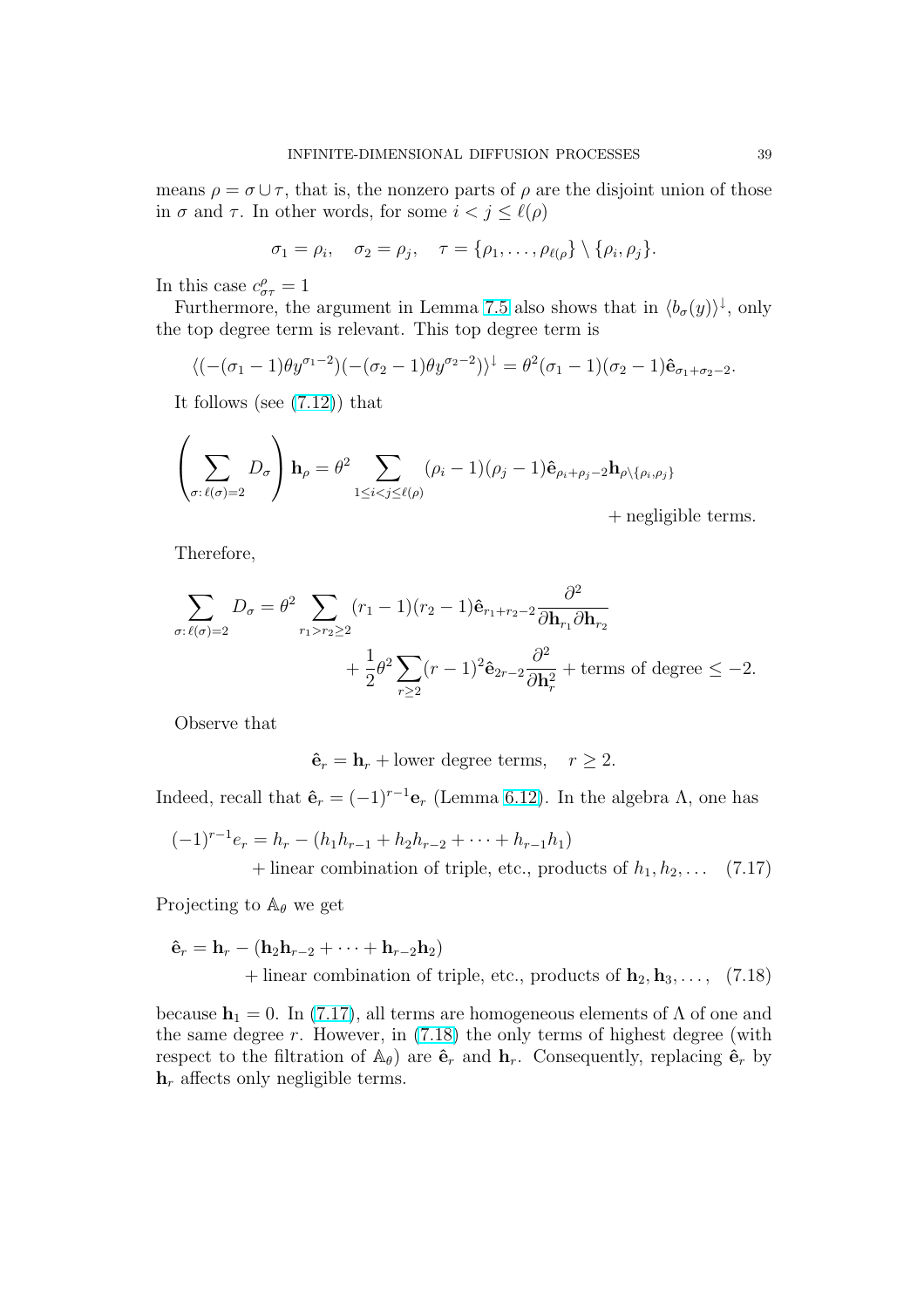<span id="page-39-0"></span>Thus, we get

$$
\sum_{\sigma:\ell(\sigma)=2} D_{\sigma} = \theta^2 \sum_{r_1 > r_2 \ge 2} (r_1 - 1)(r_2 - 1) \mathbf{h}_{r_1 + r_2 - 2} \frac{\partial^2}{\partial \mathbf{h}_{r_1} \mathbf{h}_{r_2}} + \frac{1}{2} \theta^2 \sum_{r \ge 2} (r - 1)^2 \mathbf{h}_{2r - 2} \frac{\partial^2}{\partial \mathbf{h}_r^2} + \text{terms of degree } \le -2,
$$

which is equivalent to the desired expression.  $\Box$ 

**Lemma 7.9** (Contribution from  $\sigma$ 's with  $\ell(\sigma) = 1$ ).

$$
\sum_{\sigma:\ell(\sigma)=1} D_{\sigma} = -\theta \sum_{r\geq 2} (r-1) \mathbf{h}_r \frac{\partial}{\partial \mathbf{h}_r}
$$

$$
+ \frac{1}{2} \theta (1-\theta) \sum_{r\geq 3} (r-1)(r-2) \mathbf{h}_{r-1} \frac{\partial}{\partial \mathbf{h}_r}
$$

$$
+ \frac{1}{2} \theta \sum_{r,s\geq 2} (r+s) \mathbf{h}_r \mathbf{h}_s \frac{\partial}{\partial \mathbf{h}_{r+s}}
$$

$$
+ \text{terms of degree } \leq -2.
$$

*Proof.* Let  $\ell(\sigma) = 1$ , so that  $\sigma = (s)$  with  $s \geq 2$ . Below  $\rho$  and  $\tau$  are the same as in Lemma 7.5. Two cases are possible:  $\ell(\tau) = \ell(\rho) - 1$  and  $\ell(\tau) = \ell(\rho)$ . Let us examine them separately.

Assume  $\ell(\tau) = \ell(\rho) - 1$ . This means that, for some  $i = 1, \ldots, \ell(\rho)$ , we have  $\sigma = (\rho_i)$  and  $\tau = \rho \setminus {\rho_i}$ . Note that then  $c^{\rho}_{\sigma\tau} = 1$ . We argue as in the proof of Lemma 7.8, [the](#page-36-0) only difference is that we have to take into account not only the top degree term in  $\langle b_{\sigma}(y)\rangle^{\downarrow}$  but also the next term. Thus, applying Lemma 7.3, we write

$$
\langle b_{\sigma}(y)\rangle^{\downarrow} = \langle b_{s}(y)\rangle^{\downarrow} = -(s-1)\theta \hat{\mathbf{e}}_{s} + \frac{(s-1)(s-2)}{2} \theta(1-\theta)\hat{\mathbf{e}}_{s-1} + \dots
$$

[Acc](#page-33-0)ording to (7.14), this gives rise to the terms

$$
-\theta \sum_{r\geq 2} (r-1)\hat{\mathbf e}_r\frac{\partial}{\partial \mathbf h_r}+\frac{1}{2}\theta(1-\theta)\sum_{r\geq 3} (r-1)(r-2)\hat{\mathbf e}_{r-1}\frac{\partial}{\partial \mathbf h_r}\,.
$$

Now, assume  $\ell(\tau) = \ell(\rho)$ . This means that  $\tau$  is obtained from  $\rho$  by subtracting s from one of the parts  $\rho_i$  of  $\rho$ ; moreover, this part  $\rho_i$  should be  $\geq s+2$ . Note that  $c^{\rho}_{\sigma\tau}$  is just equal to the multiplicity of that part in  $\rho$ . Note also that only the top degree term in  $\langle b_s(y) \rangle$ <sup>†</sup> has a relevant contribution. This gives rise to the terms

$$
-\theta \sum_{r\geq 4,\, 2\leq s\leq r-2} (s-1)\hat{\mathbf{e}}_s \mathbf{h}_{r-s} \frac{\partial}{\partial \mathbf{h}_r}\,.
$$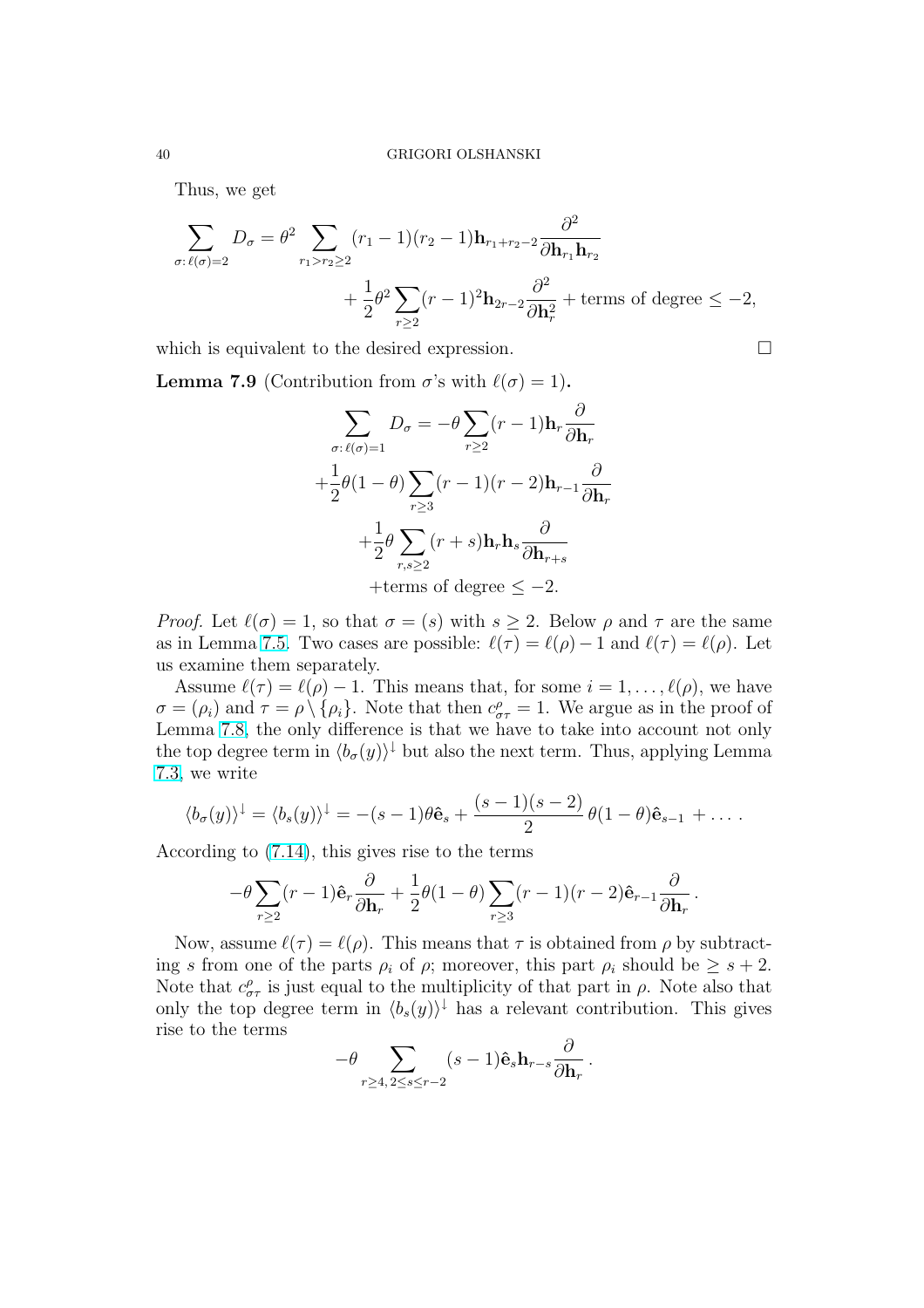<span id="page-40-0"></span>Next, the above two expressions involve  $\hat{\mathbf{e}}_r$ ,  $\hat{\mathbf{e}}_{r-1}$ , and  $\hat{\mathbf{e}}_s$ , which we have to express in terms of  $\mathbf{h}_i$ 's. This should be done as follows:

$$
\hat{\mathbf{e}}_r = \mathbf{h}_r - (\mathbf{h}_2 \mathbf{h}_{r-2} + \cdots + \mathbf{h}_{r-2} \mathbf{h}_2) + \ldots, \qquad \hat{\mathbf{e}}_{r-1} = \mathbf{h}_{r-1} + \ldots, \qquad \hat{\mathbf{e}}_s = \mathbf{h}_s + \ldots,
$$

where the rest terms denoted by dots contribute only to terms of degree  $\leq -2$ in D. Collecting all the terms together and slightly changing the notation of indices we get

$$
-\theta \sum_{r\geq 2} (r-1) \mathbf{h}_r \frac{\partial}{\partial \mathbf{h}_r} + \theta \sum_{r\geq 2, s\geq 2} (r+s-1) \mathbf{h}_r \mathbf{h}_s \frac{\partial}{\partial \mathbf{h}_{r+s}}
$$
  
+ 
$$
\frac{1}{2} \theta (1-\theta) \sum_{r\geq 3} (r-1)(r-2) \mathbf{h}_{r-1} \frac{\partial}{\partial \mathbf{h}_r} - \theta \sum_{r\geq 2, s\geq 2} (s-1) \mathbf{h}_r \mathbf{h}_s \frac{\partial}{\partial \mathbf{h}_{r+s}}.
$$

Now, putting together the second and fourth sums, there is a simplification, which finally leads to the desired expression.  $\Box$ 

The expressions obtained in Lemmas 7.7, 7.8, and 7.9 give together the result stated in claim (i) of Theorem 7.1.

7.5. Top degree terms of U: proof o[f claim](#page-37-0) (ii) o[f Th](#page-39-0)eorem 7.1. The strategy of the proof is the same as i[n th](#page-29-0)e preceding subsection. However, we have to slightly modify our arguments because of the following circumstances:

• Formula  $(7.12)$ , as compared to formula  $(7.13)$ , contains the additional factors  $(z+x)(z'+x)$ .

• As seen from  $(7.11)$ , there is a subtle difference in the behavior of the degree of  $\langle x^m \rangle^{\dagger} = \mathbf{h}_m$  and the degree of  $\langle y^m \rangle^{\dagger} = \hat{\mathbf{e}}_{m+2}$ . For the latter quantity we have a "re[gular"](#page-35-0) expression  $\deg \langle y^m \rangle^{\downarrow} = m + 1$ , valid for all  $m \geq 0$ , while a similar expression f[or the](#page-35-0) former quantity,  $\deg\langle x^m\rangle^{\uparrow} = m - 1$ , holds for  $m \geq 1$ but fails for  $m = 0$ .

In accordance with  $(7.12)$ , it is convenient to decompose U as follows

$$
U = \sum_{\sigma} (U_{\sigma}^0 + U_{\sigma}^1 + U_{\sigma}^2),
$$

where

$$
U_{\sigma}^{0} \mathbf{h}_{\rho} = zz' \sum_{\tau} \langle a_{\sigma}(x) \rangle^{\dagger} c_{\sigma\tau}^{\rho} \mathbf{h}_{\tau}
$$
 (7.19)

$$
U_{\sigma}^{1}\mathbf{h}_{\rho} = (z + z') \sum_{\tau} \langle a_{\sigma}(x)x \rangle^{\dagger} c_{\sigma\tau}^{\rho} \mathbf{h}_{\tau}
$$
 (7.20)

$$
U_{\sigma}^{2} \mathbf{h}_{\rho} = \sum_{\tau} \langle a_{\sigma}(x) x^{2} \rangle^{\dagger} c_{\sigma \tau}^{\rho} \mathbf{h}_{\tau}.
$$
 (7.21)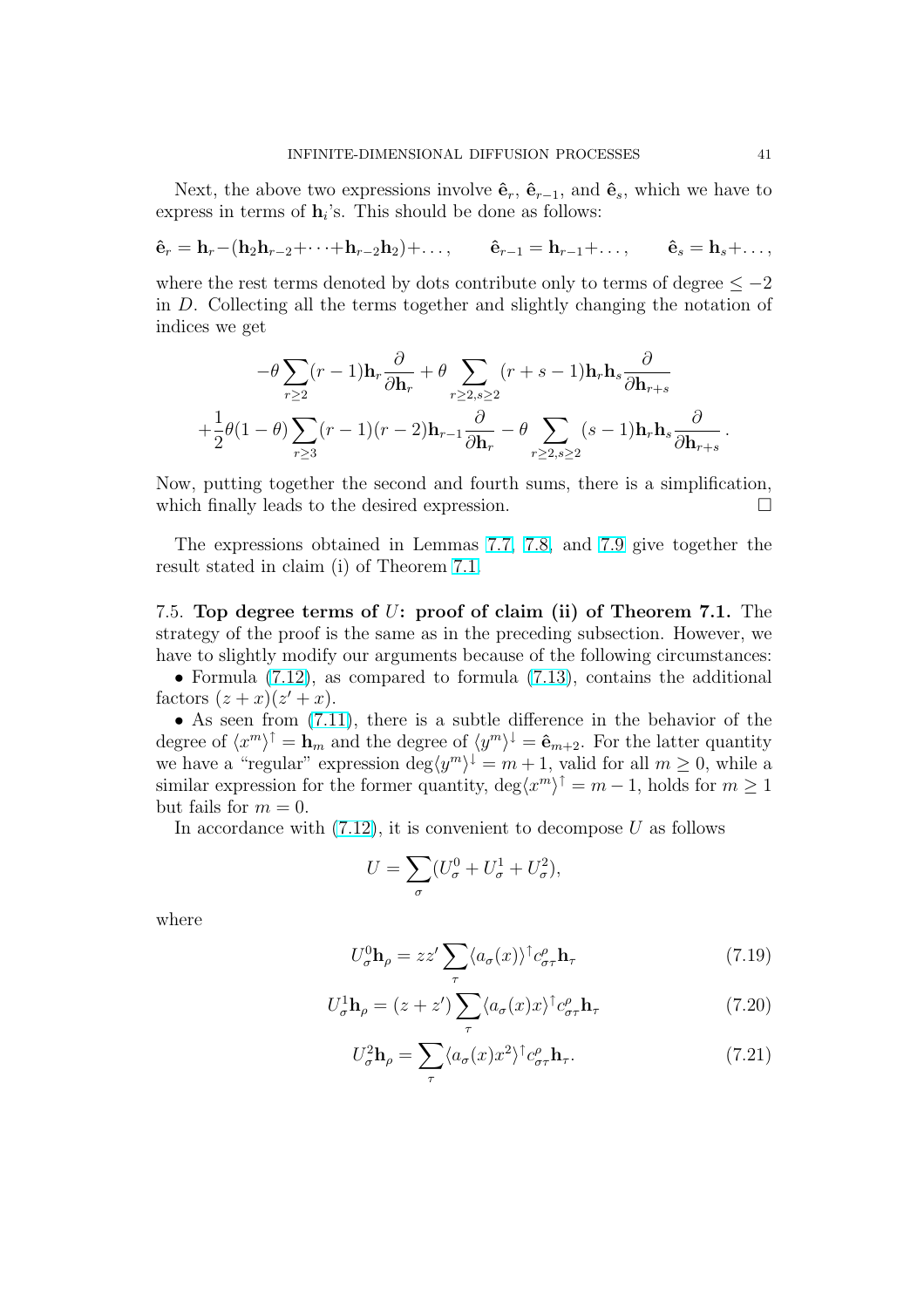<span id="page-41-0"></span>**Lemma 7.10** (Compare to Lemma 7.5). Let  $\sigma \neq \emptyset$ . Then the following estimate for  $\deg U^1_{\sigma}$  and  $\deg U^2_{\sigma}$  holds

$$
\deg U_{\sigma}^p \le \max_{\rho,\tau} (\ell(\rho) - \ell(\tau) - 2\ell(\sigma) - 1 + p), \qquad p = 1,2,
$$

where the maximum is taken over all [pair](#page-36-0)s  $(\rho, \tau)$  such that  $c_{\sigma\tau}^{\rho} \neq 0$ . Furthermore, a more rough but simpler estimate is

$$
\deg U_{\sigma}^p \le -\ell(\sigma) - 1 + p, \qquad p = 1, 2.
$$

Notice that the case of  $U^0_{\sigma}$  requires a special investigation.

Proof. The argument is completely similar to that in Lemma 7.5. We have ¡ ¢

$$
\deg U_{\sigma}^{p} \leq \max_{\rho,\tau} \left( \deg \langle a_{\sigma}(x) x^{p} \rangle^{\uparrow} + \deg \mathbf{h}_{\tau} - \deg \mathbf{h}_{\rho} \right)
$$
  
= 
$$
\max_{\rho,\tau} \left( \deg \langle a_{\sigma}(x) x^{p} \rangle^{\uparrow} + |\tau| - \ell(\tau) - |\rho| + \ell(\rho) \right)
$$
  
= 
$$
\max_{\rho,\tau} \left( \deg \langle a_{\sigma}(x) x^{p} \rangle^{\uparrow} - |\sigma| - \ell(\tau) + \ell(\rho) \right)
$$

Since  $p > 0$  by the assumption, the polynomial  $a_{\sigma}(x)x^p$  has degree  $> 0$  even if the polynomial  $a_{\sigma}(x)$  is a constant. Therefore,

$$
\deg \langle a_{\sigma}(x)x^p \rangle^{\uparrow} = |\sigma| - 2\ell(\sigma) + p - 1,
$$

which gives the first estimate. Then the second estimate follows from the inequality  $\ell(\rho) \leq \ell(\sigma) + \ell(\tau)$ .

Corollary 7.11 (Compare to Corollary 7.6). We have:

(i) deg  $U^1_{\sigma} \leq -2$  if  $\ell(\sigma) \geq 2$ ;

(ii) deg  $U^2_{\sigma} \leq -2$  if  $\ell(\sigma) \geq 3$ ;

Proof. Indeed, this follows at once from [the](#page-37-0) second estimate in Lemma 7.10.  $\Box$ 

We will examine the cases  $p = 0$ ,  $p = 1$ , and  $p = 2$  separately.

**Lemma 7.12.** (Contribution from  $U_{\sigma}^{0}$ 's)

$$
\sum_{\sigma} U_{\sigma}^{0} = zz' + \theta zz' \frac{\partial}{\partial \mathbf{h}_{2}} + \text{terms of degree} \leq -2.
$$

*Proof.* The contribution of  $U^0_{\varnothing}$  is the constant term  $zz'$ : this is shown by the same argument as in Lemma 7.7.

Assume  $\sigma \neq \emptyset$ . Then  $\sigma = (\sigma_1, \ldots, \sigma_{\ell(\sigma)})$  with  $\ell(\sigma) \geq 1$ . Recall that all  $\sigma_i$ are  $\geq 2$ . Arguing as in Lemma 7.10 we get ¡ ¢

$$
\deg U_{\sigma}^{0} \leq \max_{\rho,\tau} \left( \deg \langle a_{\sigma}(x)x^{p} \rangle^{\uparrow} + |\tau| - \ell(\tau) - |\rho| + \ell(\rho) \right)
$$
  

$$
\leq \max_{\rho,\tau} (\deg \langle a_{\sigma}(x) \rangle^{\uparrow} - |\sigma| + \ell(\sigma)), \qquad \text{because } -\ell(\tau) + \ell(\rho) \leq \ell(\sigma).
$$

 $\Box$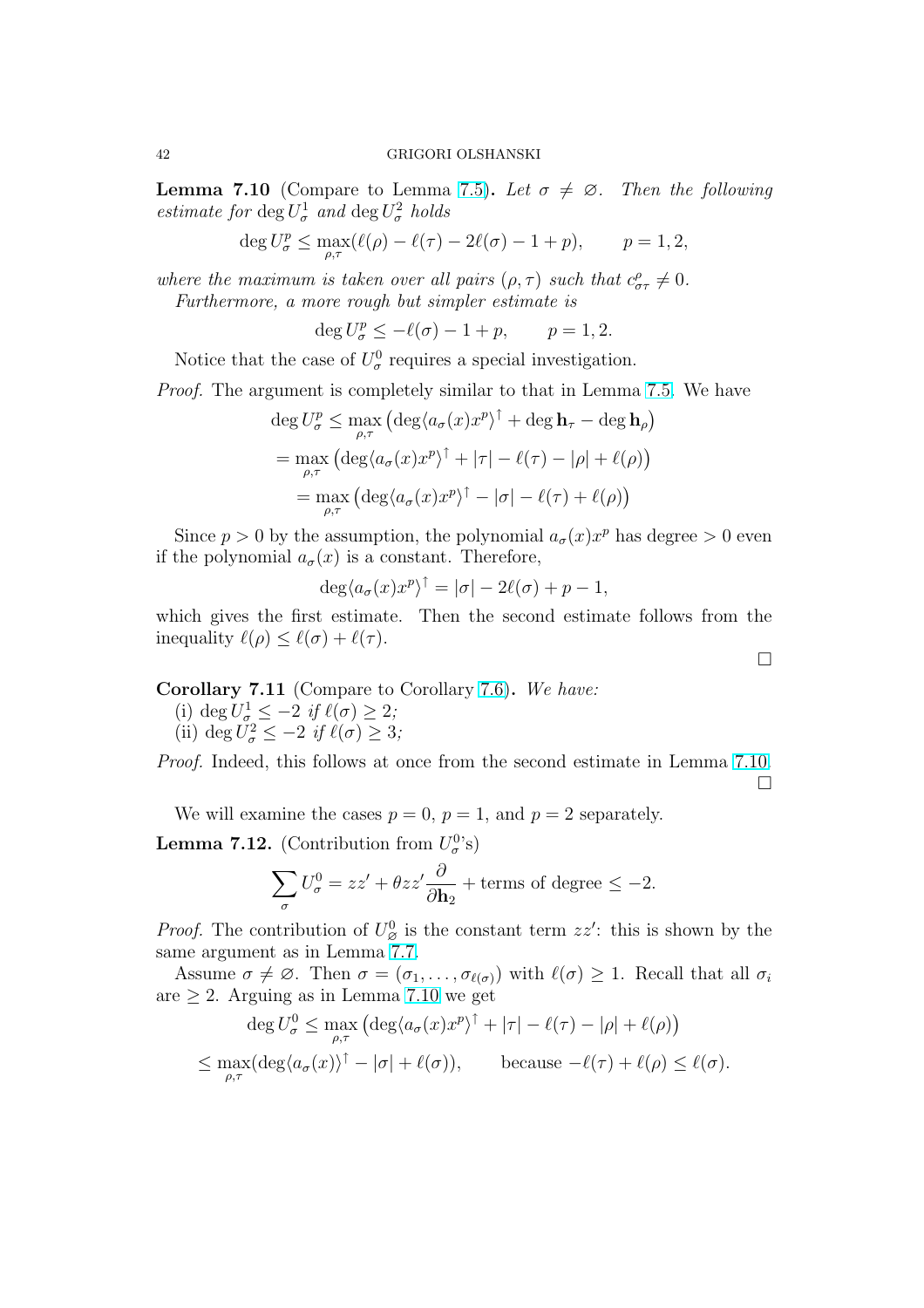Here  $\rho$  and  $\tau$  are the same as in Lemma 7.10.

In the "regular case", when the polynomial  $a_{\sigma}(x)$  has degree  $> 0$ , we can apply the formula  $\deg \langle a_{\sigma}(x) \rangle^{\dagger} = |\sigma| - 2\ell(\sigma) - 1$ , which implies

$$
\deg U_{\sigma}^0 \le -\ell(\sigma) - 1 \le -2.
$$

The "irregular case" occurs when  $\sigma_1 = \cdots = \sigma_{\ell(\sigma)} = 2$  (see Lemma 7.3). Then  $\deg \langle a_{\sigma}(x) \rangle^{\dagger} = 0$  and we get a weaker inequality

$$
\deg U_{\sigma}^0 \le -\ell(\sigma).
$$

If  $\ell(\sigma) \geq 2$ , this is enough to conclude deg  $U^0_{\sigma} \leq -2$ .

Finally, examine the case  $\sigma = (2)$ . There are two possibilities:  $\ell(\tau) =$  $\ell(\rho)-1$  and  $\ell(\tau) = \ell(\rho)$ . In the latter case the estimate can be refined because then  $-\ell(\tau) + \ell(\rho) = 0$  is strictly smaller than  $\ell(\sigma) = 1$ , which again implies  $\deg U_{\sigma}^0 \leq -2.$ 

Thus, the only substantial contribution arises when  $\sigma = (2)$  and  $\tau = \rho \setminus$  $\{(2)\}\$ . Taking into account  $(7.19)$  and Lemma 7.3, this gives rise to the term  $\theta zz'\partial/\partial h_2.$ 

**Lemma 7.13** (Contribution from  $U_{\sigma}^{1}$ 's).

$$
\sum_{\sigma} U_{\sigma}^1 = \theta(z + z') \sum_{r \ge 3} (r - 1) \mathbf{h}_{r-1} \frac{\partial}{\partial \mathbf{h}_r} + \text{terms of degree } \le -2.
$$

*Proof.* Observe that  $U^1_{\emptyset} = 0$  because  $\langle a_{\emptyset}(x)x \rangle^{\dagger} = \mathbf{h}_1 = 0$ . By Corollary 7.11, it suffices to examine the case  $\ell(\sigma) = 1$ , that is,  $\sigma = (s)$  with  $s \geq 2$ . We have

$$
\langle a_s(x)x\rangle^{\uparrow} = (s-1)\theta \mathbf{h}_{s-1} + \dots,
$$

where the rest terms are negligible. Furthermore, if  $\ell(\tau) = \ell(\rho)$  the[n the](#page-41-0) estimate of Corollary 7.11 can be refined, which implies that the contribution is negligible. Thus, we may assume  $\ell(\tau) = \ell(\rho) - 1$ , that is,  $\tau = \rho \setminus \{ (s) \}.$  In accordance with (7.20), this produces the desired expression. Notice also that the restriction  $r \geq 3$  [arises](#page-41-0) because  $h_{r-1} = 0$  for  $r = 2$ .

It remains to compute  $\sum_{\sigma} U_{\sigma}^2$ . Here our arguments are strictly parallel to those of the pre[ceding](#page-40-0) subsection, because, due to the extra factor  $x^2$ , the element  $\langle a_{\sigma}(x)x^2 \rangle^{\dagger}$  has the same degree as the element  $\langle b_{\sigma}(x) \rangle^{\dagger}$ , which we examined in the preceding subsection.

In the next three lemmas we rely on (7.21).

**Lemma 7.14.** (Contribution from  $U_{\varnothing}^2$ )  $U_{\varnothing}^2 = \mathbf{h}_2$ .

Proof. The same argument as in Lemma [7.7](#page-40-0). The situation is even simpler because we do not need to convert  $\hat{\mathbf{e}}_2$  to  $\mathbf{h}_2$ .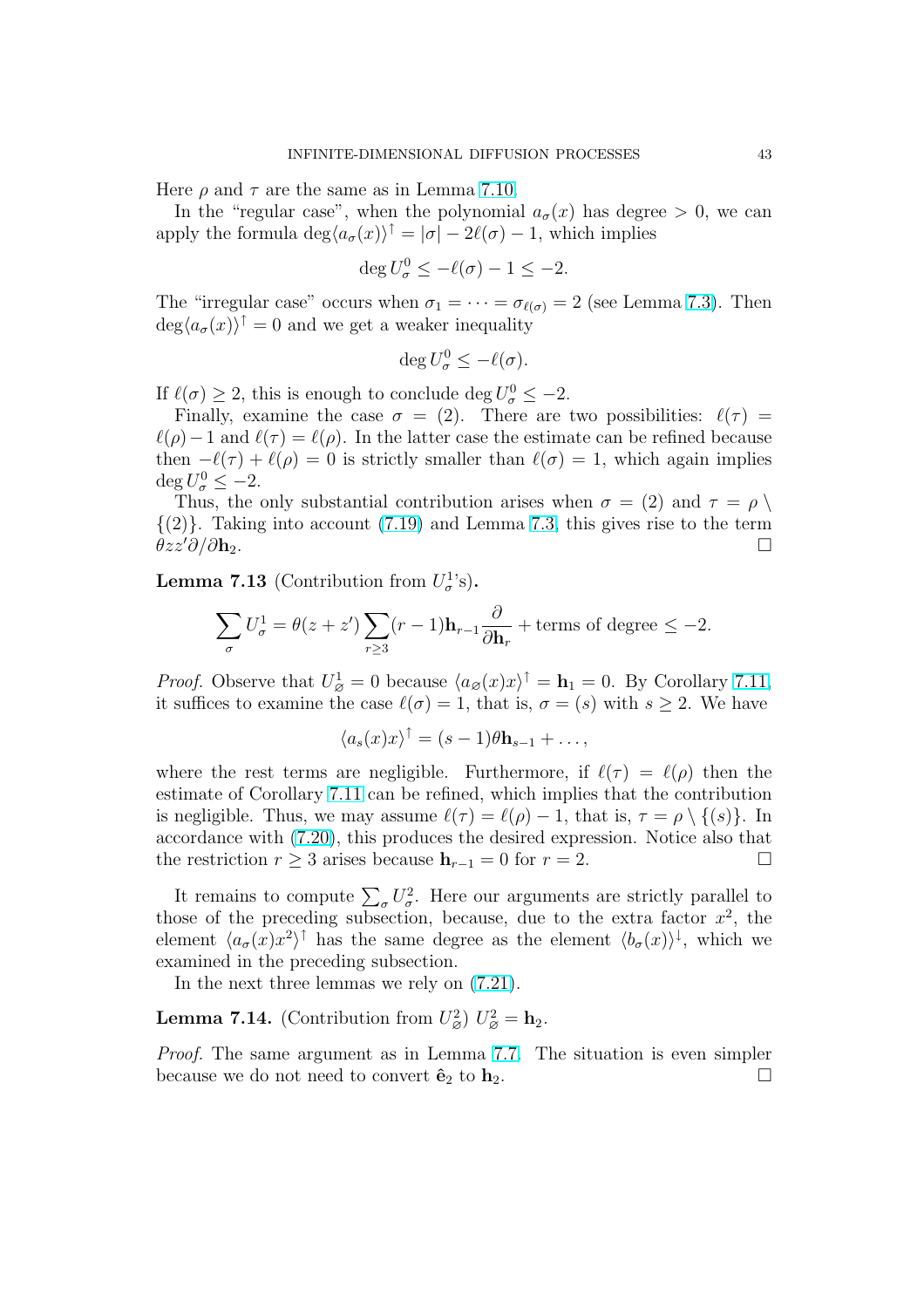<span id="page-43-0"></span>**Lemma 7.15** (Contribution from  $U_{\sigma}^2$ 's with  $\ell(\sigma) = 2$ ).

$$
\sum_{\sigma:\,\ell(\sigma)=2} U_\sigma^2 = \frac{1}{2} \theta^2 \sum_{r,s\geq 2} (r-1)(s-1) \mathbf{h}_{r+s-2} \frac{\partial^2}{\partial \mathbf{h}_r \mathbf{h}_s} + \text{terms of degree} \leq -2
$$

Proof. The argument is exactly the same as in the proof of Lemma 7.8. Instead of Lemma 7.5 we refer to its analog, Lemma 7.10. Again, we do not need to convert  $\hat{\mathbf{e}}_r$  to  $\mathbf{h}_r$ , which slightly shortens the proof.  $\Box$ 

**Lemma 7.16** (Contribution from  $U_{\sigma}^2$ 's with  $\ell(\sigma) = 1$ ).

$$
\sum_{\sigma:\ell(\sigma)=1} U_{\sigma}^2 = \theta \sum_{r\geq 2} (r-1) \mathbf{h}_r \frac{\partial}{\partial \mathbf{h}_r}
$$

$$
+ \frac{1}{2} \theta (1-\theta) \sum_{r\geq 3} (r-1)(r-2) \mathbf{h}_{r-1} \frac{\partial}{\partial \mathbf{h}_r}
$$

$$
+ \frac{1}{2} \theta \sum_{r,s\geq 2} (r+s-2) \mathbf{h}_r \mathbf{h}_s \frac{\partial}{\partial \mathbf{h}_{r+s}} + \text{terms of degree } \leq -2.
$$

*Proof.* We argue as in the proof of Lemma 7.9.  $\Box$ 

Lemmas 7.14, 7.15, and 7.16 together give

$$
U^{2} = \mathbf{h}_{2} + \frac{1}{2}\theta^{2} \sum_{r,s\geq 2} (r-1)(s-1)\mathbf{h}_{r+s-2} \frac{\partial^{2}}{\partial \mathbf{h}_{r} \partial \mathbf{h}_{s}}
$$

$$
+ \theta \sum_{r\geq 2} (r-1)\mathbf{h}_{r} \frac{\partial}{\partial \mathbf{h}_{r}}
$$

$$
+ \frac{1}{2}\theta(1-\theta) \sum_{r\geq 3} (r-1)(r-2)\mathbf{h}_{r-1} \frac{\partial}{\partial \mathbf{h}_{r}}
$$

$$
+ \frac{1}{2}\theta \sum_{r,s\geq 2} (r+s-2)\mathbf{h}_{r}\mathbf{h}_{s} \frac{\partial}{\partial \mathbf{h}_{r+s}}
$$

$$
+ terms of degree \leq -2.
$$

Adding this with the expressions obtained in Lemmas 7.12 and 7.13 we finally get the result indicated in Claim (ii) of Theorem 7.1.

This completes the proof of Theorem 7.1.

# 8. COMPUTATION OF  $T_n-1$

As in Section 7, here we are dealing wi[th a](#page-29-0) fixed triple  $(\theta, z, z')$  of parameters. As usual, we assume  $\theta > 0$ . As for the couple  $(z, z')$ , we now assume that it belongs to the principal or complementary series (Definition 5.4), so that  $p_{\theta}^{\uparrow}$  $\theta, z, z'$ is a true syste[m o](#page-28-0)f transition probabilities.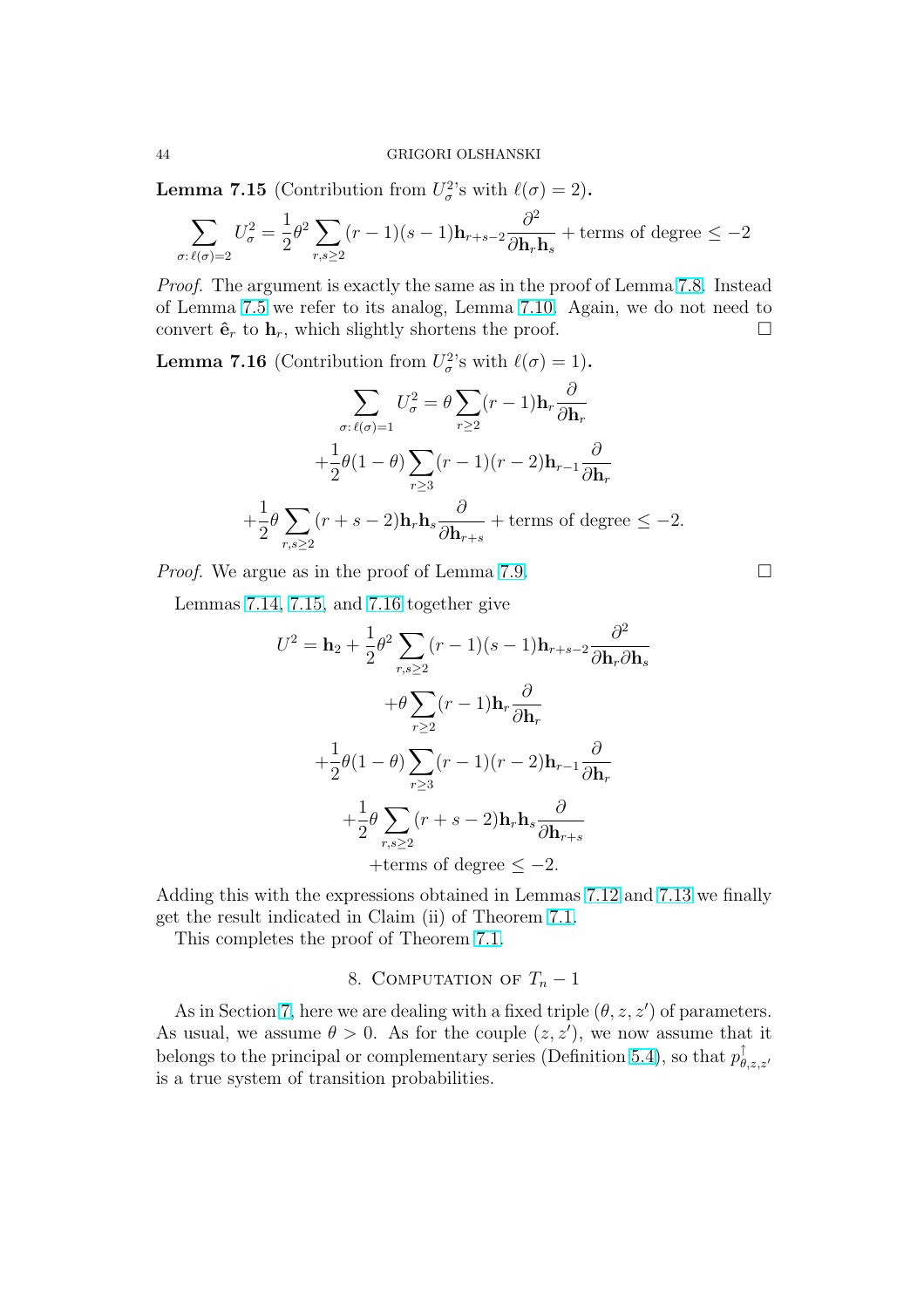<span id="page-44-0"></span>**Definition 8.1** (The operator  $T_n$ ). Recall that in Definition 2.3 we have introduced the up-down Markov chains associated with arbitrary systems  $p^{\uparrow}$  and  $p^{\downarrow}$  of up and down transition probabilities. Now we take the concrete systems  $p^{\uparrow} \, = \, p^{\uparrow}_{\theta, z, z'}, \; p^{\downarrow} \, = \, p^{\downarrow}_{\theta}$  $\frac{1}{\theta}$  and denote by  $T_n$  the transition operat[or o](#page-15-0)f the corresponding up-down chain of level  $n, n = 1, 2, \ldots$ . We regard  $T_n$  as an operator in the space  $\text{Fun}(\mathbb{Y}_n)$  of functions on  $\mathbb{Y}_n$ :

$$
T_n F(\lambda) = \sum_{\nu,\kappa} p_{\theta,z,z'}^{\dagger}(\lambda,\nu) p_{\theta}^{\dagger}(\nu,\kappa) F(\kappa), \qquad F \in \text{Fun}(\mathbb{Y}_n),
$$

summed over all  $\nu \in \mathbb{Y}_{n+1}$  and  $\kappa \in \mathbb{Y}_n$  such that  $\lambda \nearrow \nu \searrow \kappa$ .

In the notation introduced in the beginning of Section 7,

$$
T_n=U_{n,n+1}D_{n+1,n}.
$$

Set

$$
\varepsilon_n = \frac{1}{(\theta^{-1}zz' + n)(n+1)}, \qquad n = 1, 2, \dots
$$
\n(8.1)

.

Equivalently,

$$
\varepsilon_n^{-1} = \frac{(zz' + \theta n)(\theta(n+1))}{\theta^2}
$$

Clearly,  $\varepsilon_n \sim n^{-2}$  (in Theorem 9.6 below we simply take  $\varepsilon_n = n^{-2}$ ). Recall that given a function  $F \in \mathbb{A}_{\theta}$ , we denote by  $F_n \in \text{Fun}(\mathbb{Y}_n)$  the restriction of F to the finite subset  $\mathbb{Y}_n$ .

**Theorem 8.2.** There exists a u[niqu](#page-54-0)e operator  $\widetilde{B}: \mathbb{A}_{\theta} \to \mathbb{A}_{\theta}$  such that for any  $F \in \mathbb{A}_{\theta}$  and each  $n = 1, 2, \ldots$ 

$$
\varepsilon_n^{-1}(T_n-1)F_n = (\widetilde{B}F)_n.
$$

The operator  $\widetilde{B}$  has degree 0 and its top degree component looks as follows

$$
\widetilde{B} = \sum_{r,s\geq 3} (r-1)(s-1)(\mathbf{h}_2 \mathbf{h}_{r+s-2} - \mathbf{h}_r \mathbf{h}_s) \frac{\partial^2}{\partial \mathbf{h}_r \partial \mathbf{h}_s}
$$
  
+ 
$$
\sum_{r\geq 3} \left[ (\theta^{-1} - 1)(r-1)(r-2)\mathbf{h}_2 \mathbf{h}_{r-1} + \theta^{-1}(z+z')(r-1)\mathbf{h}_2 \mathbf{h}_{r-1} - (r-1)(r-2)\mathbf{h}_r - \theta^{-1}zz'(r-1)\mathbf{h}_r \right] \frac{\partial}{\partial \mathbf{h}_r}
$$
  
+ 
$$
\theta^{-1} \sum_{r,s\geq 2} (r+s-1)\mathbf{h}_2 \mathbf{h}_r \mathbf{h}_s \frac{\partial}{\partial \mathbf{h}_{r+s}} + \text{terms of degree} < 0. \quad (8.2)
$$

*Proof.* The uniqueness claim is obvious. The existence of  $\widetilde{B}$  follows from Theorem 7.1. Indeed, by virtue of (6.12) and Proposition 5.1,  $\mathbf{h}_2(\lambda) = \theta n$ . Using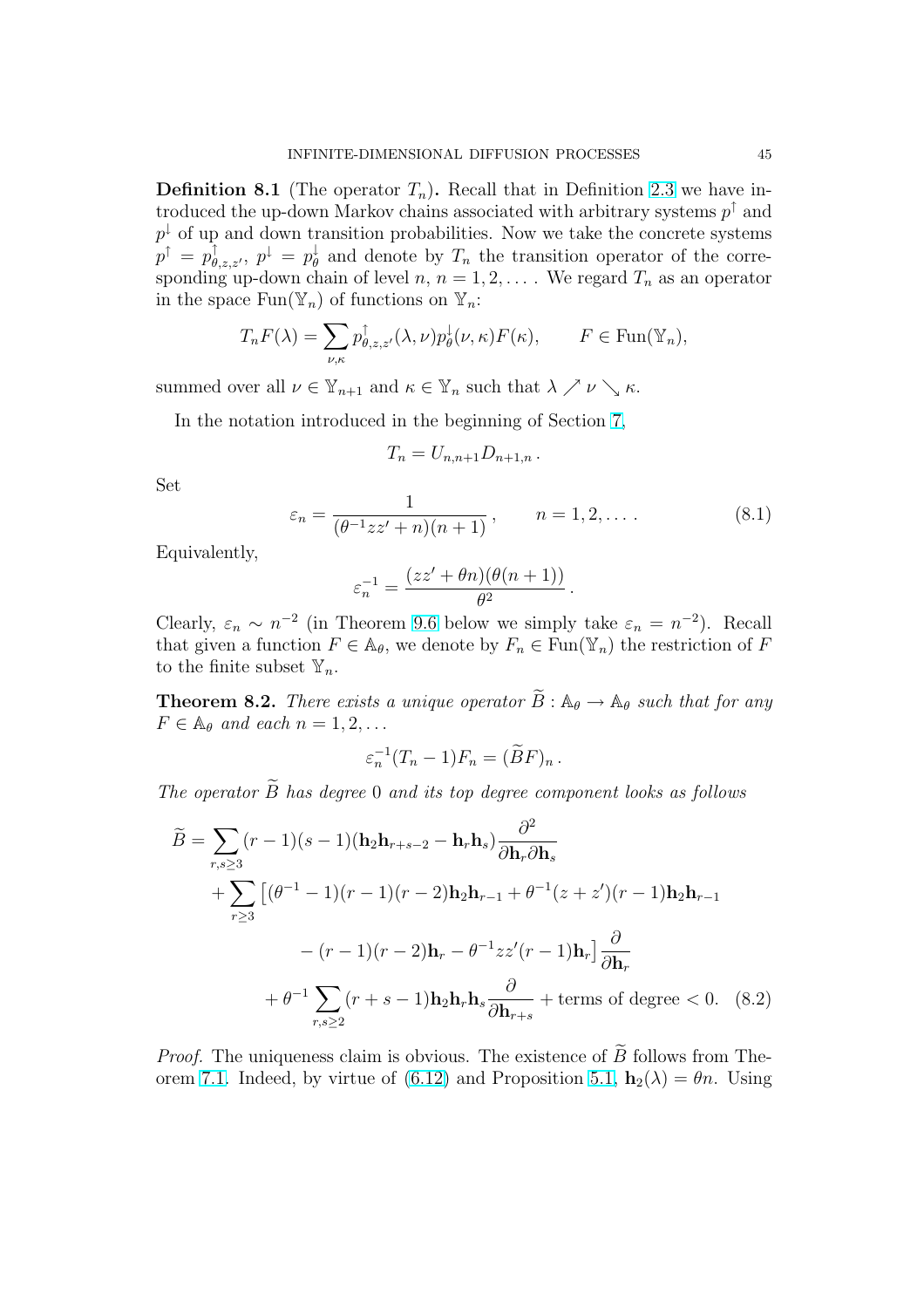<span id="page-45-0"></span>this and expressing  $U_{n,n+1}$  and  $D_{n+1,n}$  through U and D, as indicated in Theorem 7.1, we get

$$
(T_n - 1)F_n = U_{n,n+1}D_{n+1,n}F_n - F_n = \frac{(UDF)_n - (zz' + \theta n)(\theta(n+1))F_n}{(zz' + \theta n)(\theta(n+1))}
$$

$$
= \frac{((UD - (\mathbf{h}_2 + zz')(\mathbf{h}_2 + \theta))F)_n}{(zz' + \theta n)(\theta(n+1))}.
$$

Therefore,

$$
\widetilde{B} = \theta^{-2}(UD - (\mathbf{h}_2 + zz')(\mathbf{h}_2 + \theta)).\tag{8.3}
$$

To compute  $UD - (\mathbf{h}_2 + zz')(\mathbf{h}_2 + \theta)$ , within negligible terms, we write

$$
U = \mathbf{h}_2 + U_0 + U_{-1} + \dots, \qquad D = \mathbf{h}_2 + D_0 + D_{-1} + \dots,
$$

where  $U_0$  and  $D_0$  are the terms of degree 0 and  $U_{-1}$  and  $D_{-1}$  are the terms of degree  $-1$ .

Note that  $\mathbf{h}_2$  (more precisely, the operator of multiplication by  $\mathbf{h}_2$ ) has degree 1. Let us check that the operator  $UD - (\mathbf{h}_2 + zz')(\mathbf{h}_2 + \theta)$ , which could have degree 2, is actually of degree 0, due to cancelation of the terms of degree 2 and 1.

Indeed, the degree 2 terms in  $UD - (\mathbf{h}_2 + zz')(\mathbf{h}_2 + \theta)$  are

$$
\mathbf{h}_2^2 - \mathbf{h}_2^2 = 0.
$$

The degree 1 terms in  $UD - (\mathbf{h}_2 + zz')(\mathbf{h}_2 + \theta)$  are

$$
\mathbf{h}_2D_0+U_0\mathbf{h}_2-(zz'+\theta)\mathbf{h}_2.
$$

Substitute here the explicit expressions for  $D_0$  and  $U_0$  taken from Theorem 7.1,

$$
D_0 = -\theta \sum_{r \ge 2} (r - 1) \mathbf{h}_r \frac{\partial}{\partial \mathbf{h}_r}
$$

$$
U_0 = zz' + \theta \sum_{r \ge 2} (r - 1) \mathbf{h}_r \frac{\partial}{\partial \mathbf{h}_r}.
$$

Since

$$
U_0\mathbf{h}_2 = \mathbf{h}_2 U_0 + [U_0, \mathbf{h}_2] = \mathbf{h}_2 U_0 + \theta \mathbf{h}_2,
$$

all the terms of degree 1 are indeed cancelled out.

Now, let us examine the degree 0 terms in  $UD - (\mathbf{h}_2 + zz')(\mathbf{h}_2 + \theta)$ . These are

$$
\mathbf{h}_2 D_{-1} + U_{-1} \mathbf{h}_2 + U_0 D_0 - \theta z z'.
$$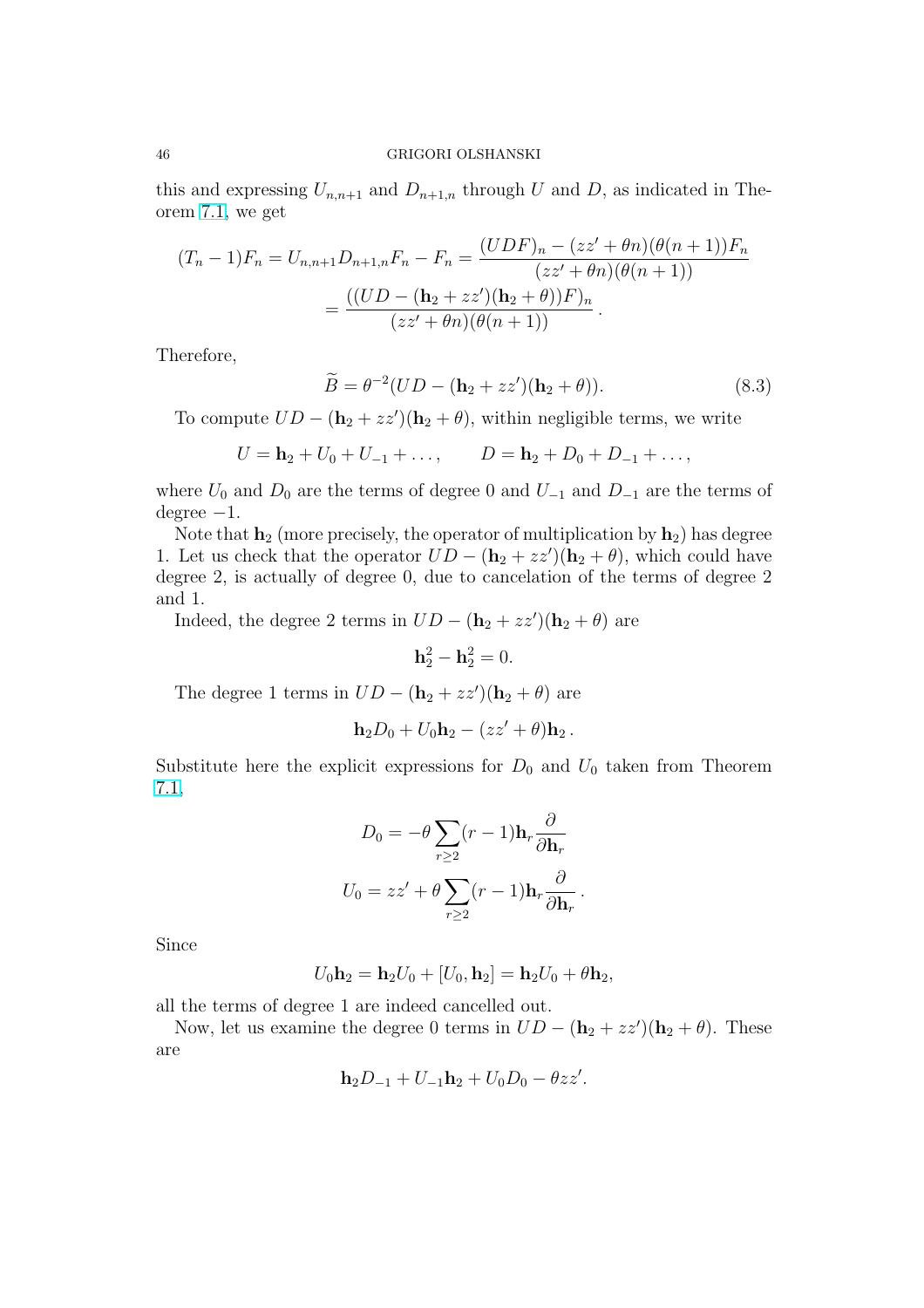To compute  $h_2D_{-1} + U_{-1}h_2$  we substitute the explicit expressions for  $D_{-1}$  and  $U_{-1}$  taken from Theorem 7.1,

$$
D_{-1} = \frac{1}{2}\theta^2 \sum_{r,s\geq 2} (r-1)(s-1)\mathbf{h}_{r+s-2} \frac{\partial^2}{\partial \mathbf{h}_r \partial \mathbf{h}_s}
$$
  
+ 
$$
\frac{1}{2}\theta(1-\theta) \sum_{r\geq 3} (r-1)(r-2)\mathbf{h}_{r-1} \frac{\partial}{\partial \mathbf{h}_r}
$$
  
+ 
$$
\frac{1}{2}\theta \sum_{r,s\geq 2} (r+s)\mathbf{h}_r \mathbf{h}_s \frac{\partial}{\partial \mathbf{h}_{r+s}}
$$

and

$$
U_{-1} = \theta zz' \frac{\partial}{\partial \mathbf{h}_2} + \theta(z+z') \sum_{r \ge 3} (r-1)\mathbf{h}_{r-1} \frac{\partial}{\partial \mathbf{h}_r}
$$
  
+  $\frac{1}{2} \theta^2 \sum_{r,s \ge 2} (r-1)(s-1)\mathbf{h}_{r+s-2} \frac{\partial^2}{\partial \mathbf{h}_r \partial \mathbf{h}_s}$   
+  $\frac{1}{2} \theta (1-\theta) \sum_{r \ge 3} (r-1)(r-2)\mathbf{h}_{r-1} \frac{\partial}{\partial \mathbf{h}_r}$   
+  $\frac{1}{2} \theta \sum_{r,s \ge 2} (r+s-2)\mathbf{h}_r \mathbf{h}_s \frac{\partial}{\partial \mathbf{h}_{r+s}}$ .

Note that

$$
[U_{-1}, \mathbf{h}_2] = \theta zz' + \theta^2 \sum_{r \geq 2} (r-1) \mathbf{h}_r \frac{\partial}{\partial \mathbf{h}_r}.
$$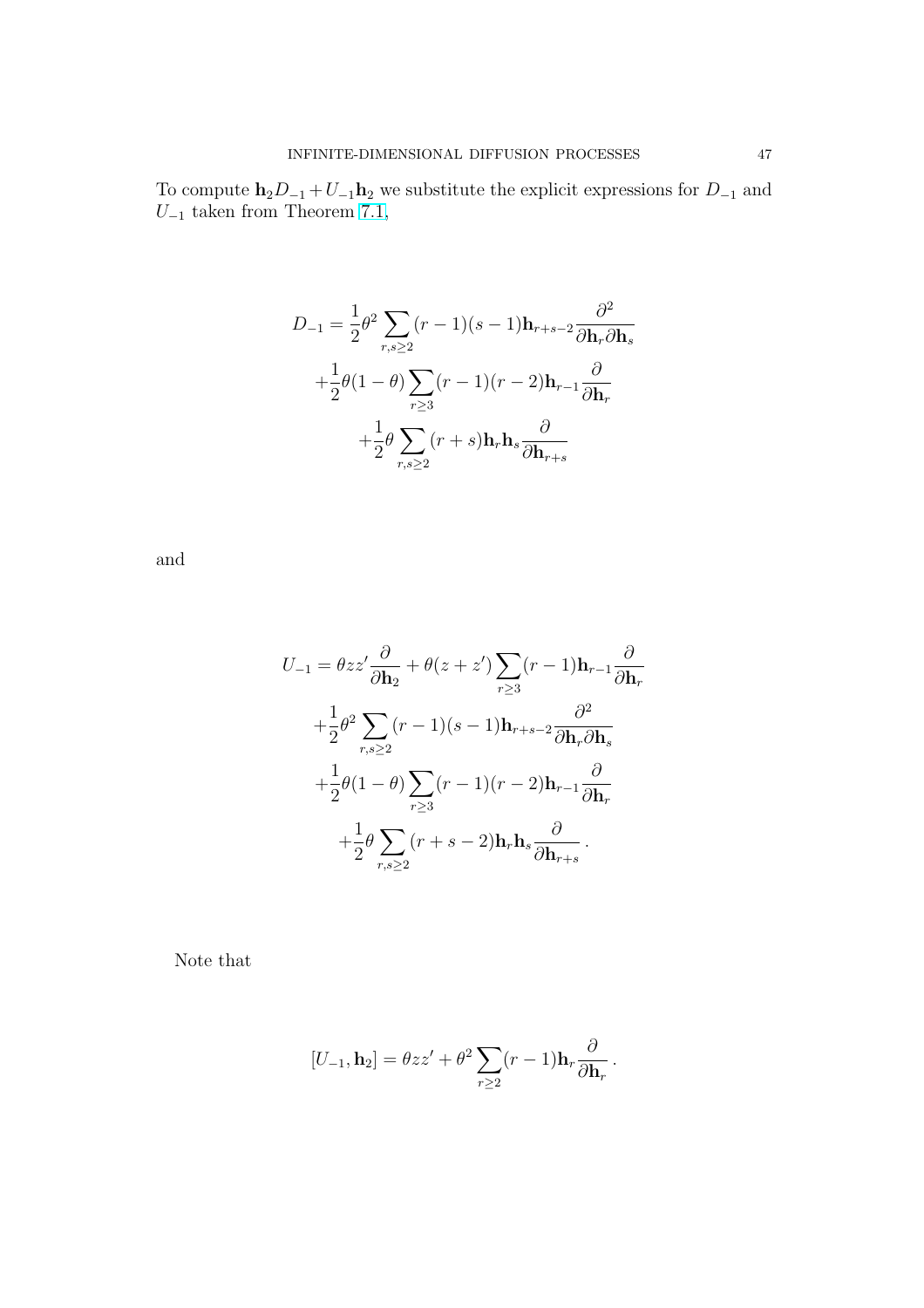<span id="page-47-0"></span>Therefore,

$$
\mathbf{h}_2 D_{-1} + U_{-1} \mathbf{h}_2 = \mathbf{h}_2 D_{-1} + \mathbf{h}_2 U_{-1} + [U_{-1}, \mathbf{h}_2]
$$
  
\n
$$
= \theta^2 \sum_{r,s \ge 2} (r-1)(s-1) \mathbf{h}_2 \mathbf{h}_{r+s-2} \frac{\partial^2}{\partial \mathbf{h}_r \partial \mathbf{h}_s}
$$
  
\n
$$
+ \theta z z' \mathbf{h}_2 \frac{\partial}{\partial \mathbf{h}_2}
$$
  
\n
$$
+ \theta (z + z') \sum_{r \ge 3} (r-1) \mathbf{h}_2 \mathbf{h}_{r-1} \frac{\partial}{\partial \mathbf{h}_r}
$$
  
\n
$$
+ \theta (1 - \theta) \sum_{r \ge 3} (r-1)(r-2) \mathbf{h}_2 \mathbf{h}_{r-1} \frac{\partial}{\partial \mathbf{h}_r}
$$
  
\n
$$
+ \theta \sum_{r,s \ge 2} (r+s-1) \mathbf{h}_2 \mathbf{h}_r \mathbf{h}_s \frac{\partial}{\partial \mathbf{h}_{r+s}}
$$
  
\n
$$
+ \theta^2 \sum_{r \ge 2} (r-1) \mathbf{h}_r \frac{\partial}{\partial \mathbf{h}_r} + \theta z z'.
$$

Next, using the above expressions for  $U_0$  and  $D_0$  we get

$$
U_0 D_0 - \theta zz' = -\theta^2 \left( \sum_{r \ge 2} (r-1) \mathbf{h}_r \frac{\partial}{\partial \mathbf{h}_r} \right)^2 - \theta zz' \sum_{r \ge 2} (r-1) \mathbf{h}_r \frac{\partial}{\partial \mathbf{h}_r} - \theta zz'
$$
  
=  $-\theta^2 \sum_{r,s \ge 2} (r-1)(s-1) \mathbf{h}_r \mathbf{h}_s \frac{\partial^2}{\partial \mathbf{h}_r \partial \mathbf{h}_s} - \theta^2 \sum_{r \ge 2} (r-1)^2 \mathbf{h}_r \frac{\partial}{\partial \mathbf{h}_r} - \theta zz' \sum_{r \ge 2} (r-1) \mathbf{h}_r \frac{\partial}{\partial \mathbf{h}_r} - \theta zz'.$ 

Adding together the above two expressions we see that the terms involving  $\partial/\partial h_2$  cancel out, which plays the crucial role in Corollary 8.7 below. Then we divide by  $\theta^2$  in accordance with (8.3) and finally get (8.2).

From the definition of the filtration in  $\mathbb{A}_{\theta}$  (Definition 6.2) we see that there is a natural isomorphism between the associated graded alg[ebra](#page-49-0)

$$
\operatorname{gr} \mathbb{A}_{\theta} = \bigoplus_{m=0}^{\infty} (\mathbb{A}_{\theta}^{(m)}/\mathbb{A}_{\theta}^{(m-1)})
$$

and the algebra  $\Lambda = \mathbb{R}[p_1, p_2, \dots]$  of symmetric functions: the top degree terms of the generators  $p_m^* \in A_\theta$  are identified with the homogeneous generators  $p_m \in \Lambda$ . This isomorphism gr  $\mathbb{A}_{\theta} \simeq \Lambda$  should not be confused with the covering homomorphism  $\Lambda \to \mathbb{A}_{\theta}$ .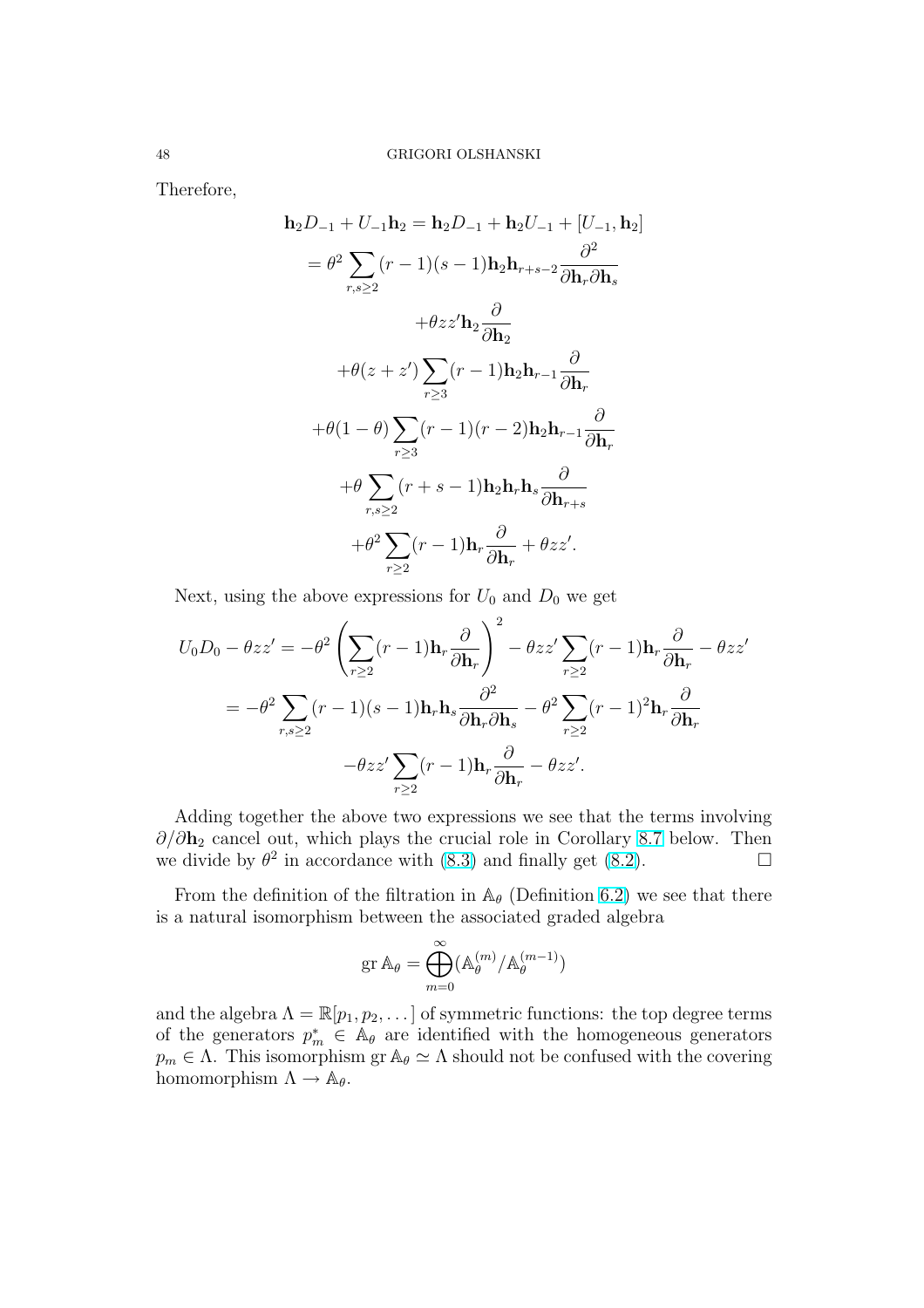<span id="page-48-0"></span>**Definition 8.3** (The operator B). Observe that the operator  $\widetilde{B}$ :  $\mathbb{A}_{\theta} \to \mathbb{A}_{\theta}$ (Theorem 8.2) has degree 0. Therefore, it gives rise to an operator in the associated graded algebra. Using the identification gr  $\mathbb{A}_{\theta} = \Lambda$ , we denote the latter operator as  $B : \Lambda \to \Lambda$ . Note that B is homogeneous of degree 0

**Theorem [8.4](#page-44-0).** The operator  $B: \Lambda \to \Lambda$  just defined has the following form

$$
B = \sum_{k,l\geq 2} kl(p_1 p_{k+l-1} - p_k p_l) \frac{\partial^2}{\partial p_k \partial p_l} + \sum_{k\geq 2} [(1-\theta)k(k-1)p_1 p_{k-1} + (z+z')kp_1 p_{k-1} - k(k-1)p_k - k\theta^{-1}zz'p_k] \frac{\partial}{\partial p_k} + \theta \sum_{k,l\geq 1} (k+l+1)p_1 p_k p_l \frac{\partial}{\partial p_{k+l+1}}.
$$
 (8.4)

Before proving the theorem let us state a lemma.

Lemma 8.5. Consider the algebra of polynomials in countably many generators  $\mathbb{R}[x_1, x_2, \dots]$  with the filtration determined by setting  $\deg x_k = k$ , and let  $y_1, y_2, \ldots$  be another sequence of elements of the same algebra such that

 $x_k = y_k + \text{terms of degree} < k, \qquad k = 1, 2, \ldots,$ 

so that  $\{y_1, y_2, \ldots\}$  is also a system of generators.

Then we have ∂  $\partial x_k$ =  $\partial$  $\partial y_k$ + terms of degree  $\lt -k$ ,  $k = 1, 2, \ldots$ .

Proof of Lemma 8.5. Indeed,

$$
\frac{\partial}{\partial x_k} = \sum_{l \ge 1} \frac{\partial y_l}{\partial x_k} \frac{\partial}{\partial y_l}.
$$

Since

$$
y_l = x_l + R_l, \qquad \text{where } \deg R_l < l,
$$

we have

$$
\frac{\partial}{\partial x_k} = \sum_{l \geq k} \frac{\partial y_l}{\partial x_k} \frac{\partial}{\partial y_l} = \frac{\partial}{\partial y_k} + \sum_{l > k} \frac{\partial R_l}{\partial x_k} \frac{\partial}{\partial y_l}.
$$

The degree of the *l*th summand in the last sum is strictly less than  $(l-k)-l =$  $-k$ , so that all these summands are negligible.  $\Box$ 

*Proof of Theorem 8.4.* By virtue of (6.3) and (6.5), and because of  $\mathbf{h}_1 = \mathbf{p}_1 =$ 0, !<br>}

$$
1 + \sum_{k \ge 1} \mathbf{h}_{k+1} u^{-k-1} = \exp \left( \sum_{k \ge 1} \frac{\mathbf{p}_{k+1}}{k+1} u^{-k-1} \right).
$$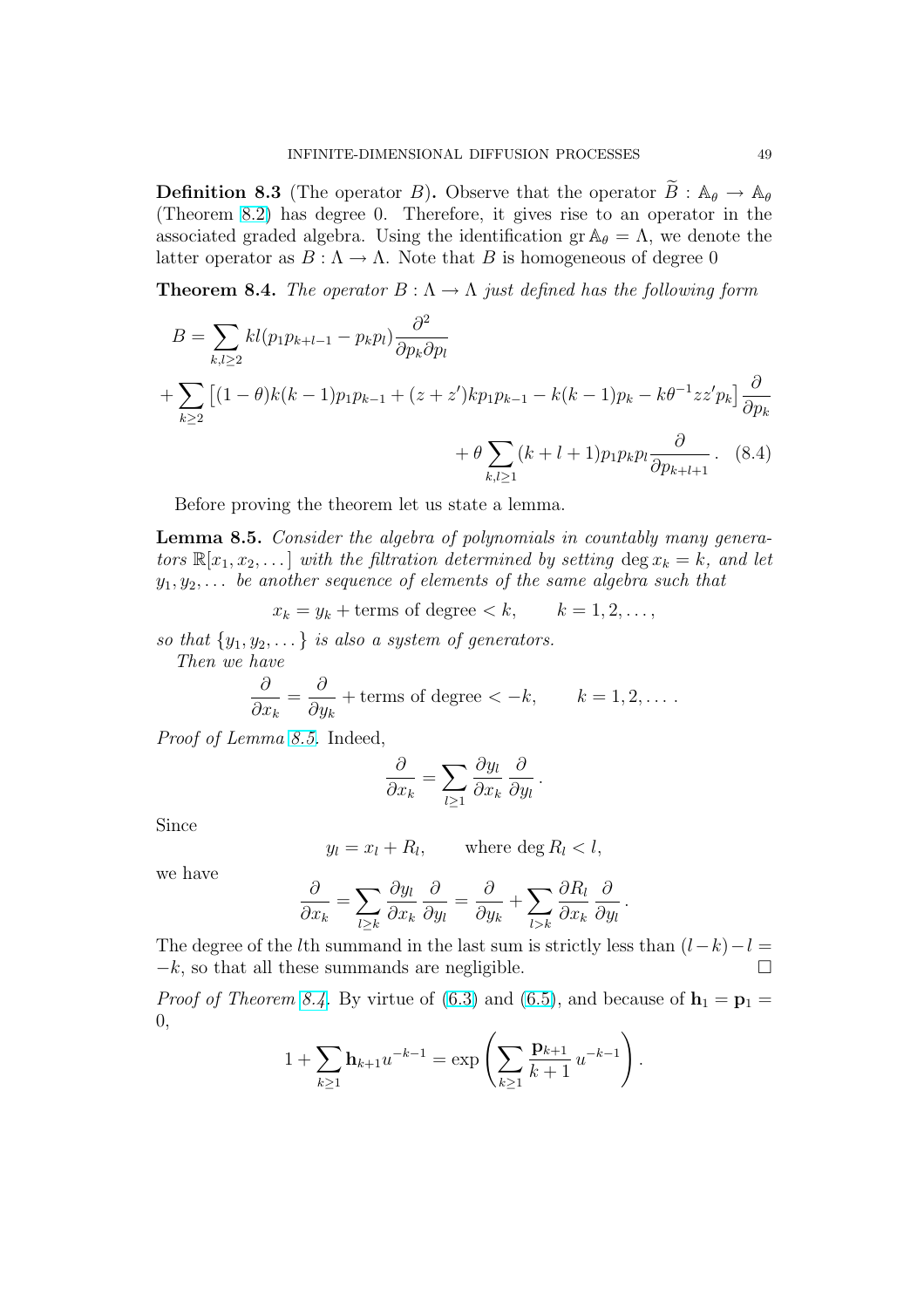<span id="page-49-0"></span>It follows that

$$
\mathbf{h}_{k+1} = \frac{\mathbf{p}_{k+1}}{k+1} + \text{terms of degree} < k, \qquad k = 1, 2, \dots.
$$

Next, by  $(6.8)$ 

$$
\frac{\mathbf{p}_{k+1}}{k+1} = \theta p_k^* + \text{terms of degree} < k, \qquad k = 1, 2, \dots.
$$

Therefore[,](#page-26-0)

$$
\mathbf{h}_{k+1} = \theta p_k^* + \text{terms of degree} < k, \qquad k = 1, 2, \dots \tag{8.5}
$$

It follows that we may apply Lemma 8.5 to the generators  $x_k = \mathbf{h}_{k+1}$  and  $y_k = \theta p_k^*, k = 1, 2, \dots$ . This gives us

$$
\frac{\partial}{\partial \mathbf{h}_{k+1}} = \frac{1}{\theta} \frac{\partial}{\partial p_k^*} + \text{terms of degree } < -k, \qquad k = 1, 2, \dots \tag{8.6}
$$

Substituting  $(8.5)$  and  $(8.6)$  into  $(8.2)$  we get a similar expression for the operator  $\widetilde{B}$  in terms of generators  $p_1^*, p_2^*, \ldots$  and the corresponding partial derivatives.

Finally, it is readily seen that to get [B](#page-44-0) it suffices to replace  $p_k^*$  with  $p_k$ . This leads to  $(8.4)$ .

**Definition 8.6** (The quotient algebra  $\Lambda^{\circ}$ ). Consider the principal ideal ( $p_1$  – 1)Λ in the algebra Λ generated by the element  $p_1 - 1$  and let  $\Lambda^\circ = \Lambda/(p_1 - 1)\Lambda$ denote t[he co](#page-48-0)rresponding quotient algebra. Because the ideal is not homogeneous, there is no natural graduation in  $\Lambda^{\circ}$ , but  $\Lambda^{\circ}$  inherits the filtration of  $\Lambda$ . Given  $\varphi \in \Lambda$ , we denote by  $\varphi^{\circ}$  the image of  $\varphi$  under the canonical projection  $\Lambda \to \Lambda^{\circ}$ . Due to the natural isomorphism of  $\Lambda^{\circ}$  with the polynomial algebra  $\mathbb{R}[p_2^{\circ}, p_3^{\circ}, \dots]$  we may introduce in  $\Lambda^{\circ}$  the differential operators  $\partial/\partial p_k^{\circ}, k \geq 2$ .

**Corollary 8.7.** The operator  $B : \Lambda \to \Lambda$  introduced in Definition 8.3 and computed in Theorem 8.4 preserves the principal ideal  $(p_1 - 1)\Lambda \subset \Lambda$  and hence gives rise to an operator  $A : \Lambda^{\circ} \to \Lambda^{\circ}$ . We have

$$
A = \sum_{k,l\geq 2} kl(p_{k+l-1}^{\circ} - p_k^{\circ} p_l^{\circ}) \frac{\partial^2}{\partial p_k^{\circ} \partial p_l^{\circ}}
$$
  
+ 
$$
\sum_{k\geq 2} [(1-\theta)k(k-1)p_{k-1}^{\circ} + (z+z')kp_{k-1}^{\circ} - k(k-1)p_k^{\circ} - k\theta^{-1}zz'p_k^{\circ}] \frac{\partial}{\partial p_k^{\circ}}
$$
  
+ 
$$
\theta \sum_{k,l\geq 1} (k+l+1)p_k^{\circ} p_l^{\circ} \frac{\partial}{\partial p_{k+l+1}^{\circ}} \quad (8.7)
$$

with the understanding that  $p_1^{\circ} = 1$ .

Proof. This immediately follows from Theorem 8.4 because the expression (8.4) for the operator B does not contain  $\partial/\partial p_1$ .  $\Box$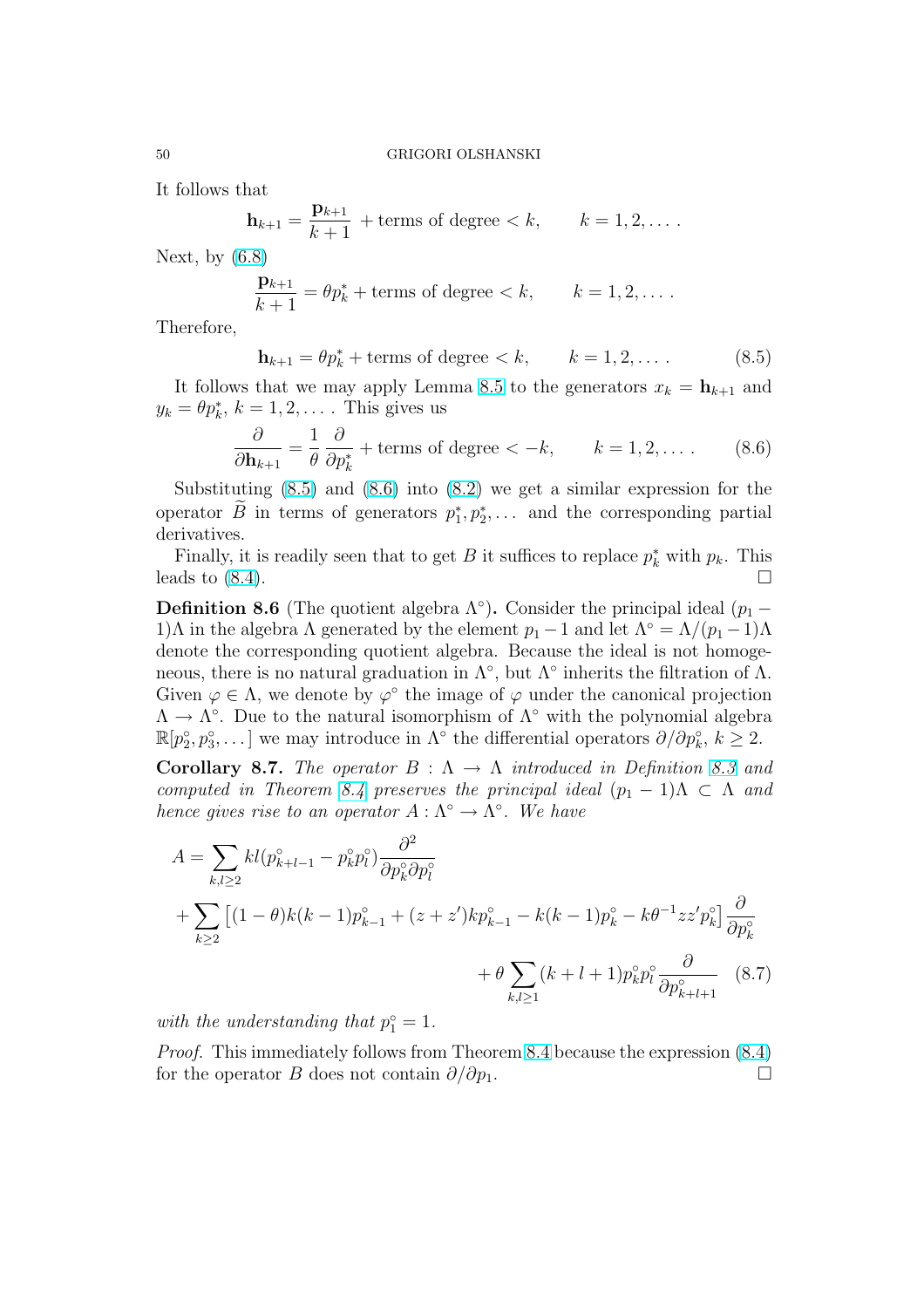#### 9. Construction of Markov processes

<span id="page-50-0"></span>9.1. An operator semigroup approximation theorem. We start with the statement of a well-known general result on approximation of continuous contraction semigroups by discrete ones. Our basic reference is the book [EK2] by Ethier and Kurtz, where one can also find references to original papers.

Assume we are given real Banach spaces  $L, L_1, L_2, \ldots$  together with bounded linear operators  $\pi_n: L \to L_n$ ,  $n = 1, 2, \ldots$ , such that  $\sup_n ||\pi_n|| < \infty$ .

**Definition 9.1** (Convergence of vectors in varying Banach spaces). Let  $f \in L$ and  $f_n \in L_n$ ,  $n = 1, 2, \ldots$ . Write  $f_n \to f$  if

$$
\lim_{n \to \infty} \|f_n - \pi_n f\| = 0.
$$

In particular, if  $f_n = \pi_n f$  then  $f_n \to f$  for trivial reasons. Clearly, if  $f_n \to f$ and  $g_n \to g$  then  $f_n + g_n \to f + g$ . Generally speaking, it may happen that  $f_n \to f$  and  $f_n \to g$  with  $f \neq g$ . However, such an unpleasant situation can be excluded by imposing an extra assumption like (9.4) below. In the concrete situation we will dealing with, (9.4) is satisfied but this is not required for Theorem 9.3 below.

**Definition 9.2** (Approximation of operator semi[grou](#page-52-0)ps). Let  $L$ ,  $\{L_n\}$ , and  ${\lbrace \pi_n \rbrace}$  be as above;  ${T(t)}_{t\geq0}$  be a [stro](#page-52-0)ngly continuous contraction semigroup in L;  $T_n$  be a contraction in  $L_n$ ,  $n = 1, 2, \ldots$ ;  $\{\varepsilon_n\}$  be a sequence of numbers such that  $\varepsilon_n > 0$  and  $\varepsilon_n \to 0$ . Each contraction  $T_n$  generates a discrete semigroup,  ${T_n^m}_{n=0,1,...}$ , in  $L_n$ .

Let us say that these discrete semigroups *approximate*, as  $n \to \infty$ , the continuous semigroup  $\{T(t)\}\$ if for any  $f \in L$ 

$$
T_n^{[t\varepsilon_n^{-1}]} \pi_n f \to T(t)f
$$

uniformly on arbitrarily large bounded intervals  $0 \le t \le t_0$ . That is,

$$
||T_n^{[t\varepsilon_n^{-1}]} \pi_n f - \pi_n T(t) f|| \to 0
$$

uniformly on  $t \in [0, t_0]$ .

Let us emphasize that the definition substantially depends on the sequence  $\{\varepsilon_n\}$  which determines the time scaling.

Theorem 9.3. Consider the same data as in Definition 9.2, and set

$$
A_n = \varepsilon_n^{-1}(T_n - 1), \qquad n = 1, 2, \dots
$$
 (9.1)

Let  $\mathcal{F} \subset L$  be a dense subspace and  $A : \mathcal{F} \to L$  be a closable operator such that its closure A coincides with the generator of the semigroup  ${T(t)}$ . Next, let us assume that the operators  $A_n$  converge to the operator A in the following "extended" sense: For any  $f \in \mathcal{F}$  there exists a sequence  $\{f_n \in L_n\}$  such that

$$
f_n \to f \quad \text{and} \quad A_n f_n \to A f. \tag{9.2}
$$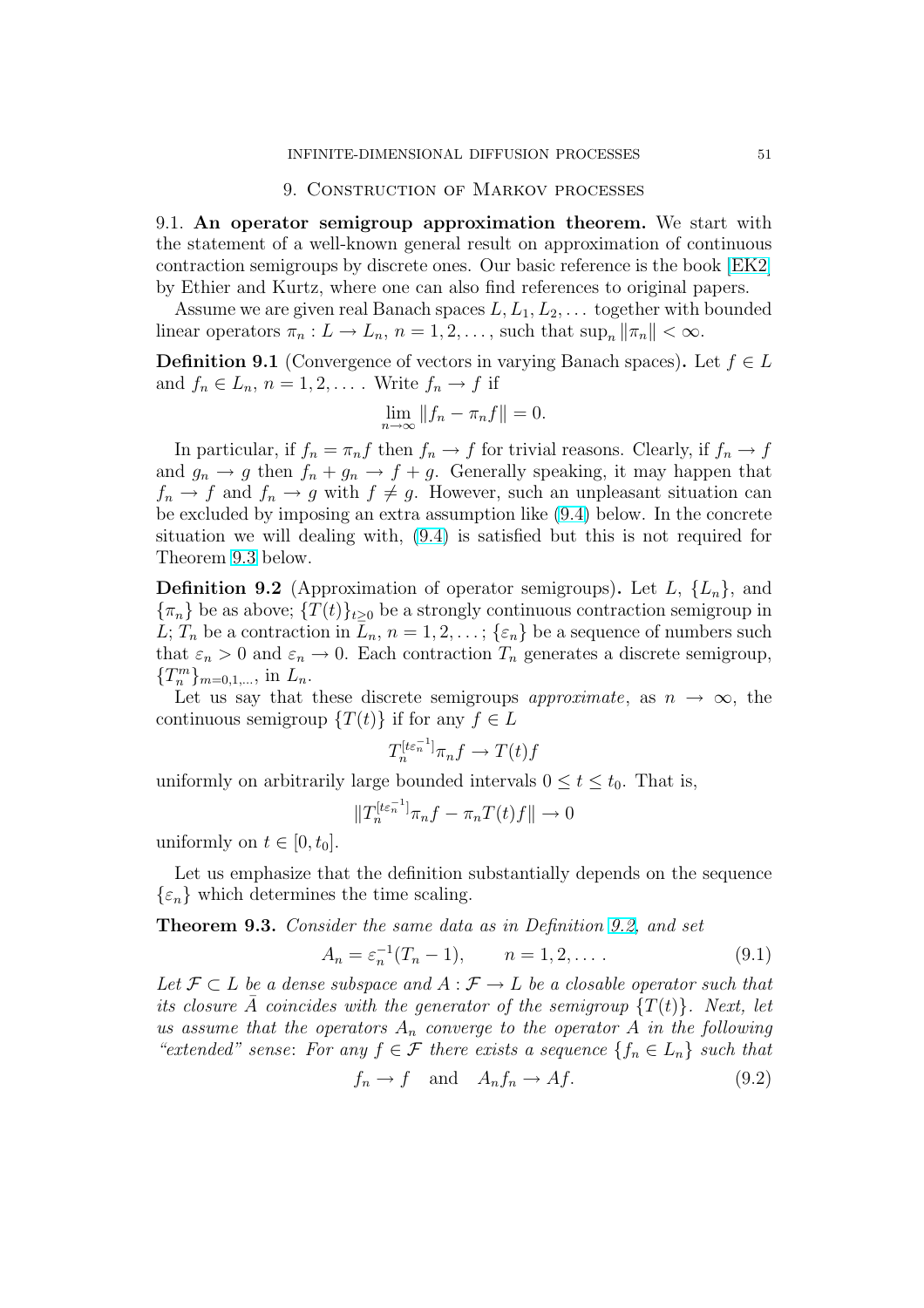<span id="page-51-0"></span>Then the semigroups  $\{T_n^m\}$  approximate, as  $n \to \infty$ , the semigroup  $\{T(t)\}$ in the sense of Definition 9.2.

*Proof.* This is exactly the implication  $(c) \Rightarrow (a)$  in [EK2, Chapter 1, Theorem  $7.5$ ].

The notion of "extended convergence" (9.2) turns out to be well adapted to the application we need. In the context of the pa[per \[B](#page-60-0)O8], where we were concerned with the case  $\theta = 1$ , we could manage with a weaker version of the theorem, based on a stronger assumption: For any  $f \in \mathcal{F}$ ,  $A_n \pi_n f \to Af$ . However, in the case of general  $\theta > 0$  [such](#page-50-0) a weake[r vers](#page-60-0)ion seems to be insufficient.

9.2. The Thoma simplex  $\Omega$  and the embeddings  $\mathbb{Y}_n \hookrightarrow \Omega$ . We return to our concrete situation. As  $L_n$  we take the finite-dimensional vector space Fun( $\mathbb{Y}_n$ ) with the supremum norm, and as  $T_n$  we take the Markov transition operator introduced in Definition 8.1. Clearly,  $T_n$  is a contraction. To define the Banach space L and the operators  $\pi_n : L \to L_n$  we need a preparation.

Let  $[0,1]^\infty$  (the infinite-dimensional cube) be the direct product of countably many copies of the closed unit interval [0, 1]. We equip [0, 1] $\infty$  with the product topology; then we get a compact [topo](#page-43-0)logical space.

Recall (see Subsection 1.1) that the Thoma simplex  $\Omega$  is the subset of couples  $(\alpha; \beta) \in [0, 1]^\infty \times [0, 1]^\infty$  satisfying the conditions

$$
\alpha_1 \ge \alpha_2 \ge \cdots \ge 0
$$
,  $\beta_1 \ge \beta_2 \ge \cdots \ge 0$ ,  $\sum_i \alpha_i + \sum_j \beta_j \le 1$ .

Clearly,  $\Omega$  is closed in the topology of  $[0, 1]^\infty \times [0, 1]^\infty$  and hence is a compact topological space.

We set  $L = C(\Omega)$ , the Banach space of real-valued continuous functions on  $\Omega$  with the supremum norm.

For any *n*, we define an embedding  $u_{\theta,n}$ :  $\mathbb{Y}_n \to \Omega$  in the following way. Given  $\lambda \in \mathbb{Y}_n$ , we divide the shape of  $\lambda$  in the quarter  $(r, s)$  plane into two parts,  $\mathfrak A$  and  $\mathfrak B$ :

$$
\mathfrak{A} = \{ (r, s) \in \text{shape}(\lambda) \mid s \ge \theta r \}, \quad \mathfrak{B} = \{ (r, s) \in \text{shape}(\lambda) \mid s \le \theta r \}.
$$

Let  $a_i$  denote the area of the intersection of  $\mathfrak A$  with the *i*th row of boxes,  $i = 1, 2, \ldots$ . Likewise, let  $b_i$  be the area of the intersection of  $\mathfrak{B}$  with the jth column of boxes,  $j = 1, 2, \ldots$ . The sequences  $a_1, a_2, \ldots$  and  $b_1, b_2, \ldots$  are jun column of boxes,  $j = 1, 2, \ldots$ . The sequences  $a_1, a_2, \ldots$  and  $b_1, b_2, \ldots$  are nonincreasing, have finitely many nonzero terms, and  $\sum a_i + \sum b_j = n$ . Now, we set

$$
\iota_{\theta,n}(\lambda) = (\alpha;\beta) := \left(\frac{a_1}{n}, \frac{a_2}{n}, \dots; \frac{b_1}{n}, \frac{b_2}{n}, \dots\right) \in \Omega.
$$
 (9.3)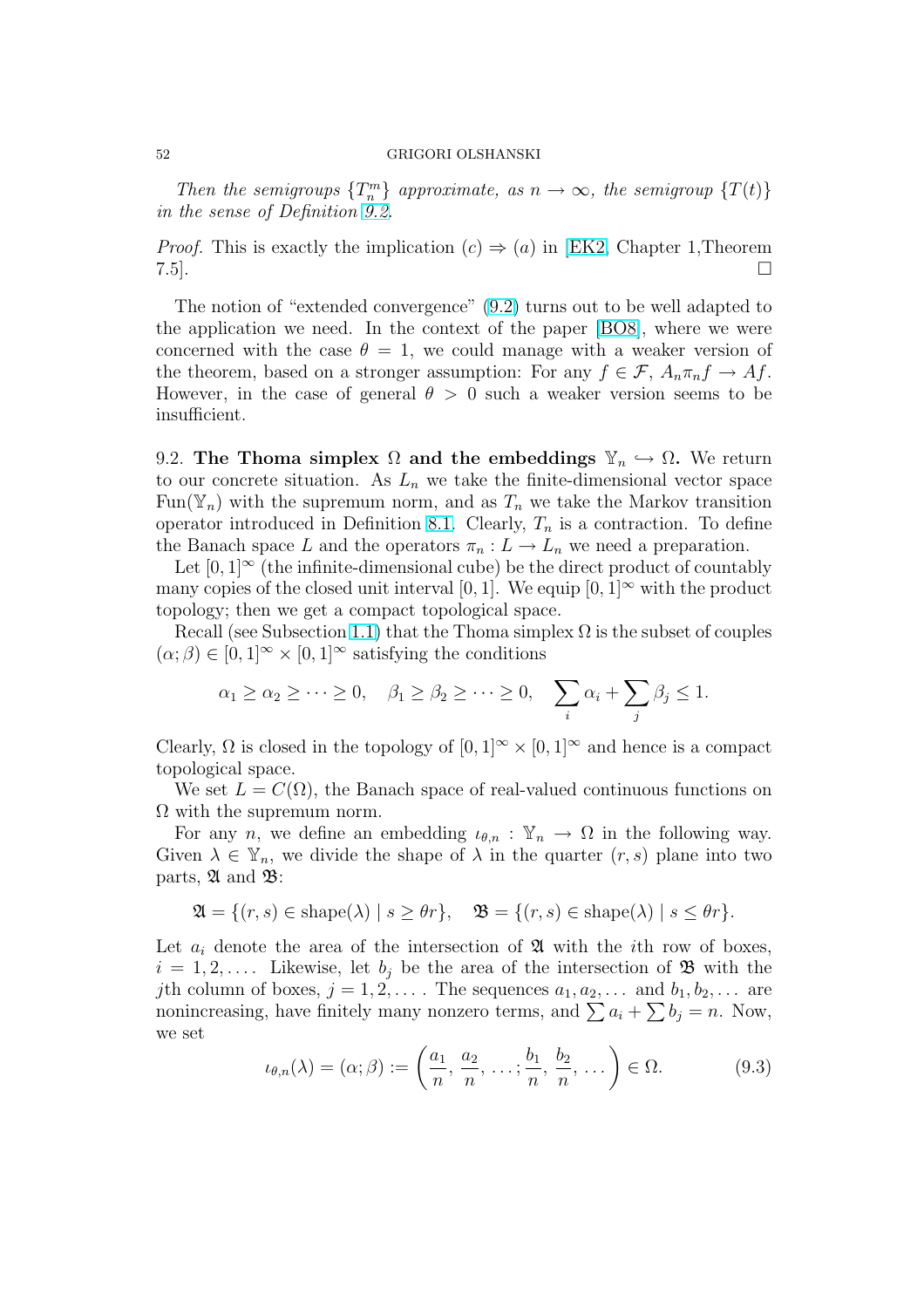<span id="page-52-0"></span>It is easy to check that  $\iota_{\theta,n}$  is indeed an embedding. Using it we define the operator  $\pi_n: L \to L_n$ , that is,  $\pi_n: C(\Omega) \to \text{Fun}(\mathbb{Y}_n)$ , by setting

$$
(\pi_n f)(\lambda) = f(\iota_{\theta,n}(\lambda)), \qquad f \in C(\Omega), \quad \lambda \in \mathbb{Y}_n.
$$

Clearly,  $\|\pi_n\| \leq 1$ . Moreover, the operators  $\pi_n$  possess the following property: For any  $f \in L = C(\Omega)$ ,

$$
||f|| = \lim_{n \to \infty} ||\pi_n f||. \tag{9.4}
$$

Indeed, this follows from the obvious fact that any open subset in  $\Omega$  has a nonempty intersection with  $\iota_{\theta,n}(\mathbb{Y}_n)$  for all n large enough.

9.3. Thoma measures and moment coordinates. The content of this subsection is parallel to that of [BO8, Subsection 4.4] where we considered the particular case  $\theta = 1$ .

Recall that to any point  $(\alpha; \beta) \in \Omega$  we have assigned a probability measure  $\nu_{\alpha;\beta}$  on the closed interval  $[-\theta,1]$ , see (1.4). The measure  $\nu_{\alpha;\beta}$  is called the Thoma measure corresponding to  $(\alpha;\beta)$ . Recall also that the moments  $q_k =$  $q_k(\alpha;\beta)$  of  $\nu_{\alpha;\beta}$  are given by formula (1.3) and note that the 0th moment is always equal to 1. As was already said in the Introduction, we call  $q_1, q_2, \ldots$  the moment coordinates of the point  $(\alpha; \beta) \in \Omega$ . Observe that they are continuous *moment coordinates* of the point  $(\alpha; \rho) \in \Omega$ . Observe that they are continuous functions on  $\Omega$ . Indeed, since  $\alpha_i$ 's de[creas](#page-5-0)e, the condition  $\sum \alpha_i \leq 1$  implies  $\alpha_i \leq i^{-1}$  for any  $i = 1, 2, \ldots$ , whence  $\alpha_i^{k+1} \leq i^{-k-1}$ . Similarly,  $\beta_i^{k+1} \leq i^{-k-1}$ . It follows that the both series in  $(1.3)$  are uniformly convergent on  $\Omega$ , which implies their continuity as functions on  $\Omega$ . <sup>18</sup>

Let  $\mathfrak{M}(-\theta,1)$  denote the space of probability Borel measures on  $[-\theta,1]$ equipped with the weak topology. [Sinc](#page-5-0)e this topology is determined by convergence of moments, the assignment  $(\alpha; \beta) \mapsto \nu_{\alpha; \beta}$  determines a homeomorphism of the Thoma simplex on a compact subset of  $\mathfrak{M}(-\theta,1)$ .

Note also that the moment coordinates are algebraically independent as functions on  $\Omega$ . Indeed, this holds even we restrict them on the subset with all  $\beta_i$ 's equal to 0. It follows that the algebra of polynomials  $\mathbb{R}[q_1, q_2, \dots]$  can be viewed as a subalgebra of the Banach algebra  $C(\Omega)$ . Since this subalgebra contains 1 and separates points, it is dense in  $C(\Omega)$ .

Using the correspondence

$$
p_k^{\circ} \longleftrightarrow q_{k-1}, \qquad k = 2, 3, \dots,
$$

we may identify the algebras  $\Lambda^{\circ}$  and  $\mathbb{R}[q_1, q_2, \ldots]$ , which makes it possible to realize  $\Lambda^{\circ}$  as a dense subalgebra of  $C(\Omega)$ . In what follow we will often identify elements  $f \in \Lambda^{\circ}$  and the corresponding continuous functions  $f(\alpha; \beta)$  on  $\Omega$ .

<sup>&</sup>lt;sup>18</sup>This argument substantially relies on the fact that  $k + 1 \geq 2$ . Note that the function This argument substantially relies on the<br>  $(\alpha;\beta) \mapsto \sum \alpha_i + \sum \beta_i$  is not continuous on  $\Omega$ .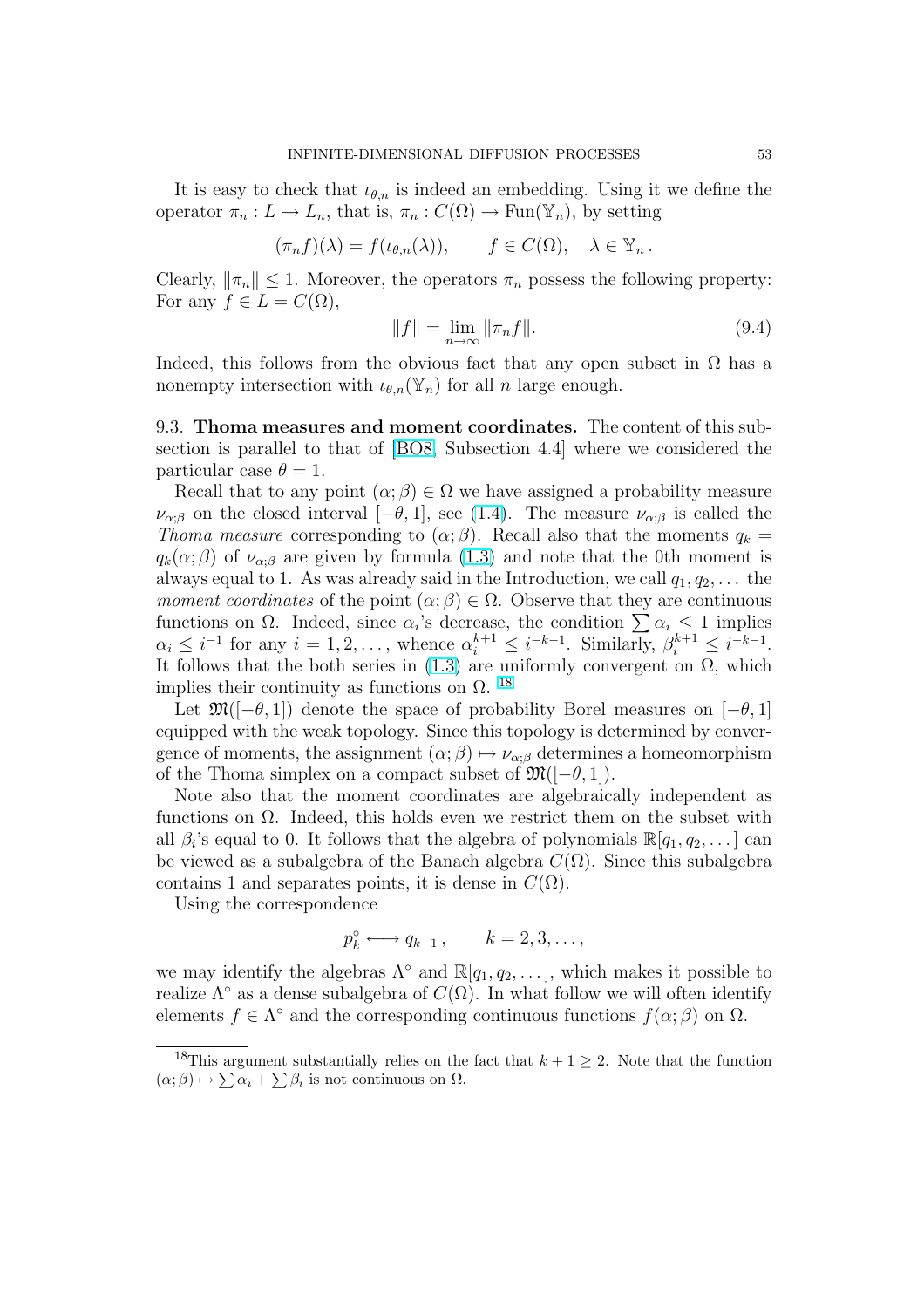<span id="page-53-0"></span>This also enables us to assign to any element  $\varphi \in \Lambda$  a continuous function on  $\Omega$ ; according to our convention, this is simply  $\varphi^{\circ}(\alpha;\beta)$ . In equivalent terms, the morphism  $\varphi \mapsto \varphi^{\circ}(\cdot)$  is determined by setting

$$
p_1^{\circ}(\alpha;\beta) \equiv 1, \quad p_k^{\circ}(\alpha;\beta) = \sum_{i=1}^{\infty} \alpha_i^k + (-\theta)^{k-1} \sum_{i=1}^{\infty} \beta_i^k, \qquad k = 2, 3, \dots,
$$

which is precisely the definition given in [KOO].

We take  $\Lambda^{\circ} = \mathbb{R}[p_2^{\circ}, p_3^{\circ}, \dots] = \mathbb{R}[q_1, q_2, \dots]$  as the dense subspace  $\mathcal{F} \subset C(\Omega)$ which has been mentioned in Theorem 1.1 and in Theorem 9.3.

9.4. Boundary z-measures on  $\Omega$ . Fix [a coup](#page-61-0)le  $(z, z')$  from the principal or complementary series and consider the system  $\{M_{\theta,z,z'}^{(n)}\}$  of z-measures that we have defined in Section 5. Recall that [in S](#page-6-0)ubsection 9.2 w[e ha](#page-50-0)ve defined the embeddings  $\iota_{\theta,n} : \mathbb{Y}_n \hookrightarrow \Omega$  (formula (9.3)).

**Theorem 9.4.** As  $n \to \infty$ , the pushforward of the z-measure  $M_{\theta,z,z'}^{(n)}$  under  $\iota_{\theta,n}$  weakly converges to [a](#page-21-0) probability measure  $M_{\theta,z,z'}$  [on](#page-51-0)  $\Omega$ .

*Proof.* See [KOO, Section 8, proof o[f Th](#page-51-0)eorem B]. □

We call the limit measure  $M_{\theta,z,z'}$  on  $\Omega$  the *boundary z-measure*. This agrees with the definitions given in Section 2 after the statement of Theorem 2.2. Indeed, as [shown](#page-61-0) in [KOO], the topological space  $\Omega(p^{\downarrow})$  corresponding to the system  $p^{\downarrow} = p^{\downarrow}_{\theta}$  $\theta$  can be identified with the Thoma simplex  $\Omega$  and  $M_{\theta,z,z'}$  is just the measure M that appears in (2.3) [wh](#page-13-0)en  $\{M^{(n)}\} = M_{\theta,z,z'}^{(n)}$ .

Note that the kernel  $\mathcal{K}(\lambda, \omega)$  $\mathcal{K}(\lambda, \omega)$  $\mathcal{K}(\lambda, \omega)$  that appears in formula (2.3) has the follo[wing](#page-14-0) form:

$$
\mathcal{K}(\lambda,\omega) = \dim_{\theta} \lambda \cdot (\mathcal{P}_{\lambda}^{(\theta)})^{\circ}(\alpha;\beta), \qquad \lambda \in \mathbb{Y}, \quad \omega = (\alpha;\beta) \in \Omega,
$$

where  $\dim_{\theta} \lambda$  is a certain " $\theta$ -version" of the convention[al d](#page-15-0)imension function dim  $\lambda$  (see [KOO, §6]) and  $\mathcal{P}_{\lambda}^{(\theta)} \in \Lambda$  is the Jack symmetric function with parameter  $θ$  and index  $λ$ .

9.5. Asymptotics of  $\theta$ -regular functions. Introduce a notation: if  $F \in A_{\theta}$ is an eleme[nt of d](#page-61-0)egree  $\leq m$ , that is,  $F \in \mathbb{A}_\theta^{(m)}$  $\binom{m}{\theta}$  (see Definition 6.2), then  $[F]_m$ will denote its highest homogeneous term, which is an element of the quotient space  $\mathbb{A}_\theta^{(m)}$  $\int\limits_\theta^{(m)}/\mathbb{A}_\theta^{(m-1)}$  $\theta_{\theta}^{(m-1)}$  identified with the mth homogeneous component of the graded algebra Λ.

**Theorem 9.5.** Let  $F \in \mathbb{A}_{\theta}$  be an element of degree  $\leq m$  and  $\varphi = [F]_m \in \Lambda$ , as defined above. There exists a constant  $C > 0$  depending only on F, such that for any  $n = 1, 2, \ldots$  and any  $\lambda \in \mathbb{Y}_n$  the following estimate holds

$$
\left|\frac{F(\lambda)}{n^m}-\varphi^{\circ}(\iota_{\theta,n}(\lambda))\right|\leq \frac{C}{\sqrt{n}}.
$$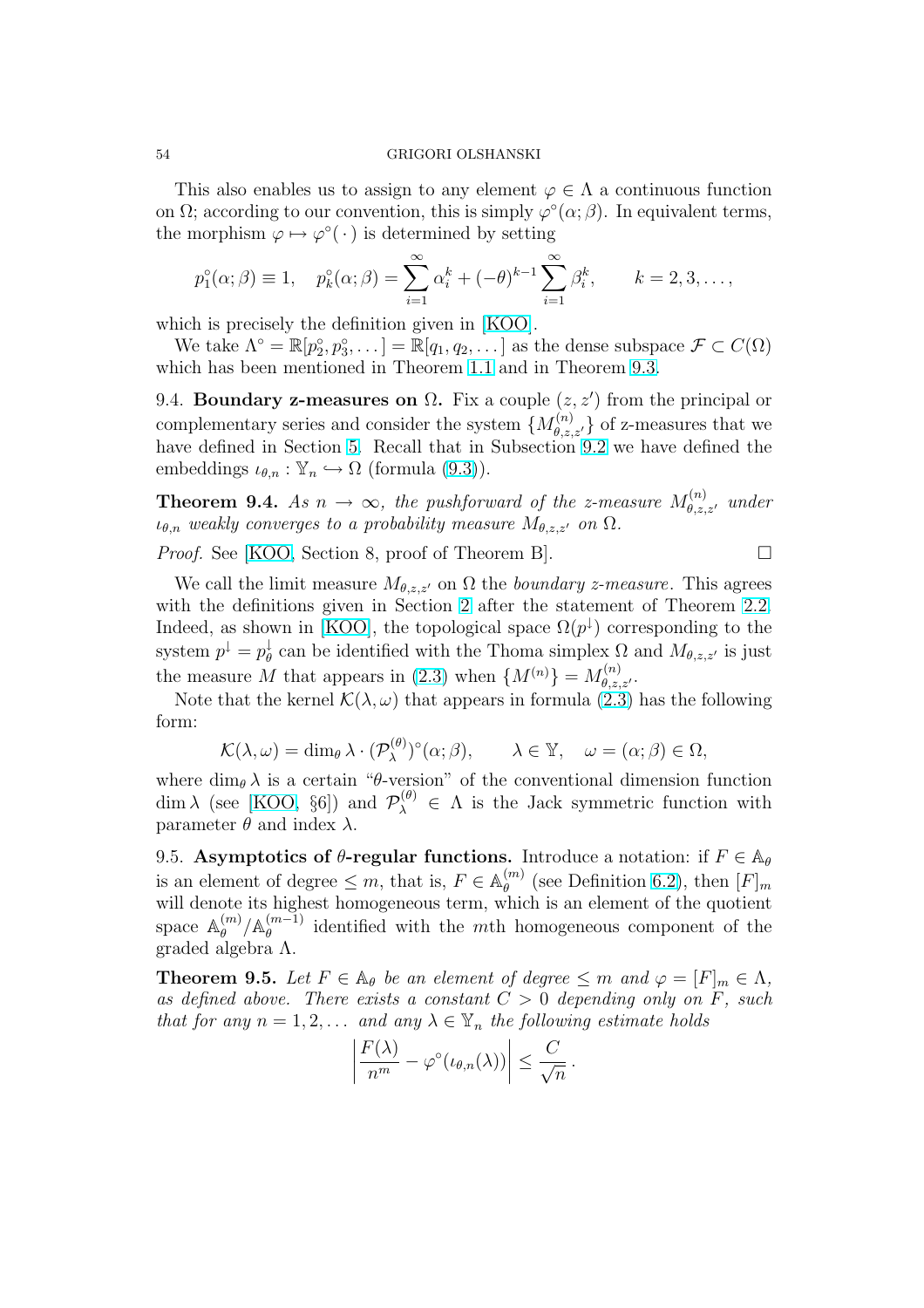<span id="page-54-0"></span>Proof. This result was proved in [KOO, Theorem 8.1], only the definition of embeddings  $\mathbb{Y}_n \hookrightarrow \Omega$  employed in [KOO] slightly differs from that given in Subsection 9.2 above. However, the difference between the two definitions is unessential. This is seen from [the pr](#page-61-0)oof given in [KOO] and the following observation: If  $\lambda \in \mathbb{Y}_n$ ,  $(\alpha; \beta) = \iota_{\theta,n}(\lambda)$ , and  $(\alpha'; \beta')$  is the image of  $\lambda$  according to the defin[ition](#page-51-0) of [KOO], then

$$
|\alpha_i - \alpha'_i| \leq \frac{1}{n}
$$
,  $|\beta_i - \beta'_i| \leq \frac{1}{n}$ ,  $i = 1, 2, \ldots$ ,

and the number of n[onzero](#page-61-0) coordinates is of order  $\sqrt{n}$ . Alternatively, the reader may simply take the definition of [KOO]. The reason to modify that definition is purely aesthetic: it is slightly asymmetric with respect to transposition of rows and columns of a diagram.  $\Box$ 

9.6. The main results. Now we [are in](#page-61-0) a position to state and prove the main results of the present paper. For the reader's convenience let us recall the basic data and definitions:

• We fix the three basic parameters  $\theta$ , z, z', where  $\theta > 0$  and the couple  $(z, z')$  belongs to the principal or complementary series (Proposition 5.3 and Definition 5.4).

•  $\Omega$  is the Thoma simplex; it is a compact topological space (Subsection 9.2).

•  $C(\Omega)$  is the Banach algebra of continuous real-valued functions on  $\Omega$  with supremum [nor](#page-23-0)m.

•  $\Lambda^{\circ}$  is the quotient of the algebra  $\Lambda$  of symmetric functions modulo the [prin](#page-51-0)cipal ideal  $(p_1-1)\Lambda$  (Definition 8.6);  $\Lambda^{\circ}$  is embedded into  $C(\Omega)$  as a dense subalgebra (Subsection 9.3).

•  $A : \Lambda^{\circ} \to \Lambda^{\circ}$  is the operator defined in Corollary 8.7, formula (8.7); we regard A as a densely defined operator in the Banach space  $C(\Omega)$  (note that under the identification  $p_{k+1}^{\circ} = q_k$ , [\(8.7\)](#page-49-0) coincides with (1.5)).

•  $T_n : \text{Fun}(\mathbb{Y}_n) \to \text{Fun}(\mathbb{Y}_n)$ ,  $n = 1, 2, \ldots$ , are the M[arko](#page-49-0)v chain t[rans](#page-49-0)ition operators introduced in Definition 8.1.

**Theorem 9.6.** (i) The operator A [is](#page-49-0) [clos](#page-6-0)able and its closure  $\overline{A}$  generates a strongly continuous contraction semigroup  $\{T(t)\}_{t\geq0}$  in  $C(\Omega)$ .

(ii) As  $n \to \infty$ , the discrete s[emig](#page-43-0)roups in the finite-dimensional spaces Fun( $\mathbb{Y}_n$ ) generated by the contractions  $T_n$  approximate the semigroup  $\{T(t)\}_{t\geq 0}$ in the sense of Definition 9.2 with the following choice of the time scaling factors:  $\varepsilon_n = n^{-2}$ .

(iii) The semigroup  $\{T(t)\}_{t>0}$  is a conservative Markov semigroup.

Recall that the last pro[perty](#page-50-0) means that each operator  $T(t)$  preserves the constant function 1 and maps into itself the cone of nonnegative functions in  $C(\Omega)$ .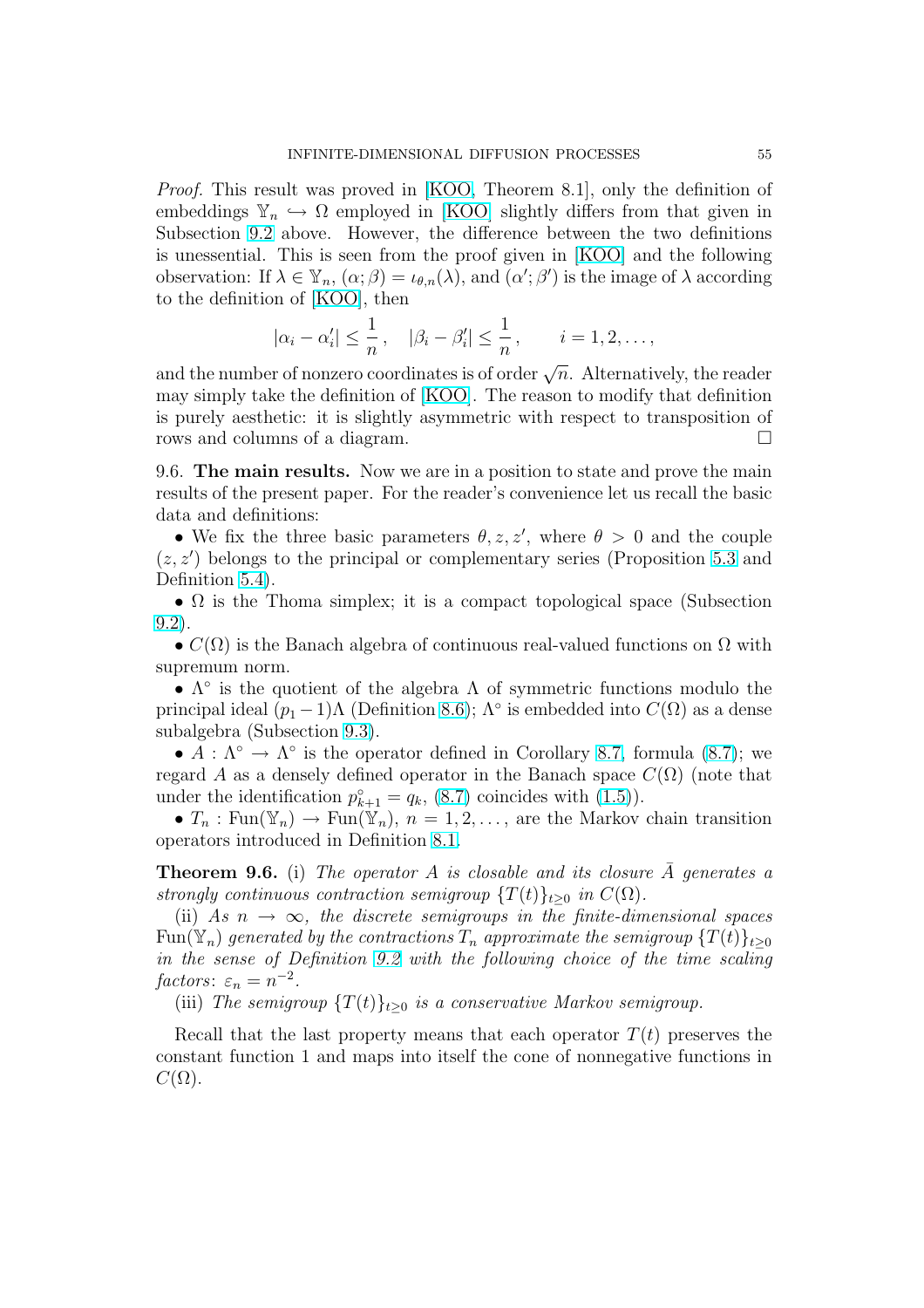*Proof.* Step 1. As in (9.1), set  $A_n = \varepsilon_n^{-1}(T_n - 1)$ . Let us prove that the operators  $A_n$  approximate the operator A in the "extended" sense, as explained in Theorem 9.3.

First of all, it is more convenient to re-define the factors  $\varepsilon_n$  according to (8.1). Since the new f[acto](#page-50-0)rs are asymptotically equivalent to  $n^{-2}$ , this does does not aff[ect](#page-50-0) the result.

Given  $f \in \Lambda^{\circ}$ , fix a natural number m so large that  $\deg f \leq m$ . By the very [defin](#page-44-0)ition of  $\Lambda^{\circ}$  and the filtration therein, there exists a homogeneous element  $\varphi \in \Lambda$  of degree m such that  $\varphi^{\circ} = f$ . Next, choose an arbitrary element  $F \in \mathbb{A}_{\theta}^{(m)}$  $\theta_{\theta}^{(m)}$  such that  $[F]_m = \varphi$ , see Subsection 9.4 for the notation. Finally, set

$$
f_n = \frac{F_n}{n^m}, \qquad n = 1, 2, \dots.
$$

Here, in accordance with the notation of S[ubse](#page-53-0)ction 7.1,  $F_n$  stands for the restriction of F to the subset  $\mathbb{Y}_n \subset \mathbb{Y}$ , so that  $F_n \in \text{Fun}(\mathbb{Y}_n)$ .

By virtue of Theorem 9.5,  $||f_n - \pi_n f|| \le C/\sqrt{n}$ , so that  $f_n \to f$  in the sense of Definition 9.1.

Further, set  $G = \widetilde{B}F$ , where the operator  $\widetilde{B}: \mathbb{A}_{\theta} \to \mathbb{A}_{\theta}$  $\widetilde{B}: \mathbb{A}_{\theta} \to \mathbb{A}_{\theta}$  $\widetilde{B}: \mathbb{A}_{\theta} \to \mathbb{A}_{\theta}$  has been introduced in Theorem 8.2, and als[o set](#page-53-0)

$$
g_n = \frac{G_n}{n^m}, \qquad n = 1, 2, \dots.
$$

By virtue o[f Th](#page-44-0)eorem 8.2,  $G \in \mathbb{A}_\theta^{(m)}$  $\binom{m}{\theta}$  and  $[G]_m = B[F]_m = B\varphi$ , where the operator  $B : \Lambda \to \Lambda$  has been introduced in Definition 8.3. Applying again Theorem 9.5 we get  $g_n \to g$ , where  $g := (B\varphi)^\circ$ .

On the other hand, Corollary 8.7 says that  $(B\varphi)^\circ = A\varphi^\circ = Af$ . Therefore,  $A_n f \to Af$ . Thus, we [have](#page-44-0) proved the required "extende[d" c](#page-47-0)onvergence  $A_n \to$ A.

Step 2. Let us prove that A i[s a d](#page-49-0)issipative operator, that is, for any  $s > 0$ and any  $f \in \Lambda^{\circ} \subset C(\Omega)$  we have the inequality  $||(s - A)f|| \geq s||f||$ .

Indeed, according to the result of step 1, there exist  $f_n \in \text{Fun}(\mathbb{Y}_n)$  such that  $f_n \to f$  and  $A_n f_n \to Af$ . Since the operators  $T_n$  are contractions, the operators  $A_n$  are dissipative. Consequently,  $||(s - A_n)f_n|| \geq s||f_n||$ .

On the other hand, because of (9.4), in our situation, convergence of vectors (in the sense of Definition 9.1) implies convergence of their norms. Therefore, we may pass to the limit in the above inequality for  $f_n$  and get the desired inequality for f.

Step 3. As is seen from  $(8.7)$ , the operator A does not raise degree in the sense of the canonical filtration of the algebra  $\Lambda^{\circ}$  (this is also obvious because B preserves the graduation in  $\Lambda$ ). Let  $\Lambda^{\circ(m)} \subset \Lambda^{\circ}$  stand for the subspace of elements of degree  $\leq m$ . [Ea](#page-49-0)ch such subspace has finite dimension and is invariant under A. Because A is dissipative (step 2), the operator  $s - A$  maps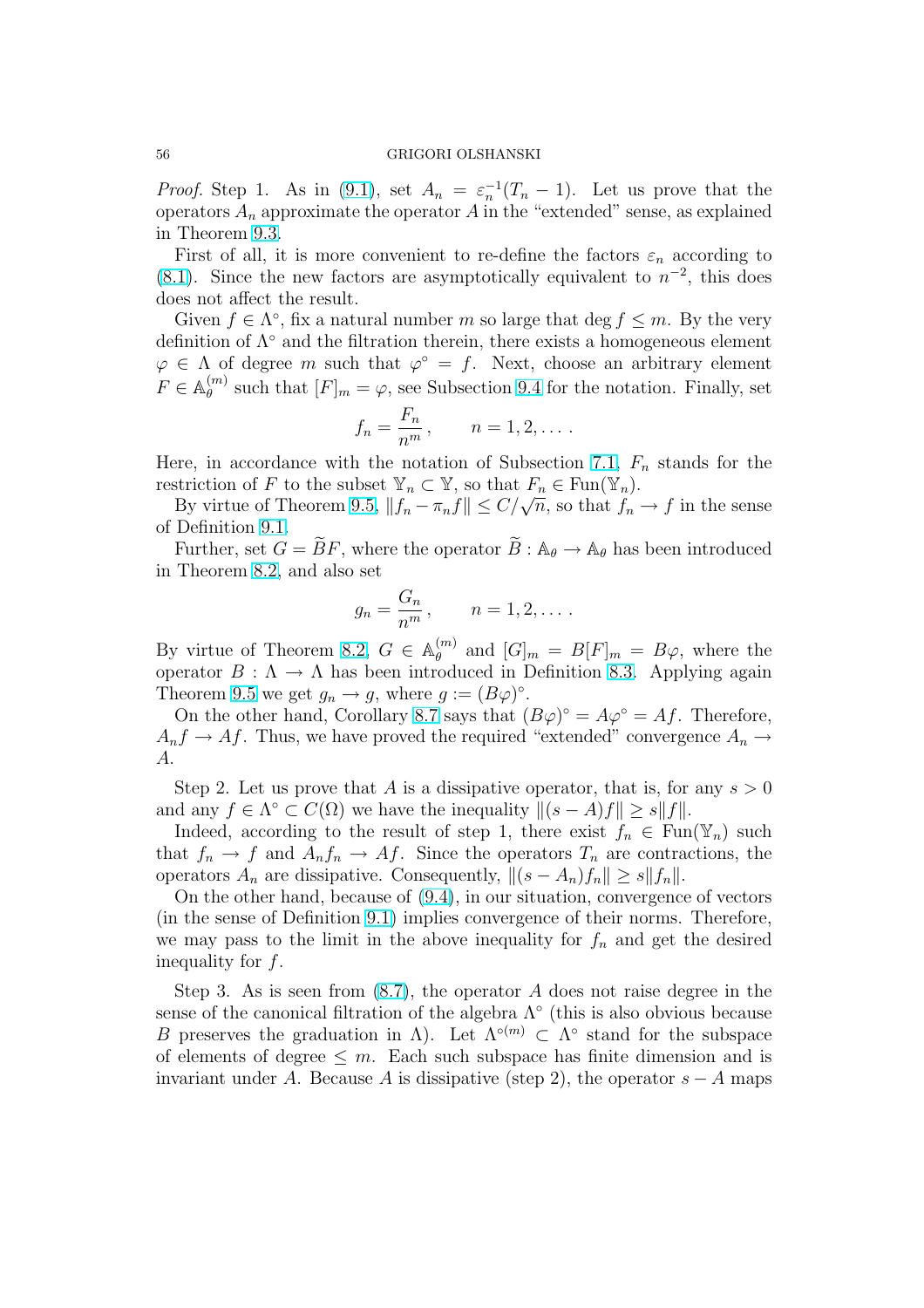<span id="page-56-0"></span> $\Lambda^{\circ(m)}$  onto itself for any  $s > 0$  and any m. Since the subspaces  $\Lambda^{\circ(m)}$  form an ascending chain and their union is the whole space  $\Lambda^{\circ}$ , we conclude that  $s-A$ maps  $\Lambda^{\circ}$  onto itself. The combination of this property and the dissipativity property entails that A is closable and its closure  $\overline{A}$  serves as the generator of a strongly continuous contraction semigroup  $\{T(t)\}_{t\geq0}$  in  $C(\Omega)$ : this is a version of the Hille–Yosida theorem, see, e. g., Theorem 2.12 in [EK2]. Thus, we have checked claim (i) of the theorem.

Step 4. Now claim (ii) immediately follows from Theorem 9.3. Indeed, we have just establishe[d the](#page-60-0) existence of the semigroup  $\{T(t)\}\$ , and the validity of the hypothesis of Theorem 9.3 has been verified on step 1.

Step 5. Let us check claim (iii). Since the constant term o[f th](#page-50-0)e differential operator A vanishes, we have  $A1 = 0$ , which implies  $T(t)1 = 1$  for all  $t \geq 0$ . Therefore, the semigroup is c[onse](#page-50-0)rvative.

Let us to prove that if  $f \in C(\Omega)$  is nonnegative then so is  $T(t)f$ .

Obviously,  $\pi_n f$  is a nonnegative function for any n. Since  $T_n$  is the transition operator of a Markov chain,  $T_n^m \pi_n f$  is a nonnegative function on  $\mathbb{Y}_n$  for any natural number *m*. In particular,  $T^{[t\varepsilon_n^{-1}]} \pi_n f \geq 0$ .

On the other hand, because claim (ii) has already been established, we know that  $\delta_n := ||T_n^{[t\varepsilon_n^{-1}]} \pi_n f - \pi_n T(t) f|| \to 0$  as  $n \to 0$  (see Definition 9.2). Therefore,  $\pi_n T(t)f \geq -\delta_n$  on  $\mathbb{Y}_n$ . In other words,  $T(t)f \geq -\delta_n$  on the subset  $\iota_{\theta,n}(\mathbb{Y}_n) \subset \Omega$ . As pointed out in the very end of Subsection 9.2, this finite subset becomes more and more dense in  $\Omega$  as  $n \to \infty$ . Since  $\delta_n \to 0$  an[d th](#page-50-0)e function  $T(t)$  f is continuous, it is nonnegative on the whole  $\Omega$ .

This concludes the proof.

By a well-known general result (see [EK2, Chapter 4, Theorem 2.7]), the Markov semigroup  $\{T(t)\}$  constructed in Theorem 9.6 gives rise to a strong Markov process in  $\Omega$  with càdlàg sample paths. Let us denote this process by  $\omega_{\theta,z,z'}(t)$ . Actually, due to the knowledge of the explicit form of the pregenerator  $A$  (formula  $(8.7)$ ) one can get [a stro](#page-60-0)nger [resul](#page-54-0)t:

### **Theorem 9.7.** The Markov process  $\boldsymbol{\omega}_{\theta,z,z'}(t)$  has continuous sample paths.

*Proof.* The argument [is e](#page-49-0)xactly the same as in the case  $\theta = 1$ , see [BO8, Theorem 8.1]. One shows that any smooth cylinder function in the moment coordinates  $q_1 = p_2^{\circ}, q_2 = p_3^{\circ}, \ldots$  enters the domain of the generator  $\bar{A}$  ([BO8, Corollary 7.4]). Using this, one can verify the Dynkin–Kinney condition.  $\Box$ 

The next results are related to the boundary z-measure  $M_{\theta,z,z'}$  defined in Subsection 9.4. Below the angular brackets  $\langle \cdot, \cdot \rangle$  denote the pairing be[tween](#page-60-0) functions and measures. Consider the inner product in  $C(\Omega)$  determined by

$$
(f,g) = \langle fg, M_{\theta,z,z'} \rangle.
$$
\n(9.5)

$$
\qquad \qquad \Box
$$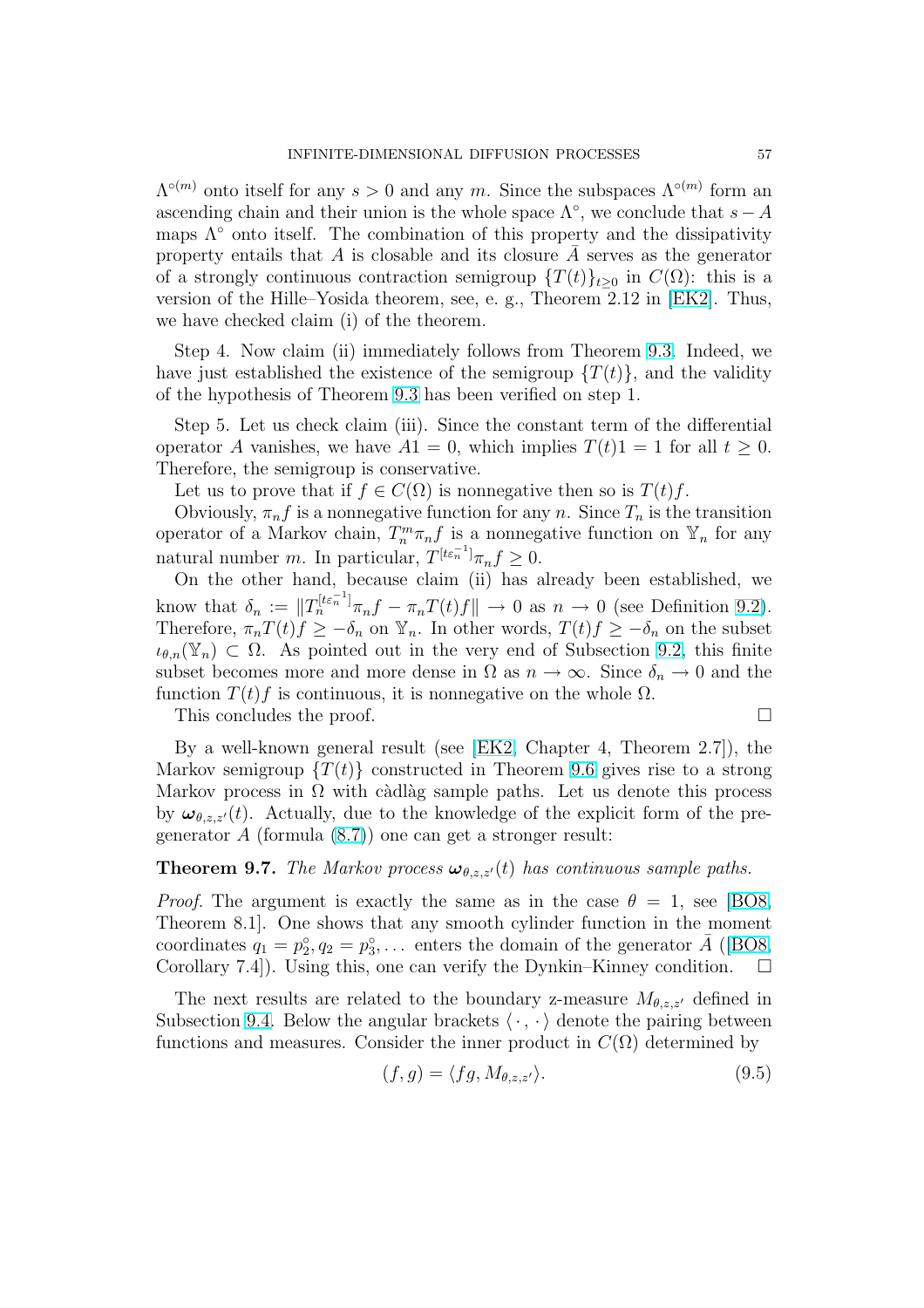<span id="page-57-0"></span>**Lemma 9.8.** (i) If  $f \in C(\Omega)$ ,  $f_n \in \text{Fun}(\mathbb{Y}_n)$ , and  $f_n \to f$  in the sense of Definition 9.1, then

$$
\langle f_n, M_{\theta,z,z'}^{(n)} \rangle \to \langle f, M_{\theta,z,z'} \rangle.
$$

(ii) If  $f_n \to f$  and  $g_n \to g$ , where  $f, g \in C(\Omega)$  and  $f_n, g_n \in \text{Fun}(\mathbb{Y}_n)$ , then  $f_n q_n \to f q$ [.](#page-50-0)

*Proof.* (i) Set  $\widetilde{M}_{\theta,z,z'}^{(n)} = \iota_{\theta,n}(M_{\theta,z,z'}^{(n)})$ ; this is a probability measure on  $\Omega$ . By Theorem 9.4, the measures  $\widetilde{M}_{\theta,z,z'}^{(n)}$  weakly converge to the measure  $M_{\theta,z,z'}$  as  $n \rightarrow 0$ . Therefore,

$$
\langle f\, , \widetilde{M}^{(n)}_{\theta,z,z'} \rangle \to \langle f\, , M_{\theta,z,z'} \rangle.
$$

On the [oth](#page-53-0)er hand,

$$
\langle f, \widetilde{M}^{(n)}_{\theta,z,z'} \rangle = \langle \pi_n f, M^{(n)}_{\theta,z,z'} \rangle.
$$

Further, the assumption  $f_n \to f$  just means  $||f_n - \pi_n f|| \to 0$ , so that

$$
\langle f_n, M_{\theta,z,z'}^{(n)} \rangle - \langle \pi_n f, M_{\theta,z,z'}^{(n)} \rangle \to 0.
$$

This proves the claim.

(ii) We know that  $||f_n - \pi_n f|| \to 0$  and  $||g_n - \pi_n g|| \to 0$ , and we have to check that

$$
||f_n g_n - \pi_n(fg)|| \to 0.
$$

Since  $\pi_n(fg) = (\pi_n f)(\pi_n g)$  and all the functions under consideration are uniformly bounded, this is obvious.

**Theorem 9.9.** (i) The pre-generator  $A : \Lambda^{\circ} \to \Lambda^{\circ}$  is symmetric with respect to the inner product (9.5) in the space  $\Lambda^{\circ}$  and can be diagonalized in an appropriate orthogonal basis.

(ii) The spectrum of A is  $\{0\} \cup \{-\sigma_m : m = 2, 3, \dots\}$  where

$$
\sigma_m = m(m - 1 + \theta^{-1}zz'),
$$
   
\n $m = 2, 3, ...,$ 

the eigenvalue 0 is simple, and the multiplicity of  $-\sigma_m$  equals the number of partitions of m without parts equal to 1.<sup>19</sup>

Note that this result also describes the spectrum of the closure of  $A$  in the Hilbert space  $L^2(\Omega, M_{\theta, z, z'})$ .

*Proof.* (i) We have to prove that for any  $f, g \in \Lambda^{\circ}$ 

$$
\langle (Af)g - f(Ag), M_{\theta, z, z'} \rangle = 0.
$$
\n(9.6)

As shown on step 1 of the proof of Theorem 9.6, there exist sequences  $\{f_n \in$ Fun( $\mathbb{Y}_n$ ) and  $\{g_n \in \text{Fun}(\mathbb{Y}_n)\}\$  such that

$$
f_n \to f, \quad A_n f_n \to A f, \quad g_n \to g, \quad A_n g_n \to A g \tag{9.7}
$$

<sup>&</sup>lt;sup>19</sup>Denoting by  $p(m)$  $p(m)$  $p(m)$  the number of all partitions of m, the multiplicity in question can be written as  $\mathfrak{p}(m) - \mathfrak{p}(m-1)$ .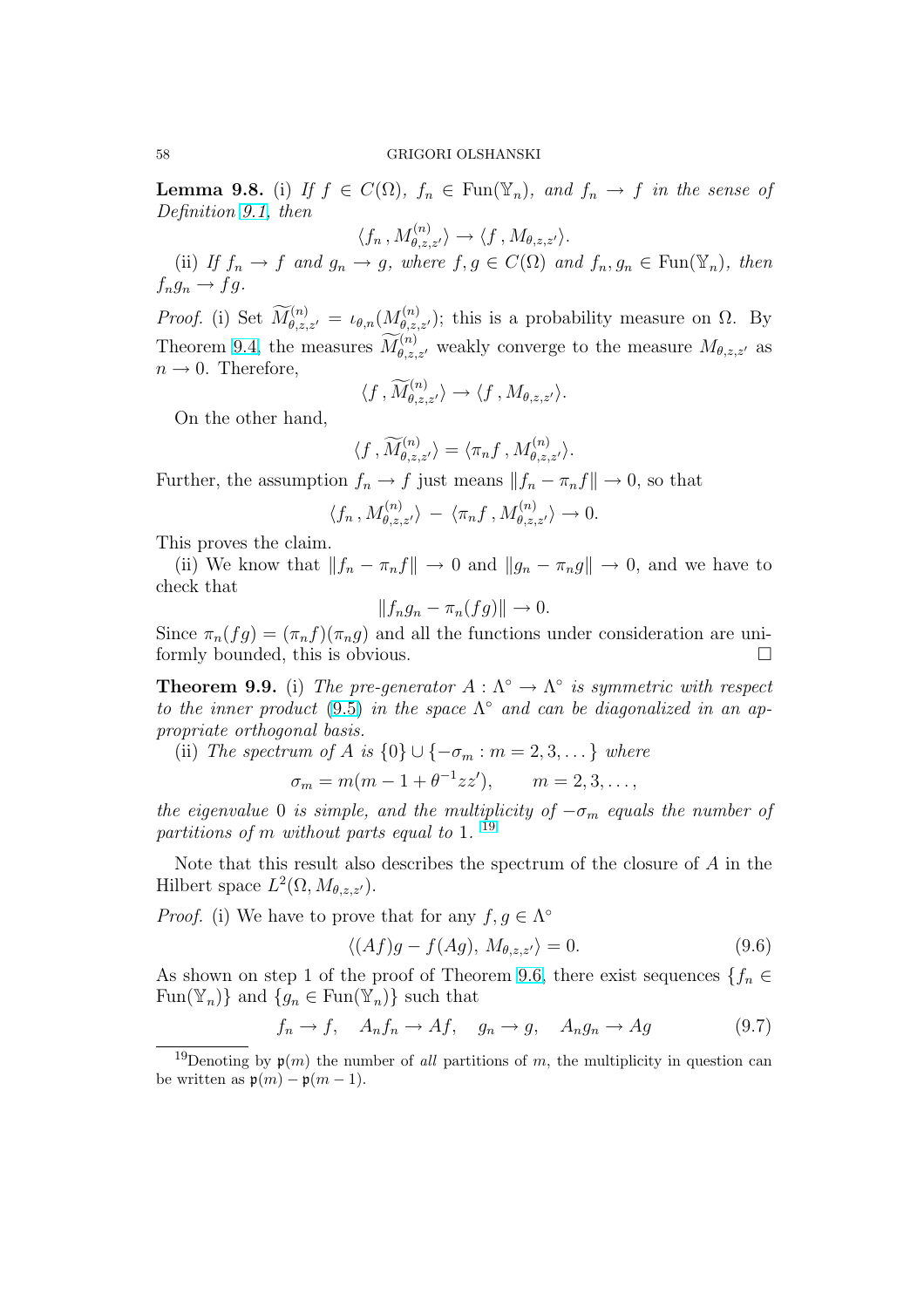<span id="page-58-0"></span>in the sense of Definition 9.1.

On the other hand, observe that the transition operator  $T_n : \text{Fun}(\mathbb{Y}_n) \to$ Fun( $\mathbb{Y}_n$ ) is symmetric with respect to the inner product in Fun( $\mathbb{Y}_n$ ) given by the formula similar to (9[.5\)](#page-50-0) but with  $M_{\theta,z,z'}^{(n)}$  instead of  $M_{\theta,z,z'}$ . Indeed, this follows from the fact that  $M_{\theta,z,z'}^{(n)}$  is the symmetrizing measure (Proposition 2.5). Therefore,  $A_n$  is also symmetric and hence

$$
\langle (A_n f_n)g_n - f_n(A_n g_n), M_{\theta, z, z'}^{(n)} \rangle = 0.
$$
\n(9.8)

[N](#page-16-0)ow we apply Lemma 9.8. By virtue of its claim (ii), (9.7) implies

$$
(A_nf_n)g_n-f_n(A_ng_n)\rightarrow (Af)g-f(Ag),
$$

and then claim (i) makes it possible to pass to the limit in (9.8), which gives  $(9.6).$ 

The existence of an orthogonal eigenbasis for  $A$  follows from the fact that  $A$ preserves each of the finite-dimensional subspaces  $\Lambda^{\circ(m)}$  forming the filtration of  $\Lambda^{\circ}$ .

(ii) Set

$$
E = \sum_{k \ge 2} k p_k^{\circ} \frac{\partial}{\partial p_k^{\circ}}.
$$

As seen from (8.7), A can be represented as the sum of the operator

$$
- E(E - 1 + \theta^{-1}zz') \tag{9.9}
$$

and a rest term which has degree  $\leq -1$ . The operator (9.9) is diagonalized in the (non-orth[ogon](#page-49-0)al) basis formed by 1 and the monomials in the generators  $p_2^{\circ}, p_3^{\circ}, \ldots$ , and has precisely the spectrum indicated in the statement of the proposition. The rest term, obviously, does not affect the spectrum.  $\Box$ 

**Theorem 9.10.** (i) The Markov process  $\boldsymbol{\omega}_{\theta,z,z'}(t)$  has the boundary measure  $M_{\theta,z,z'}$  as a unique stationary distribution.

- (ii) It is also a symmetrizing measure.
- (iii) The process is ergodic in the sense that for any  $f \in C(\Omega)$ ,

$$
\lim_{t \to +\infty} ||T(t)f - \langle f, M_{\theta, z, z'} \rangle 1|| = 0,
$$

where 1 is the constant function equal to one.

Proof. This result relies on Theorem 9.9: the argument is exactly the same as in the proof of Theorem 8.3 from  $|BO8|$ .

**Remark 9.11.** Recall the notation  $\mathcal{F} = \Lambda^{\circ}$  for the domain of the pre-generator A of the Markov process  $\omega_{\theta,z,z'}(t)$ . [The](#page-57-0) pre-Dirichlet form on  $\mathcal{F} \times \mathcal{F}$  corresponding to the pre-gen[erato](#page-47-0)r can [be w](#page-60-0)ritten in the following way  $\overline{a}$ 

$$
-\int_{\Omega} (AF)(\alpha;\beta) G(\alpha;\beta) M_{\theta,z,z'}(d\alpha d\beta) = \int_{\Omega} \Gamma(F,G)(\alpha;\beta) M_{\theta,z,z'}(d\alpha d\beta),
$$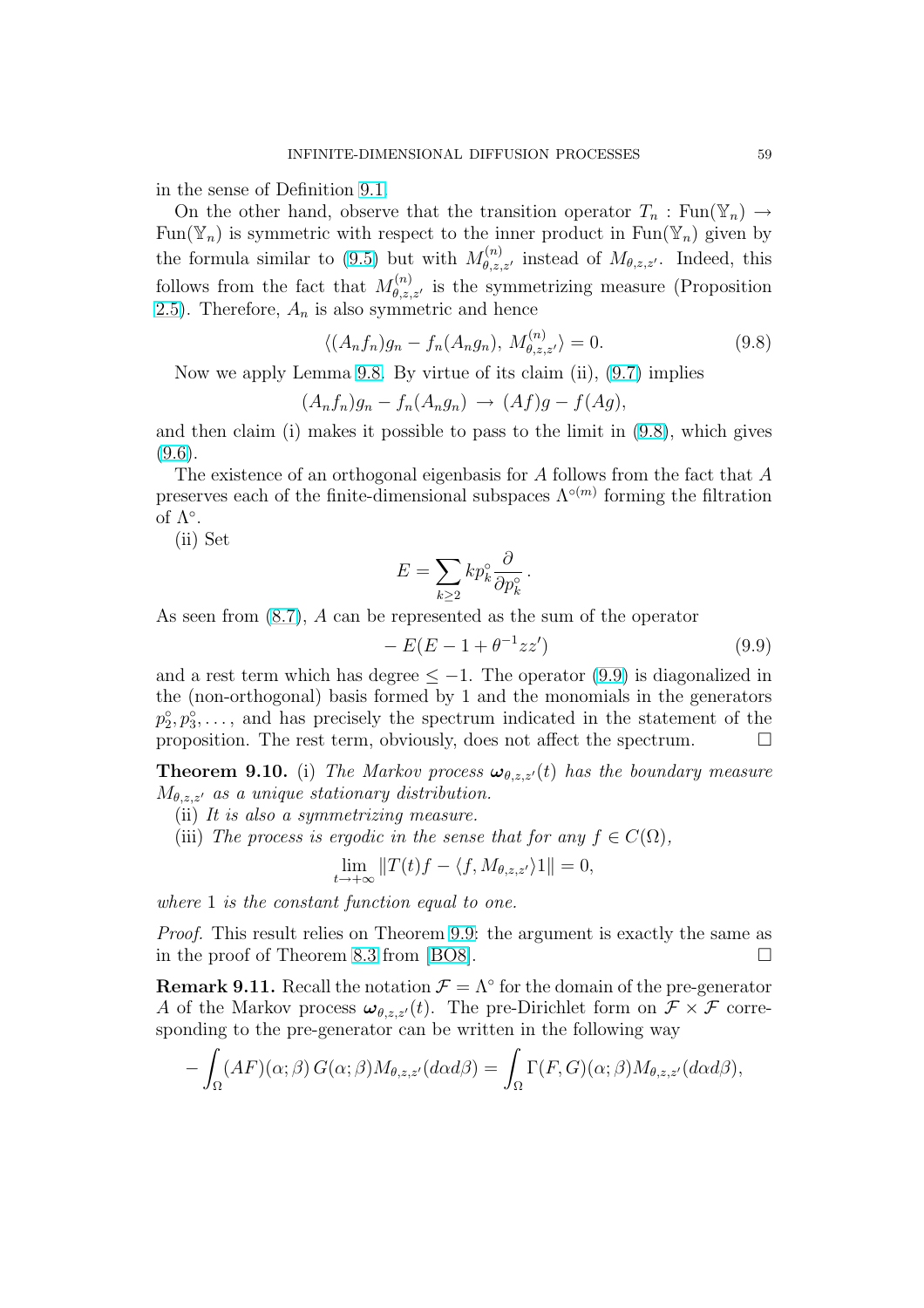<span id="page-59-0"></span>where the  $F, G \in \mathcal{F}$  and  $\Gamma(\cdot, \cdot)$  (the "square field operator") is a symmetric bilinear map  $\mathcal{F} \times \mathcal{F} \to \mathcal{F}$  which does not depend on the parameters  $\theta$ , z, z':

$$
\Gamma(F,G) = \sum_{i,j=1}^{\infty} (i+1)(j+1)(q_{i+j} - q_i q_j) \frac{\partial F}{\partial q_i} \frac{\partial G}{\partial q_j} = \sum_{k,l=2}^{\infty} k l(p_{k+l-1}^{\circ} - p_k^{\circ} p_l^{\circ}) \frac{\partial F}{\partial p_k^{\circ}} \frac{\partial G}{\partial p_l^{\circ}}.
$$

The proof is exactly the same as in [BO8, Theorem 8.4]; it relies on the fact that the coefficients of the second derivatives in  $(1.5)$  or  $(8.7)$  do not depend on the parameters.

Remark 9.12. Here is a compleme[nt to](#page-60-0) the remark made in Subsection 1.2 about the possibility to degenerate the pre-genera[tor](#page-6-0)  $A$  gi[ven b](#page-49-0)y formula  $(1.5)$ (or, equivalently, by (8.7)) to the Ethier–Kurtz–Schmuland operator (1.7) in the limit regime (1.6). Recently Petrov [Pe1] found a two-parameter generalization of the Ethier–Kurtz diffusion associated to Pitman's two-param[eter](#page-5-0) generalization  $P(\alpha, \tau)$  of the Poisson–Dirichlet distribution (here  $\alpha \in [0, 1)$  is the additional param[eter](#page-49-0) and  $\tau$  should be strictly greater than  $-\alpha$ ). <sup>[20](#page-7-0)</sup> The corresponding tw[o-par](#page-6-0)ameter extension of [the](#page-61-0) operator (1.7) has the form

$$
\sum_{i,j\geq 1} (i+1)(j+1)(q_{i+j}-q_iq_j)\frac{\partial^2}{\partial q_i \partial q_j} + \sum_{i\geq 1} (i+1) \left[ (i-\alpha)q_{i-1} - (i+\tau)q_i \right] \frac{\partial}{\partial q_i},
$$
\n(9.10)

see [Pe1, formula (16)]. Now, observe that this more general operator can also be obtained by degeneration from (1.5): to achieve this we have to impose the following conditions on the asymptotics of our triple  $(\theta, z, z')$ :

$$
\theta \to 0, \quad zz' \to 0, \quad \theta^{-1}zz' \to \tau, \quad z + z' \to -\alpha. \tag{9.11}
$$

Moreover, one can show that in t[his l](#page-6-0)imit regime, the down transition probabilities  $p_{\theta}^{\downarrow}$  $\phi_{\theta}^{\dagger}(\lambda,\mu)$ , the up transition probabilities  $p^{\uparrow}_{\theta,z,z'}(\lambda,\nu)$ , and the weights  $M_{\theta,z,z'}^{(n)}(\lambda)$  converge to the respective quantities considered in [Pe1]. However, for  $\alpha \neq 0$ , the limit regime (9.11) is incompatible with the restrictions on  $(z, z')$ that ensure positivity of the up transition probabilities and the z-measures (see [BO5, Proposition 2.3]). That is, if we wish to perform the li[mit \(9](#page-61-0).11) with a nonzero  $\alpha$ , then we inevitably have to admit those  $(z, z')$ 's for which the prelimit quantities  $p^{\uparrow}_{\theta, z, z'}(\lambda, \nu)$  and  $M_{\theta, z, z'}^{(n)}(\lambda)$  can take negative or even complex [values](#page-60-0), which makes the limit transition purely formal.

#### **REFERENCES**

[B1] A. Borodin, Multiplicative central measures on the Schur graph. J. Math. Sci. (New York) **96** (1999), no. 5, 3472-3477.

<sup>&</sup>lt;sup>20</sup>I recall that I am writing  $PD(\alpha, \tau)$  instead of the conventional  $PD(\alpha, \theta)$  to avoid a conflict of notation.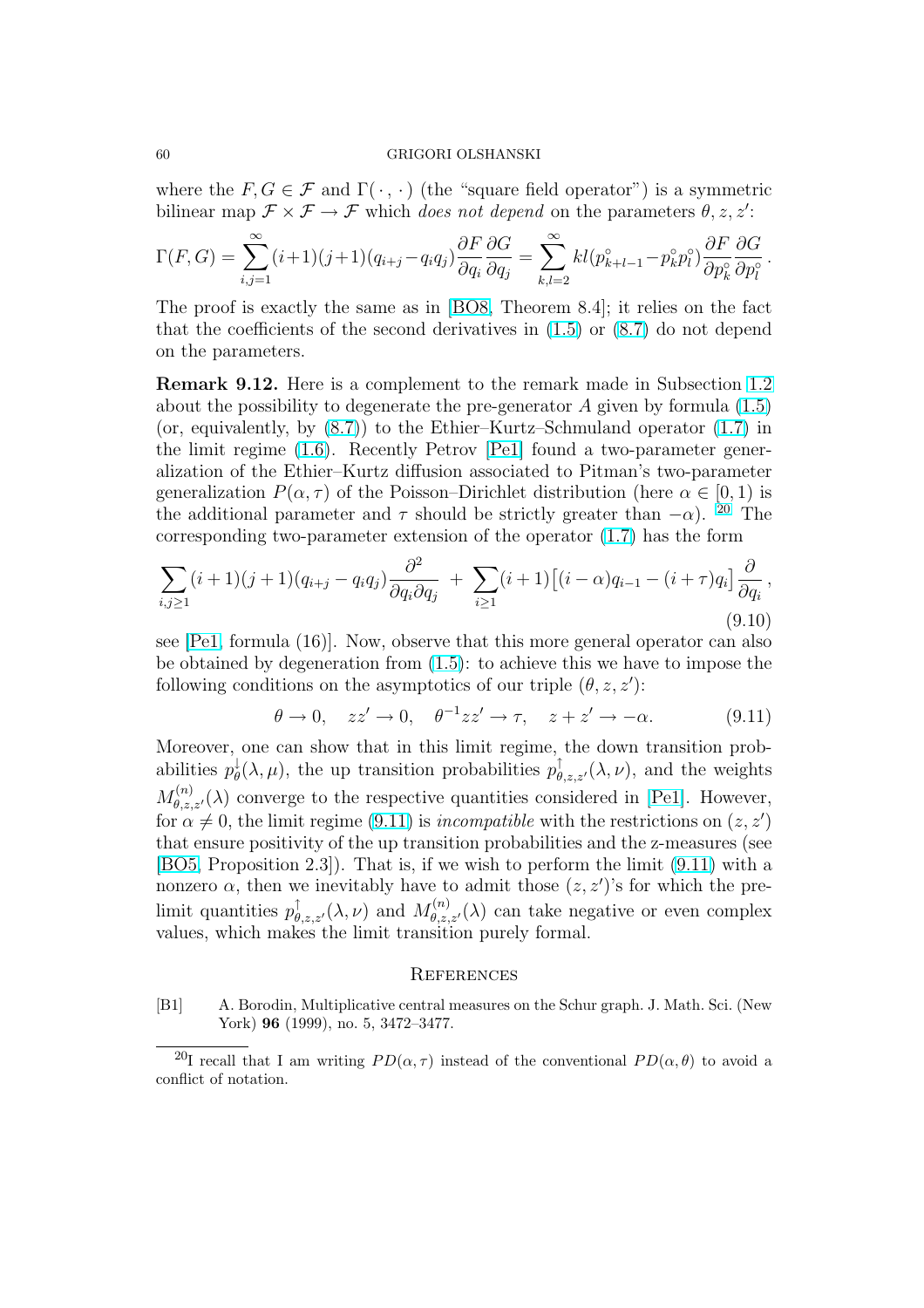- <span id="page-60-0"></span>[B2] A. Borodin Harmonic analysis on the infinite symmetric group and the Whittaker kernel. St. Petersburg Math. J. 12 (2001), no. 5, 733–759.
- [BO1] A. Borodin and G. Olshanski, Point processes and the infinite symmetric group. Math. Research Lett. 5 (1998), 799–816; arXiv: math.RT/9810015.
- [BO2] A. Borodin and G. Olshanski, Distributions on partitions, point processes and the hypergeometric kernel. Comm. Math. Phys. 211 (2000), 335–358; arXiv: math.RT/9904010.
- [BO3] A. Borodin and G. Olshanski. Harmonic functions on multiplicative graphs and interpolation polynomials. Electronic J. Comb. 7 (2000), paper #R28; arXiv: math/9912124.
- [BO4] A. Borodin and G. Olshanski, Z–Measures on partitions, Robinson–Schensted– Knuth correspondence, and  $\beta = 2$  random matrix ensembles. In: Random matrix models and their applications (P. M. Bleher and A. R. Its, eds). Mathematical Sciences Research Institute Publications 40, Cambridge Univ. Press, 2001, pp. 71–94; arXiv: math/9905189.
- [BO5] A. Borodin and G. Olshanski, Z-measures on partitions and their scaling limits. European J. Comb. 26 (2005), no. 6, 795–834.
- [BO6] A. Borodin and G. Olshanski, Markov processes on partitions. Prob. Theory and Related Fields 135 (2006), no. 1, 84–152; arXiv: math-ph/0409075.
- [BO7] A. Borodin and G. Olshanski, Stochastic dynamics related to Plancherel measure on partitions. In: Representation Theory, Dynamical Systems, and Asymptotic Combinatorics (V. Kaimanovich and A. Lodkin, eds). Amer. Math. Soc. Translations, Series 2: Advances in the Mathematical Sciences, 217, 2006, pp. 9–21.
- [BO8] A. Borodin and G. Olshanski, Infinite-dimensional diffusions as limits of random walks on partitions. Probab. Theory Rel. Fields 144 (2009), no. 1, 281–318; arXiv:0706.1034.
- [Dy] F. J. Dyson, A Brownian-motion model for the eigenvalues of a random matrix. J. Math. Phys. 3 (1962), 1191–1198.
- [EK1] S. N. Ethier and T. G. Kurtz, The infinitely-many-neutral-alleles diffusion model. Adv. Appl. Prob. 13 (1981), 429–452.
- [EK2] S. N. Ethier and T. G. Kurtz, Markov processes Characterization and convergence. Wiley–Interscience. New York, 1986.
- [FW] P. J. Forrester and S. O. Warnaar, The importance of the Selberg integral. Bull. Amer. Math. Soc. 45 (2008), no. 4, 489–534.
- [Fu1] J. Fulman, Stein's method and Plancherel measure of the symmetric group. Trans. Amer. Math. Soc. 357 (2005), 555–570.
- [Fu2] J. Fulman, Stein's method and random character ratios. Trans. Amer. Math. Soc. 360 (2008), no. 7, 3687–3730.
- [Fu3] J. Fulman, Commutation relations and Markov chains. Probab. Theory Rel. Fields 144 (2009), 99–136; arXiv:0712.1375.
- [HS] G. Heckman and H. Schlichtkrull, Harmonic analysis and special functions on symmetric spaces. Perspectives in Mathematics 16. Academic Press, Inc., San Diego, CA, 1994.
- [IO] V. Ivanov and G. Olshanski, Kerov's central limit theorem for the Plancherel measure on Young diagrams. In: Symmetric functions 2001. Surveys of developments and perspectives. Proc. NATO Advanced Study Institute (S. Fomin, editor), Kluwer, 2002, pp. 93–151.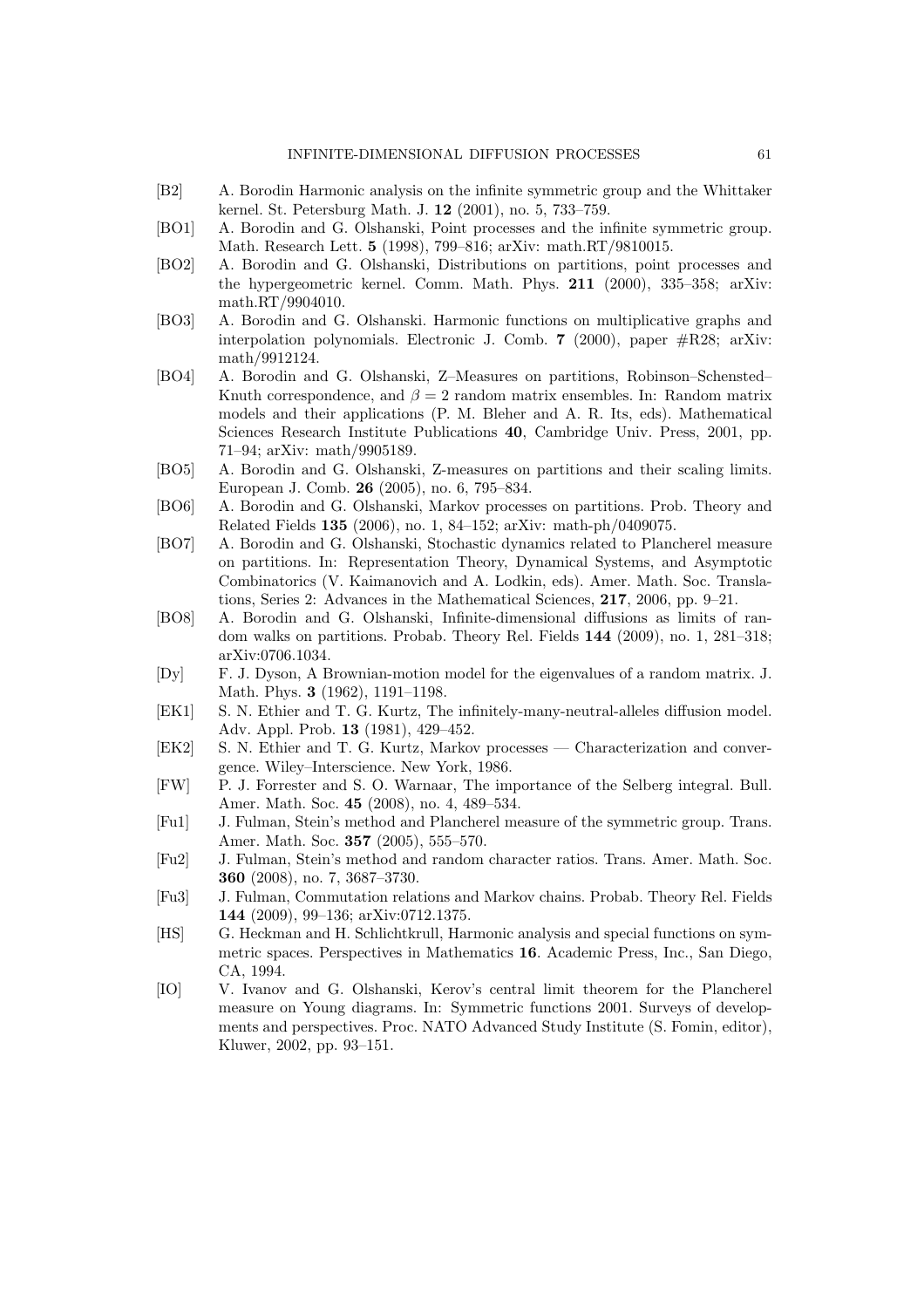#### <span id="page-61-0"></span>62 GRIGORI OLSHANSKI

- [Ka] K. W. J. Kadell, The Selberg-Jack symmetric functions. Adv. Math. 130 (1997), no. 1, 33–102.
- [Ke1] S. V. Kerov. Generalized Hall–Littlewood symmetric functions and orthogonal polynomials. In: Representation theory and dynamical systems Advances in Soviet Math. 9. Amer. Math. Soc., 1992, pp. 67–94.
- [Ke2] S. V. Kerov, Transition probabilities of continual Young diagrams and the Markov moment problem. Funct. Anal. Appl. 27 (1993) no. 2, 104–117.
- [Ke3] S. V. Kerov, The boundary of Young lattice and random Young tableaux. In: Formal power series and algebraic combinatorics (New Brunswick, NJ, 1994) DIMACS Ser. Discrete Math. Theoret. Comput. Sci. 24. Amer. Math. Soc. Providence, RI, 1996, pp. 133–158.
- [Ke4] S. V. Kerov, Anisotropic Young diagrams and Jack symmetric functions. Funct. Anal. Appl. 34 (2000) no. 1, 45–51; arXiv:math/9712267.
- [Ke5] S. V. Kerov, Interlacing measures. In: Kirillov's seminar on representation theory (G. Olshanski, ed.), Amer. Math. Soc. Transl. Ser. 2, 181, Amer. Math. Soc., Providence, RI, 1998, pp. 35–83.
- [Ke6] S. V. Kerov, Asymptotic representation theory of the symmetric group and its applications in analysis. Amer. Math. Soc., Providence, RI, 2003
- [KeO] S. Kerov and G. Olshanski, Polynomial functions on the set of Young diagrams. Comptes Rendus Acad. Sci. Paris, Sér. I, **319** (1994), 121–126.
- [KOO] S. Kerov, A. Okounkov, G. Olshanski, The boundary of Young graph with Jack edge multiplicities. Intern. Math. Res. Notices (1998), no. 4, 173–199; arXiv: qalg/9703037.
- [KOV1] S. Kerov, G. Olshanski, and A. Vershik, Harmonic analysis on the infinite symmetric group. A deformation of the regular representation. Comptes Rendus Acad. Sci. Paris, Sér. I, 316 (1993), 773-778.
- [KOV2] S. Kerov, G. Olshanski, and A. Vershik, Harmonic analysis on the infinite symmetric group. Invent. Math. 158 (2004), 551–642; arXiv: math.RT/0312270.
- [Ki1] J. F. C. Kingman, The representation of partition structures. J. London Math. Soc 18 (1978), no. 2, 374–380.
- [Ki2] J. F. C. Kingman, Poisson processes. Clarendon Press, Oxford, 1993.
- [LT] A. Lascoux and J.-Y. Thibon, Vertex operators and the class algebras of symmetric groups. J. Math. Sci. (N. Y.) 121 (2004), no. 3, 2380–2392; arXiv:math/0102041.
- [Ma] I. G. Macdonald, Symmetric functions and Hall polynomials, 2nd edition, Oxford University Press, 1995.
- [Ok] A. Okounkov, The uses of random partitions. In: XIVth International Congress on Mathematical Physics, World Sci. Publ., Hackensack, NJ, 2005, pp. 379–403
- [OO] A. Okounkov and G. Olshanski, Shifted Jack polynomials, binomial formula, and applications. Math. Research Lett. 4 (1997), 69–78.
- [Ol] G. Olshanski, Point processes related to the infinite symmetric group. In: The orbit method in geometry and physics: in honor of A. A. Kirillov (Ch. Duval, L. Guieu, V. Ovsienko, eds.), Progress in Mathematics 213, Birkhäuser, 2003, pp. 349–393; arXiv:math/9804086.
- [Pe1] L. Petrov, Two–parameter family of diffusion processes in the Kingman simplex. Funct. Anal. Appl. 43 (2009), no. 4; arXiv:0708.1930.
- [Pe2] L. Petrov, Random walks on strict partitions, J. Math. Sciences (New York), to appear; arXiv:0904.1823.